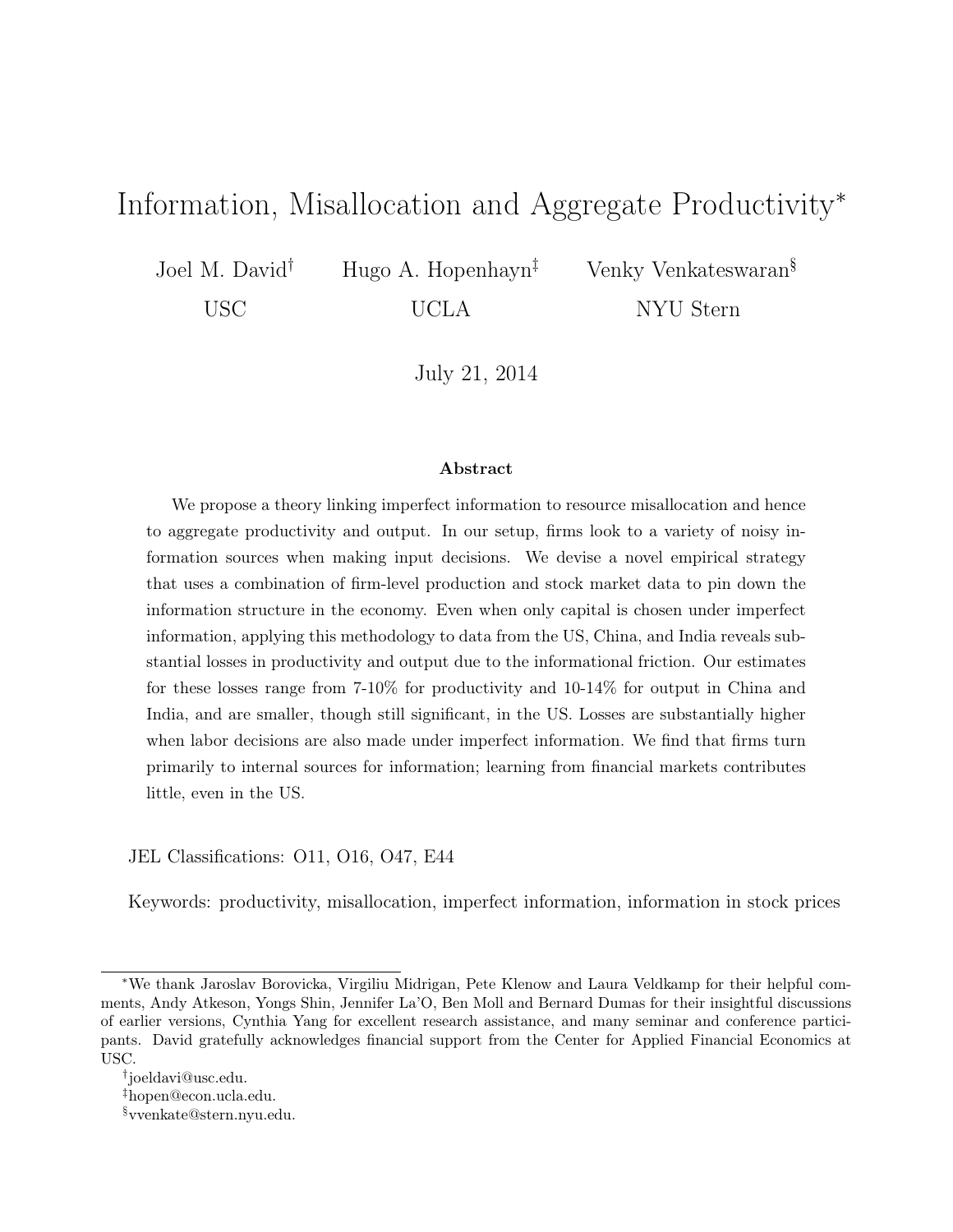## 1 Introduction

In a frictionless environment, the optimal allocation of factor inputs across productive units requires the equalization of marginal products. Deviations from this outcome represent a misallocation of resources and translate into sub-optimal aggregate outcomes, specifically, depressed levels of productivity and output. A recent body of work empirically documents the presence of substantial misallocation and points out its potentially important role in accounting for large observed cross-country differences in productivity and income per-capita. With some notable exceptions, however, the literature has remained largely silent about the underlying factors driving this misallocation.

In this paper, we propose just such a theory, linking imperfect information to resource misallocation and hence to aggregate productivity and output. Our point of departure is a standard general equilibrium model of firm dynamics along the lines of Hopenhayn (1992). The key modification here is that firms choose inputs under limited information about their idiosyncratic fundamentals, specifically, demand conditions in their own markets. This informational friction leads to a misallocation of factors across firms in an  $ex\text{-}post$  sense, reducing aggregate productivity and output. The size of this effect depends on the residual uncertainty at the time of the input choice, which, in turn, is a function of the volatility of the fundamental shocks and the quality of information at the firm level. Our analytical framework enables a sharp characterization of these relationships and yields simple closed-form expressions linking informational parameters at the micro-level to aggregate outcomes.

The second piece of our theoretical framework focuses on the firm's learning problem. Our flexible information structure assumes that firms learn from a variety of sources. In addition to those within the firm (which we will refer to as 'private information'), firms also observe movements in their own stock prices, which aggregate the information of financial market participants about the firm's future prospects. We capture this aggregation using an explicit model of financial market trading in the noisy rational expectations paradigm of Grossman and Stiglitz (1980).<sup>1</sup> Informed investors and noise traders trade shares of the firm's stock, generating imperfectly revealing equilibrium prices.

The presence of informative asset prices serves two purposes in our analysis: first, as we describe next, the informational content of observed market prices is at the core of our empirical approach and allows us to identify the severity of otherwise unobservable informational frictions. Second, we are able to quantitatively evaluate the contribution of financial markets to allocative efficiency through an informational channel, i.e., by providing useful information to decisionmakers within firms. Our analysis is, to the best of our knowledge, the first to measure and shed

<sup>&</sup>lt;sup>1</sup>We rely particularly on recent work by Albagli et al. (2011b) for our specific modeling structure.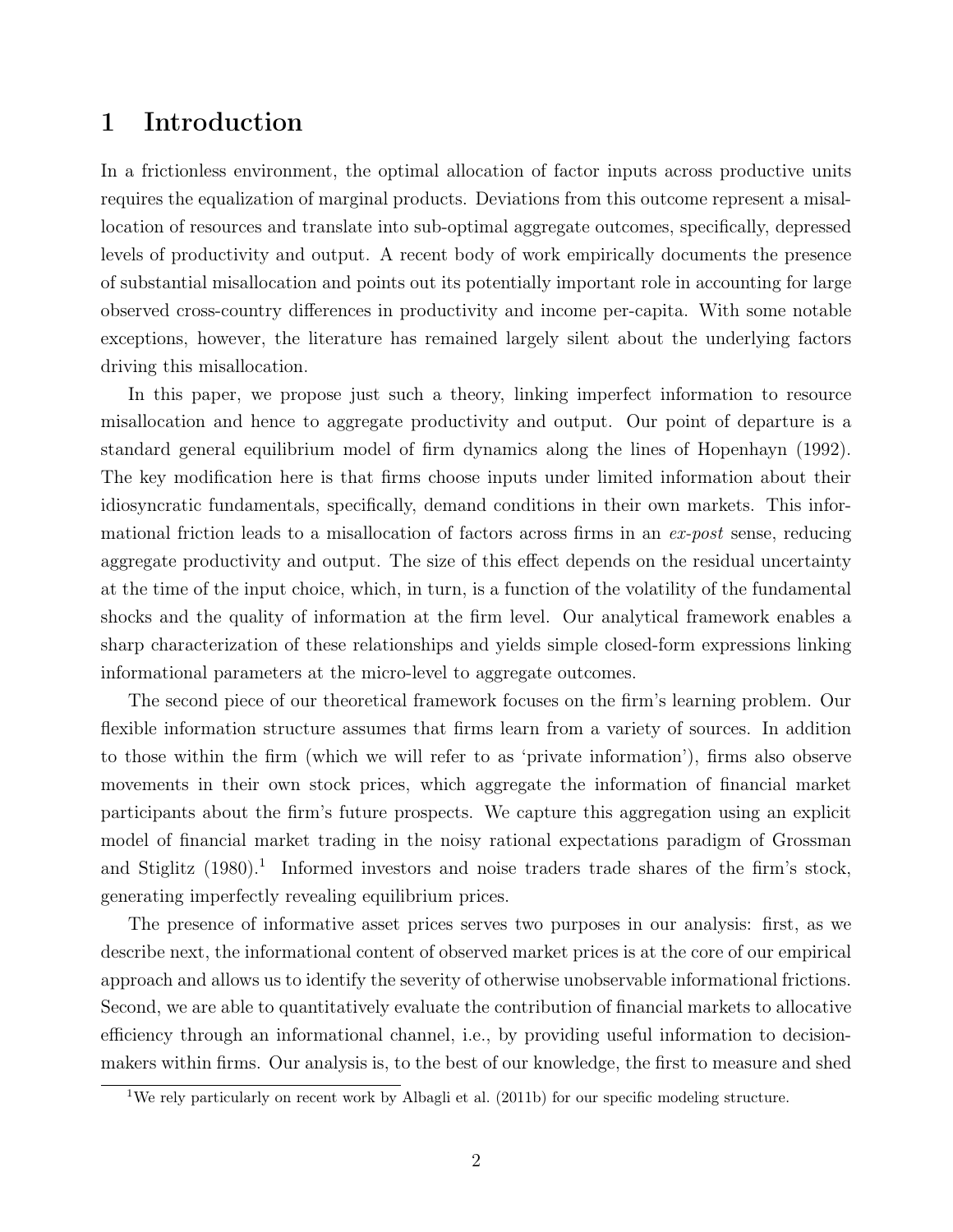light on the aggregate consequences of this channel in a standard macroeconomic framework.

Any attempt at quantifying uncertainty runs into an obvious difficulty - the econometrician seldom observes agents' information directly. In our setting, one approach would be to use the observed degree of misallocation, i.e., dispersion in marginal products. This would lead to an accurate measure of uncertainty if misallocation was entirely driven by informational frictions. In reality, however, a host of other factors are likely to contribute to dispersion in marginal products.<sup>2</sup> Without explicitly modeling these factors (and quantitatively disciplining their magnitudes), disentangling the severity of informational frictions is not a straightforward exercise. This concern applies more broadly to attempts at inferring uncertainty purely from production-side moments (i.e., data on inputs and outputs). For example, the volatility of investment and its covariance with measures of fundamentals are affected by (and therefore, informative about) firm-level uncertainty, but are also likely to be influenced by other factors.

One of the contributions of this paper is a novel empirical strategy that is robust to these concerns. The main insight behind this strategy is that we can draw sharp inferences about the degree of uncertainty faced by a firm by observing a subset of its information set. Stock market prices allow us to do just that. The first step is to measure the informational content of prices and the extent to which input decisions covary with them. The correlation of stock returns with future fundamentals and investment, respectively, are natural and intuitive candidates. The second and key step is to note that for a given level of noise, the extent to which firm decisions comove with the price signal is a function of the overall quality of their information (from all sources, including those we do not observe). The poorer this quality, the higher is the correlation between investment and stock market returns. Intuitively, the information contained in stock returns plays a bigger role in the firm's investment decision when the firm is more uncertain. It is worth emphasizing the need to analyze these moments together - the correlation of returns with investment alone does not tell us much about the extent of uncertainty.<sup>3</sup>

For special cases of our model, this intuition can be formalized quite sharply. When firm-level fundamentals are i.i.d. or follow a random walk, we prove that the informational parameters of our model are identified by these two correlations (of stock returns and fundamentals and investment, respectively, as well as the volatility of returns in the latter case). Our use of correlations, as opposed to variances or covariances, makes this strategy robust to some important perturbations of our baseline model; for example, to the inclusion of additional factors that have

 $^{2}$ To cite a few examples, these could be technological factors (e.g., adjustment costs), financial constraints, taxes or regulations.

<sup>3</sup>To give a simple example, the correlation between returns and investment can be high either because firms and investors are both perfectly informed, in which case all firm-level variables are functions of a single fundamental shock, or alternatively, because firms are poorly informed and therefore learn much from market prices.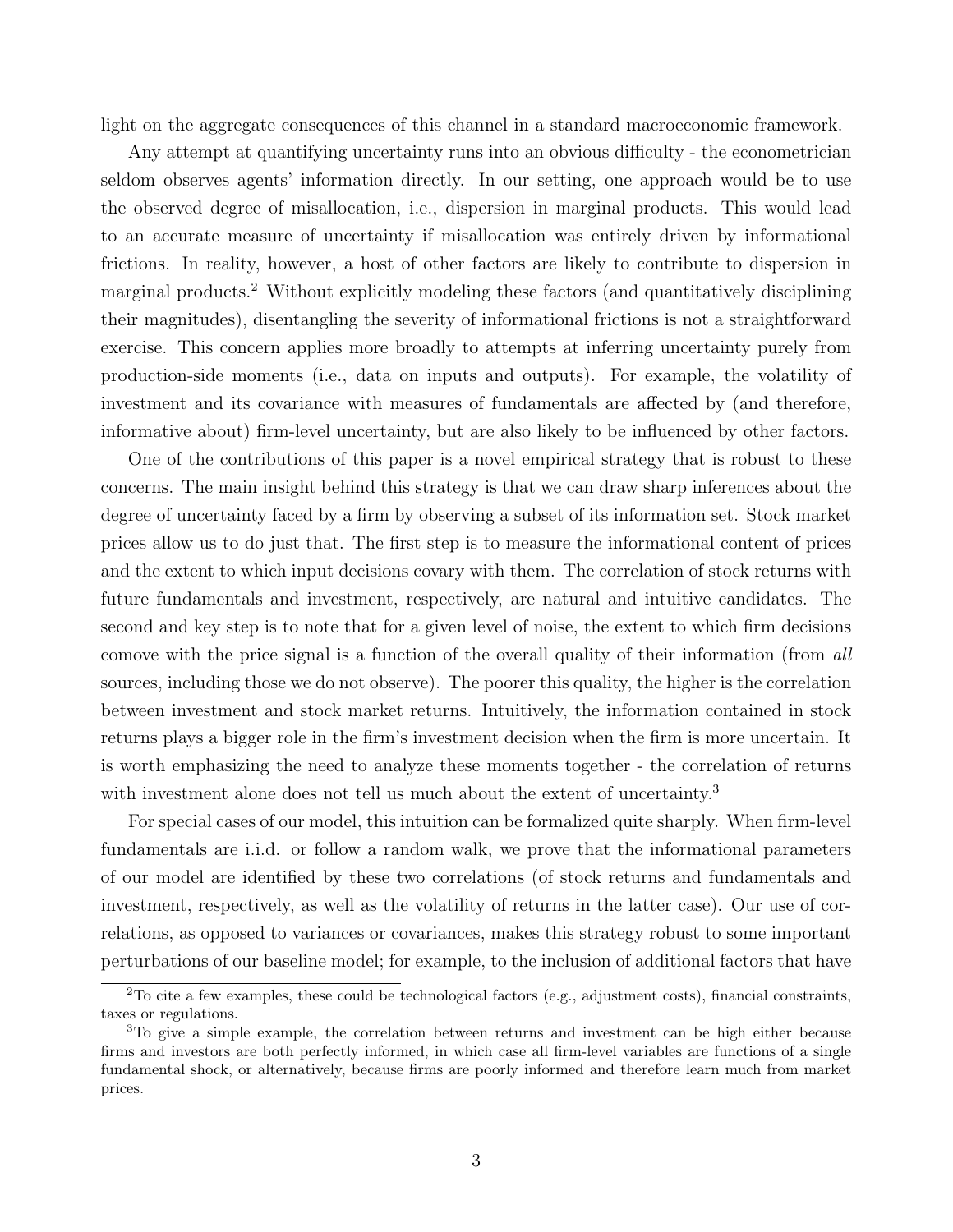a 'scaling' effect on the firm's capital choice, e.g., distortions that dampen the responsiveness of investment to fundamentals. For the analytically tractable special cases, we show that the scaling effects introduced by such distortions do not affect our measure of the total uncertainty faced by firms, despite generating dispersion in marginal products. Our identification strategy is also robust to the presence of correlation between firm and market information. Again, we prove this result to be exact in the special cases: here, our measure of firm uncertainty remains valid for any degree of correlation. In fact, even if the information in stock prices is fully redundant from the perspective of the firm, implying that firms do not learn anything new from them, our strategy uncovers the true extent of uncertainty. This is a reassuring finding because it shows that our estimates of the severity of informational frictions are robust to assumptions about the extent of commonality between firm and market information sets, an object which is difficult to measure given the richness of information flows between firms and market participants (financial statements, announcements, regulatory filings, etc.).

In our quantitative work, we depart from these polar cases and consider an intermediate level of persistence in fundamentals that is in line with the data. However, we show numerically that the informational parameters are still well identified by the same set of moments and that our estimates of uncertainty display a similar robustness to perturbations. In particular, we demonstrate this robustness by considering the effect of capital adjustment costs as well as correlation in firm and market signal errors.

We apply our methodology to data on publicly traded firms from 3 countries - the US, China and India. Our results show substantial uncertainty at the micro level, particularly in China and India, leading to significant levels of misallocation. Even in the US, which has the highest degree of learning, our most conservative estimate for the posterior variance of the firm is about 40% of the ex-ante, or prior, uncertainty.<sup>4</sup> The corresponding estimates for the other two countries range from about 60-80%. To put these results in context, we compare them to direct measures of misallocation in our sample and find that informational frictions account for anywhere from 20-50% of observed dispersion in the marginal (revenue) product of capital, a fraction that goes up once we control for firm-fixed effects. The associated implications for aggregate productivity and output are then quite significant. In China and India, TFP losses (relative to the first best) are in the range of 7-10%, while losses in steady state output (again relative to the first best) range from 10% to almost 15%. The corresponding values in the US are noticeably smaller but still significant - 4% for productivity and 5% for output. Importantly, these baseline calculations assume that only investment decisions are made under imperfect information while labor can adjust perfectly to contemporaneous conditions. In this sense, they are conservative estimates

 ${}^{4}$ Given our AR(1) structure on fundamentals, the prior uncertainty is simply the variance of contemporaneous innovations.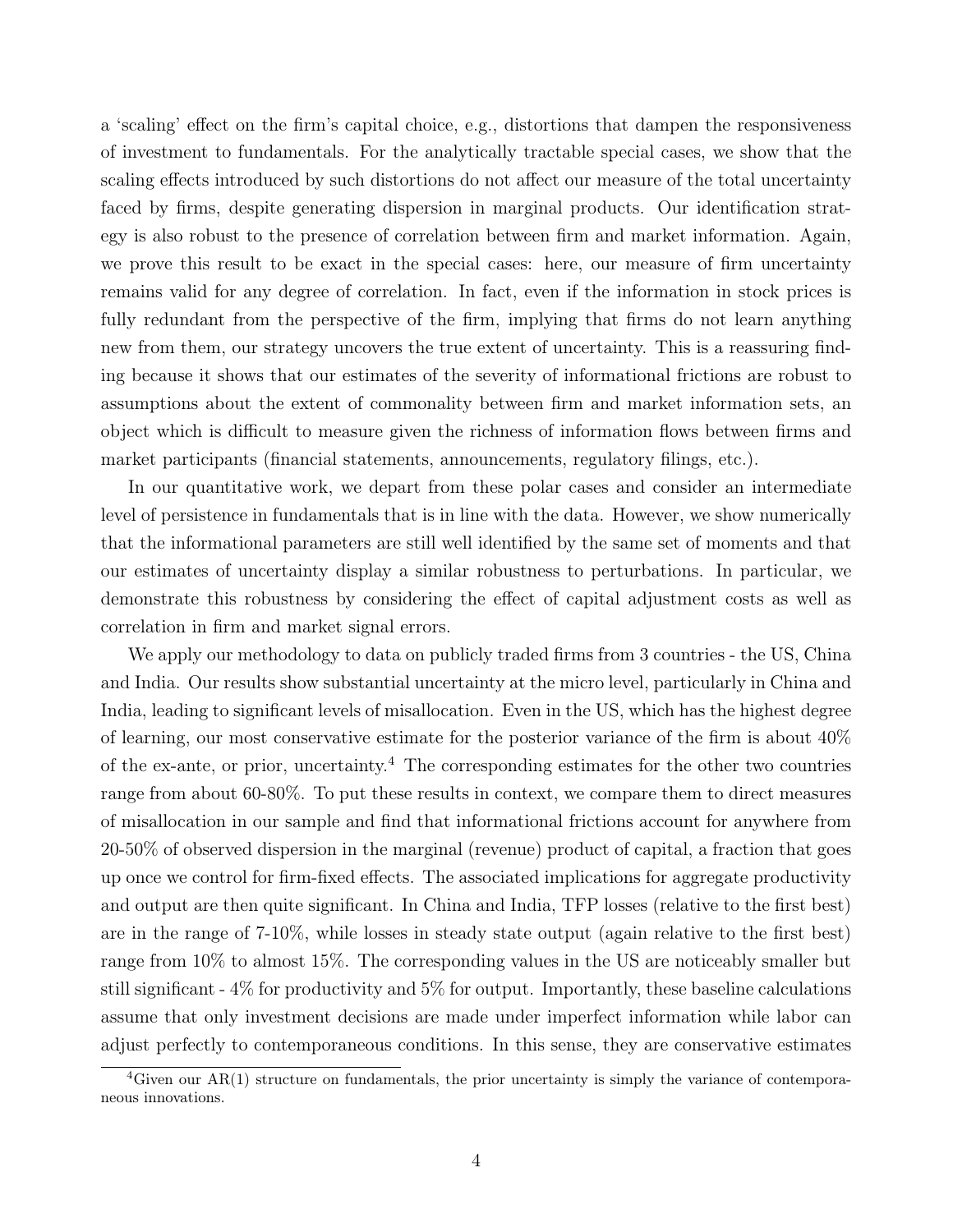of the total impact of informational frictions. Assuming that the friction affects labor inputs to the same degree as capital leads to losses that are substantially higher. For example, in this case, the gap between status quo and first best increases to about 55-80% in TFP and 80-100% in output for China and India. We interpret this as an upper bound on the total effect of the friction, with reality likely falling somewhere in between this and the baseline version.<sup>5</sup>

Our framework also enables us to quantify the sources of learning, particularly the contribution of financial markets. To the extent that prices reflect information not otherwise available from firms' internal sources, stock markets provide firms with valuable information and guide real activity. Note that this does not require investors to know more than firms; only that they are privy to different information that may also be relevant for firm decisions.<sup>6</sup> Here, we arrive at a striking conclusion - learning from stock prices is at best only a small part of total learning at the firm level, even in a relatively well-functioning financial market like the US.<sup>7</sup> Thus, the contribution of financial markets to overall allocative efficiency and aggregate performance through this channel is quite limited. We show that this is primarily due to the high levels of noise in market prices, making them relatively poor signals of fundamentals.<sup>8</sup> A counterfactual experiment delivering access to US-quality financial markets (in a purely informational sense) to firms in China and India generates only small improvements in allocative efficiency.<sup>9</sup> In contrast, a significant amount of learning occurs from private sources, i.e., those internal to the firm. Moreover, disparities along this dimension, that is, in the quality of such information, are the primary drivers of cross-country differences in the severity of informational frictions, much more so than access to well-functioning financial markets. This finding, in spirit, parallels those in Bloom et al. (2013), who highlight the role of manager skill and/or better management practices in explaining cross-country differences in performance. Finally, we show that differences in the volatility of firm-level fundamentals also play a meaningful role in explaining cross-country differences in the severity of informational frictions. Firms in China and India are subject to larger shocks to fundamentals than firms in the US, making the inference problem

<sup>&</sup>lt;sup>5</sup>We provide suggestive evidence that this is the case using observed dispersion in the marginal product of labor among US firms.

<sup>&</sup>lt;sup>6</sup>The informational content of stock returns and their role in guiding real activity is the focus of an active body of work in corporate finance, both theoretical and empirical. We will briefly survey this literature later in this section.

<sup>7</sup>This is true even under our baseline assumption that the information in stock prices is conditionally independent of the firm's own signals, which, in a sense, is the most optimistic case. Allowing for correlation would further reduce the extent of new information in prices.

<sup>8</sup>This is related to the concepts of Forecasting Price Efficiency (FPE), namely, to what extent do prices reflect and predict fundamentals, and Revelatory Price Efficiency (RPE), namely, to what extent do prices promote real efficiency by providing new information to firms, as defined in Bond et al. (2012). Our results imply that the poor RPE of stock prices stems from their poor FPE.

<sup>9</sup>Of course, this does not consider other channels through which informative prices, and more generally, well-functioning stock markets may improve efficiency. See the discussion in Section 4.4.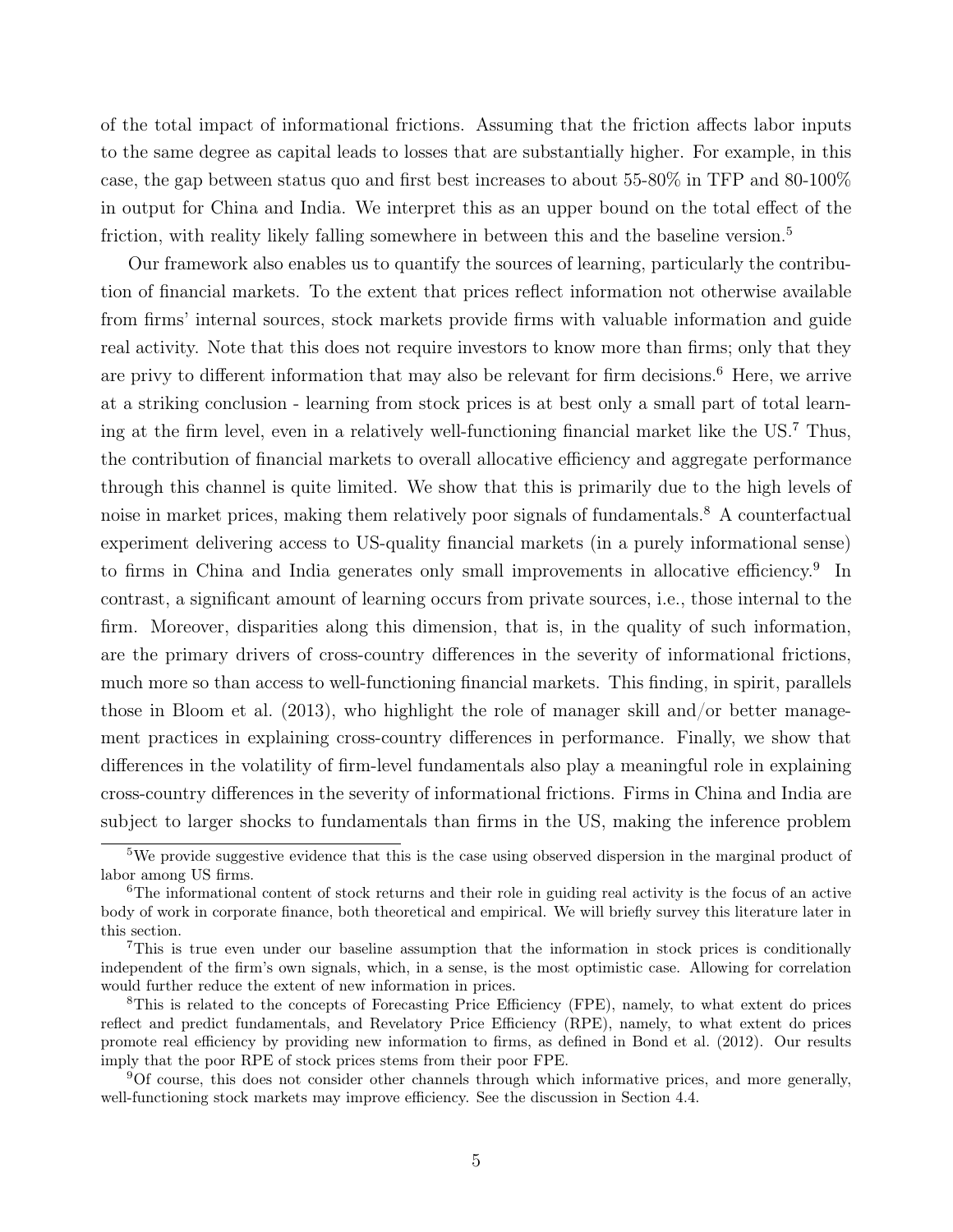more difficult in those countries even without the differences in signal qualities.

Our paper relates to several existing branches of literature. We bear a direct connection to recent work on the aggregate implications of misallocated resources, for example, Hsieh and Klenow (2009), Restuccia and Rogerson (2008), Guner et al. (2008), and Bartelsman et al. (2013). Indeed, we can map our measure of informational frictions directly into the measures of misallocation studied in these papers, i.e., into the dispersion in marginal products and the covariance between firm-level fundamentals (productivity, for example) and activity (i.e., factor use or output). We differ from these papers in our explicit modeling of a specific friction as the source of misallocation, a feature we share with Midrigan and Xu (2013), Moll (2014), Buera et al. (2011), and Asker et al. (2012), who study the role of financial frictions and capital adjustment costs, respectively. We view our analysis as complementary to those investigating the role of adjustment costs; specifically, in predicting a sluggish response of investment to fundamentals, our theory provides a foundation for adjustment costs, one that may help guide future modeling strategies along these lines and takes a step toward disentangling technological frictions from informational ones, factors that standard estimates of adjustment costs would seem to confound.<sup>10</sup> As an example, Asker et al.  $(2012)$  assume in their baseline specification that adjustment cost parameters are the same for all countries. Our analysis provides a primitive that would justify considering cross-country differences in these costs. Our focus on the role of imperfect information is related to that of Jovanovic (2013), who studies an overlapping generations model where informational frictions impede the efficient matching of entrepreneurs and workers.

Our structure of firm learning holds some similarity with Jovanovic (1982) and our linking of financial markets, information transmission, and real outcomes is reminiscent of Greenwood and Jovanovic (1990). The informational role of financial markets has been the subject of much study, dating back at least to Tobin (1982). We discuss a few particularly relevant examples below and refer the reader to Bond et al. (2012) for an excellent survey. One strand of this literature focuses on measuring the informational content of stock prices. Durnev et al. (2003) show that firm-specific variation in stock returns, i.e., 'price-nonsynchronicity,' is useful in forecasting future earnings and Morck et al. (2000) find that this measure of price informativeness is higher in richer countries. A related body of work closer to our own and recently surveyed by Bond et al. (2012) looks directly at the feedback from stock prices to investment and other decisions. Chen et al. (2007), Luo (2005), and Bakke and Whited (2010) are examples of studies that find evidence of managers learning from markets while making investment decisions. Bai et al. (2013) combines a simple investment model with a noisy rational expectations framework

 $10$ Fuchs et al. (2013) investigate another type of informational friction as a foundation for adjustment costs, namely, adverse selection in the market for existing capital.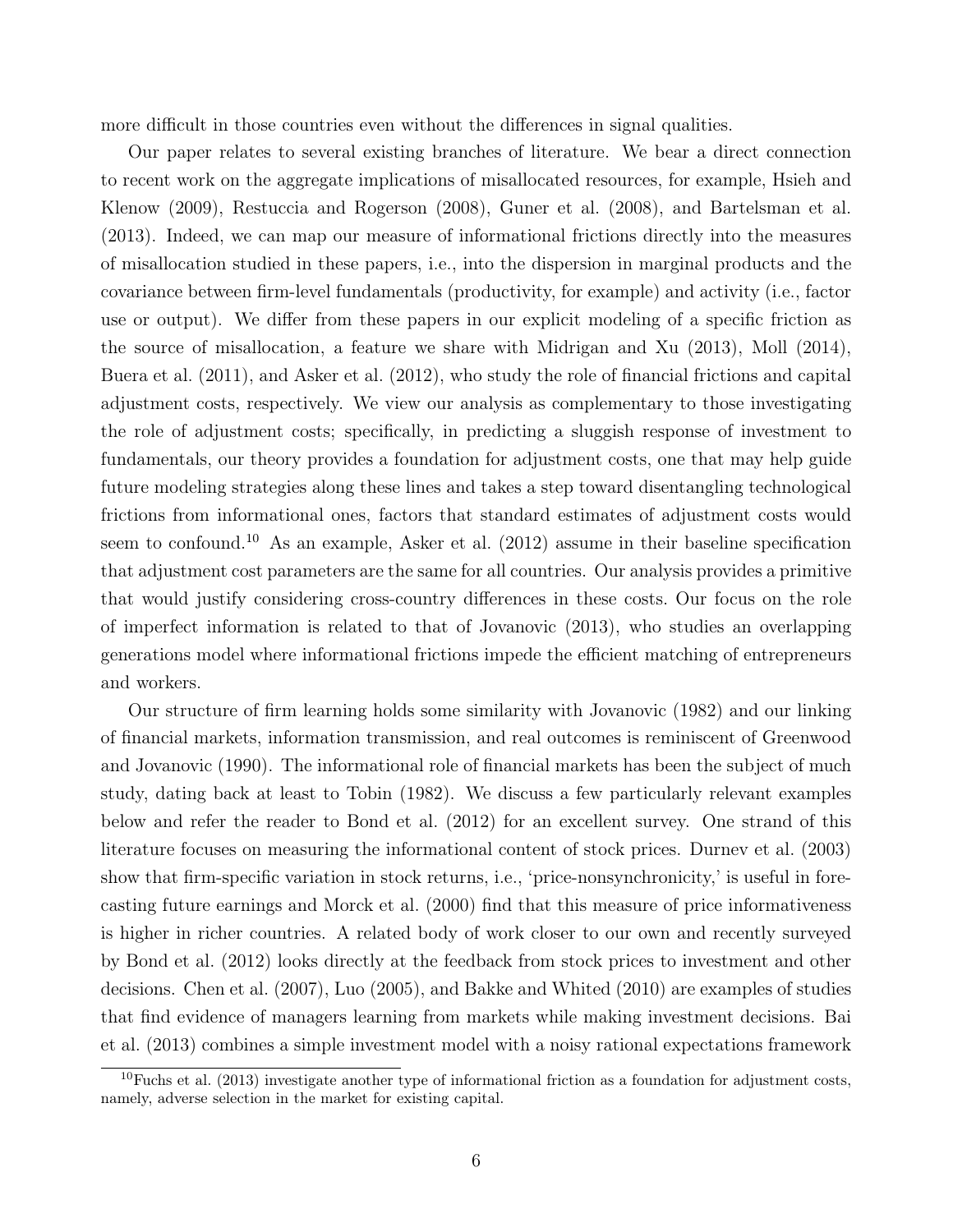to assess whether US stock markets have become more informative over time. Our analysis complements these papers by placing information aggregation through financial markets into a standard macroeconomic setting, which allows us to make precise statements about the quantitative importance of this channel for information transmission, real activity, and aggregate outcomes. Our results on the limited role for stock market information bear some resemblance to the well-known results in Morck et al. (1990), who find a limited incremental role for stock prices in predicting investment, once fundamentals are controlled for.<sup>11</sup> Our focus here is different - we are interested in measuring the contribution of stock market information to aggregate allocative efficiency. In a sense, our analysis provides a structural interpretation of their results; but more importantly, it allows us to quantify the implications for resource allocations and aggregate outcomes.

The paper is organized as follows. Section 2 describes our model of production and financial market activity under imperfect information. Section 3 spells out our approach to identifying informational frictions using the two analytically tractable special cases, while Section 4 details our numerical analysis and presents our quantitative results. We summarize our findings and discuss directions for future research in Section 5. Details of derivations and data work are provided in the Appendix.

# 2 The Model

In this section, we develop our model of production and financial market activity under imperfect information. We turn first to the production side of the economy, where we derive sharp relationships linking the extent of micro level uncertainty to aggregate outcomes. Next, we flesh out the information structure, including a fully specified financial market in which dispersed private information of investors and noise trading interact to generate imperfectly informative price signals.

#### 2.1 Production

We consider a discrete time, infinite-horizon economy, populated by a representative large family endowed with a fixed quantity of labor supplied inelastically. The aggregate labor endowment is denoted by N. The household has preferences over consumption of a final good and rents capital to firms. The household side of the economy is deliberately kept simple as it plays a limited role in our analysis.

<sup>&</sup>lt;sup>11</sup>More precisely, they find very small improvements in  $R^2$  when adding stock returns to an investment regression that already includes fundamentals.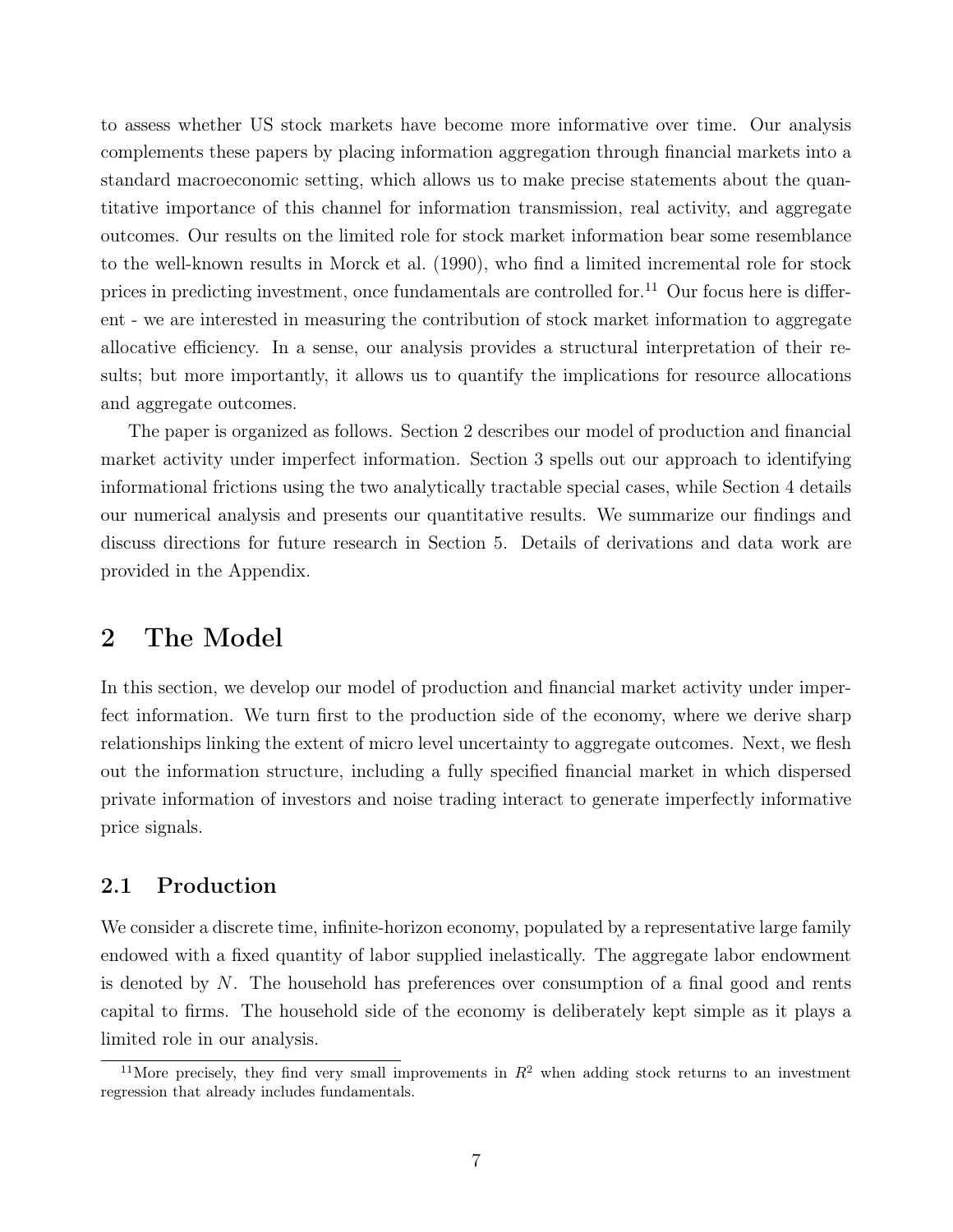**Technology.** A continuum of firms of fixed measure one, indexed by  $i$ , produce intermediate goods using capital and labor according to

$$
Y_{it} = K_{it}^{\widehat{\alpha}_1} N_{it}^{\widehat{\alpha}_2}, \qquad \widehat{\alpha}_1 + \widehat{\alpha}_2 \le 1
$$

These intermediate goods are bundled to produce the single final good using a standard CES aggregator

$$
Y_t = \left(\int A_{it} Y_{it}^{\frac{\theta - 1}{\theta}} di\right)^{\frac{\theta}{\theta - 1}}
$$

The term  $A_{it}$  represents an idiosyncratic demand shifter and is the only source of fundamental uncertainty in the economy (i.e., we abstract from aggregate risk). We assume that  $A_{it}$  follows an  $AR(1)$  process in logs:

$$
a_{it} = (1 - \rho)\overline{a} + \rho a_{it-1} + \mu_{it}, \qquad \mu_{it} \sim \mathcal{N}\left(0, \sigma_{\mu}^{2}\right)
$$
 (1)

where we use lower-case to denote natural logs, a convention we follow throughout, so that, e.g.,  $a_{it} = \log A_{it}$ . In this specification,  $\bar{a}$  represents the unconditional mean of  $a_{it}$ ,  $\rho$  the persistence, and  $\mu_{it}$  an i.i.d. innovation with variance  $\sigma_{\mu}^2$ .

**Market structure and revenue.** The final good is produced by a competitive firm under perfect information. This yields a standard demand function for intermediate good i

$$
Y_{it} = P_{it}^{-\theta} A_{it}^{\theta} Y_t \Rightarrow P_{it} = \left(\frac{Y_{it}}{Y_t}\right)^{-\frac{1}{\theta}} A_{it}
$$

where  $P_{it}$  denotes the relative price of good i in terms of the final good, which serves as numeraire.

The elasticity of substitution  $\theta$  indexes the market power of intermediate good producers. Our specification nests various market structures. In the limiting case of  $\theta = \infty$ , we have perfect competition, i.e., all firms produce a homogeneous intermediate good. In this case, the survival of heterogenous firms requires decreasing returns to scale in production to limit firm size, that is,  $\hat{\alpha}_1 + \hat{\alpha}_2 < 1$ . When  $\theta < \infty$ , we have monopolistic competition, with constant or decreasing returns to scale. No matter the assumption here, however, firm revenue can be expressed as

$$
P_{it}Y_{it} = Y_t^{\frac{1}{\theta}} A_{it} K_{it}^{\alpha_1} N_{it}^{\alpha_2} \tag{2}
$$

where

$$
\alpha_j = \left(1 - \frac{1}{\theta}\right)\widehat{\alpha}_j \qquad j = 1, 2
$$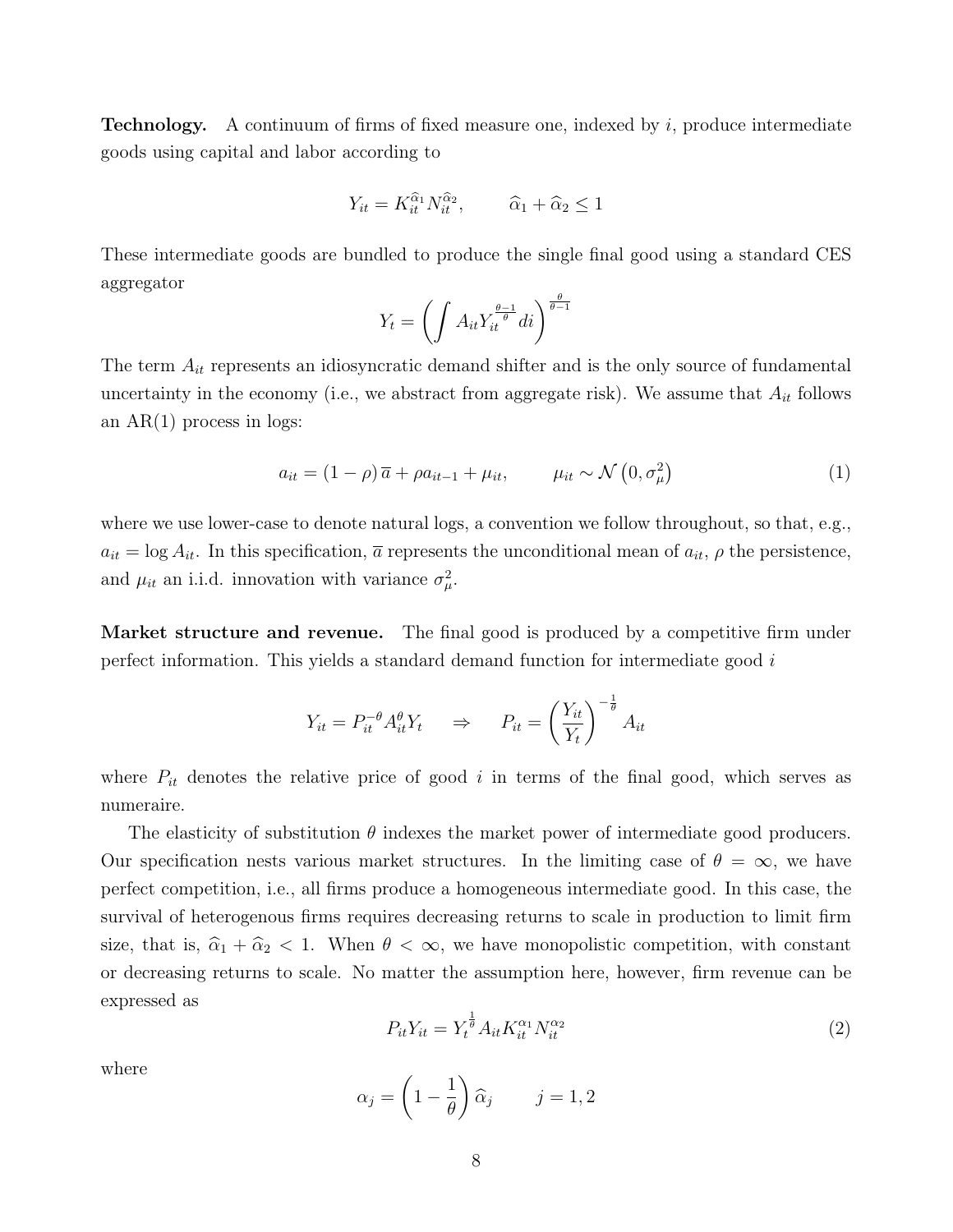This framework accommodates two alternative interpretations of the idiosyncratic component  $A_{it}$ : as a firm-specific shifter of either demand or productive efficiency. Neither the theory nor our empirical strategy requires us to differentiate between the two, so we will simply refer to  $A_{it}$  as a firm-specific fundamental.

Input choices under imperfect information. The key element of our theory is the effect of imperfect information on the firm's choice of factor inputs, that is, capital and labor. These are modeled as static and otherwise frictionless decisions, i.e., firms rent capital and/or hire labor period-by-period, but with potentially imperfect knowledge of their fundamental  $A_{it}$ . Clearly, the impact of the informational friction will depend on whether it affects both inputs or just one. Rather than take a particular stand on this important issue regarding the fundamental nature of the production process, we present results for two cases: in case 1, both factors of production are chosen simultaneously under the same (imperfect) information set; in case 2, only capital is chosen under imperfect information whereas labor is freely adjusted after the firm perfectly learns the current state.

Case 1: Both factors chosen under imperfect information. In this case, the firm's profitmaximization problem is given by

$$
\max_{K_{it}, N_{it}} Y_t^{\frac{1}{\theta}} \mathbb{E}_{it} \left[ A_{it} \right] K_{it}^{\alpha_1} N_{it}^{\alpha_2} - W_t N_{it} - R_t K_{it} \tag{3}
$$

where  $\mathbb{E}_{it} [A_{it}]$  denotes the firm's expectation of fundamentals conditional on its information set  $\mathcal{I}_{it}$ , which we make explicit below. Standard optimality and market clearing conditions imply

$$
\frac{N_{it}}{K_{it}} = \frac{\alpha_2 R_t}{\alpha_1 W_t} = \frac{N}{K_t} \tag{4}
$$

i.e., the capital-labor ratio is constant across firms.

Our empirical analysis uses moments of firm-level investment data and with this in mind, we use the optimality conditions characterized in (4) to rewrite (3) simply as a capital input choice problem:

$$
\max_{K_{it}} \quad \left(\frac{N}{K_t}\right)^{\alpha_2} Y_t^{\frac{1}{\theta}} \mathbb{E}_{it} \left[A_{it}\right] K_{it}^{\alpha} - \left(1 + \frac{\alpha_2}{\alpha_1}\right) R_t K_{it} \tag{5}
$$

where

$$
\alpha = \alpha_1 + \alpha_2 = (\widehat{\alpha}_1 + \widehat{\alpha}_2) \left( \frac{\theta - 1}{\theta} \right)
$$

Notice that the firm's expected revenues depend only on the aggregate capital-labor ratio, its conditional expectation of  $A_{it}$ , and the chosen level of its capital input. The curvature parameter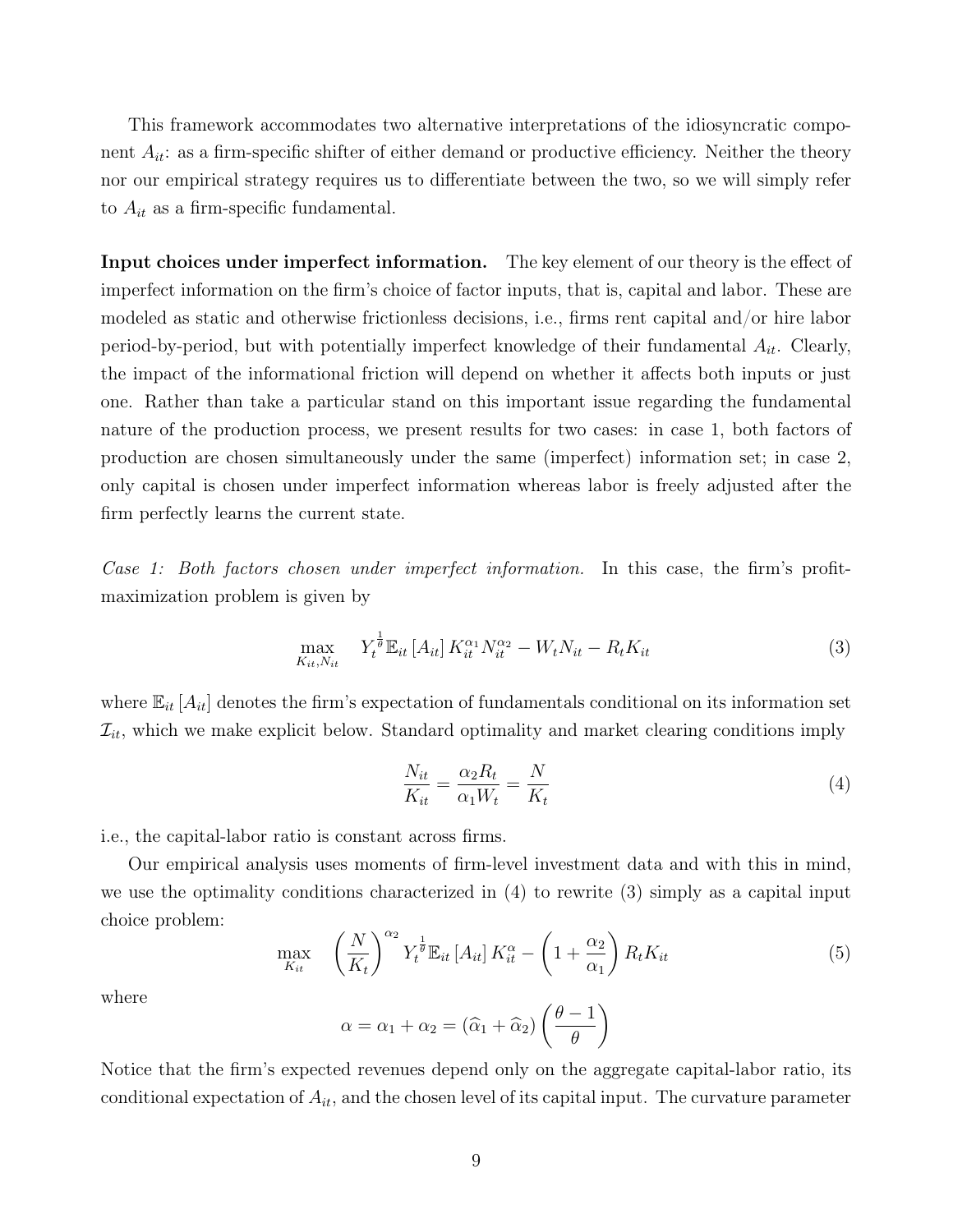$\alpha$  depends both on the returns to scale in production as well as on the elasticity of demand, and will play an important role in our quantitative analysis below. Solving this problem and imposing capital market clearing gives the following expression for the firm's capital choice (the labor choice exactly parallels that of capital):

$$
K_{it} = \frac{\left(\mathbb{E}_{it} \left[A_{it}\right]\right)^{\frac{1}{1-\alpha}}}{\int \left(\mathbb{E}_{it} \left[A_{it}\right]\right)^{\frac{1}{1-\alpha}} di} K_{t}
$$
\n(6)

Case 2: Only capital chosen under imperfect information. The firm's problem now is

$$
\max_{K_{it}} \quad \mathbb{E}_{it} \left[ \max_{N_{it}} \quad Y_t^{\frac{1}{\theta}} A_{it} K_{it}^{\alpha_1} N_{it}^{\alpha_2} - W_t N_{it} \right] - R_t K_{it}
$$

and optimizing over  $N_{it}$  gives

$$
N_{it} = \left(\frac{\alpha_2}{W} Y_t^{\frac{1}{\theta}} A_{it} K_{it}^{\alpha_1}\right)^{\frac{1}{1-\alpha_2}}
$$
(7)

Note that, in contrast to (4), capital-labor ratios are now functions of the firm's fundamental  $A_{it}$  and chosen level of capital  $K_{it}$ , the former fully observed when making the labor choice and the latter fixed. Imposing labor market clearing and substituting, we can write the firm's capital choice problem as:

$$
\max_{K_{it}} \quad (1 - \alpha_2) \left(\frac{\alpha_2}{W_t}\right)^{\frac{\alpha_2}{1 - \alpha_2}} Y_t^{\frac{1}{\theta} \frac{1}{1 - \alpha_2}} \mathbb{E}_{it} \left[\tilde{A}_{it}\right] K_{it}^{\tilde{\alpha}} - R_t K_{it} \tag{8}
$$

where

$$
\tilde{A}_{it} = A_{it}^{\frac{1}{1-\alpha_2}}, \qquad \tilde{\alpha} = \frac{\alpha_1}{1-\alpha_2}
$$

Thus, the firm's capital choice problem here has the same structure as in case 1 (compare equations (5) and (8)), but with a slightly modified fundamental and overall curvature. This will make the two cases qualitatively very similar, though, as we will see, the quantitative implications will be quite different. We mark with a  $\sim$  the transformed objects that are relevant in case 2, a convention we will carry thoughout this section. The firm's input choices can be shown to satisfy

$$
K_{it} = \frac{\left(\mathbb{E}_{it}\left[\tilde{A}_{it}\right]\right)^{\frac{1}{1-\tilde{\alpha}}}}{\int \left(\mathbb{E}_{it}\left[\tilde{A}_{it}\right]\right)^{\frac{1}{1-\tilde{\alpha}}}di}K_{t}, \qquad N_{it} = \frac{\tilde{A}_{it}\left(\mathbb{E}_{it}\left[\tilde{A}_{it}\right]\right)^{\frac{\tilde{\alpha}}{1-\tilde{\alpha}}}}{\int \tilde{A}_{it}\left(\mathbb{E}_{it}\left[\tilde{A}_{it}\right]\right)^{\frac{\tilde{\alpha}}{1-\tilde{\alpha}}}di}N
$$
\n(9)

While the capital choice looks similar to case 1, the labor choice now depends on the joint distribution of  $\tilde{A}_{it}$  and  $\mathbb{E}_{it} \left[ \tilde{A}_{it} \right]$ . Despite this, the analysis remains quite tractable and we will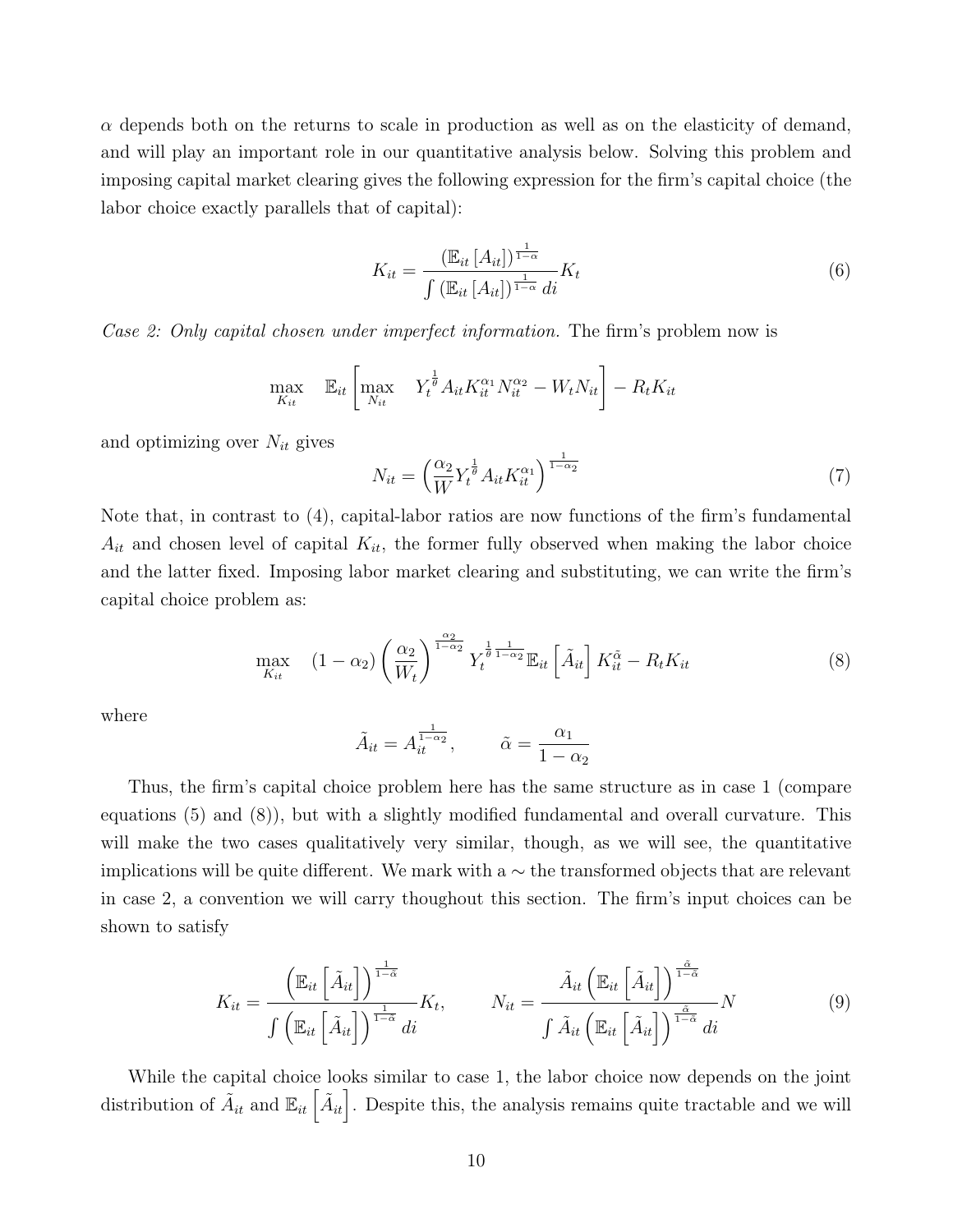derive simple expressions for aggregate objects.

To complete our characterization of the firm's problem and therefore of the production-side equilibrium in the economy, we need to spell out the firm's information set  $\mathcal{I}_{it}$ . We defer this discussion to the following subsection and for now directly make conjectures about firm beliefs, which we will later show to be true. Specifically, we assume the conditional distribution of the fundamental to be log-normal in both case 1 and 2, i.e.,

$$
a_{it}|\mathcal{I}_{it} \sim \mathcal{N}(\mathbb{E}_{it}[a_{it}], \mathbb{V})
$$

$$
\tilde{a}_{it}|\mathcal{I}_{it} \sim \mathcal{N}(\mathbb{E}_{it}[\tilde{a}_{it}], \tilde{\mathbb{V}})
$$

where  $\mathbb{E}_{it}[a_{it}]$  and V denote the posterior mean and variance of  $a_{it}$  in case 1, respectively, and similarly  $\mathbb{E}_{it}[\tilde{a}_{it}]$  and  $\tilde{V}$  in case 2. Further, as we will show, the cross-sectional distribution of the posterior mean  $\mathbb{E}_{it}[a_{it}]$  is also normal, centered around the true mean  $\overline{a}$  with associated variance  $\sigma_a^2$  – V. Focusing on case 1 for a moment, the variance V indexes the severity of informational frictions in the economy and will turn out to be a sufficient statistic for misallocation and the associated productivity/output losses. It is straightforward to show that  $V$  is closely related to commonly used measures of allocative efficiency. For example, it maps exactly into the dispersion of the marginal revenue product of capital (in logs),

$$
\sigma_{mrpk}^2 = \mathbb{V} \tag{10}
$$

Similarly, it has a negative effect on the covariance between fundamentals and firm activity as examined, for example, in Bartelsman et al. (2013) and Olley and Pakes (1996), i.e., the covariance between  $a_{it}$  and  $k_{it}$  satisfies  $\sigma_{ak} = \frac{\sigma_a^2 - \Psi}{1 - \alpha}$  $\frac{r_a^2 - \Psi}{1 - \alpha}$ . Thus, our measure of informational frictions is easily related to measures of misallocation studied in the literature. An analogous correspondence holds for case 2.

**Aggregation.** We now turn to the aggregate economy, and in particular, measures of total factor productivity (TFP) and output. Given our focus on misallocation, we abstract from aggregate risk and restrict our attention to a stationary equilibrium, in which all aggregate variables remain constant through time. From here on, we will also assume constant returns to scale in production, i.e.,  $\hat{\alpha}_1 + \hat{\alpha}_2 = 1$ . Though not essential to our results, this greatly simplifies the expressions.<sup>12</sup> Relegating the lengthy but straightforward derivations to Appendix A.1 and A.2, we use (6) and (9), along with the fact that  $Y = \int P_{it}Y_{it}di$ , as well as standard properties of

 $12$ It is straightforward to relax this assumption and work in the more general case; we do so in our derivations in the Appendix.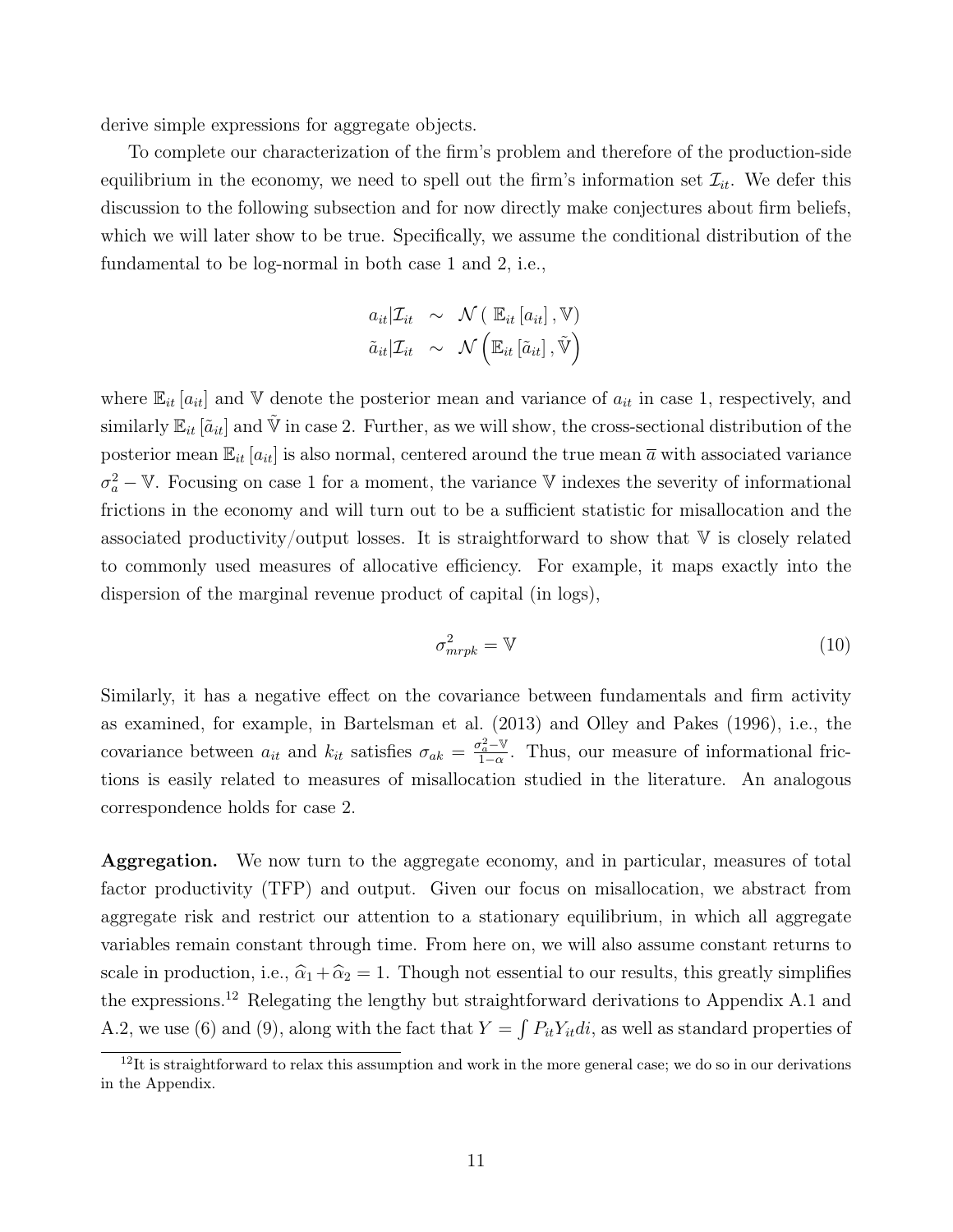the log-normal distribution, to derive the following simple representation for aggregate output:

$$
\log Y \equiv y = a + \hat{\alpha}_1 k + \hat{\alpha}_2 n \tag{11}
$$

Aggregate TFP, denoted a, is endogenous and is given by

Case 1: 
$$
a = a^* - \frac{1}{2}\theta \mathbb{V}
$$
 (12)

Case 2: 
$$
a = a^* - \frac{1}{2} (\theta \widehat{\alpha}_1 + \widehat{\alpha}_2) \widehat{\alpha}_1 \widetilde{\mathbb{V}}
$$
(13)

where

$$
a^* = \frac{\theta}{\theta - 1}\overline{a} + \frac{1}{2}\left(\frac{\theta}{\theta - 1}\right)\frac{\sigma_a^2}{1 - \alpha}
$$

is aggregate TFP under full information, which is identical in the two cases.

These expressions are at the heart of our mechanism and reveal a sharp connection between the micro-level uncertainty summarized by  $V$  (or  $\tilde{V}$ ) and aggregate TFP: in both cases, aggregate productivity monotonically decreases in uncertainty, with the magnitude of the effect depending on the elasticity of substitution (i.e., the degree of curvature)  $\theta$ . The higher is  $\theta$ , that is, the closer we are to perfect competition, the more severe are the losses from misallocated resources. The intuition is easy to see - when goods are highly subsitutable, misallocation is particularly costly. In case 1, only  $\theta$  plays a role. In case 2, the relative shares of capital and labor in the production function also matter. Intuitively, the greater is labor's share  $\hat{\alpha}_2$  (and so the lower capital's share  $\hat{\alpha}_1$ ), the greater the ability of firms to mitigate the effects of imperfect capital choice by adjusting labor. To take the extreme case, as  $\hat{\alpha}_2$  approaches one and so  $\hat{\alpha}_1$ zero, the multiplier on  $\tilde{V}$  approaches zero, that is, the informational friction has no effect on aggregate TFP. This flexibility is absent in case 1, in which both inputs are subject to the same friction. Notice that the two cases are equivalent at the opposite extreme, i.e. when  $\hat{\alpha}_1 = 1$ and  $\hat{\alpha}_2 = 0$ . It is easy to see that for a fixed set of parameters, the coefficient on uncertainty in case 2 is smaller than that in case 1.

Holding the aggregate factor stocks fixed, the effect of informational frictions on aggregate productivity a is also the effect on aggregate output y. However, the aggregate capital stock in the steady state is not invariant to informational frictions: misallocation reduces incentives for capital accumulation and so the steady state stock of capital decreases with uncertainty. Incorporating this additional effect, we obtain the familiar expression showing the amplified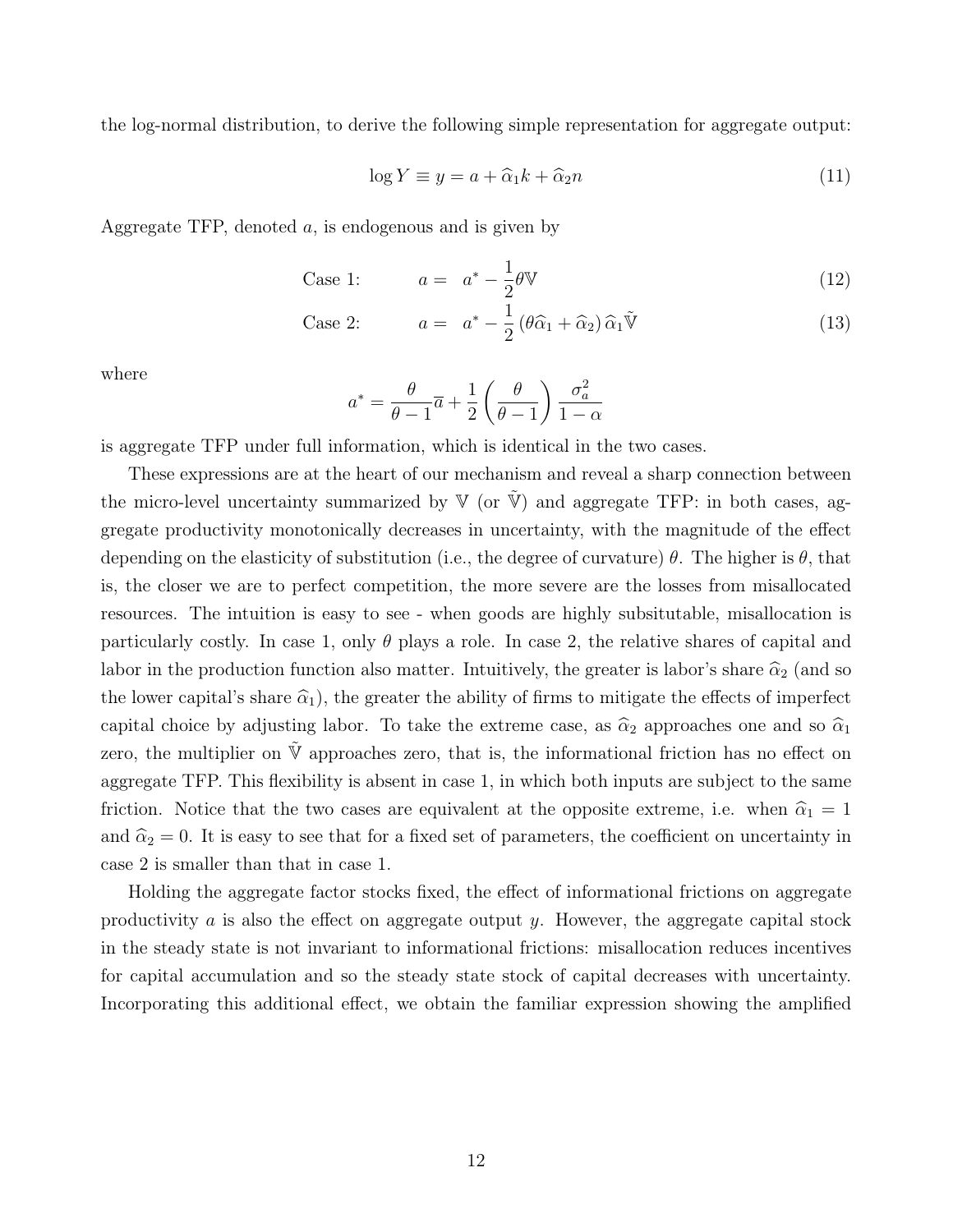impact of allocative inefficiencies on aggregate output due to changes in the capital stock:

$$
\frac{dy}{dV} = \frac{da}{dV} \left( \frac{1}{1 - \hat{\alpha}_1} \right) \tag{14}
$$

$$
\frac{dy}{d\tilde{W}} = \frac{da}{d\tilde{W}} \left(\frac{1}{1 - \hat{\alpha}_1}\right) \tag{15}
$$

#### 2.2 Information

We have shown that  $V$  (or in case 2,  $\tilde{V}$ ), i.e., the variance of the firm's posterior beliefs, is a sufficient statistic for the impact of informational frictions on resource misallocation and the resulting consequences for aggregate outcomes. We now make explicit the information structure in the economy, that is, the elements of the firm's information set  $\mathcal{I}_{it}$ , which in turn will allow us to characterize V in terms of the primitives of the economy - specifically, the variances of fundamentals and signal errors.

The firm's information set  $\mathcal{I}_{it}$  has three elements. The first is the entire history of its fundamental shock realizations, i.e.,  ${a_{it-s}}_{s=1}^{\infty}$ . Within the context of the model, this follows from the fact that ex-post revenues reveal the fundamental perfectly.<sup>13</sup> Second, the firm also observes a noisy private signal of its contemporaneous fundamental

$$
s_{it} = a_{it} + e_{it}, \qquad e_{it} \sim \mathcal{N}\left(0, \sigma_e^2\right)
$$

where  $e_{it}$  is an i.i.d. mean-zero and normally distributed noise term. The third and last element of the firm's information set is the price of its own stock,  $P_{it}$ . The final piece of our theory then is to outline how the stock price is determined and to characterize its informational content.

The stock market. Our formulation of the stock market and its informational properties follows the noisy rational expectations paradigm in the spirit of Grossman and Stiglitz (1980). For our specific model structure, we draw heavily from recent work by Albagli et al. (2011a) and Albagli et al. (2011b). For each firm  $i$ , there is a unit measure of outstanding stock or equity, representing a claim on the firm's profits. These claims are traded by two groups of agents - imperfectly informed investors and noise traders.<sup>14</sup>

<sup>13</sup>In our numerical analysis, we interpret a period as relatively long (3 years), making this a very natural assumption.

<sup>&</sup>lt;sup>14</sup>There are several possible interpretations of the precise nature of these agents. One is that they are intermediaries investing on behalf of the representative family. Some of them are rational, optimizing investors, while others trade randomly. Because the household cannot distinguish between the two, they co-exist. An alternative is that they are members of the representative large family, again, with some members trading rationally and some randomly. The exact interpretation of these agents in the model is not crucial for our purposes - only that some trade rationally given their information and others randomly, with the net result that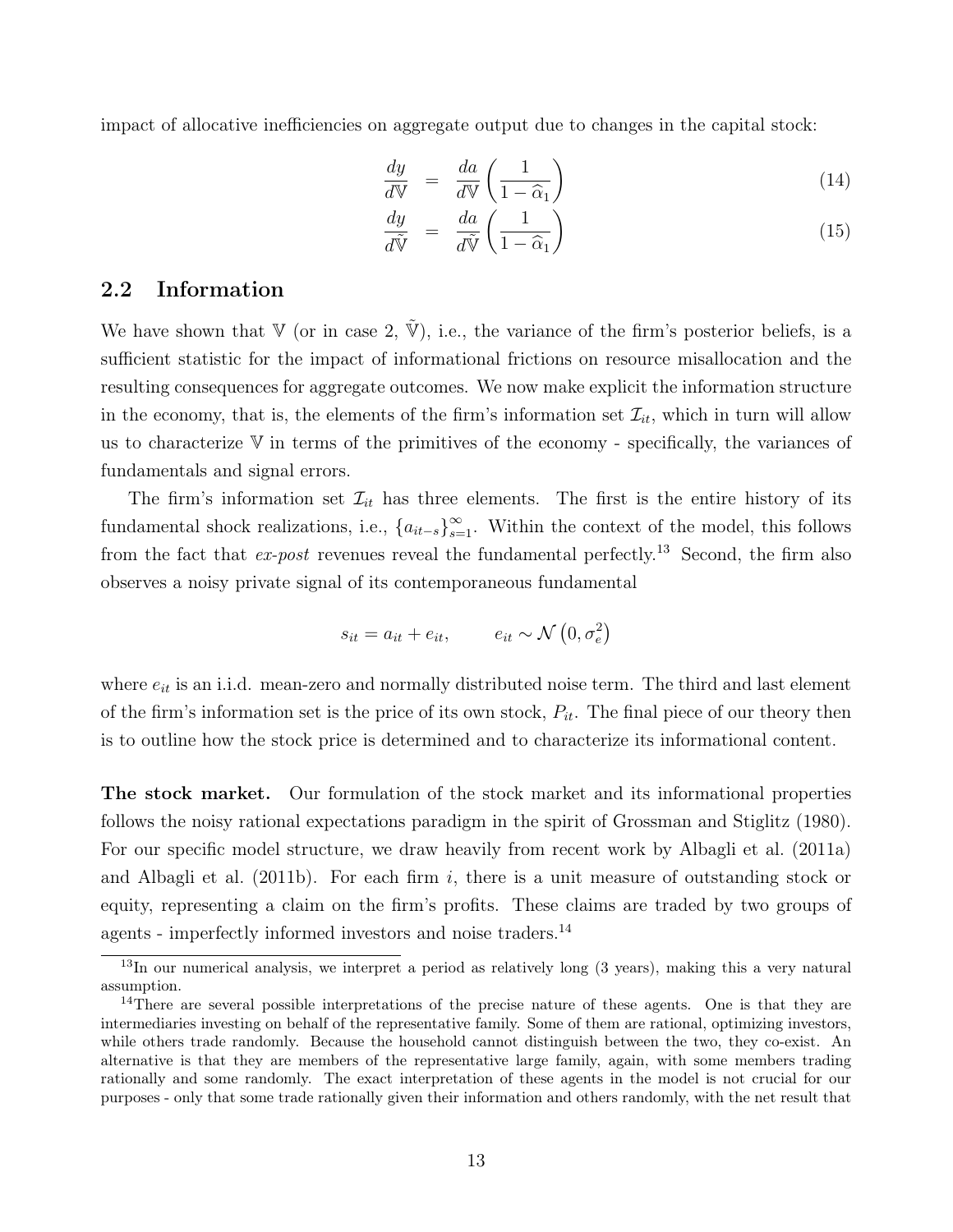There is a unit measure of risk-neutral investors for each stock. Every period, each investor decides whether or not to purchase up to a single unit of firm is stock at the current market price  $P_{it}$ . This assumption is standard in the literature; without it, risk neutral investors would take unbounded positions in the stock. The market is also populated by noise traders who purchase a random quantity  $\Phi(z_{it})$  of stock i each period, where  $z_{it} \sim \mathcal{N}(0, \sigma_z^2)$  is i.i.d. and Φ denotes the standard normal CDF. This convenient transformation ensures that the total demand of these traders is positive and less than one, the total supply.

Like firms, investors also observe the entire history of fundamental realizations, and in particular, know  $a_{it-1}$  at time t. They also see the current stock price  $P_{it}$ , or equivalently, place limit orders conditional on  $P_{it}$ . Finally, each investor j is endowed with an independent noisy private signal about the firm's contemporaneous fundamental  $a_{it}$ :

$$
s_{ijt} = a_{it} + v_{ijt}, \qquad v_{ijt} \sim \mathcal{N}\left(0, \sigma_v^2\right)
$$

Our baseline assumption is that the random variables  $v_{ijt}$  and  $z_{it}$  are independent of the fundamental  $a_{it}$  and the noise in the firm's private signal.<sup>15</sup> The total demand of investors for stock  $i$  is then given by

$$
D(a_{it-1}, a_{it}, P_{it}) = \int d(a_{it-1}, s_{ijt}, P_{it}) dF(s_{ijt}|a_{it})
$$

where  $d(a_{it-1}, s_{ijt}, P_{it}) \in [0, 1]$  is the demand of investor j and F is the conditional distribution of investors' private signals. The market clearing condition is

$$
D(a_{it-1}, a_{it}, P_{it}) + \Phi(z_{it}) = 1
$$

The expected payoff to investor  $j$  from purchasing the stock is given by

$$
\mathbb{E}_{ijt} \left[ \Pi_{it} \right] = \int \left[ \pi \left( a_{it-1}, a_{it}, P_{it} \right) + \beta \bar{P} \left( a_{it} \right) \right] dH \left( a_{it} | a_{it-1}, s_{ijt}, P_{it} \right)
$$

The term  $\pi(a_{it-1}, a_{it}, P_{it})$  denotes the expected current profit of the firm as a function of history, the current realization of the fundamental  $a_{it}$  and the current stock price  $P_{it}$ <sup>16</sup>. The expected current profit is a function of the current price  $P_{it}$  because it enters the firm's information set

prices only imperfectly reflect firm fundamentals.

<sup>&</sup>lt;sup>15</sup>This implies that the noise in the stock price is orthogonal to the firm's information and in this sense, maximizes the potential for learning from prices. We relax this assumption later in our robustness section.

<sup>&</sup>lt;sup>16</sup>Given the assumption of an AR(1) structure for fundamentals and an i.i.d. process for  $z_{it}$ , the most recent fundamental realization,  $a_{it-1}$ , is a sufficient statistic for historical information.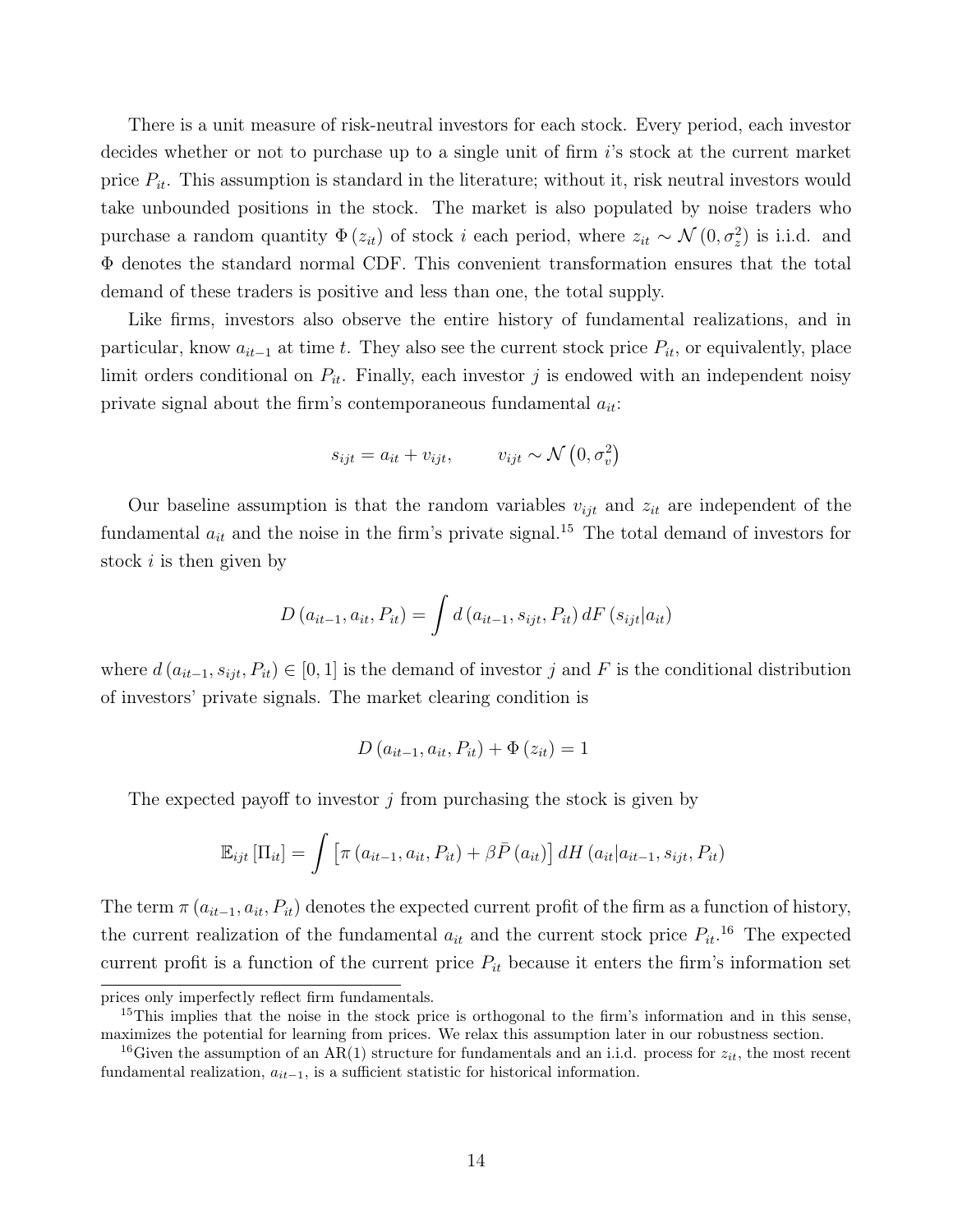and through that, influences firm decisions.<sup>17</sup> The distribution  $H(a_{it}|a_{it-1}, s_{iit}, P_{it})$  is investor j's posterior over  $a_{it}$  and  $\bar{P}(a_{it})$  is the expected price in period  $t+1$ , conditional on the current fundamental  $a_{it}$ . Formally,

$$
\bar{P}(a_{it}) = \int \mathcal{P}(a_{it}, a_{it+1}, z_{it+1}) dG(a_{it+1}, z_{it+1}|a_{it})
$$

is obtained by integrating the price function  $\mathcal{P}(\cdot)$  over  $(a_{it+1}, z_{it+1})$  (using the conditional distribution  $G$ ). Clearly, optimality implies:

$$
d\left(a_{it-1}, s_{ijt}, P_{it}\right) = \begin{cases} 1 & \text{if } \mathbb{E}_{ijt} \left[\Pi_{it}\right] > P_{it} \\ \in [0, 1] & \text{if } \mathbb{E}_{ijt} \left[\Pi_{it}\right] = P_{it} \\ 0 & \text{if } \mathbb{E}_{ijt} \left[\Pi_{it}\right] < P_{it} \end{cases}
$$
(16)

that is, an investor purchases the maximum quantity allowed (1 share) when the expected payoff (conditional on her information) strictly exceeds the price, does not purchase any shares when the expected payoff is strictly less than the price, and is indifferent when the two are equal.

A rational expectations equilibrium is then a set of functions for prices  $\mathcal{P}(\cdot)$ , expected profits  $\pi(\cdot)$ , investor decision rules  $d(\cdot)$ , and firm capital choice  $k(\cdot)$ , such that, for any history of shocks, (i)  $\pi(\cdot)$  is consistent with firm optimization and the price function  $\mathcal{P}(\cdot)$ ; (ii)  $d(\cdot)$ is consistent with investor optimality as in (16) above; (iv)  $k(\cdot)$  is optimal given the firm's information set; and (v) markets for capital and each firm's stock clear.

We conjecture that equilibrium outcomes have the following 2 properties: (a) trading decisions of investors are characterized by a threshold rule, i.e., there is a signal  $\hat{s}_{it}$  such that only investors observing signals higher than  $\hat{s}_{it}$  choose to buy, and (b) the market price  $P_{it}$  is an invertible function of  $\hat{s}_{it}$ .<sup>18</sup>

Aggregating the demand decisions of all investors, market clearing then implies

$$
1 - \Phi\left(\frac{\widehat{s}_{it} - a_{it}}{\sigma_v}\right) + \Phi\left(z_{it}\right) = 1
$$

which leads to a simple characterization of the threshold signal

$$
\widehat{s}_{it} = a_{it} + \sigma_v z_{it} \tag{17}
$$

This defines a monotonic relationship between  $P_{it}$  and  $\hat{s}_{it}$ , implying that observing the stock

<sup>&</sup>lt;sup>17</sup>Appendix A.3 explicitly characterizes  $\pi(\cdot)$  in terms of the firm's problem studied in the previous subsection.

<sup>&</sup>lt;sup>18</sup>Given that we have unbounded shocks, there are always histories where this conjecture does not hold. However, these realizations are extremely unlikely - in fact, they do not show up at all in any our simulated sample paths. In this sense, we verify this conjecture in our numerical results.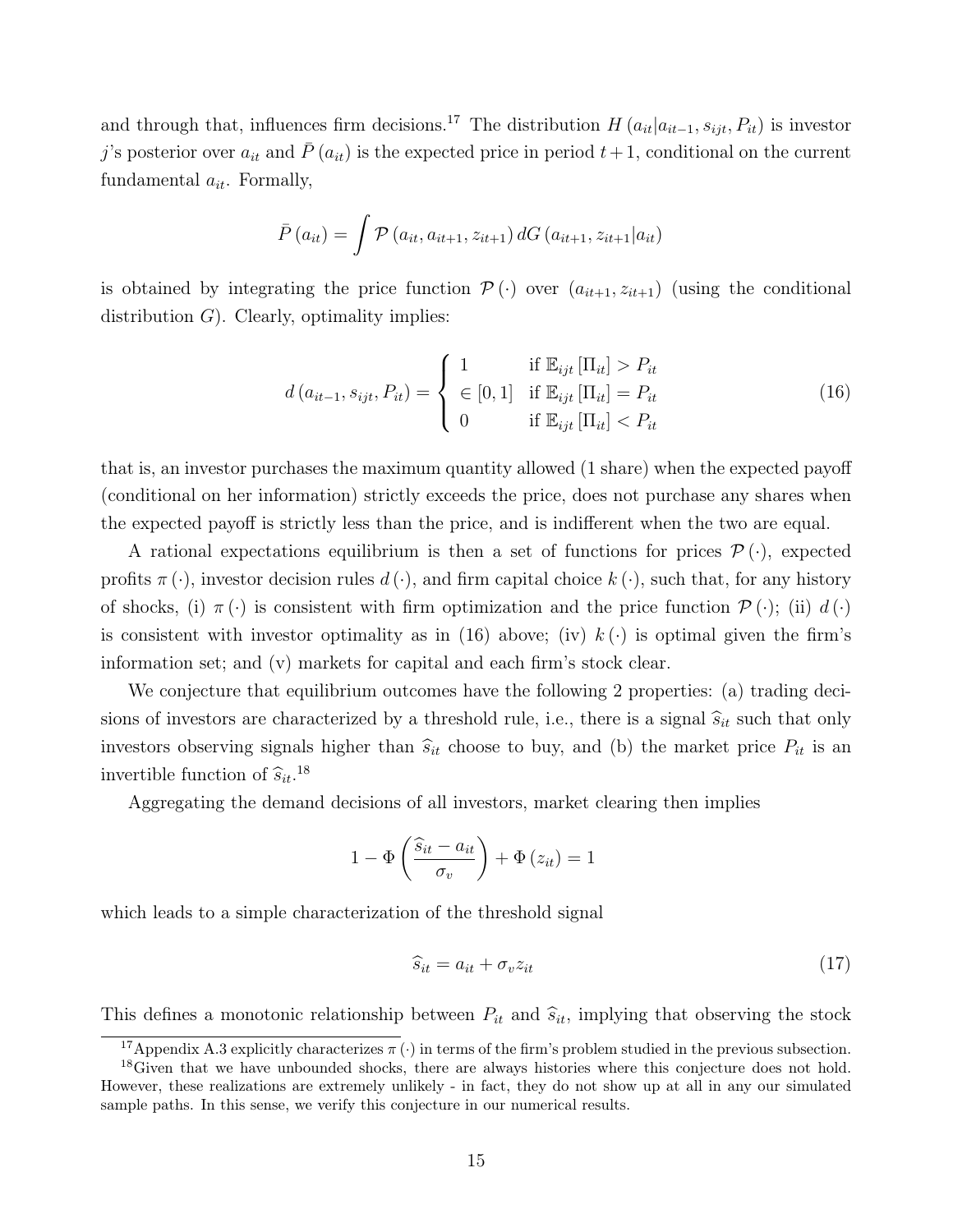price is informationally equivalent to observing  $\hat{s}_{it}$ : in other words, from an informational standpoint, the stock price is simply a signal of firm fundamentals of the form (17). The precision of this signal,  $\frac{1}{\sigma_v^2 \sigma_z^2}$ , is decreasing in both the variance of the noise in investors' private signals and the size of the noise trader shock.

The simple expression for price informativeness in (17) is the key payoff of the structure we have imposed on stock market trading: we now have a complete characterization of the firm's information set and hence the posterior variance V, even without an explicit solution for the price function. Formally, the firm's information set is  $\mathcal{I}_{it} = (a_{it-1}, s_{it}, \hat{s}_{it})$ . It is straightforward to show that the conditional and cross-sectional distributions are log-normal under this information set, exactly as conjectured. Direct application of Bayes' rule implies the following formula for the conditional expectation of the fundamental  $a_{it}$ ,

$$
\mathbb{E}_{it}[a_{it}] = \frac{\mathbb{V}}{\sigma_{\mu}^2} [(1-\rho)\bar{a} + \rho a_{it-1}] + \frac{\mathbb{V}}{\sigma_e^2} s_{it} + \frac{\mathbb{V}}{\sigma_v^2 \sigma_z^2} \widehat{s}_{it}
$$

where  $V$  is the posterior variance given by:

$$
\mathbb{V}=\left(\frac{1}{\sigma^2_{\mu}}+\frac{1}{\sigma^2_{e}}+\frac{1}{\sigma^2_{v}\sigma^2_{z}}\right)^{-1}
$$

Thus, V, our sufficient statistic, is increasing in the noisiness of the two signals, private and market  $(\sigma_e^2$  and  $\sigma_v^2 \sigma_z^2$ , respectively). In the absence of any learning,  $\mathbb{V} = \sigma_\mu^2$ , that is, all fundamental uncertainty remains unresolved at the time of the firm's input choice. At the other extreme, under perfect information,  $V = 0$ .

Finally, note that the marginal investor, i.e., the investor whose signal  $s_{ijt} = \hat{s}_{it}$ , must be exactly indifferent between buying and not buying. It follows then that the price  $P_{it}$  must equal her expected payoff from holding the stock:

$$
P_{it} = \int \left[ \pi \left( a_{it-1}, a_{it}, P_{it} \right) + \beta \bar{P} \left( a_{it} \right) \right] dH \left( a_{it} | a_{it-1}, \hat{s}_{it}, P_{it} \right)
$$

$$
= \int \left[ \pi \left( a_{it-1}, a_{it}, \hat{s}_{it} \right) + \beta \bar{P} \left( a_{it} \right) \right] dH \left( a_{it} | a_{it-1}, \hat{s}_{it}, \hat{s}_{it} \right)
$$

where, with a slight abuse of notation, we replace  $P_{it}$  with its informational equivalent  $\hat{s}_{it}$  in the arguments of  $H(\cdot)$ . Rewriting this equation in recursive form yields a fixed-point charac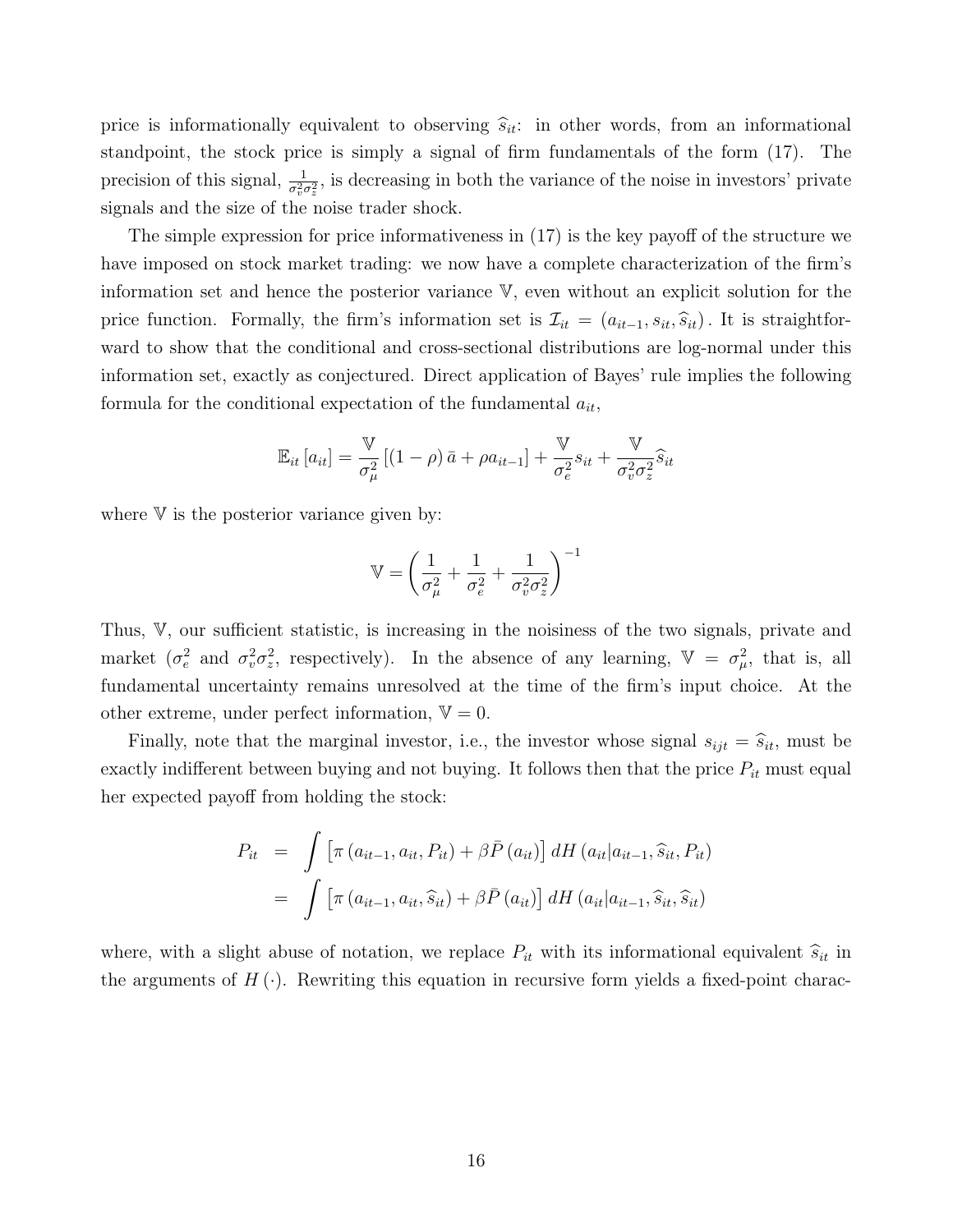terization of the price function:

$$
\mathcal{P}(a_{-1},a,z) = \int \pi (a_{-1},a,a+\sigma_v z) dH(a|a_{-1},a+\sigma_v z,a+\sigma_v z)
$$

$$
+ \beta \int \left[ \int \mathcal{P}(a,a',z') dG(a',z'|a) \right] dH(a|a_{-1},a+\sigma_v z,a+\sigma_v z) \qquad (18)
$$

In our numerical analysis, we solve this functional equation using an iterative procedure with a discrete grid of shock realizations. We then verify that the threshold and invertibility properties of the equilibrium hold for all points on the grid.

## 3 Identifying Informational Frictions

The main hurdle in quantifying the effects of uncertainty is imposing discipline on the information structure, given that we do not directly observe agents' signals. One approach would be to use the model's implications for observable moments in production-side variables. For example, the model implies a tight connection between uncertainty and the cross-sectional dispersion of investment - see equations (6) and (9). Similarly, equation (10) is a direct mapping between the dispersion in marginal products and our measure of uncertainty. However, these relationships rely heavily on the assumption that the capital choice is a static and otherwise undistorted function of the firm's expectation of fundamentals. In reality, investment decisions may be affected, or 'distorted,' by a number of other factors. These may originate, for example, from technological limitations (e.g., adjustment costs), contracting frictions (e.g., financial constraints), or distortionary government policies. All of these can lead to dispersion in marginal products. Quantifying their contribution - whether individually or jointly - to observed crosscountry differences is certainly the overall objective of the growing literature on misallocation, but one that is well beyond the scope of this paper. Our more limited goal here is to isolate and quantify the degree of firm-level uncertainty and its particular role in generating misallocation.

To this end, we develop an empirical strategy that allows us to draw robust inferences about uncertainty, even without explicitly modeling these other factors. Our approach combines moments from firm-level production and stock market data to pin down the informational parameters of our model. In this section, we develop the intuition for that strategy by analyzing two special cases of our model - when firm level shocks are i.i.d. and when they follow a random walk. When we return to our general model in the following section, we will verify numerically that the properties of the special cases analyzed here extend to the general model used there.

We prove that in these two cases, the informational parameters of our model are identified by three readily observable moments - the correlations of stock returns with both fundamentals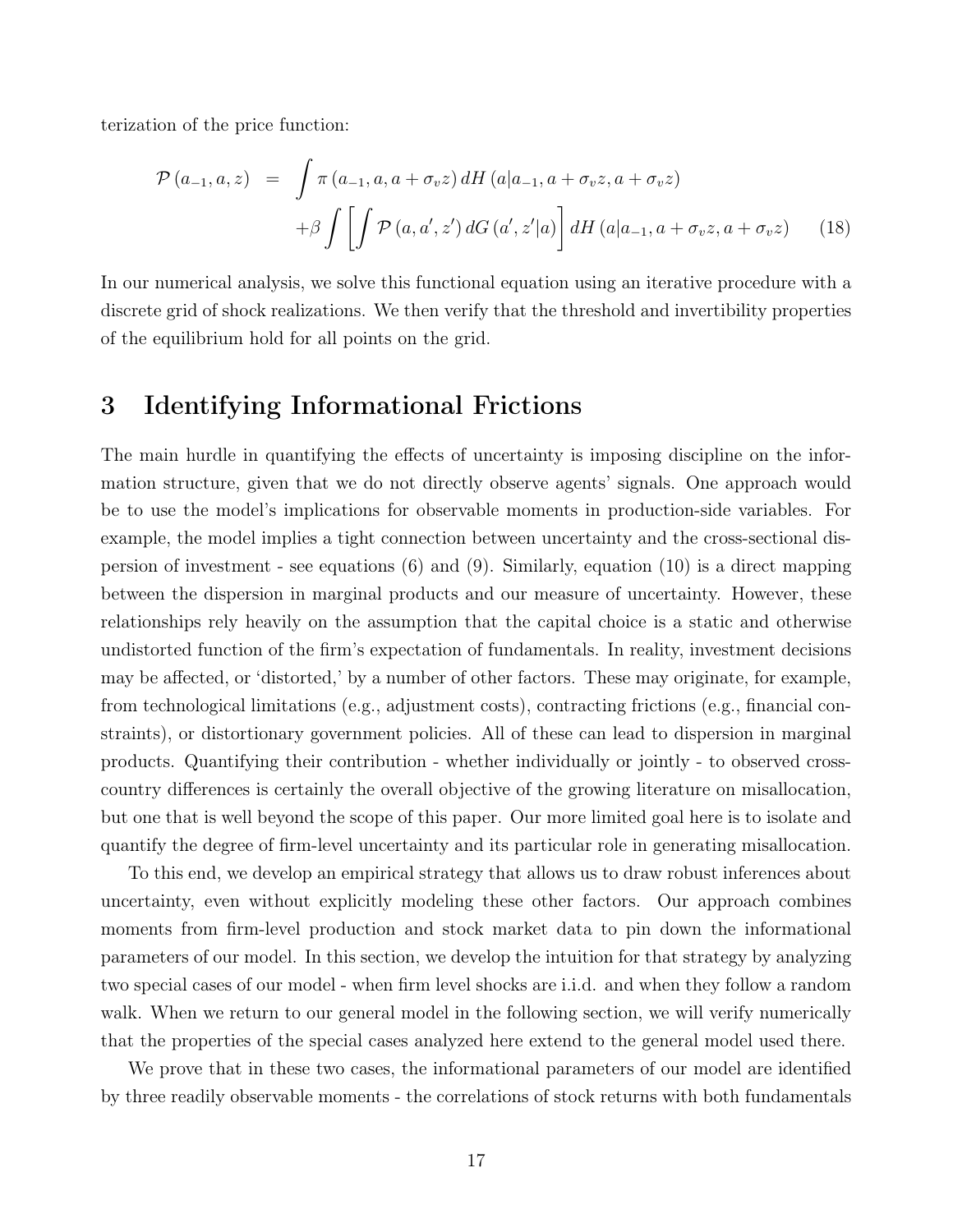and investment, and the volatility of stock returns.<sup>19</sup> In both cases, we derive intuitive expressions mapping these moments to the informational parameters. Two key insights underlie this strategy and the choice of moments: first, correlations are invariant to scaling effects, which makes our strategy robust to the presence of other factors that dampen (or exacerbate) the responsiveness of investment to fundamentals; second, the Gaussian structure of the model allows us to say a lot about the extent of uncertainty by looking at the comovement of investment with any element of the firm's information set (in our case, this element is stock returns). We exploit the tractability of the two special cases to analytically demonstrate both these insights.

We proceed in two steps. We first derive the identification equations in our baseline setup laid out in the previous sections. We then show that our approach remains valid under two important modifications: the first introduces other 'distortions' into the firm's investment choice problem; the second allows for a general correlation structure between firm and market information. These exercises also serve to highlight some merits of our approach relative to reduced-form, regression-based strategies used extensively in existing work on the relationship between stock markets and investment.

#### 3.1 Identification

**Transitory shocks.** Consider the case where shocks to fundamentals are i.i.d., i.e.,  $\rho = 0$ in equation (1). A log-linear approximation of the stock price (around the deterministic case) leads  $to^{20}$ 

$$
p_{it} \equiv \log P_{it} \approx \xi \tilde{\mathbb{E}}_{it} [a_{it}] + \text{Constant}
$$

where  $\xi = \frac{1-\beta}{1-\alpha}$  $\frac{1-\beta}{1-\alpha}$  and  $\mathbb{E}[a_{it}]$  is the expectation of  $a_{it}$  conditional on the marginal investor's information set. It is then straightforward to derive<sup>21</sup>

$$
\mathbb{\tilde{E}}_{it}[a_{it}] = \mathbb{\tilde{E}}_{it}[\mu_{it}] = \psi(\mu_{it} + \sigma_v z_{it})
$$

where

$$
\psi = \frac{\frac{1}{\sigma_v^2} + \frac{1}{\sigma_v^2 \sigma_z^2}}{\frac{1}{\sigma_\mu^2} + \frac{1}{\sigma_v^2} + \frac{1}{\sigma_v^2 \sigma_z^2}}
$$

<sup>&</sup>lt;sup>19</sup>Note that we can use the structure of the model to directly back out the fundamental  $a_{it}$  from data on revenues and capital.

<sup>&</sup>lt;sup>20</sup>See Appendix A.4 for derivations. From here on, in a slight abuse of notation, we use  $\nabla$  to denote the uncertainty in both case 1 and case 2, where it should be understood that  $V$  in case 2 corresponds to  $V$  in the theory. We similarly use  $a_{it}$  to denote the fundamental in both cases and  $\alpha$  the relevant curvature parameter.

<sup>&</sup>lt;sup>21</sup>Note that both of the signals in the marginal investor's information set are equal to  $u_{it} + \sigma_v z_{it}$ .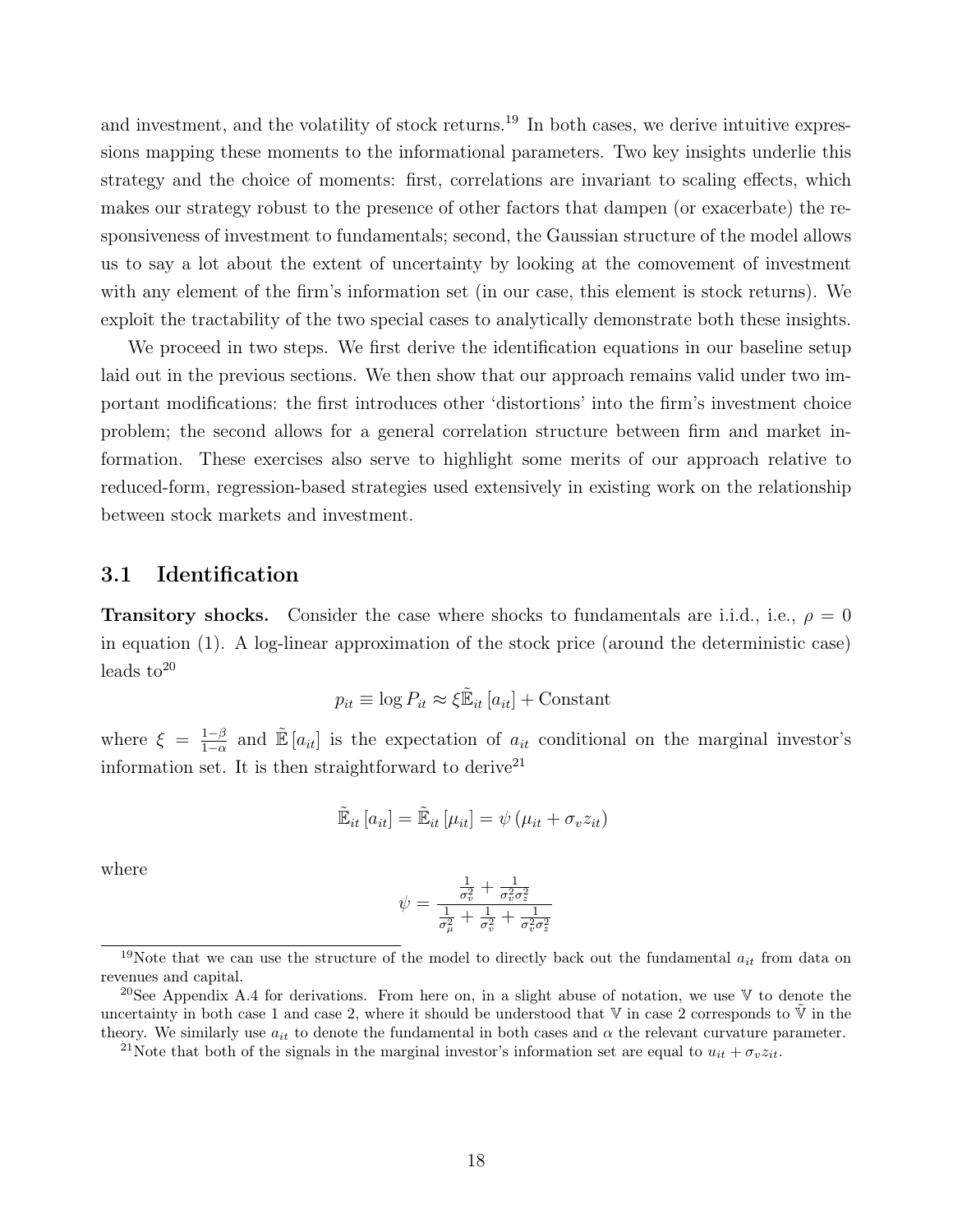Similarly, capital is a log-linear function of the firm's expectation of the current innovation

$$
k_{it} = \frac{\mathbb{E}_{it} \left[ \mu_{it} \right]}{1 - \alpha} + \text{Constant}
$$
 (19)

which is a precision-weighted average of its private signal and the information in prices:

$$
\mathbb{E}_{it} \left[ \mu_{it} \right] = \phi_1 \left( \mu_{it} + e_{it} \right) + \phi_2 \left( \mu_{it} + \sigma_v z_{it} \right)
$$

where

$$
\phi_1 = \frac{\mathbb{V}}{\sigma_e^2}, \qquad \phi_2 = \frac{\mathbb{V}}{\sigma_v^2 \sigma_z^2}
$$

From here, we derive the following expressions for the two correlations of interest, that between returns and changes in fundamentals, denoted  $\rho_{pa}$ , and between returns and investment, denoted  $\rho_{pk}$ :

$$
\rho_{pa} \equiv \text{Corr} \left( p_{it} - p_{it-1}, a_{it} - a_{it-1} \right) = \frac{1}{\sqrt{1 + \frac{\sigma_v^2 \sigma_z^2}{\sigma_\mu^2}}} \tag{20}
$$

$$
\rho_{pk} \equiv \text{Corr}\left(p_{it} - p_{it-1}, k_{it} - k_{it-1}\right) = \frac{1}{\sqrt{\left(1 + \frac{\sigma_v^2 \sigma_z^2}{\sigma_\mu^2}\right)\left(1 - \frac{\mathbb{V}}{\sigma_\mu^2}\right)}}
$$
(21)

Equation (20) shows that the higher is  $\frac{\sigma_v^2 \sigma_z^2}{\sigma_\mu^2}$ , the noise-to-signal ratio in prices, the lower is the correlation of returns with fundamentals. Equation (21) then implies that for a given level of noise in prices,  $\rho_{pk}$  is increasing in the firm's posterior variance  $\frac{V}{\sigma_u^2}$  - investment choices covary more strongly with the signal when firms are more uncertain. Note that we work with  $\frac{v}{\sigma_u^2}$  for convenience - combined with  $\sigma_u^2$  and  $\sigma_v^2 \sigma_z^2$  (from the expression for  $\rho_{pa}$ ), this bears a one-to-one relationship with  $\sigma_e^2$ , the noise in the firm's private signal.

Notice that a high  $\rho_{pk}$  is not by itself indicative of the degree of uncertainty. Firm choices can be highly correlated with returns either because they both track fundamentals very closely or because firms are uncertain.<sup>22</sup> Observing  $\rho_{pa}$  allows us to isolate the effect of the latter. To see this more clearly, substitute for  $\rho_{pa}$  in (21) to derive

$$
\frac{\rho_{pa}}{\rho_{pk}} = \sqrt{1 - \frac{V}{\sigma_{\mu}^2}} \qquad \Rightarrow \qquad \frac{V}{\sigma_{\mu}^2} = 1 - \left(\frac{\rho_{pa}}{\rho_{pk}}\right)^2 \tag{22}
$$

Thus, with i.i.d. fundamentals, the severity of informational frictions is pinned down directly by the ratio of the correlations,  $\frac{\rho_{pa}}{\rho_{pk}}$ . Under full information, this ratio takes a value of 1. This

<sup>&</sup>lt;sup>22</sup>For example, suppose we make prices more informative, i.e., decrease  $\sigma_v^2 \sigma_z^2$ . Then  $\rho_{pk}$  rises even though uncertainty decreases.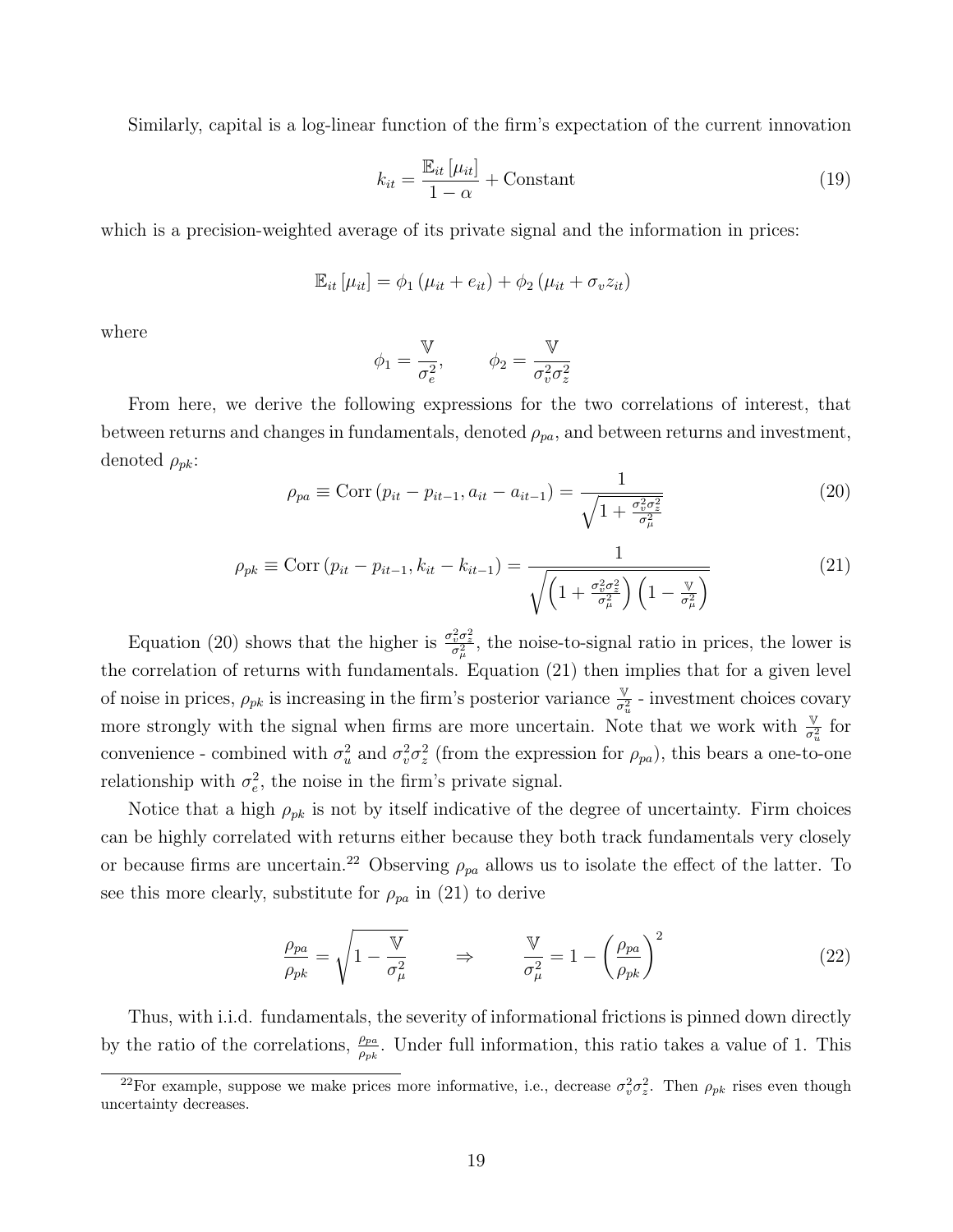sharp link between the relationship between the correlations and the severity of informational frictions guides our empirical approach in our quantitative analysis below.<sup>23</sup> The more general version of the model precludes an analytical mapping between these correlations and V, but numerical simulations reveal a very similar positive relationship between the relative correlation and V.

Relationship to investment-Q regressions. This special case also leads to a reduced-form representation of investment as a log-linear function of fundamentals, signal errors and prices:

$$
\Delta k_{it} = \lambda_1 \left( \Delta \mu_{it} + \Delta e_{it} \right) + \lambda_2 \Delta p_{it} \tag{23}
$$

where  $\Delta$ 's denote changes. This is in the spirit of specifications widely used in the empirical corporate finance literature to examine the role of learning from stock markets. For example, Morck et al. (1990) regress investment growth on stock returns, sales growth and other controls.<sup>24</sup> Our structural model enables us to interpret the coefficients from these reduced-form regressions in terms of the informational primitives of the economy. For example, consider the coefficient on stock returns,  $\lambda_2$ :

$$
\lambda_2 = \frac{1}{(1-\beta)\,\psi} \left(\frac{\mathbb{V}}{\sigma_v^2 \sigma_z^2}\right) \tag{24}
$$

Equation (24) reveals the same intuition as in (21):  $\lambda_2$  can be high either because firms are subject to a good deal of uncertainty, i.e., V is large, and so rely heavily on any information that can be gleaned from markets, or because markets are highly informative, i.e.,  $\sigma_v^2 \sigma_z^2$  is low.

The regression implied by (23) consistently identifies the coefficients only in the case of orthogonality between the error  $e_{it}$  and the regressors  $\mu_{it}$  and  $p_{it}$ . If the noise terms in the signals of firms and investors are correlated, this orthogonality assumption is violated, leading to endogeneity biases in the regression estimates. A similar issue arises if the choice of capital is affected by additional factors that are correlated with fundamentals.<sup>25</sup> As we will show later in this section, our approach is robust to these concerns.

 $^{23}$ For completeness, we show in Appendix A.4 that the volatility of returns and their correlation with fundamentals can be used in a final step to separately identify  $\sigma_v^2$  and  $\sigma_z^2$ .

<sup>&</sup>lt;sup>24</sup>Chen et al. (2007) use  $Q$  and cash flow growth as their independent variables.

<sup>&</sup>lt;sup>25</sup>Consider, for example, the effects of introducing a 'correlated distortion'  $\tau_{it} = \gamma u_{it}$  into the firm's capital choice in (19), so that  $k_{it} = \frac{(1+\gamma)\mathbb{E}[\mu_{it}]}{1-\alpha} + \text{Constant}$ . The coefficient  $\lambda_2$  is given by  $\frac{1+\gamma}{(1-\beta)\psi}$ V  $\frac{\sqrt{2}}{\sigma_v^2 \sigma_z^2}$ . In other words, inferring V from  $\lambda_2$  requires knowledge of (or at the very least, an adjustment for) γ. Note that 'uncorrelated distortions' will not affect  $\lambda_2$ .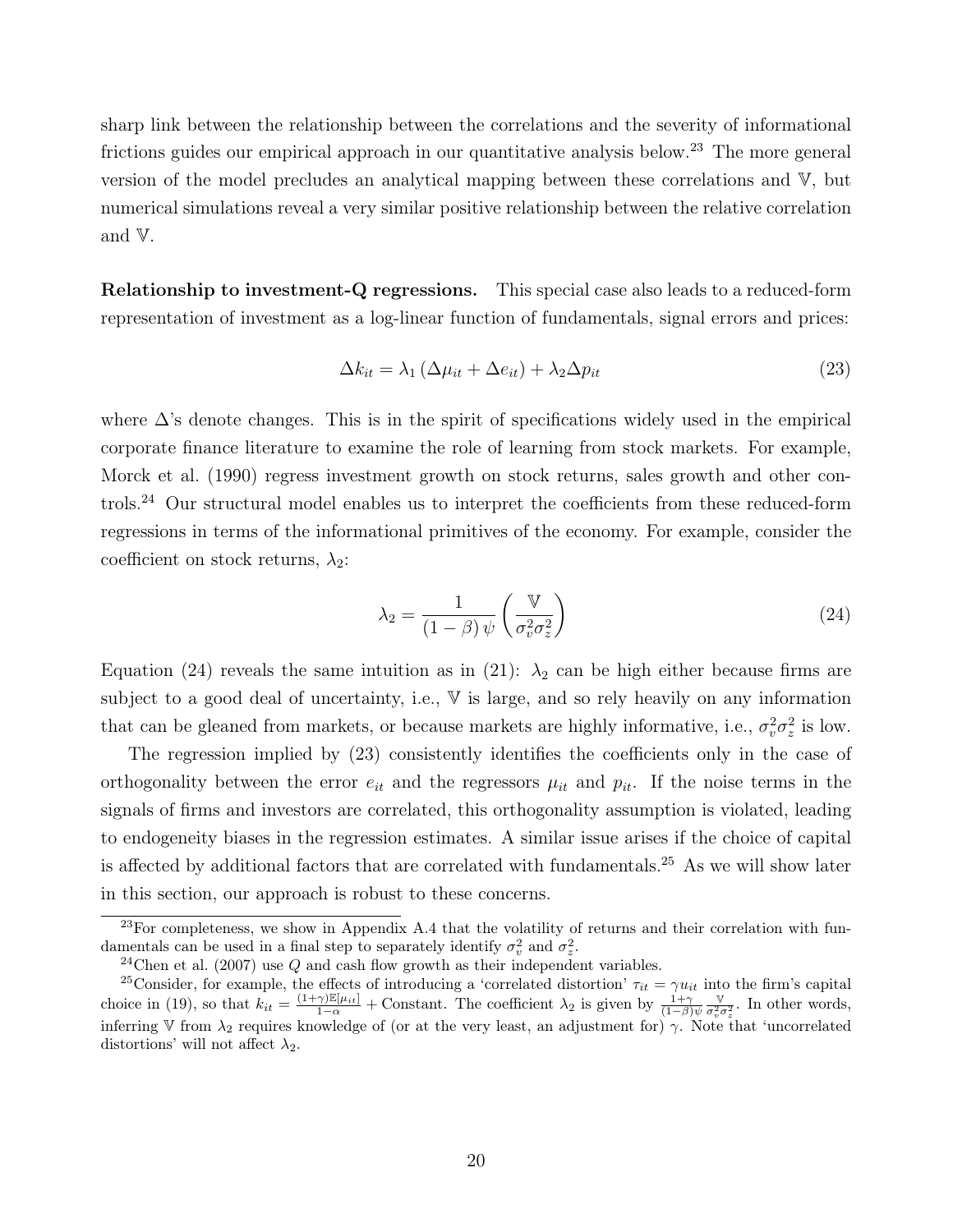**Permanent shocks.** Our second special case is that of permanent shocks, i.e.,  $\rho = 1$ . The main insights from the i.i.d. case extend to this case as well.<sup>26</sup> We start by deriving an expression for the stock price, which takes a similar form to the i.i.d. case: $27$ 

$$
p_{it} = \frac{1}{1 - \alpha} \tilde{\mathbb{E}}_{it} \left[ a_{it} \right] + \text{Constant}
$$

We can then derive the following expressions. As in the i.i.d. case, they demonstrate a sharp mapping between the three moments -  $\rho_{pk}$ ,  $\rho_{pa}$  and  $\sigma_p^2$  - and the informational parameters:

$$
\frac{\mathbb{V}}{\sigma_{\mu}^{2}} = \frac{\rho_{pk} - \rho_{pa}}{\eta}
$$
\n
$$
\frac{\sigma_{v}^{2} \sigma_{z}^{2}}{\sigma_{\mu}^{2}} = \frac{(1 - \eta^{2})}{2\rho_{pa}^{2}} + \frac{\eta}{\rho_{pa}} - 1
$$
\n
$$
\frac{\sigma_{z}^{2} + 1}{\sigma_{z}^{2} + 1 + \frac{\sigma_{v}^{2} \sigma_{z}^{2}}{\sigma_{\mu}^{2}}} = \frac{1}{\eta}
$$
\n(25)

where  $\eta = \left(\frac{1}{1 -}\right)$  $\frac{1}{1-\alpha}$   $\frac{\sigma_{\mu}}{\sigma_p}$ . In contrast to the i.i.d. case, all three moments are now necessary to infer the extent of uncertainty, but otherwise the intuition is very similar: all else equal, a higher relative correlation  $(\rho_{pk} - \rho_{pa})$  implies greater uncertainty, a lower  $\rho_{pa}$  higher levels of noise in prices, and higher return volatility, larger noise trader shocks.

#### 3.2 Robustness

We now turn to two important exercises aimed at demonstrating the robustness of the identification strategy outlined above. In the first, we generalize the information structure to allow for arbitrary correlations between signal errors. In the second, we introduce other factors into the firm's investment decision. For simplicity, we discuss only the i.i.d. case here (the Appendix repeats the analysis for permanent shocks).

An alternative information structure. In our baseline setup, the noise terms in the signals received by firms and investors are assumed to be orthogonal to each other. This may be an unrealistic assumption - for example, in practice, firms routinely release forecasts and announce their investment plans to investors/analysts. This could induce correlation in the signal errors (specifically,  $e_{it}$ ,  $v_{ijt}$ , and  $z_{it}$ ), raising a potential concern - this is a source of co-movement between investment and returns and so may bias the inference of V. However, this turns out

 $^{26}$ With permanent shocks and no exit, there is no stationary distribution. Since our goal here is primarily to provide intuition for our empirical strategy, we ignore this complication and interpret this as a limiting case.

<sup>27</sup>All derivations are in Appendix A.4.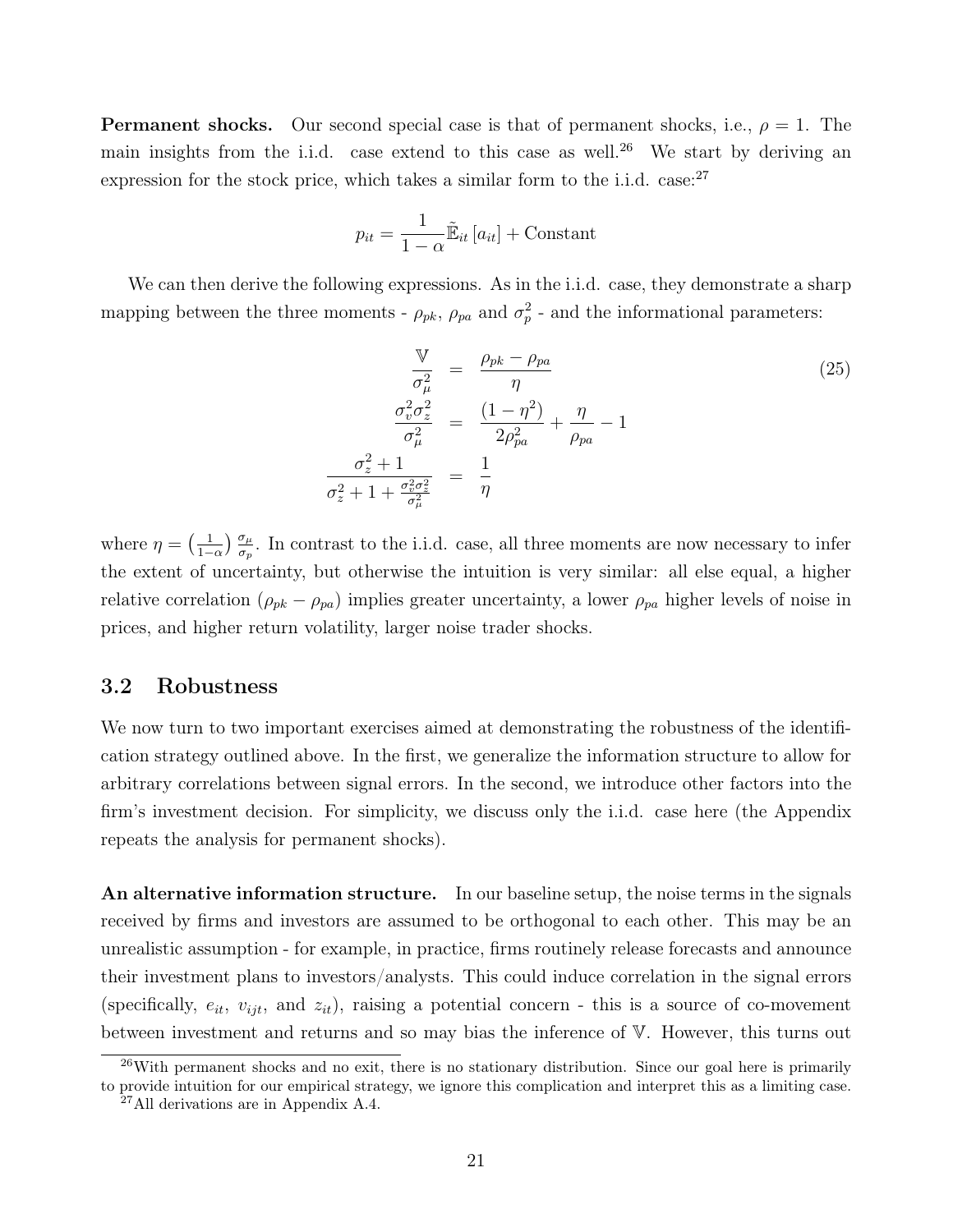not to be the case - the ratio of correlations still leads us to the true V. More precisely, (22) holds for an arbitrary correlation structure between market and firm information.<sup>28</sup> Therefore, our assessment of firm-level uncertainty is not sensitive to assumptions about the structure of information flows between firms and investors. Note that this only applies to our estimate of V - our conclusions about the individual variances  $(\sigma_e^2, \sigma_v^2 \text{ and } \sigma_z^2)$  do change with assumptions about correlations.

**Other distortions.** So far, we have maintained the somewhat extreme assumption that informational frictions are the only impediment to marginal product equalization. By abstracting from other factors that potentially enter the firm's investment decision, we raise a potential concern about the validity of our measurement strategy.

To address this concern, we introduce other distortions drawn from a flexible, albeit stylized, class. The goal is to incorporate some essential features of these other factors without sacrificing analytical tractability. Specifically, we directly modify the firm's optimality condition (19):

$$
k_{it} = \frac{(1+\gamma)\mathbb{E}_{it}[\mu_{it}] + \varepsilon_{it}}{1-\alpha} + \text{Constant}
$$

This is equivalent to introducing a 'distortion'  $\tau_{it}$  of the form:<sup>29</sup>

$$
\tau_{it} = \gamma \mu_{it} + \varepsilon_{it} \qquad \varepsilon_{it} \sim \mathcal{N}\left(0, \sigma_{\varepsilon}^{2}\right)
$$

The parameter  $\gamma$  indexes the extent to which  $\tau_{it}$  covaries with the fundamental  $\mu_{it}$ . For example, if  $\gamma$  < 0, the distortion discourages (encourages) investment by firms with stronger (weaker) fundamentals. The second term,  $\varepsilon_{it}$ , captures factors that are uncorrelated with firm-specific fundamentals. The two parameters  $\gamma$  and  $\sigma_{\varepsilon}^2$  together pin down the amplitude (measured by the standard deviation) of these distortions and their correlation with fundamentals. We assume that  $\tau_{it}$  is idiosyncratic (though it is straightforward to add a common component). More importantly, firms know  $\gamma$  and observe  $\varepsilon_{it}$ , but both objects are unknown to the econometrician.

To understand how the presence of  $\tau_{it}$  affects our inference strategy, we ask whether the ratio of the two correlations in equation (22) continues to identify the true extent of uncertainty. Consider first the case with only 'correlated distortions,' i.e.,  $\sigma_{\varepsilon}^2 = 0, \gamma \neq 0$ . We show that equation (22) is unaffected, that is, the ratio of the two correlations still uncovers the true  $V^{30}$ In other words, equation (22) allows us to measure V directly even if we do not know  $\gamma$ . Note

<sup>28</sup>See Appendix A.5.

<sup>&</sup>lt;sup>29</sup>This flexible specification can capture a rich structure of distortions. For example, it is possible to uniquely map a set of revenue and capital 'taxes' (lognormally distributed and arbitrarily correlated with fundamentals), as in Hsieh and Klenow (2009), to the two parameters  $(\gamma, \sigma_{\varepsilon}^2)$ .

 $30$ Derivations for this section are in Appendix A.6.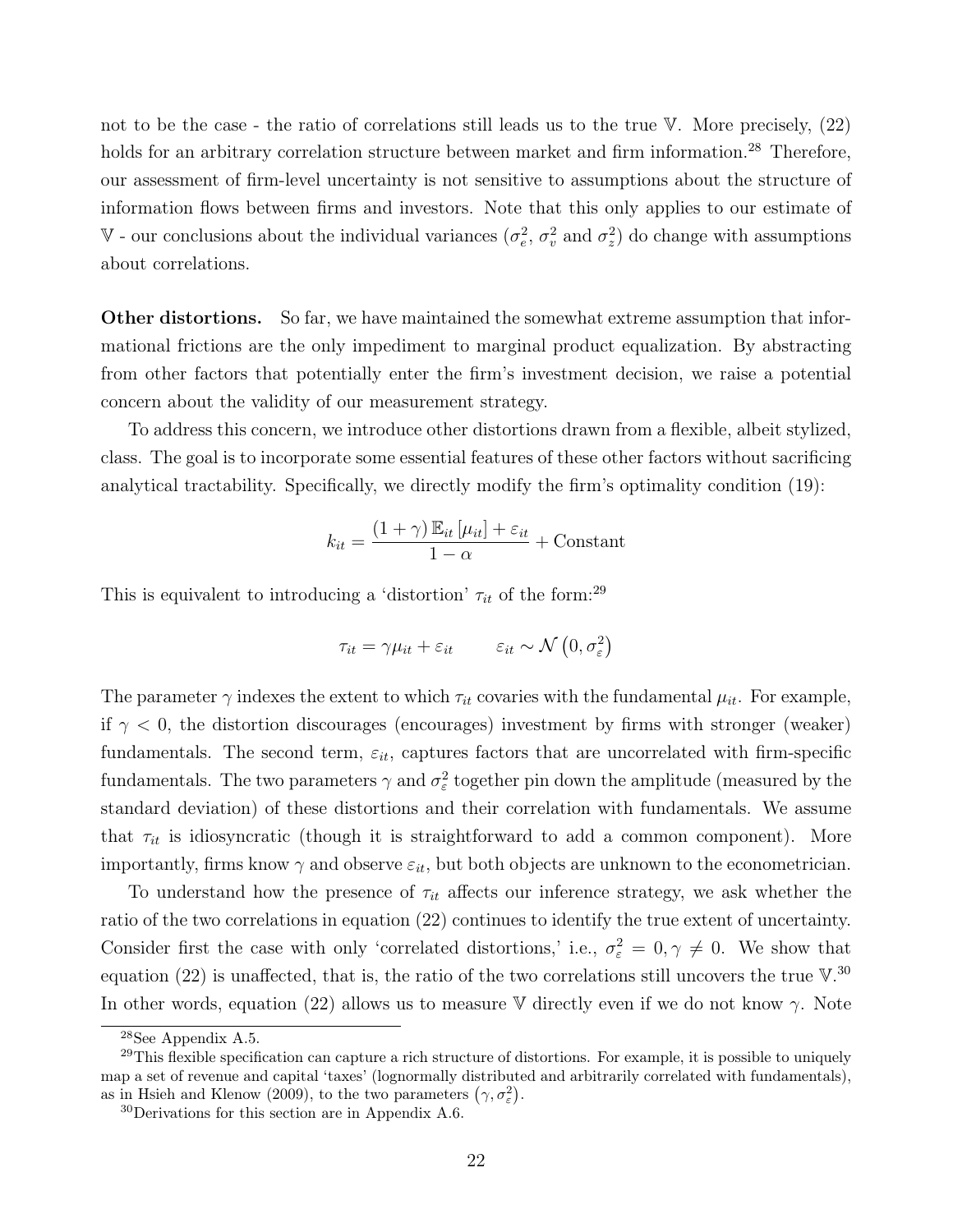that this is despite the fact that  $\gamma$  does contribute to misallocation. For example, the dispersion in the marginal revenue product of capital (MRPK) is equal to

$$
\sigma_{mrpk}^{2} = \gamma^{2} \left( \sigma_{\mu}^{2} - \mathbb{V} \right) + \mathbb{V}
$$

which is increasing in (the absolute value of)  $\gamma$ . Similarly, the covariance between fundamentals and investment is now

$$
\sigma_{ak} = \left(\frac{1+\gamma}{1-\alpha}\right) \left(\sigma_{\mu}^2 - \mathbb{V}\right)
$$

Thus, a strategy which targets these measures directly (i.e., chooses  $V$  to match these moments without adjusting for  $\gamma$ ) would lead to a biased estimate of the severity of informational frictions. In particular, inferring  $\mathbb V$  from  $\sigma_{mrpk}^2$  overstates the extent of uncertainty, while using  $\sigma_{ak}$  can lead to an upward or downward bias, depending on the sign of  $\gamma$ . Similar concerns also apply to inferences made directly from the cross-sectional variance of investment or revenue these moments also confound the effects of uncertainty with other factors, and so using them without taking a stand on the nature of these other distortions is problematic. Using the relative correlation as outlined above, on the other hand, continues to identify the true level of uncertainty and in that sense, is robust to the presence of distortions which have a scaling effect on the capital choice.<sup>31</sup>

Next, we turn to the case where distortions are uncorrelated with fundamentals, i.e.,  $\sigma_{\varepsilon}^2 \neq$  $0, \gamma = 0$ . In this case, we can show

$$
\frac{\mathbb{V}}{\sigma_{\mu}^{2}} = \left[1 - \left(\frac{\rho_{pa}}{\rho_{pk}}\right)^{2}\right] + \frac{\sigma_{\varepsilon}^{2}}{\sigma_{\mu}^{2}}
$$

The terms inside the square brackets on the right hand side is our estimate of uncertainty using (22). As the expression shows, this underestimates the true extent of uncertainty (by  $\frac{\sigma_{\varepsilon}^2}{\sigma_{\mu}^2}$ ). In other words, factors uncorrelated with fundamentals tend to make our estimate of V more conservative, in that we would infer less uncertainty than is truly the case. This is despite the fact that these distortions exacerbate misallocation, as the following expression shows

$$
\sigma_{mrpk}^2 = \mathbb{V} + \sigma_{\varepsilon}^2
$$

Again, a strategy of choosing V to directly match observed misallocation would lead to an overstatement of the severity of informational frictions.<sup>32</sup>

<sup>&</sup>lt;sup>31</sup>However, the effect of uncertainty on aggregate outcomes does depend on  $\gamma$ .

 $32$ An important concern, one which applies not just to this paper but to the entire literature on misallocation, is measurement error (see the discussion in section V of Hsieh and Klenow (2009)). In our setting, classical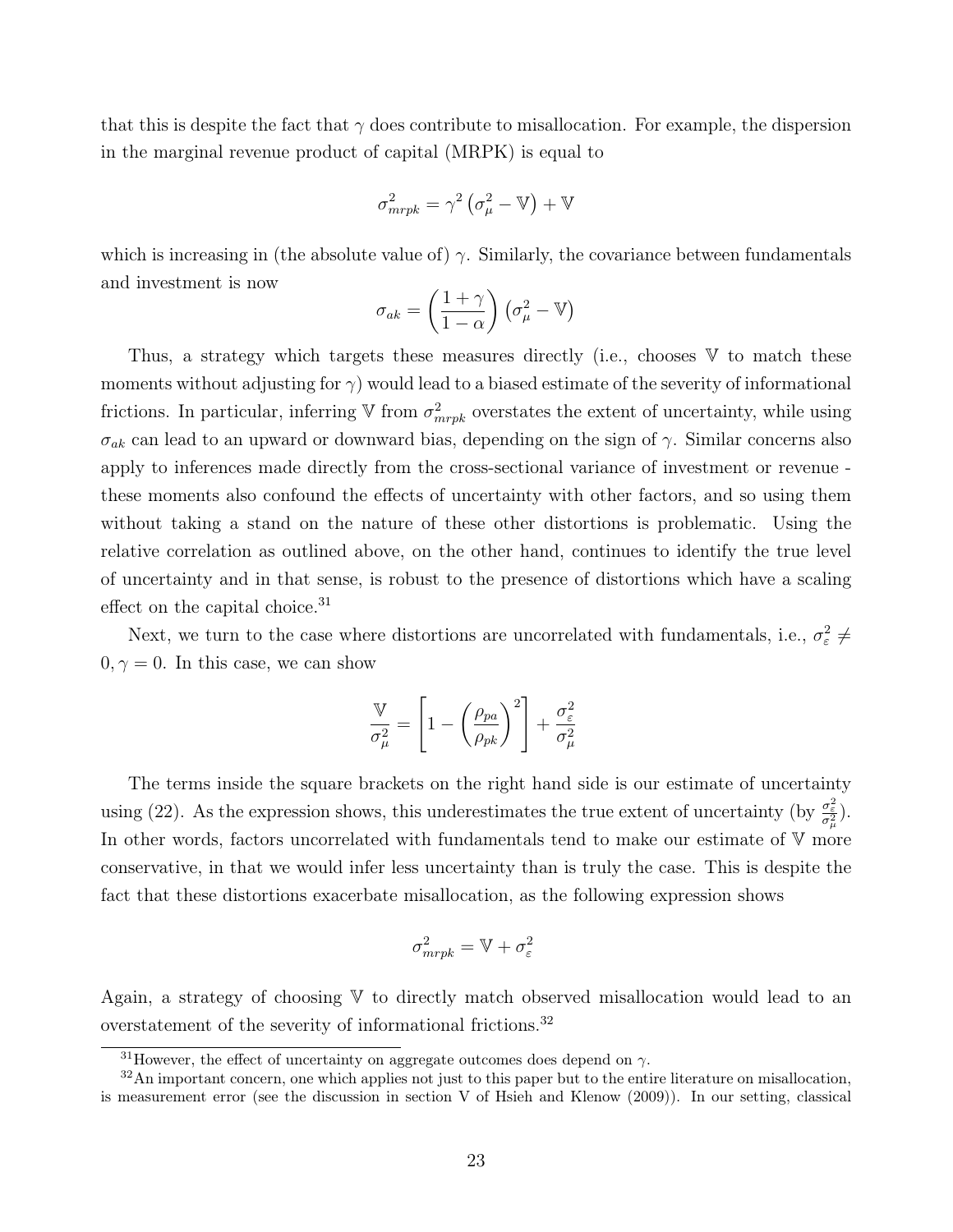Note that in both instances (correlated and uncorrelated), if the true  $V$  were 0 (i.e., firms were perfectly informed), using (22) would not lead us to a positive estimate. In other words, we would not find evidence of uncertainty in a full information economy, even one with disperion in marginal products.

## 4 Quantitative Analysis

Our analytic results in the previous section demonstrated a tight relationship between the moments  $(\rho_{pk}, \rho_{pa}, \sigma_p^2)$  and the informational parameters  $(\sigma_e^2, \sigma_v^2, \sigma_z^2)$ , and through them, the degree of micro-level uncertainty. With this intuition in hand, we now return to our general model and use an identification approach quite similar in spirit to infer these parameters using data from 3 countries - the US, China, and India. We use the results to quantify the extent of informational frictions, the degree of resulting misallocation, and the impact on aggregate outcomes in all 3 countries. Our analysis also sheds light on the role of learning from various channels, including the role of financial markets in improving allocative efficiency by delivering useful information to firms. We also make use of the multi-country aspect of our analysis to perform a number of counterfactual experiments assessing the sources of cross-country variation in uncertainty and their respective effects on allocative efficiency.

#### 4.1 Parameterization

We begin by assigning values to the more standard parameters in our model - specifically, those governing the preference and production structure of the economy. Throughout our analysis, we will hold these constant across countries; cross-country differences will come only from the parameters governing the stochastic processes on firm fundamentals and learning. Although a simplification, we feel that this is a natural starting point and allows us to focus on the role of imperfect information in leading to differences in aggregate outcomes across countries.

An important issue here is the choice of period length in the model. The focus of this paper - investment decisions - and our specific modeling choices push us towards larger period lengths. There is significant empirical evidence of long lags in planning and implementing investment projects, with estimates of the mean duration time between the planning stage and project completion of between 2 and 3 years.<sup>33</sup> It seems reasonable then to assume that firms

measurement error in  $y_{it}$  or  $k_{it}$  leads to exaggerated estimates of both the extent of misallocation (i.e.,  $\sigma_{mrpk}^2$ ) as well as the severity of information frictions (i.e., V). Whether the overstatement in the former is more or less than the latter, however, is ambiguous and depends on parameters.

 $33$ The classic reference here is Mayer (1960), who uses survey data on new industrial plants and additions to existing plants to find a mean gestation lag between the drawing of plans and the completion of construction of about 22 months. More recently, Koeva (2000) finds the average length of time-to-build lags to be about 2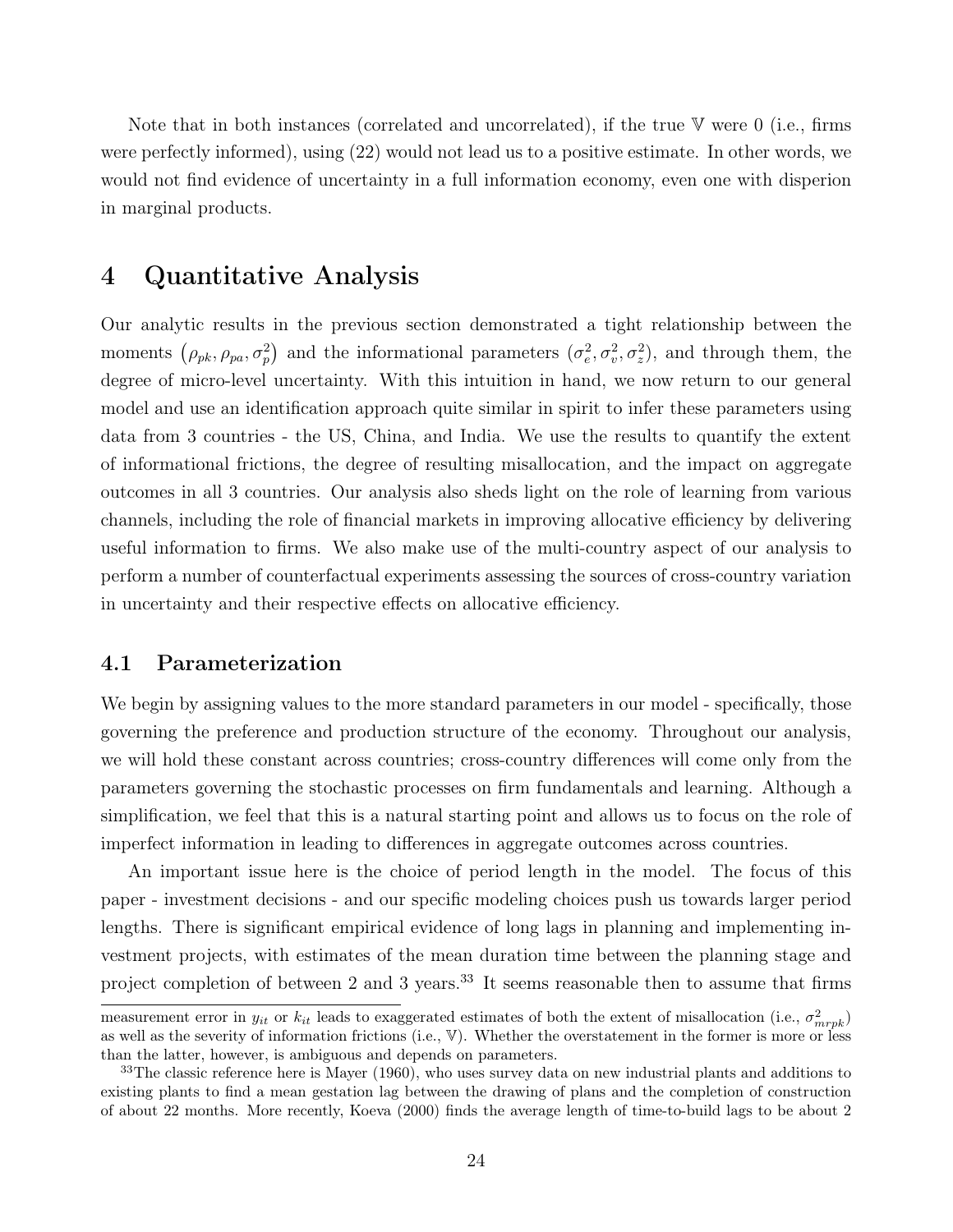are required to forecast fundamentals over a relatively long horizon when making large investment decisions and have only limited flexibility to adjust capital choices ex-post in response to additional information. One approach would be to explicitly model these lags as well as other features (such as adjustment costs/irreversibilities) that are likely relevant for investment decisions over shorter horizons. Largely for tractability, we take a different route and model the capital choice as a static one, but interpret a period in the model as spanning a relatively long horizon, specifically 3 years. This makes the omission of explicit lags/irreversibilities, etc. somewhat less of a concern, while, importantly, allowing us to preserve the simple expressions linking uncertainty to aggregate outcomes.<sup>34</sup>

In line with our choice of period length, we set the discount rate  $\beta$  equal to 0.9. We assume constant returns to scale in production and set the production parameters  $\hat{\alpha}_1$  and  $\hat{\alpha}_2$ to standard values of 0.33 and 0.67, respectively. Given our CRS assumption, firm scale is then limited only by the curvature in demand, captured by the elasticity of substitution  $\theta$ . This will be a key parameter in influencing the quantitative impact of informational frictions. The literature contains a wide range of estimates for this parameter. We set our baseline value at 6, roughly in the middle of the commonly used range.<sup>35</sup> Our choice of  $\theta$  translates into an  $\tilde{\alpha} = 0.62$  in case 2 and  $\alpha = 0.83$  in case 1.

Next, we turn to the country-specific parameters. We begin with those governing the process on firm fundamentals  $a_{it}$ : the persistence  $\rho$  and variance of the innovations  $\sigma_{\mu}^2$ . In both of our cases, we can directly construct the fundamental for each firm (up to an additive constant) as  $rev_{it} - \alpha k_{it}$ , where  $rev_{it}$  denotes the log of revenues, and the value of  $\alpha$  depends on whether we are in case 1 or case  $2^{36}$  We then estimate the parameters of the fundamental process by performing the autoregression implied by (1), additionally including a time fixed-effect in order to isolate the idiosyncratic component of the innovations. The resulting coefficient delivers an estimate for  $\rho$  and the variance of the residuals for  $\sigma_{\mu}^2$ .<sup>37</sup>

Finally, it remains to pin down the three informational parameters, i.e., the variances of the error terms in firm and investor signals  $\sigma_e^2$  and  $\sigma_v^2$ , and the variance of the noise trader shock  $\sigma_z^2$ . We follow almost directly the strategy outlined above, i.e., target second moments in the growth rates of firm-level investment, fundamentals, and prices.<sup>38</sup> The precise moments

years in most industries, defined as the period between the announcement of new construction and the ensuing date of completion. Given that this excludes the planning period prior to the announcement date, the total gestation lag is likely somewhat longer.

<sup>34</sup>Morck et al. (1990) make a similar argument and perform their baseline empirical analysis using 3-year spans. They also point out that the explanatory power of investment growth regressions at shorter horizons (e.g., 1 year) are quite low.

<sup>&</sup>lt;sup>35</sup>Additionally, we report our results, at least in case 2, for two other values of  $\theta$ , namely 4 and 10.

 $36$ Substitute either (4) or (7) into (2).

<sup>&</sup>lt;sup>37</sup>See Appendix C for details.

<sup>&</sup>lt;sup>38</sup>We follow the literature examining the feedback effect of stock prices and use growth rates of investment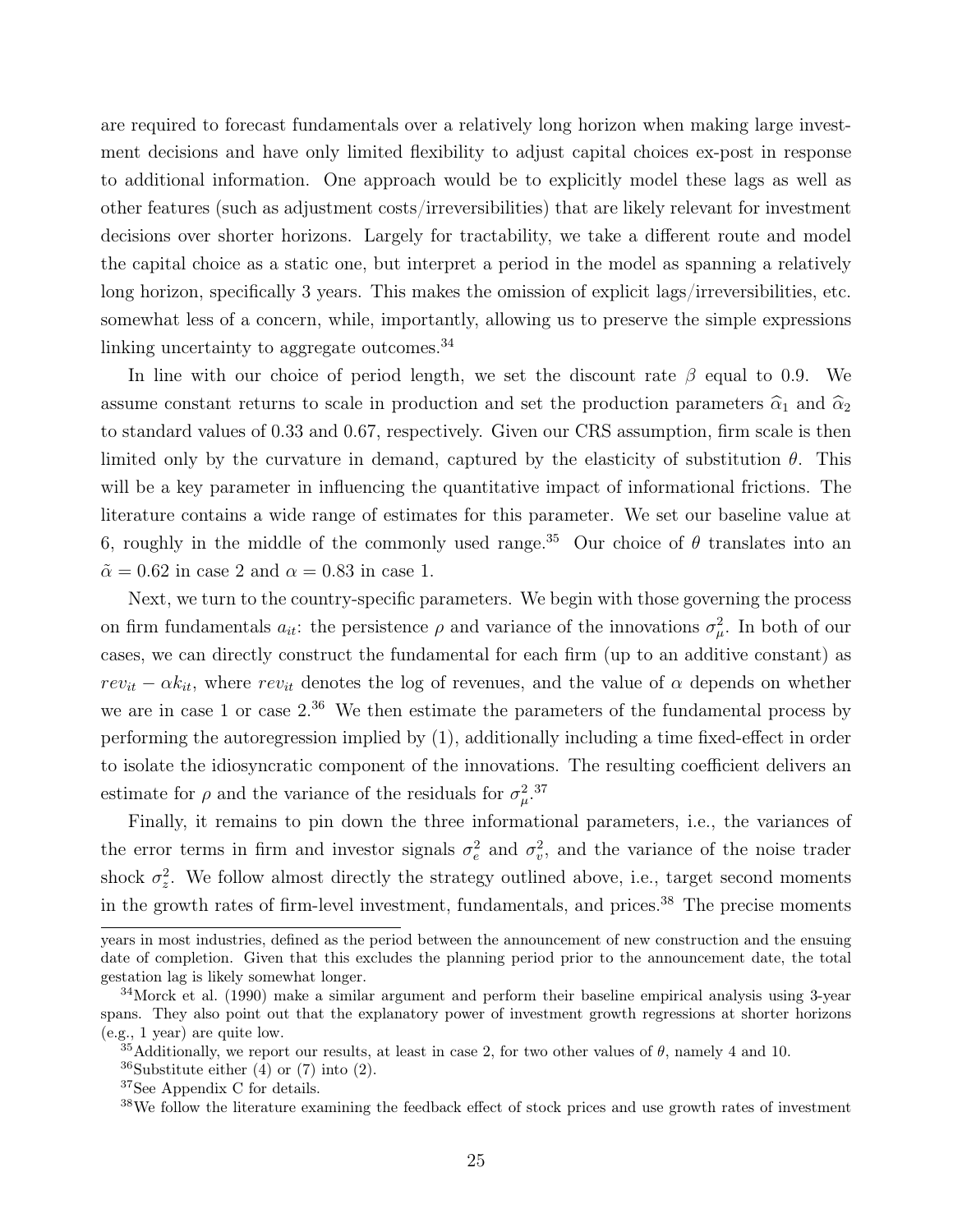we use are the cross-sectional correlations of stock returns with investment growth (denoted  $\rho_{pi}$ ) and changes in fundamentals, as well the variance of returns (as above, denoted  $\rho_{pa}$  and  $\sigma_p^2$ , respectively). Importantly, stock returns are lagged by one period, so that the correlations reflect the comovement of investment and fundamentals with stock returns over the preceding period. This avoids feedback from investment and fundamentals to returns, the reverse of the relationship in which we are interested. Table 1 summarizes our empirical approach.

| Parameter                                                             | Description                                                     | Target/Value                                                                       |
|-----------------------------------------------------------------------|-----------------------------------------------------------------|------------------------------------------------------------------------------------|
| Common                                                                |                                                                 |                                                                                    |
|                                                                       | Time period                                                     | 3 years                                                                            |
|                                                                       | Discount rate                                                   | 0.90                                                                               |
| $\widehat{\alpha}_1$                                                  | Capital share                                                   | 0.33                                                                               |
| $\widehat{\alpha}_2$                                                  | Labor share                                                     | 0.67                                                                               |
| $\theta$                                                              | Elasticity of substitution                                      | 6                                                                                  |
| Country-specific                                                      |                                                                 |                                                                                    |
| $\rho$                                                                | Persistence of fundamentals                                     |                                                                                    |
| $\sigma_{\mu}$                                                        | Shocks to fundamentals                                          | Estimates of (1):<br>$a_{it} = (1 - \rho) \overline{a} + \rho a_{it-1} + \mu_{it}$ |
| $\begin{array}{c} \sigma_e^2 \\ \sigma_v^2 \\ \sigma_z^2 \end{array}$ | Firm private signal<br>Investor private signal<br>Noise trading | $\rho_{pi}$<br>$\rho_{pa}$<br>$\sigma_p^2$                                         |

Table 1: Parameterization - Summary

We use a simulated method of moments (SMM) approach to assign values to the informational parameters. Formally, we search over the parameter vector  $(\sigma_e^2, \sigma_v^2, \sigma_z^2)$  to find the combination that minimizes the (unweighted) sum of squared deviations of the model-implied moments from the target moments. Before reporting the parameter estimates, we provide a numerical analogue of the identification argument in the previous section. This more general version of the model does not yield analytical expressions for the moments of interest, but we show in Figure 1 that the relationships between moments and parameters highlighted above go through almost exactly. The first panel shows a positive relationship between V and the relative correlation, as suggested by equations  $(22)$  and  $(25)$ .<sup>39</sup> Similarly, in the second panel, we see that higher levels of noise in prices are associated with lower  $\rho_{pa}$ , exactly as we saw

<sup>(</sup>in the analytical cases studied earlier, we used investment, i.e. the growth rate of capital). By working with growth rates, we partly cleanse the data of firm fixed-effects, which are a significant component in cross-sectional differences in these variables. See Morck et al. (1990) for a more detailed discussion of these issues.

<sup>&</sup>lt;sup>39</sup>Here, we plot the difference in correlations, i.e.  $\rho_{pi}-\rho_{pa}$ , but using the ratio yields a very similar picture. All moments in the figure are computed using simulated firm-level data from the model as we vary the corresponding parameter, holding the remaining parameters fixed at their estimated values (for the US).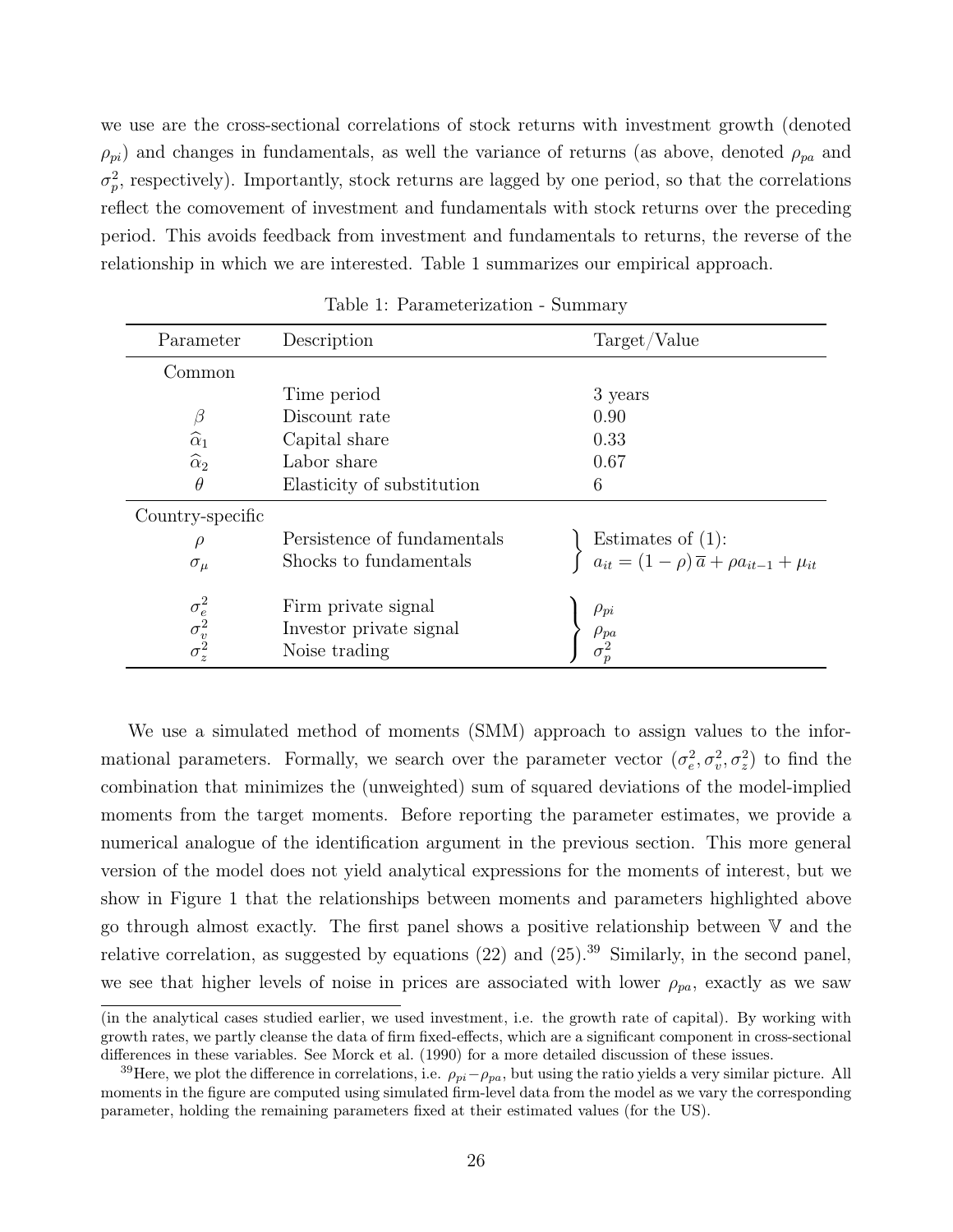in the analytical cases.<sup>40</sup> Finally, the bottom panel shows that, holding fixed the total noise  $(\sigma_v^2 \sigma_z^2)$ , increasing the size of the noise trader shock makes returns more volatile.



Figure 1: Identification - Quantitative Model

#### 4.2 Data and Parameter Values

We construct the target moments using data on firm-level production variables and stock returns from Compustat North America for the US and Compustat Global for China and India. We focus on a single cross-section of firms in each country for the year 2012. This is the period with the largest number of observations, particularly so for China and India.<sup>41</sup> Note that our data requirements are quite stringent: due to our focus on 3 year horizons and our use of growth rates, we require at least 9 consecutive years of data for a firm in order to construct two 3 year periods and include it in our sample, with 2012 representing the final year of the second period.

<sup>&</sup>lt;sup>40</sup>Here, we hold V and the ratio  $\frac{\sigma_v}{\sigma_z}$  fixed, so as to focus on the overall informational content of prices.

 $^{41}$ This is less of an issue for the US, and so as a robustness exercise, we recomputed the moments using a larger sample with more years. While there is some time variation, the results are quite similar to those from the single cross-section.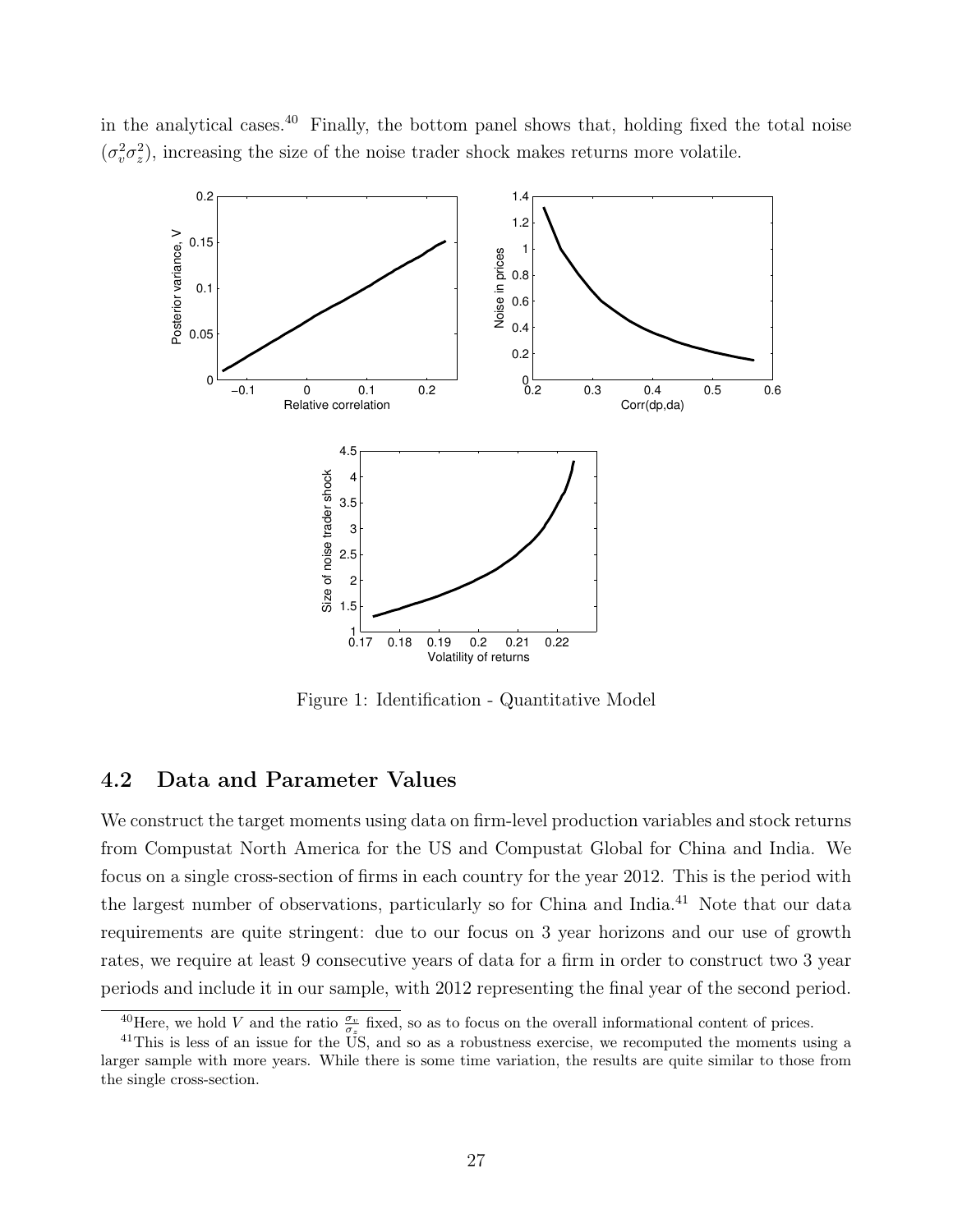We compute the firm's capital stock  $k_{it}$  in each period as the average of its property, plant and equipment (PP&E) over the relevant 3 years, and investment as the change in the capital stock relative to the preceding 3 year period. To construct our measure of the fundamental  $a_{it}$ , we compute sales/revenue analogously as the average over the 3 year period and calculate  $a_{it} = rev_{it} - \alpha k_{it}$ . First-differencing gives investment and changes in fundamentals between the two periods. Stock returns are constructed as the change in the firm's stock price over each 3 year period, adjusted for splits and dividend distributions. In order to be comparable to the unlevered returns in our model, stock returns in the data need to be adjusted for financial leverage. To do so, we assume that claims to firm profits are sold to investors in the form of debt and equity in a constant proportion (within each country). Observed return variances must then be multiplied by a constant factor in order to make them comparable to returns in the model, where the factor depends on the ratio of debt to total assets (or alternatively, debt to equity). Computing the debt-asset ratio from our sample gives average values of about 0.30 in both the US and India, and about 0.16 in China, with corresponding adjustment factors of about 0.5 and 0.7, respectively. All values reported below reflect this adjustment.<sup>42</sup> To isolate the firm-specific variation in our data series, we extract a time fixed-effect from each and utilize the residual as the component that is idiosyncratic to the firm. This is equivalent to demeaning each series from the unweighted average in each time period.<sup>43</sup> As mentioned above, the target moments are computed using returns lagged by one period.<sup>44</sup> This avoids the simultaneity problems associated with comparing price movements to contemporaneous investment/fundamentals numbers. We trim the 2% tails of each series in order to mitigate measurement error. Appendix C provides further details on how we build our sample and construct the variables.

We report the three target moments in the left hand panel of Table 2 both for case 2 in the upper panel and case 1 in the lower. $45$  In both cases, the moments exhibit significant crosscountry variation. The US and India show similar levels of return volatility and a similar relation between returns and investment growth, but quite different comovements with fundamentals - returns in the US are more highly correlated with future changes in fundamentals. China has a return variance that is almost half that of the other two countries, along with the lowest correlations of returns with investment and fundamentals. As made clear by the analytic results in Section 3, none of these moments is a sufficient statistic to identify the informational role

<sup>&</sup>lt;sup>42</sup>In brief, letting d denote the debt-asset ratio, the observed return variances must be multiplied by  $(1-d)^2$ to obtain the variance of unlevered returns. We describe the details of the calculations in Appendix C.

<sup>&</sup>lt;sup>43</sup>An alternative is to use CAPM  $\beta's$  to remove the aggregate component from individual stock returns. This approach yields very similar results.

<sup>&</sup>lt;sup>44</sup>For example,  $\rho_{pi}$  is the correlation between 2006-09 returns and investment growth during 2009-12.

 $^{45}\rho_{pa}$  changes across cases since  $\alpha$  affects our estimates of a. The remaining two moments change almost imperceptibly due to trimming.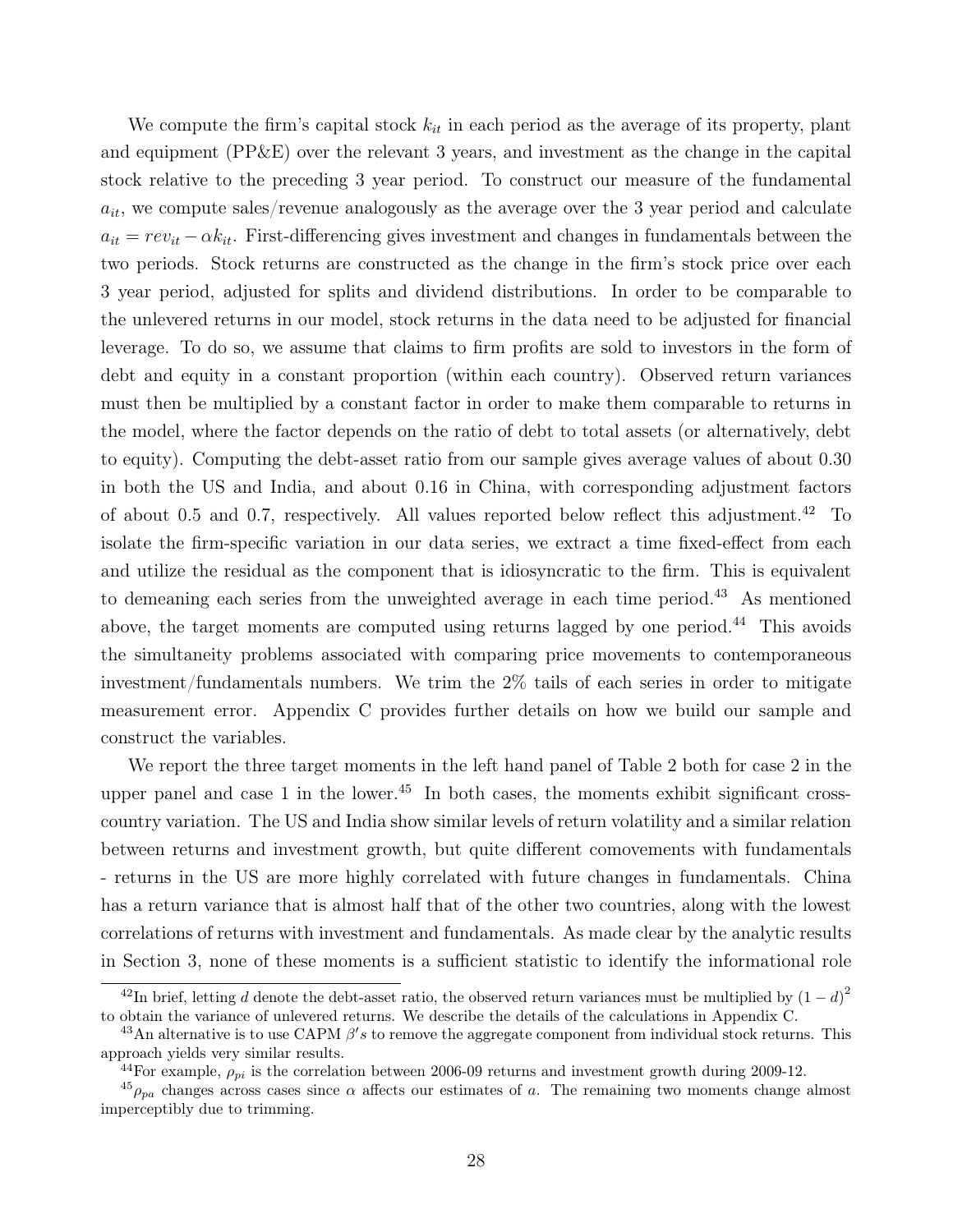of markets or infer the extent of micro-level uncertainty; rather, it is the joint pattern of the three moments that matters and our explicit modeling of both production and financial market activity is precisely what allows us to tease this out.

In the right hand panel of Table 2, we report the resulting parameter values. The parameters governing the process on fundamentals  $\rho$  and  $\sigma_{\mu}$  are inferred from the regression implied by (1) as detailed above and the informational parameters from the target moments and SMM procedure just described. As we would expect from the cross-country variation in the target moments, the parameter estimates also vary markedly across countries. The US has less volatile fundamental shocks and lower levels of noise both in private signals at the firm level (lower  $\sigma_e$ ) and generally in the stock market as well (lower  $\sigma_v$  and  $\sigma_z$ ). In the next section, we gauge the detrimental impact of the estimated frictions on productivity and output and in leading to differences in these aggregates across countries.

|                 |             | Target moments |              |  | Parameters |                |            |            |            |  |
|-----------------|-------------|----------------|--------------|--|------------|----------------|------------|------------|------------|--|
|                 | $\rho_{pi}$ | $\rho_{pa}$    | $\sigma_p^2$ |  | $\rho$     | $\sigma_{\mu}$ | $\sigma_e$ | $\sigma_v$ | $\sigma_z$ |  |
| Case 2          |             |                |              |  |            |                |            |            |            |  |
| <b>US</b>       | 0.23        | 0.18           | 0.23         |  | 0.92       | 0.45           | 0.39       | 0.37       | 3.50       |  |
| China           | 0.16        | 0.06           | 0.14         |  | 0.78       | 0.51           | 0.67       | 0.74       | 4.24       |  |
| India           | 0.25        | 0.08           | 0.23         |  | 0.93       | 0.53           | 1.04       | 0.69       | 4.36       |  |
| $\text{Case} 1$ |             |                |              |  |            |                |            |            |            |  |
| US              | 0.24        | 0.10           | 0.23         |  | 0.88       | 0.46           | 0.63       | 0.65       | 3.16       |  |
| China           | 0.15        | 0.02           | 0.14         |  | 0.75       | 0.53           | 0.74       | 1.18       | 3.14       |  |
| India           | 0.26        | 0.00           | 0.22         |  | 0.88       | 0.55           | 1.39       | 1.69       | 4.14       |  |

Table 2: Target Moments and Parameter Estimates

#### 4.3 Results

We report our baseline results in Table 3. The first three columns present the implied value for V based on the parameter estimates in Table 2, both in absolute terms and as a percentage of the underlying fundamental uncertainty,  $\sigma_{\mu}^2$ , and of the total dispersion in the MRPK in our sample,  $\sigma_{mrpk}^2$ <sup>46</sup> In the last two columns, we compute the implied losses in aggregate TFP and output relative to a full information benchmark. The top panel contains results for case 2, in which only capital is chosen under imperfect information, and the bottom panel the analogous results for case 1, in which both capital and labor are. Case 2 is the more conservative scenario (in the sense that it leads to lower TFP/output losses). We return to this issue in our discussion below and provide some suggestive evidence that reality likely falls in between the two cases.

 $^{46}\sigma_{mrpk}^2$  is computed as the average of within-industry dispersion in each country.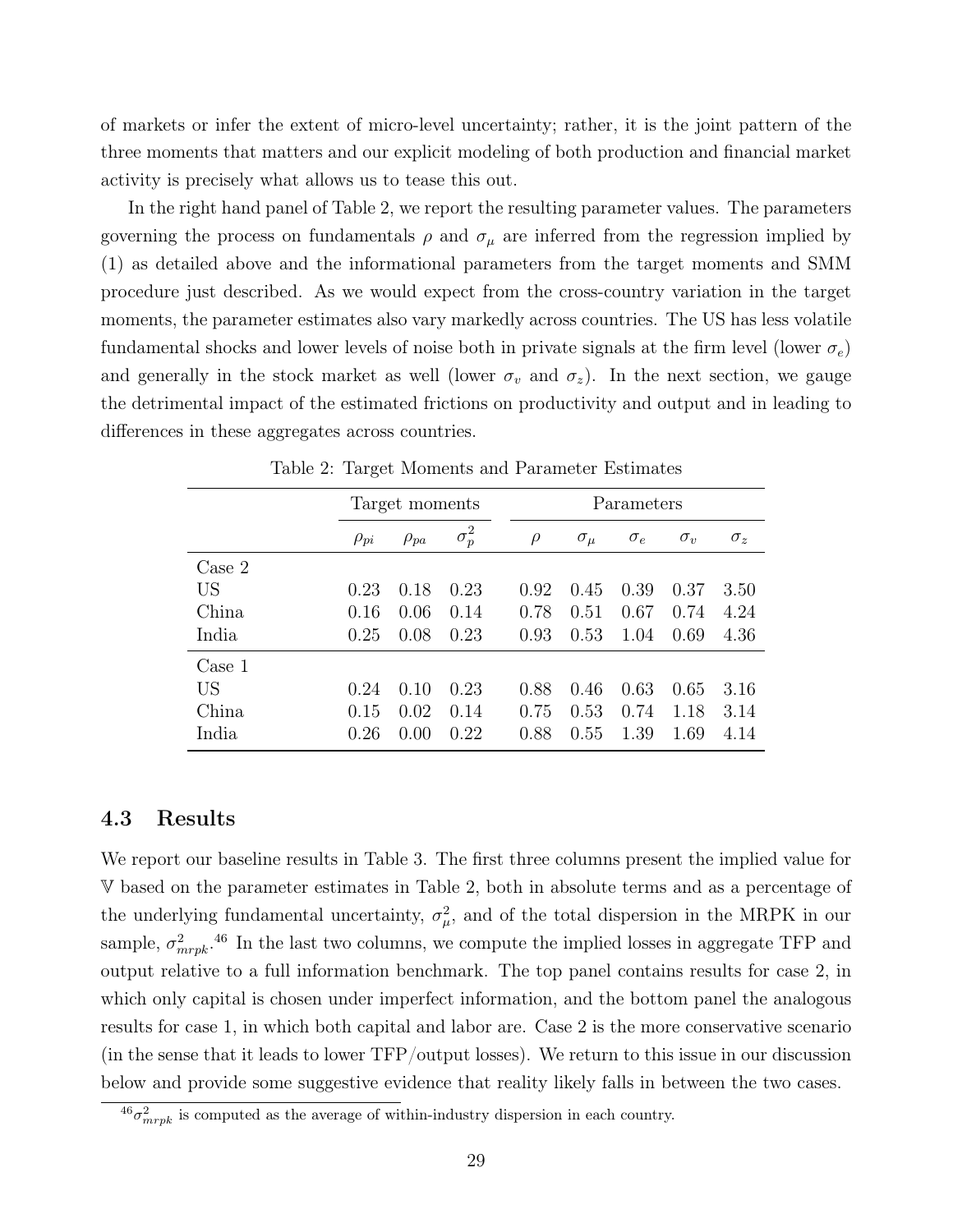|                            | $\mathbb {V}$ | $\frac{\mathbb{V}}{\sigma^2_{\mu}}$ | $\frac{1}{\sigma^2}$<br>mrpk | $a^* - a$ $y^* - y$ |      |
|----------------------------|---------------|-------------------------------------|------------------------------|---------------------|------|
| Case 2 ( $\alpha = 0.62$ ) |               |                                     |                              |                     |      |
| US                         | 0.08          | 0.41                                | 0.22                         | 0.04                | 0.05 |
| China                      | 0.16          | 0.63                                | 0.34                         | 0.07                | 0.10 |
| India                      | 0.22          | 0.77                                | 0.48                         | 0.10                | 0.14 |
| Case 1 ( $\alpha = 0.83$ ) |               |                                     |                              |                     |      |
| <b>US</b>                  | 0.13          | 0.63                                | 0.35                         | 0.40                | 0.60 |
| China                      | 0.18          | 0.65                                | 0.39                         | 0.55                | 0.83 |
| India                      | 0.26          | 0.86                                | 0.56                         | 0.77                | 1.15 |

Table 3: The Impact of Informational Frictions

Turning to the first two columns, there is substantial uncertainty in all cases: as a percent of the fundamental uncertainty  $\sigma_{\mu}^2$ , the residual uncertainty ranges from a low of 41% in the US to a high of 77% in India in case 2, and similarly in case 1, although China and the US move much closer together on this score. In other words, firm learning  $(\sigma_{\mu}^2 - V)$  eliminates from a high of about 60% of total uncertainty in the US to a low of about 20% in India in case 2, with a generally similar pattern in case 1, although the estimated degree of learning falls in the US and India. As we would expect from the cross-country variation in the parameter estimates in Table 2, the level of uncertainty varies systematically across countries: US firms are the most informed and Indian firms the least, with Chinese firms falling in the middle.

Next, we ask, how much of total MRPK dispersion do informational frictions account for? The answer is a significant portion: as a percentage of the total  $\sigma_{mrpk}^2$ , V represents between about 20% and almost 60%, with the share generally lower in the US than in the two emerging markets. Later, we will decompose the observed MRPK into a firm fixed effect and a transitory component and assess the role of informational frictions in explaining the latter. In a sense, this is a more meaningful comparison because informational frictions really cannot speak to fixed effects, which seem to an important component of observed MRPK dispersion.

Finally, the last two columns of Table 3 show that the substantial degree of residual uncertainty implies significant losses in productivity and output. Compared to the full-information benchmark, in case 2, losses in steady state TFP range from 4% in the US (more precisely, 0.04 log-points) to 10% in India, with corresponding output losses of 5% to 14%.<sup>47</sup> Estimated losses are significantly higher in case 1, ranging from 40% to about 80% in productivity and 60% to over 1 in output. In both cases, the US exhibits the smallest losses, reflecting the fact that US firms exhibit the smallest degree of ex-post uncertainty, and India the largest, with China falling in the middle. The differential impact of informational frictions leads to signif-

 $^{47}$ In what follows, we adopt the convention of referring to log points as percentages.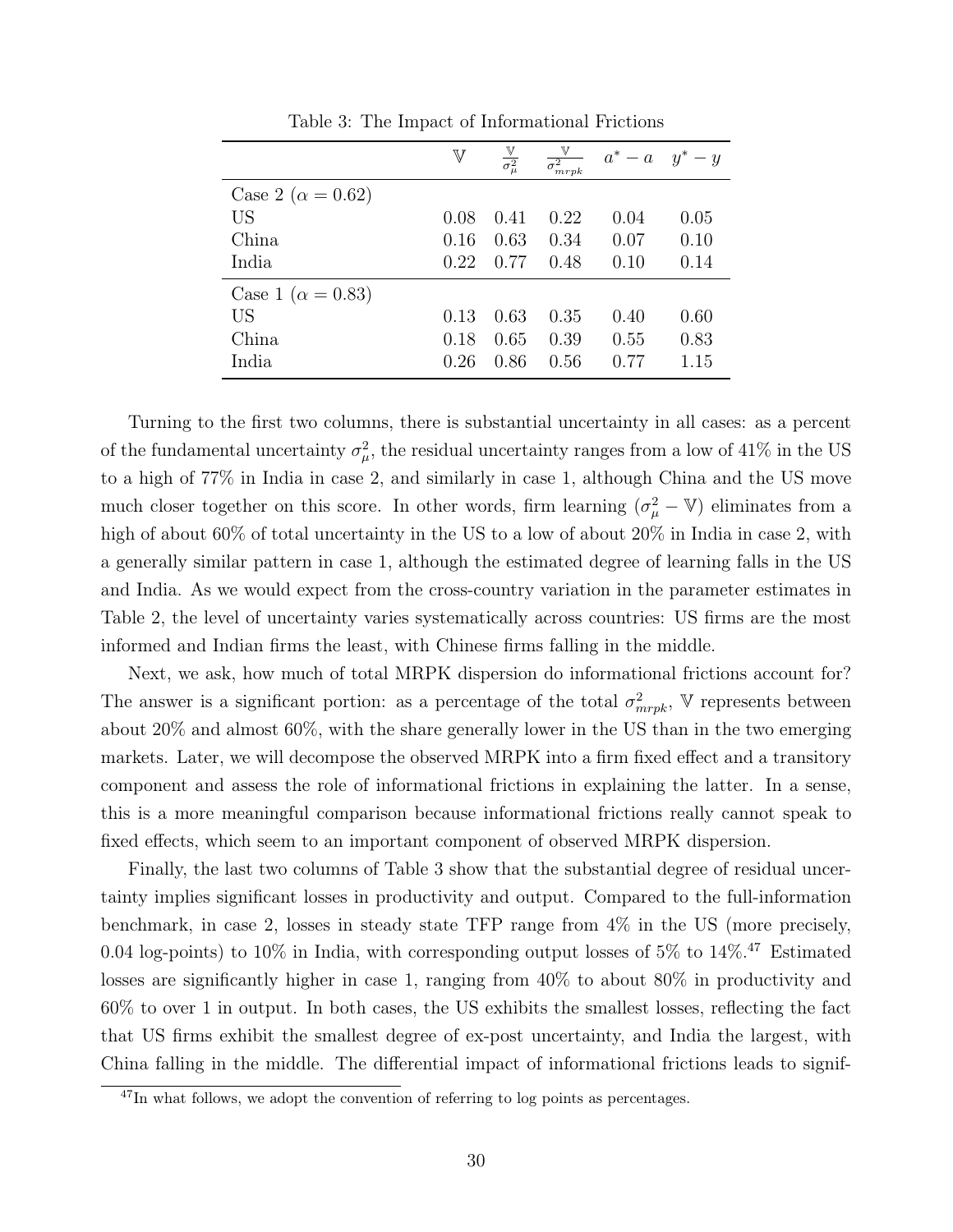icant differences between the US and the two emerging markets in productivity and output, ranging from 3% to almost 40% for the former (across the two cases) and from 5% to over 50% for the latter (subtract  $a^* - a$  and  $y^* - y$  for the US from the corresponding values for China and India). These are somewhat modest, however, in comparison to standard measures of cross-country differences in aggregate TFP and income per-capita, but very much in line with other estimates based on particular frictions - for example, Midrigan and Xu (2013). In Section 4.5, we will use the structural parameters of our model to investigate in more detail the differences in informational frictions across countries; specifically, we perform a number of counterfactual experiments exploring the potential gains in the emerging markets from having access to a US-quality information structure.

Case 1 vs Case 2. Table 3 shows that under either scenario, informational frictions have a significant detrimental impact on aggregate performance, both when comparing the parameterized economies to their full information benchmarks and when comparing the consequences of these frictions in emerging markets to the US. The magnitude of the effects depend to a great extent on the nature of the firm's input decisions, that is, whether all inputs are chosen subject to the friction or only traditionally quasi-fixed inputs like capital. $48$  The intuition for these differences comes directly from equations (12) and (13): in case 1, given the level of uncertainty V, the aggregate consequences depend only on the elasticity of substitution  $\theta$ ; in case 2, the relative shares of capital and labor in production also matter. The greater is labor's share  $\hat{\alpha}_2$ , the greater the ability of firms to mitigate the effects of capital misallocation due to the informational friction by reallocating labor in a compensating fashion. Any such flexibility is absent in case 1, in which both inputs are subject to the same friction. Thus, the aggregate "cost" of a given level of uncertainty is larger in case 1 than case 2.

To dig a bit deeper into this issue, note from equations (7) and (6) that in case 2, the marginal revenue product of labor (MRPL) is equalized across firms so that there should be no dispersion, while in case 1, dispersion in the MRPL exactly equals that in the MRPK. This is a direct result of our assumptions that in the former, all information is revealed before the labor choice, while in the latter, labor is chosen under the same limited information as capital. This implies a tight link between the cases and the ratio of the dispersion in the MRPL to that in the MRPK, i.e.,  $\frac{\sigma_{m r p l}^2}{\sigma_{m r p k}^2} = 0$  in case 2 and = 1 in case 1, which suggests that the empirical counterpart of this ratio may be useful in assessing how close we are to the two cases. We compute this ratio for the US firms in our sample, using total employment as an admittedly rough measure

<sup>&</sup>lt;sup>48</sup>It is straightforward to extend our methodology to labor moments. The main hurdle is availability of data on labor inputs, especially in India and China. Even for the US, the coverage and quality of data on labor variables is lower than for capital.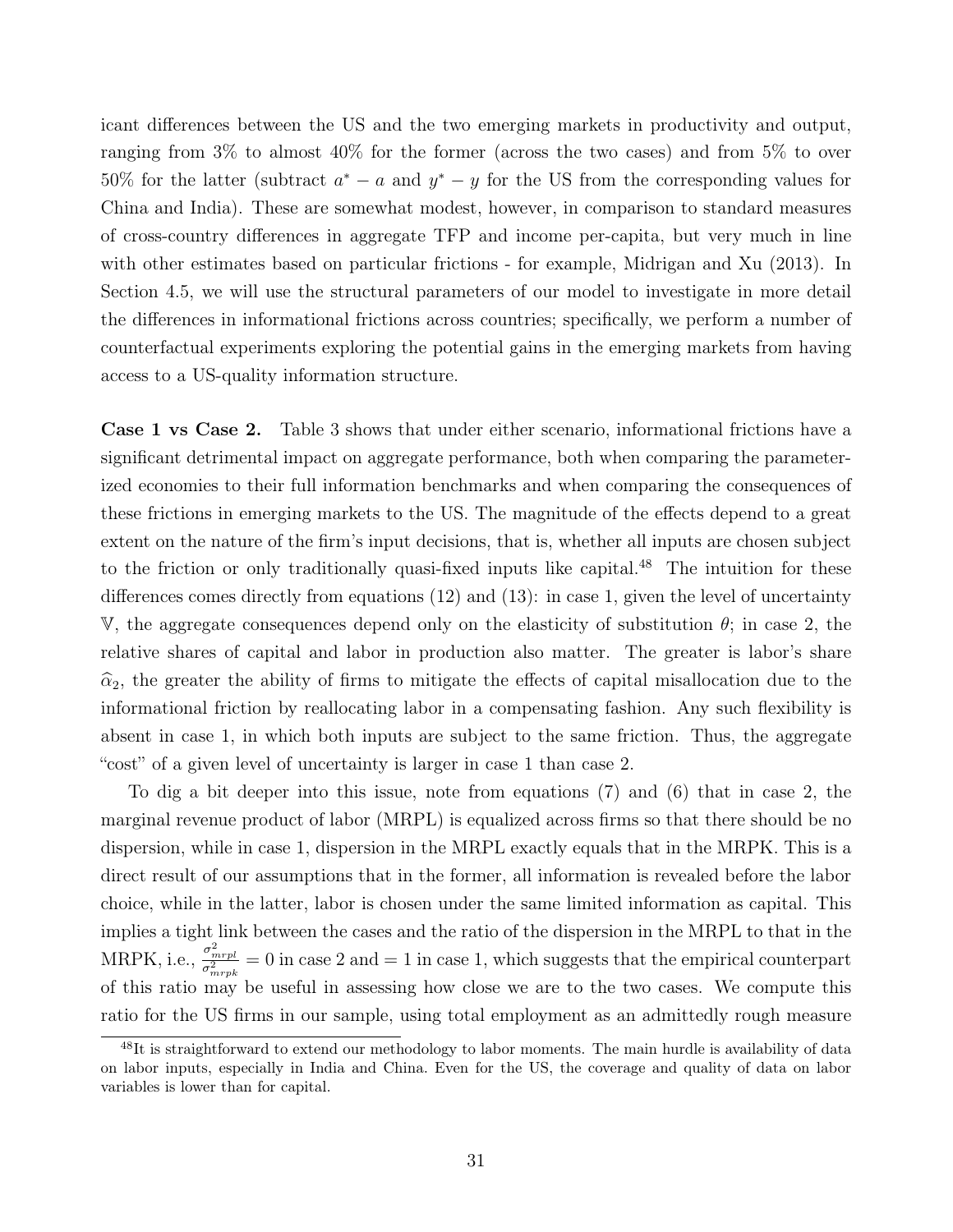of labor inputs.<sup>49</sup> The ratio is equal to 0.57, suggesting that reality is indeed in the middle of the two extremes we have analyzed.<sup>50</sup> In this sense, we view our results as providing bounds on the adverse consequences of imperfect information for aggregate performance. Certainly, an important direction for future work is a more in-depth analysis of the precise nature of the firm's input choices.

Transitory MRPK dispersion. Table 3 shows that uncertainty can account for a significant portion of the total MRPK dispersion observed in the data, ranging from 20-60% across countries and cases. Note, however, that the dispersion induced by uncertainty is short-lived. In the data, on the other hand, there is some evidence of permanent deviations - in other words, measured MRPK deviations seem to comprise both a firm-specific fixed effect (which we cannot speak to with our theory) and a transitory component. In a sense, a more appropriate gauge of the contribution of informational frictions would be a comparison to this latter piece. To do so, we separate the two components for the US firms in our sample.<sup>51</sup> We restrict the sample to firms with at least 15 years of data and extend the data as far back as 1985, so that we can construct at least 5 and as many as 10 3-year observations for each firm. We compute the MRPK for each firm in each period and regress the result on a firm fixed-effect. The residuals from this regression capture the purely transitory component of MRPK deviations. We then compute the variance of this object, i.e., the dispersion in the transitory component of MRPK deviations, and ask how much of this dispersion do informational frictions account for? This exercise reveals, first, that dispersion in the transitory component is substantial, representing about one-third of the total. Moreover, our estimated V for the US accounts for about 60% of the transitory dispersion in case 2, and just about the entirety in case 1, again pointing to the empirical relevance of informational frictions.<sup>52</sup>

The effect of curvature. The impact of informational frictions is sensitive to the degree of curvature, captured here by the elasticity of substitution  $\theta$ , set equal to 6 in our baseline computations. Table 4 reports results for case 2 under two alternative values:  $\theta = 4$ , which is on the low end of the commonly used range, and  $\theta = 10$ , which is on the high end. Changes in  $\theta$  lead to significant changes in the effects of the friction. Both the estimates of V and their impact on TFP are lower with a smaller  $\theta$ , with TFP losses ranging from 2% in the US to 6% in India and higher, but similarly ordered, output losses. In contrast, the higher value of  $\theta$  shows

 $^{49}\sigma_{mrpl}^2$  is computed analogously to  $\sigma_{mrpk}^2$ .

 $50\,\text{Data}$  on the wage bill is available only for a small set of the US firms in our dataset; however, using wage bill to measure labor input for this small set of firms gives a very similar ratio of 0.53. Reliable employment data is not available in the emerging markets.

<sup>&</sup>lt;sup>51</sup>Sufficient data to perform this analysis are not available in the other two countries.

<sup>52</sup>We again compute the average of within-industry dispersion.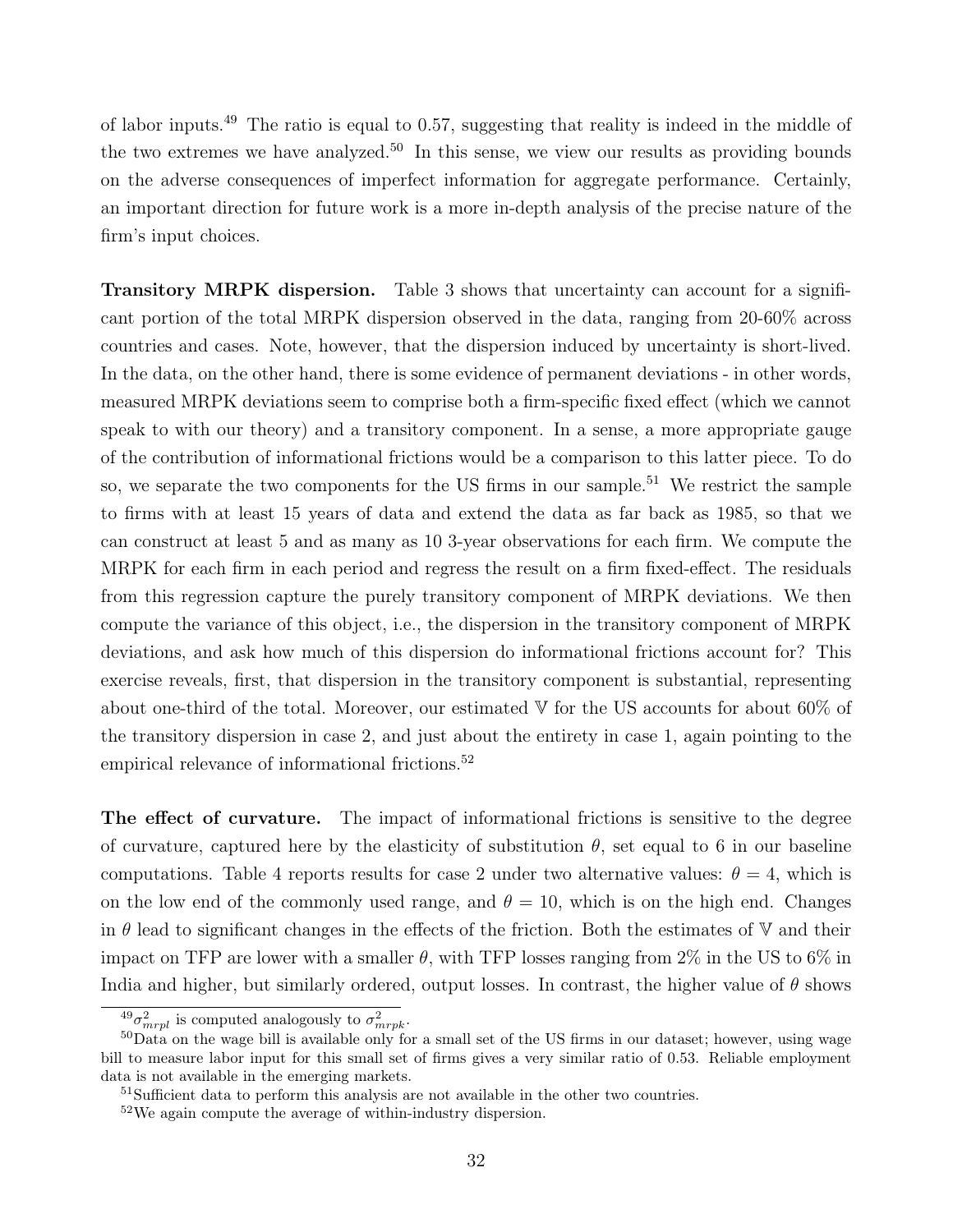a more severe aggregate impact, ranging from 8% in the US to 16% in India for TFP and from 11% to almost 25% for output.<sup>53</sup> The impact of the friction varies with  $\theta$  for two reasons: first, as can be seen in  $(13)$ , for a given  $V$  the aggregate consequences are larger for higher values of θ (i.e., higher α). Second, the estimated V itself increases with θ, due to the fact that the  $ρ_{pa}$ we measure from the data falls as  $\theta$  increases but the other two moments (importantly,  $\rho_{pi}$ ) are unchanged.

|                |      | $\theta = 4$ |                             |      |                                                                                                                                                                                                                                                                  |  | $\theta = 10$ |      |                              |      |      |  |
|----------------|------|--------------|-----------------------------|------|------------------------------------------------------------------------------------------------------------------------------------------------------------------------------------------------------------------------------------------------------------------|--|---------------|------|------------------------------|------|------|--|
|                |      |              |                             |      | $\mathbb{V} \qquad \frac{\mathbb{V}}{\sigma_{\mu}^2} \quad \frac{\mathbb{V}}{\sigma_{m r p k}^2} \quad a^* - a \quad y^* - y \qquad \mathbb{V} \qquad \frac{\mathbb{V}}{\sigma_{\mu}^2} \quad \frac{\mathbb{V}}{\sigma_{m r p k}^2} \quad a^* - a \quad y^* - y$ |  |               |      |                              |      |      |  |
| US <sub></sub> |      |              | $0.05$ $0.25$ $0.14$ $0.02$ |      | 0.03                                                                                                                                                                                                                                                             |  |               |      | $0.12 \quad 0.57 \quad 0.31$ | 0.08 | 0.11 |  |
| China          | 0.13 | 0.52         | 0.28                        | 0.04 | 0.06                                                                                                                                                                                                                                                             |  | 0.17          | 0.63 | 0.36                         | 0.11 | 0.17 |  |
| India          | 0.17 | 0.60         | 0.37                        | 0.06 | 0.08                                                                                                                                                                                                                                                             |  | 0.24          | 0.83 | 0.53                         | 0.16 | 0.24 |  |

Table 4: The Impact of Informational Frictions - Alternative Values of θ

#### 4.4 The Sources of Learning

Decomposing V. Table 3 shows that firm learning can be quite significant and potentially mitigates a substantial portion of the underlying fundamental uncertainty. Here, we explore the relative importance of the two sources of learning present in our model, i.e., private sources within the firm versus market prices. We begin by reporting in the left-hand panel of Table 5 the total extent of learning and its aggregate consequences. To do so, we compute the reduction in V both in absolute and percentage terms due to learning from both channels, i.e.,  $\Delta V = V - \sigma_{\mu}^2$ , and the resulting effects on aggregate productivity and output. The table shows that total learning can be quite important and translates into significant improvements in TFP and output: in case 2 these range from  $3\%$  in India to  $5\%$  in the US for the former and from  $4\%$ to  $8\%$  for the latter, with substantially higher gains in case  $1<sup>54</sup>$  Interestingly, the contribution of learning in China in case 1 appears comparable to that in the US, but this does not imply that Chinese firms are necessarily as well-informed as US firms: due to the convexity of V, it is possible that a noisier signal leads to a greater reduction in uncertainty. Intuitively, if there is simply a greater amount of underlying uncertainty, as is the case in China, even a signal with identical precision is in a sense more valuable.

<sup>&</sup>lt;sup>53</sup>The sensitivity of our results to  $\theta$  is not particular to our framework, but rather, is common when using this class of model to study the aggregate implications of misallocation. See, for example, Hsieh and Klenow (2009), who find that gains from marginal product equalization approximately double in China and India when moving from  $\theta = 3$  to  $\theta = 5$ .

<sup>&</sup>lt;sup>54</sup>Note the difference between these calculations and those in Table 3. There, we compute losses compared to a full-information benchmark. Here, we are computing gains versus a no-information (about innovations to fundamentals) benchmark.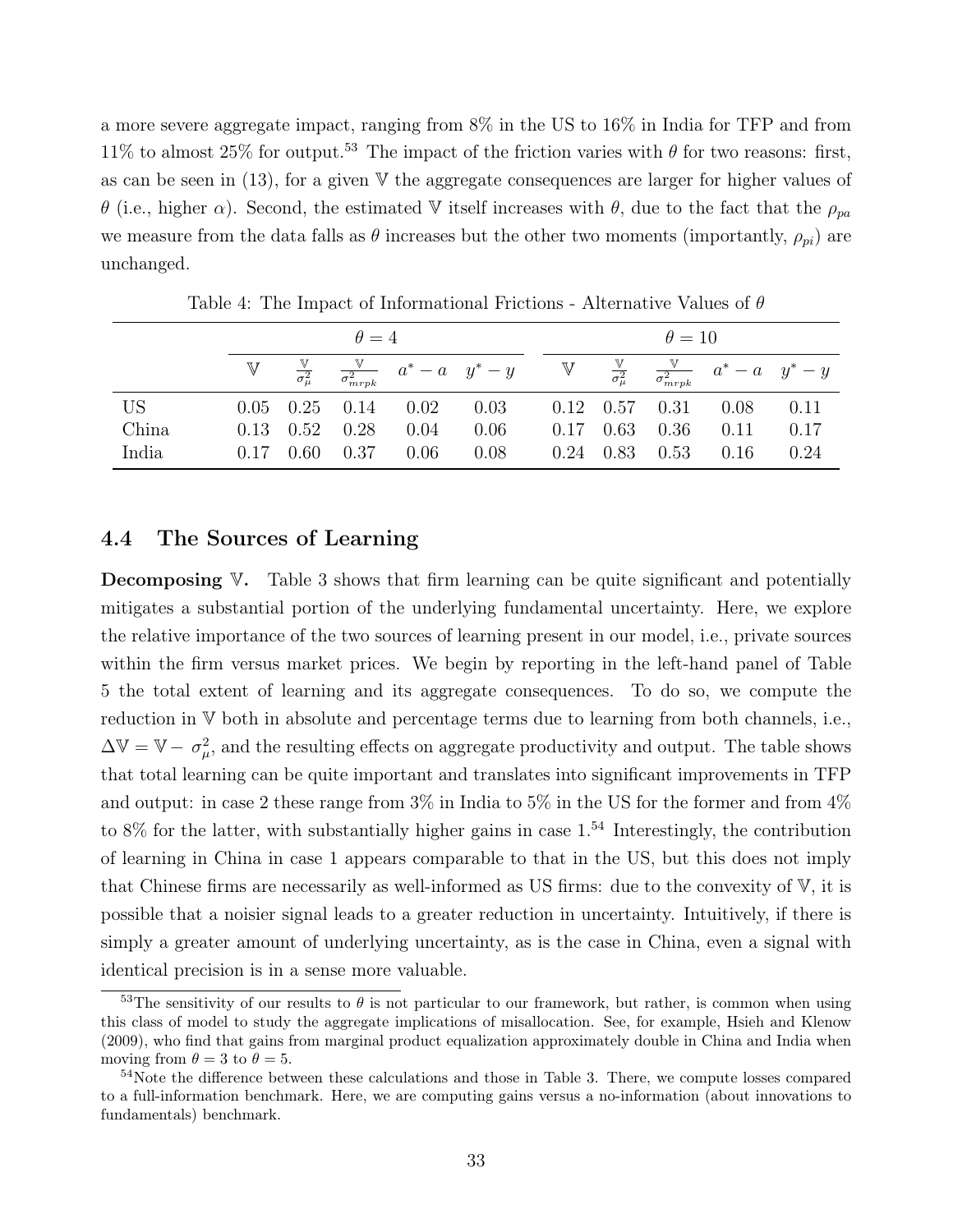|           |                     |                                 |            |            | Share from source |        |
|-----------|---------------------|---------------------------------|------------|------------|-------------------|--------|
|           | $\Delta \mathbb{V}$ | $\frac{\Delta V}{\sigma_\mu^2}$ | $\Delta a$ | $\Delta y$ | Private           | Market |
| Case 2    |                     |                                 |            |            |                   |        |
| <b>US</b> | $-0.12$             | $-0.59$                         | 0.05       | 0.08       | 0.92              | 0.08   |
| China     | $-0.10$             | $-0.37$                         | 0.04       | 0.06       | 0.96              | 0.04   |
| India     | $-0.06$             | $-0.23$                         | 0.03       | 0.04       | 0.89              | 0.11   |
| Case 1    |                     |                                 |            |            |                   |        |
| <b>US</b> | $-0.08$             | $-0.37$                         | 0.23       | 0.35       | 0.91              | 0.09   |
| China     | $-0.10$             | $-0.35$                         | 0.30       | 0.45       | 0.96              | 0.04   |
| India     | $-0.04$             | $-0.14$                         | 0.12       | 0.19       | 0.96              | 0.04   |

Table 5: The Importance and Sources of Learning

Notes: The left hand panel shows the total effect of learning, i.e., from all sources: the reduction in V and the corresponding gains in the aggregates (hence the pattern of negatives and positives). The right hand panel shows the relative shares of private and market sources in total learning.

To break down the sources of learning, it is easier to work with the inverse of V, i.e., the total precision of the firm's information, which lends itself to a simple linear decomposition:

$$
\frac{1}{\mathbb{V}}=\frac{1}{\sigma_{\mu}^2}+\frac{1}{\sigma_{e}^2}+\frac{1}{\sigma_{v}^2\sigma_{z}^2}
$$

We focus on the latter two terms, which capture the contributions of private and market learning to overall precision and compute their relative import as  $\frac{1/\sigma_e^2}{1/\sigma_e^2 + 1/\sigma_v^2 \sigma_z^2}$  and  $\frac{1/\sigma_v^2 \sigma_z^2}{1/\sigma_e^2 + 1/\sigma_v^2 \sigma_z^2}$ , respectively. In this way, we calculate the fraction of the total increase in precision due to each source. We report the results in the right hand panel of Table 5. Strikingly, learning is due overwhelmingly to private sources: at best, markets account for about 10% of the increase in precision in the US and India, and about half of this in China. Clearly, these results point to firm private sources as the dominant channel for learning, with markets making only a small additional contribution. As we will see, the limited informational role of markets will prove to be a robust finding throughout our analysis.

The role of market information. To explore in greater depth the importance of new information in stock prices, we recompute  $V$  under the assumption that firms learn nothing from these prices, i.e., that they contain no information. This simply entails sending the noise in markets,  $\sigma_v^2 \sigma_z^2$ , to infinity. The change in V is a measure of the contribution of stock market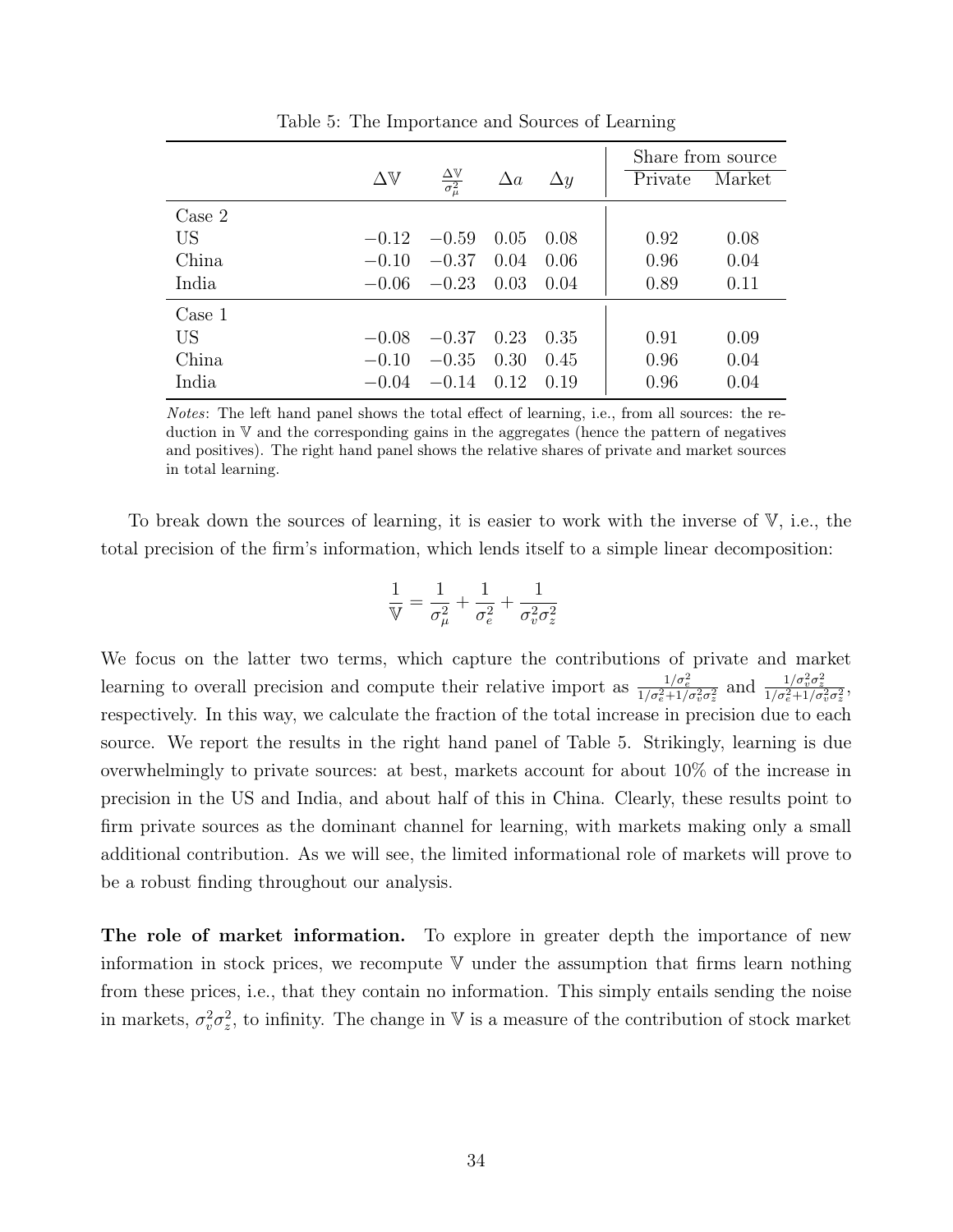information to firm learning, given by

$$
\Delta V = V - \left(\frac{1}{\sigma_{\mu}^2} + \frac{1}{\sigma_e^2}\right)^{-1}
$$

We report this value in the first columns of Table 6, along with the associated aggregate consequences. Even for the US, which has the most informative prices, market information reduces uncertainty only modestly, eliminating about 2% of the fundamental uncertainty, with associated output gains as small as 0.3% and at a maximum, 2%. For China and India, the contribution of market-produced information is even smaller, reducing uncertainty by between  $0.5\%$  and  $2\%$ , which represents a maximum gain in output of about  $1\%$ .

|           |                     | With both sources               |            |            | With only market learning |                                 |            |            |  |  |
|-----------|---------------------|---------------------------------|------------|------------|---------------------------|---------------------------------|------------|------------|--|--|
|           | $\Delta \mathbb{V}$ | $\frac{\Delta V}{\sigma_\mu^2}$ | $\Delta a$ | $\Delta y$ | $\Delta V$                | $\frac{\Delta V}{\sigma_\mu^2}$ | $\Delta a$ | $\Delta y$ |  |  |
| Case 2    |                     |                                 |            |            |                           |                                 |            |            |  |  |
| <b>US</b> | $-0.004$            | $-0.021$                        | 0.002      | 0.003      | $-0.021$                  | $-0.107$                        | 0.009      | 0.014      |  |  |
| China     | $-0.003$            | $-0.010$                        | 0.001      | 0.002      | $-0.007$                  | $-0.025$                        | 0.003      | 0.004      |  |  |
| India     | $-0.005$            | $-0.019$                        | 0.002      | 0.004      | $-0.009$                  | $-0.030$                        | 0.004      | 0.006      |  |  |
| Case 1    |                     |                                 |            |            |                           |                                 |            |            |  |  |
| <b>US</b> | $-0.004$            | $-0.021$                        | 0.013      | 0.020      | $-0.010$                  | $-0.051$                        | 0.031      | 0.046      |  |  |
| China     | $-0.003$            | $-0.009$                        | 0.008      | 0.011      | $-0.006$                  | $-0.022$                        | 0.017      | 0.026      |  |  |
| India     | $-0.001$            | $-0.005$                        | 0.004      | 0.006      | $-0.002$                  | $-0.006$                        | 0.005      | 0.008      |  |  |

Table 6: The Contribution of Market Information

*Notes*: The table shows the reduction in  $V$  due to market information and the corresponding gains in the aggregates (hence the pattern of negatives and positives). The left hand panel shows the effects of market learning in the presence of private learning and the right hand panel when markets are the only source of information.

Next, we ask whether the limited informational role of markets is due to the level of noise in prices or to the fact that firms already have considerable information about fundamentals, mitigating the incremental contribution of market information. This distinction is related to the concepts of forecasting price efficiency (FPE) versus revelatory price efficiency (RPE) as put forth in Bond et al. (2012). The former captures the extent to which prices reflect and predict fundamentals, i.e., the absolute level of information in prices; the latter, the extent to which prices promote real efficiency by revealing new information to the firm. In our framework,  $\Delta V$ in the first columns of Table 6 is the natural measure of RPE, since it is the marginal impact of the information in prices on uncertainty, given the other sources of firm information. As the table shows, at the estimated parameter values, markets in all 3 countries exhibit relatively low RPE. To measure FPE, we compute the reduction in  $V$  from the information in stock prices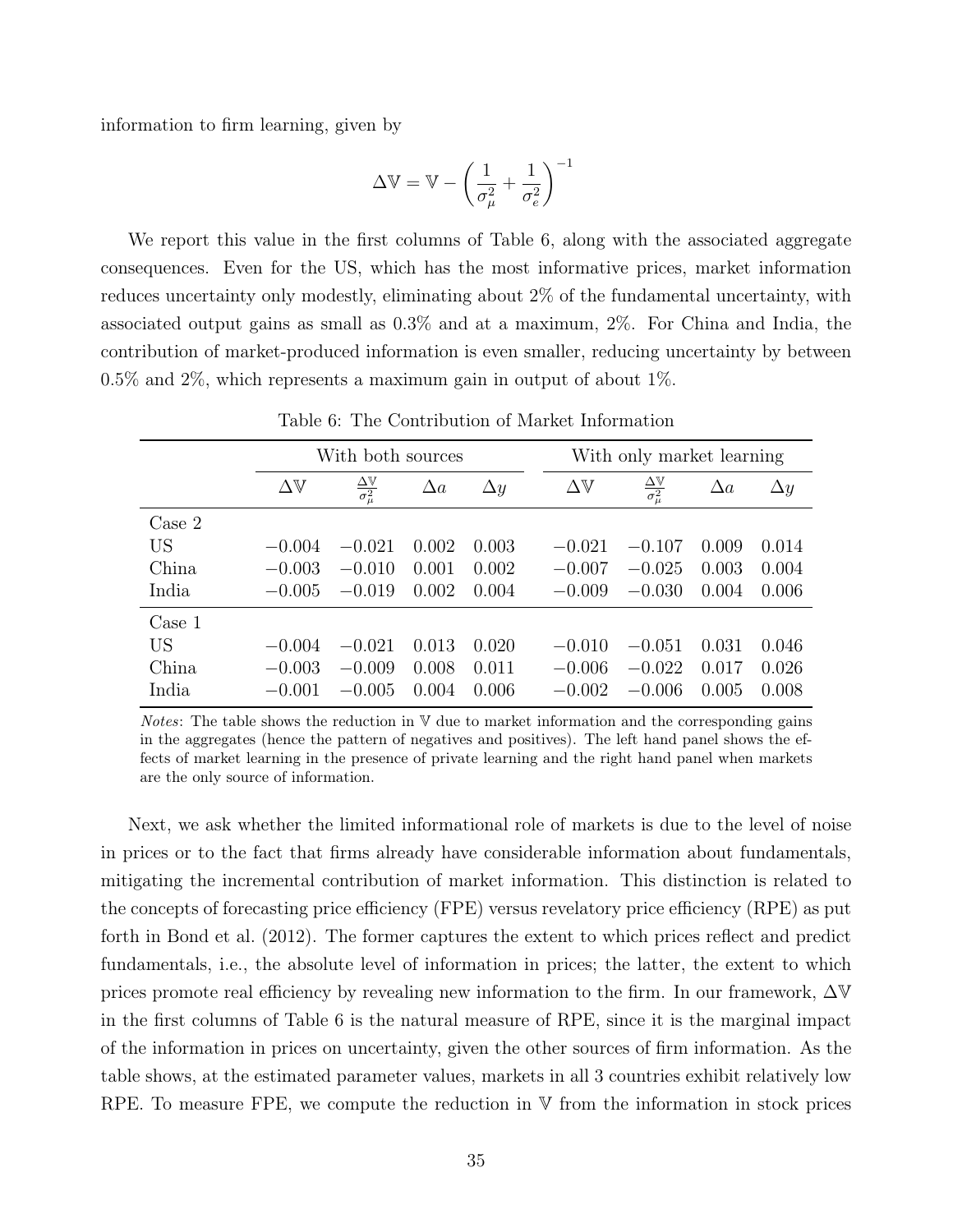alone, i.e.,

$$
\Delta V = \left(\frac{1}{\sigma_{\mu}^2} + \frac{1}{\sigma_v^2 \sigma_z^2}\right)^{-1} - \sigma_{\mu}^2
$$

This measures the contribution of market information assuming it is the only source of learning for firms. We report the results in the right hand panel of Table 6. In general, stock markets are rather weak predictors of fundamentals - even as the only source of learning, the information they provide leads to only modest reductions in uncertainty. For the US, which has the most informative prices, market generated information reduces fundamental uncertainty by between 5% and 10%. Compare this to the US values in Table 5, where a total of between 35% and 60% of uncertainty is eliminated. The associated TFP and output effects of markets as a standalone source of information in the US are, at highest, 3% and 5%, respectively, in case 1. The aggregate impact of markets is even more modest for the US in case 2, and is lower in the two emerging markets than in the US in both cases. Even in a forecasting sense then, the efficiency of stock market prices is fairly low, suggesting that the limited role of market information is in large part due to its poor quality; in other words, the poor RPE of stock markets can largely be attributed to their low FPE. Comparing these values to the corresponding ones in the left hand panel shows that the already modest impact of the information in prices is even further diluted by the presence of alternative information available to firms, leading in net to the low levels of RPE shown.

While the limited informational role of markets is a robust pattern across countries and cases, these results should be interpreted somewhat cautiously. Our analysis focuses exclusively on information and decisions over the medium term. It is silent on the role of stock markets in guiding longer-term, strategic decisions (e.g., the decision to enter a new market or acquire another company). In fact, one possible source of 'noise' in stock returns is information about the firm's prospects over a much longer horizon. So long as it is orthogonal to fundamentals over the medium term, the relevant object for the firm's current decisions, our strategy will still lead us to the right measure of uncertainty and the associated misallocation - our estimates for the specific informational parameters and the informational role of financial markets, however, are likely to be sensitive to assumptions about the nature of this 'noise' term.

Our analysis also abstracts from the contribution of financial market information in mitigating uncertainty about aggregate (or industry) conditions, particularly for outsiders (e.g., potential entrants, creditors, regulators, etc.). Explicitly modeling these features in a fullyfledged general equilibrium environment is a challenging task, but may well be essential for a comprehensive evaluation of the informational role of well-functioning financial markets.<sup>55</sup>

 $55$ See section 5 in Bond et al.  $(2012)$  for a related discussion.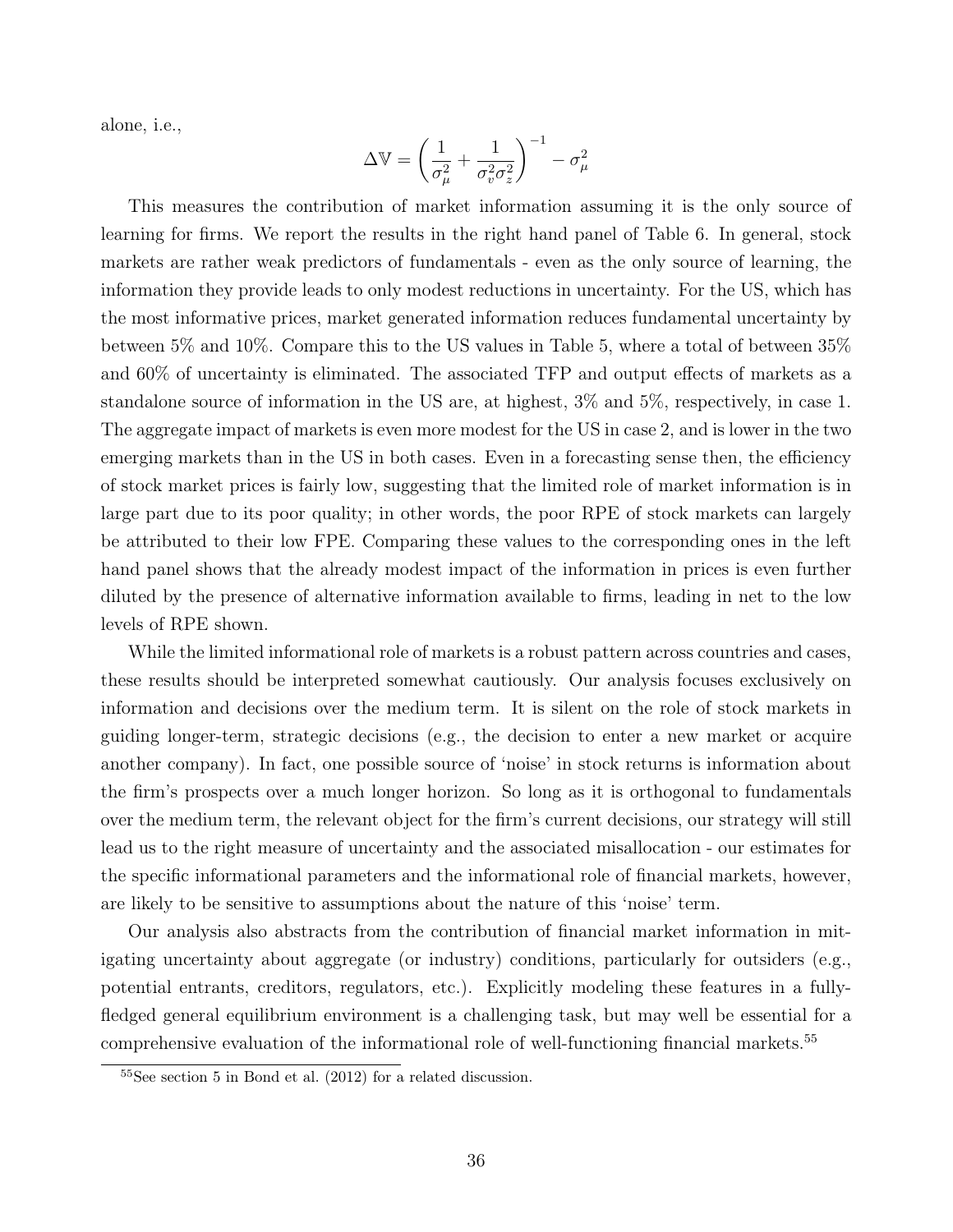The role of private information. Next, we explore the contribution of learning from information generated within the firm (i.e., firm 'private information') by performing experiments analogous to those above: specifically, we calculate the marginal contribution of private information to allocative efficiency, both in the presence of market information and when it is the only source of learning for firms.

We report the results in Table 7. In contrast to the effect of market learning, firm private information plays a much larger role in reducing uncertainty and improving aggregate performance. Turning to the first set of columns, private information eliminates between about 30% and 50% of the fundamental uncertainty in the US. The associated aggregate gains are substantial, ranging from 4-20% for TFP and from 6-30% for output. The corresponding figures are smaller for China and India in case 2 (although only slightly so in China), reflecting a worse quality of firm private information in those countries, and are smaller for India in case 1. Having said that, they are still quite significant across countries and are noticeably larger than the effects of market information. Similar to what we saw in Table 5, the contribution of private learning in China in case 1 is on par with that in US, again because even a less precise signal can have more value if the extent of uncertainty is greater.

|                 |            | With both sources               |            |            |  | With only private learning |                                 |            |            |  |  |
|-----------------|------------|---------------------------------|------------|------------|--|----------------------------|---------------------------------|------------|------------|--|--|
|                 | $\Delta V$ | $\frac{\Delta V}{\sigma_\mu^2}$ | $\Delta a$ | $\Delta y$ |  | $\Delta V$                 | $\frac{\Delta V}{\sigma_\mu^2}$ | $\Delta a$ | $\Delta y$ |  |  |
| Case 2          |            |                                 |            |            |  |                            |                                 |            |            |  |  |
| US <sup>-</sup> | $-0.10$    | $-0.48$                         | 0.04       | 0.06       |  | $-0.11$                    | $-0.57$                         | 0.05       | 0.07       |  |  |
| China           | $-0.09$    | $-0.35$                         | 0.04       | 0.06       |  | $-0.09$                    | $-0.36$                         | 0.04       | 0.06       |  |  |
| India           | $-0.06$    | $-0.20$                         | 0.02       | 0.04       |  | $-0.06$                    | $-0.21$                         | 0.03       | 0.04       |  |  |
| Case 1          |            |                                 |            |            |  |                            |                                 |            |            |  |  |
| US              | $-0.07$    | $-0.32$                         | 0.20       | 0.30       |  | $-0.07$                    | $-0.37$                         | 0.22       | 0.33       |  |  |
| China           | $-0.09$    | $-0.33$                         | 0.28       | 0.42       |  | $-0.10$                    | $-0.38$                         | 0.29       | 0.44       |  |  |
| India           | $-0.04$    | $-0.13$                         | 0.12       | 0.18       |  | $-0.04$                    | $-0.14$                         | 0.12       | 0.18       |  |  |
|                 |            |                                 |            |            |  |                            |                                 |            |            |  |  |

Table 7: The Contribution of Private Information

*Notes*: The table shows the reduction in  $\nabla$  due to private information and the corresponding gains in the aggregates (hence the pattern of negatives and positives). The left hand panel shows the effects of private learning in the presence of market learning and the right hand panel when private sources are the only source of information.

The right hand panel of Table 7 reports the contribution of firm private information were it the only source of learning. A comparison of the two panels shows that the values are quite similar - the presence of market information does not significantly alter the importance of private information for overall learning.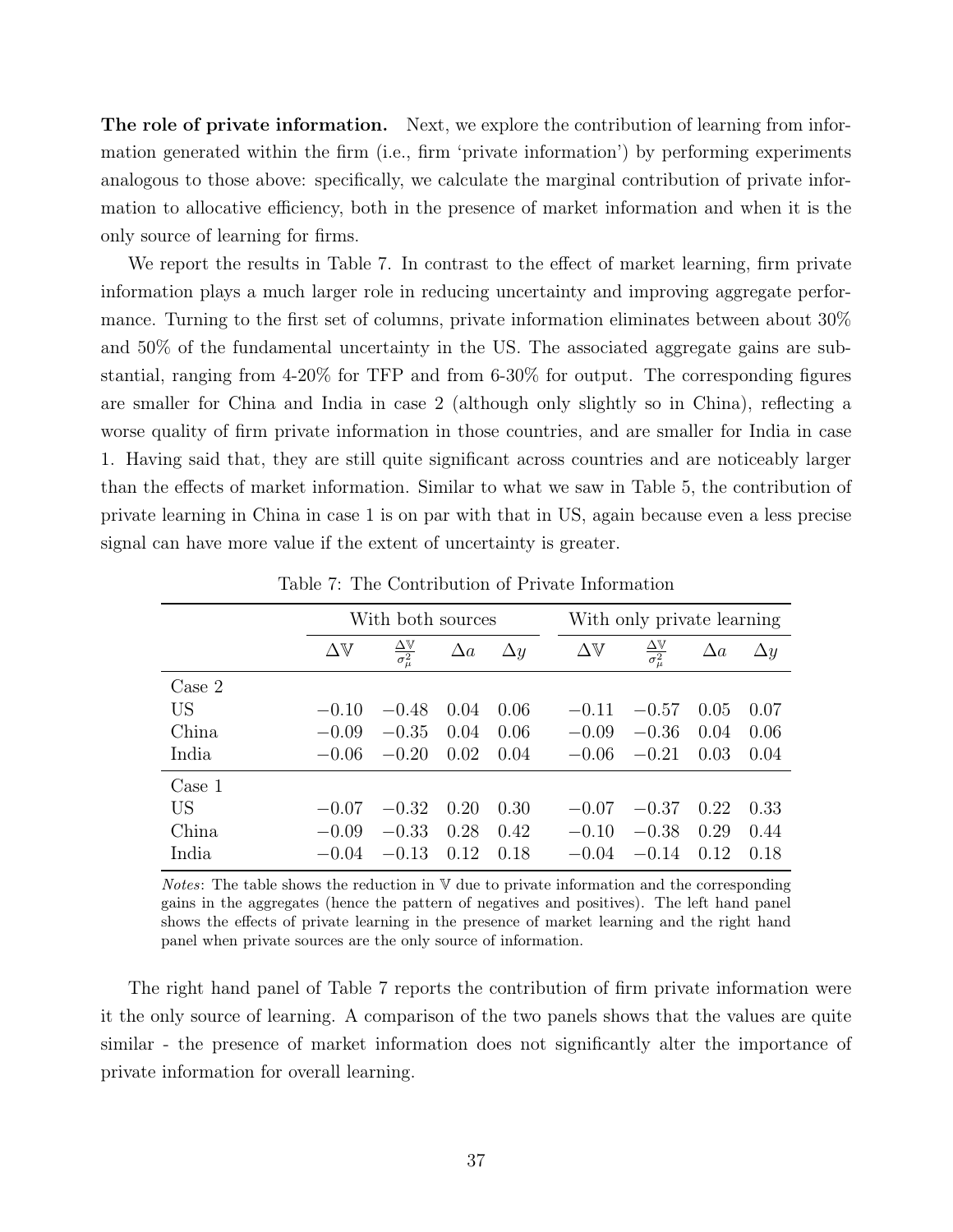#### 4.5 Cross-country counterfactuals

Next, we use our estimates to perform a number of instructive counterfactual experiments. Specifically, we assess the potential gains to China and India from having access to US quality information, whether through more informative financial markets or from better firm-level private information. In the first experiment, we compute the change in  $V$  and associated aggregate gains in China and India under the assumption that the informativeness of financial markets - summarized by  $\sigma_{\nu}^2 \sigma_{z}^2$  - is equal to that in the US, leaving all other country-specific parameters fixed. Second, we perform the same exercise for firm private information, that is, compute the change in V and aggregate improvements under the assumption that firms in China and India have the same  $\sigma_e^2$  as their US counterparts (again leaving the other country-specific parameters fixed). In a final experiment, we turn away from learning and study the role of fundamentals in leading to a differential impact of informational frictions across countries; to do so, we recompute V in China and India assuming that firms in these countries face the same fundamental shocks as do US firms.

We report the results from these experiments in Table 8. The top panel shows that delivering US-quality markets to the emerging economies results in potentially significant yet modest reductions in uncertainty. As a percent of total fundamental uncertainty, these range from 2% to 7% (across cases) with a corresponding aggregate impact ranging, for example, from 1% to 6% in output. The middle panel shows that access to US-quality private information would have a much larger impact, reducing  $V$  by as much as  $40\%$  of the underlying uncertainty in the most optimistic case, and, excepting China in case 1 which is an outlier here, more than 25% in the other cases. The resulting aggregate gains can be substantial, ranging, for example, from 4% to almost 40% in output. Across the board, the gains from accessing US-quality private information are much larger than from US-quality market information. To the extent that differences in learning lead to cross-country variation in economic aggregates, these disparities appear to be largely due to a lack of high quality firm private information, rather than to a lack of well-functioning (in an informational sense) financial markets in emerging markets. This is yet another instance of a result we have now seen several times: financial markets play only a modest informational role in promoting aggregate efficiency.

Finally, we recompute  $V$  in China and India under the assumption that firms in those countries face shocks of the same volatility as those in the US, i.e., we replace  $\sigma_{\mu}^2$  in the two countries with that of the US. We report the results in the bottom panel of Table 8, which shows that disparities in the volatility of shocks also contribute to differences in the impact of informational frictions.<sup>56</sup> Exposure to a fundamental process such as that in the US reduces  $V$ 

<sup>56</sup>Asker et al. (2012) also highlight the role of different firm-specific shock processes in generating misallocation in a model with capital adjustment costs.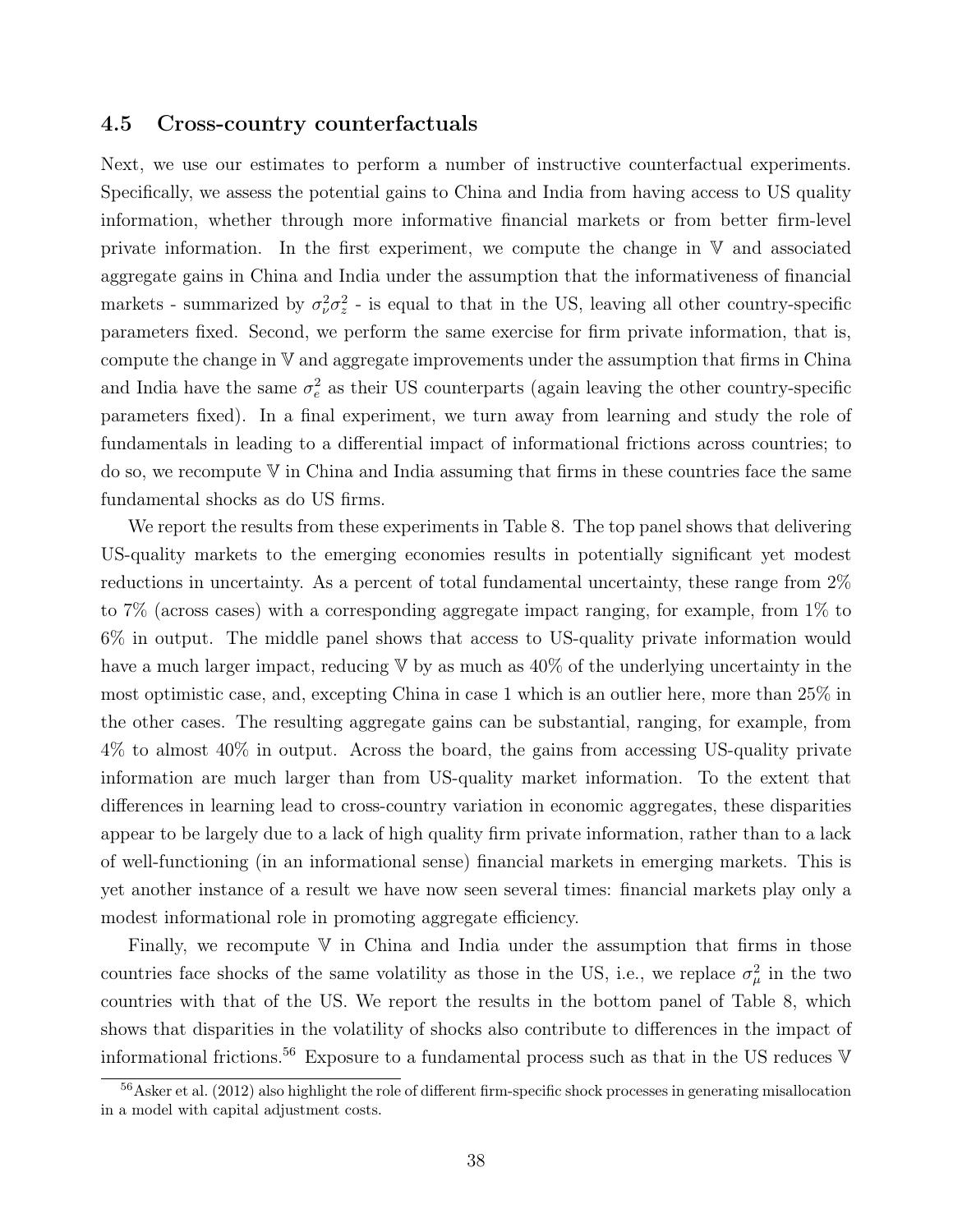|                     |            | Case 2                          |            |            |            | Case 1                          |            |            |  |  |
|---------------------|------------|---------------------------------|------------|------------|------------|---------------------------------|------------|------------|--|--|
|                     | $\Delta V$ | $\frac{\Delta V}{\sigma_\mu^2}$ | $\Delta a$ | $\Delta y$ | $\Delta V$ | $\frac{\Delta V}{\sigma_\mu^2}$ | $\Delta a$ | $\Delta y$ |  |  |
| Market Information  |            |                                 |            |            |            |                                 |            |            |  |  |
| China               | $-0.01$    | $-0.05$                         | 0.01       | 0.01       | $-0.01$    | $-0.02$                         | 0.02       | 0.02       |  |  |
| India               | $-0.02$    | $-0.07$                         | 0.01       | 0.01       | $-0.01$    | $-0.05$                         | 0.04       | 0.06       |  |  |
| Private Information |            |                                 |            |            |            |                                 |            |            |  |  |
| China               | $-0.07$    | $-0.26$                         | 0.03       | 0.04       | $-0.02$    | $-0.08$                         | 0.06       | 0.09       |  |  |
| India               | $-0.12$    | $-0.43$                         | 0.05       | 0.08       | $-0.09$    | $-0.31$                         | 0.26       | 0.39       |  |  |
| <b>Shocks</b>       |            |                                 |            |            |            |                                 |            |            |  |  |
| China               | $-0.02$    | $-0.09$                         | 0.01       | 0.02       | $-0.03$    | $-0.13$                         | 0.10       | 0.15       |  |  |
| India               | $-0.05$    | $-0.19$                         | 0.02       | 0.03       | $-0.07$    | $-0.24$                         | 0.20       | 0.31       |  |  |

Table 8: The Effects of a US Information Structure

*Notes*: The table shows the reduction in  $V$  and the corresponding gains in the aggregates (hence the pattern of negatives and positives) in India and China from having access to US-quality financial market information (top panel), private information (middle panel) and facing US fundamental shocks (bottom panel).

between about 10% and 25% of the underlying uncertainty, leading to TFP and output gains that are potentially substantial, ranging from 1-20% and 2-30% respectively.<sup>57</sup>

#### 4.6 Robustness

We now turn to two important robustness exercises. In Section 3, we used our special cases to demonstrate the validity of our measurement approach under two variants of the baseline model: first, in the presence of other factors entering the firm's capital choice decision, and second, with a richer correlation structure between firm and market information. To explore the extent to which that intuition carries over to the general model, in this section we conduct two numerical experiment in the same spirit. Specifically, we explore the effects of (1) an alternative information structure in which investors observe a noisy signal of the firm's private signal (in contrast to the conditional independence of signals in the baseline model), and (2) a specific friction in the firm's capital choice, namely adjustment costs. In both experiments, our goal is to assess how the presence of these alternative factors affects our measure of the severity of informational frictions; the results from both continue to demonstrate the robustness of our baseline results.

Correlated information. Recall that in the special cases analyzed in Section 3, our identification strategy proved robust to an arbitrary correlation structure, i.e., no matter how rich

<sup>&</sup>lt;sup>57</sup>These numbers correspond to  $\Delta (a - a^*)$  and  $\Delta (y - y^*)$ . Recall that  $a^*$ , the full information productivity level, is also affected by the size of fundamental shocks,  $\sigma_{\mu}^2$ .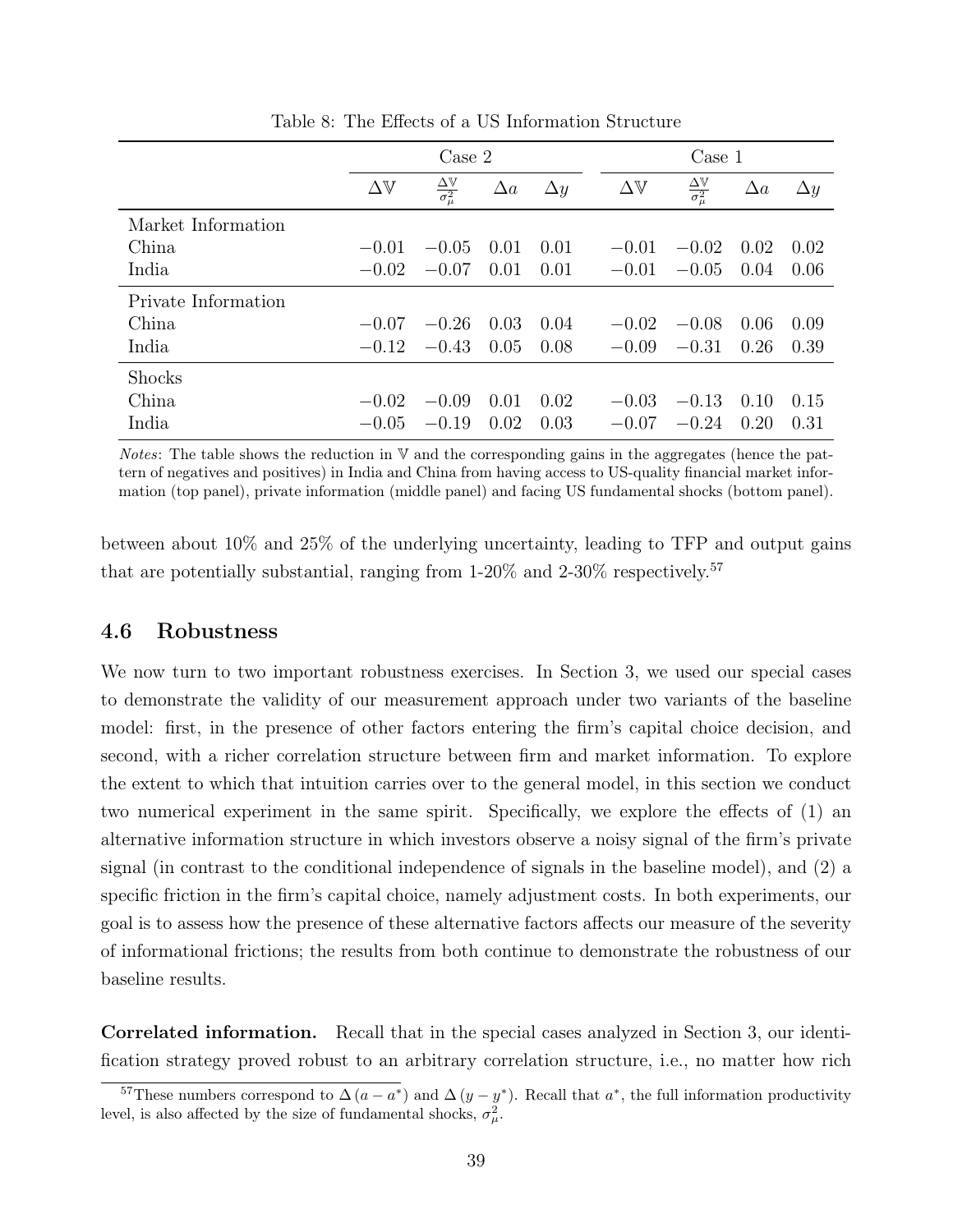or complex the flow of information between firms and markets, our measure of uncertainty remained valid. Here, the lack of an analytical characterization means that we have to resort to numerical experiments to demonstrate a similar robustness. Without direct data on firm/market information, it is not obvious how to discipline the extent of the commonality of information. We take a different route and show results from a rather extreme modification of our baseline information structure - we assume that the signal observed by investors is a noisy signal of the firm's private signal, i.e.,

$$
s_{ijt} = a_{it} + e_{it} + v_{ijt}
$$

Investors then have 2 sources of information - imperfect readings of the firm's own information and the stock price. Notice that by construction, firms have nothing to learn from market prices. Despite that, investment and returns will comove in part due to the common component in the two information sets. We estimate  $\nabla$  in this modified version of the model using the same procedure and data as above. We report the results in Table 9. The estimates for firm-level uncertainty are very close to those in our base case (which, of course, implies that the associated aggregate implications are also virtually unchanged). Thus, we conclude that our estimates of uncertainty are not particularly sensitive to assumptions about correlation in firm and market information.<sup>58</sup>

|            |                                         |  | $\sigma_e$ $\sigma_v$ $\sigma_z$ V Baseline V |
|------------|-----------------------------------------|--|-----------------------------------------------|
| <b>IIS</b> | $0.37$ $0.17$ $8.01$ $0.08$             |  | 0.08                                          |
| China      | $0.60 \quad 0.63 \quad 4.65 \quad 0.15$ |  | $-0.16$                                       |
| India      | 0.79 0.45 6.37 0.19                     |  | 0.22                                          |

Table 9: Uncertainty with Correlated Information

Notes: The table shows parameter estimates and the resulting extent of uncertainty when investors are assumed to observe a noisy signal of the firm's private signal. All parameters not displayed retain the same values as the baseline case.

Capital adjustment costs. In the special case analyzed in Section 3, we showed that our measure of uncertainty was robust to the presence of other distortions, both correlated and uncorrelated with fundamentals, that may affect the firm's capital choice decision. That analysis, while reassuring, was done with a stylized representation of these factors, primarily for analytical tractability. To explore this result in the general model, we ask how the presence of a particular friction, capital adjustment costs, affects our assessment of the severity of in-

<sup>58</sup>Our estimates of the individual error variances do change, however.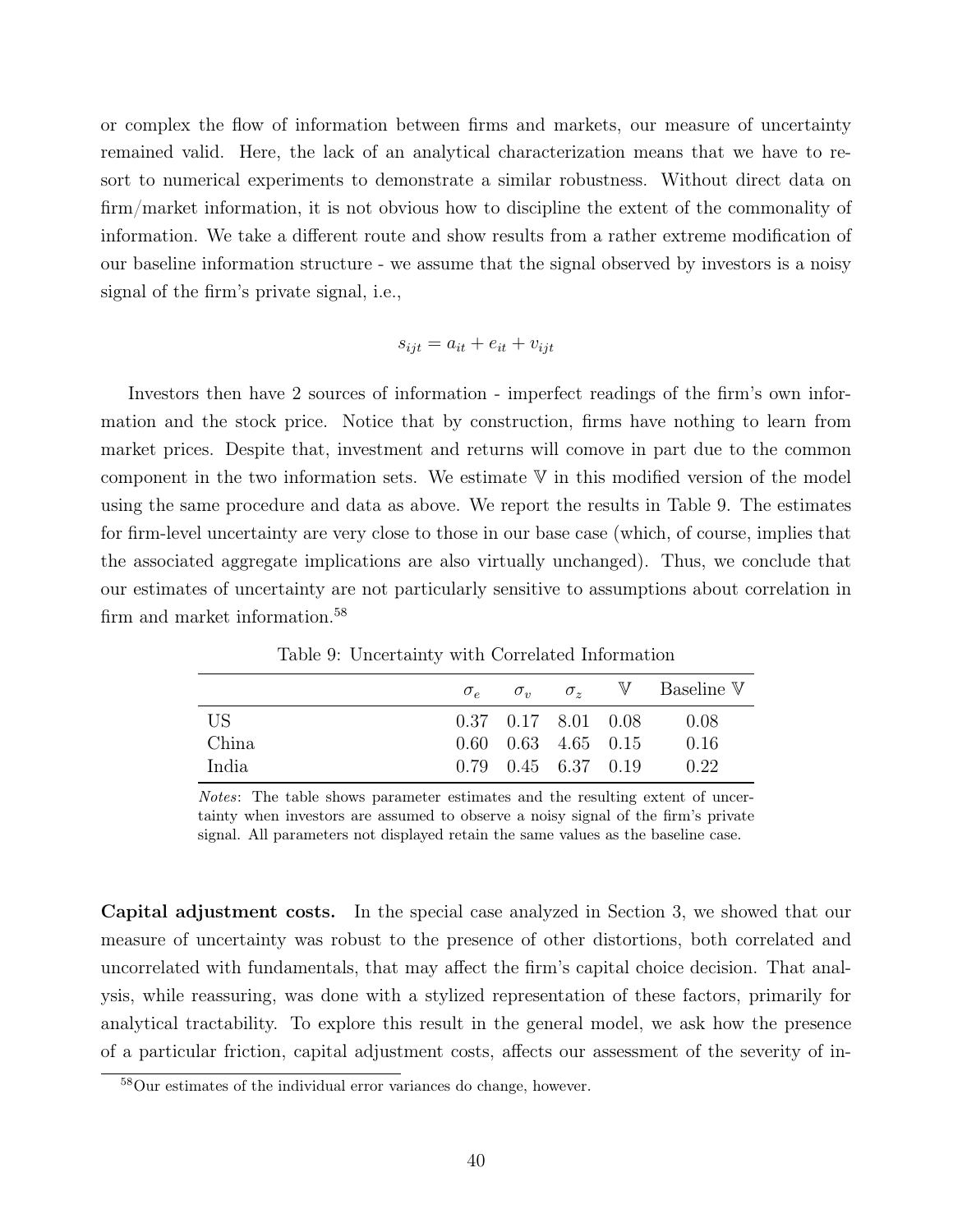formational frictions.<sup>59</sup> We focus on a polar case - an economy where fully informed firms are subject to convex costs of adjustment. We then take our model with informational frictions to moments generated from this hypothetical economy - our goal is to see whether our empirical strategy will lead us to an incorrect inference about uncertainty.

This experiment requires two modifications to our baseline model. First, following Bloom (2009), Cooper and Haltiwanger (2006), and Asker et al. (2012), we subject firms to quadratic costs of adjusting capital  $\zeta K_{t-1} \left( \frac{K_t - K_{t-1}}{K_{t-1}} \right)$  $K_{t-1}$  $\int_{0}^{2.60}$  Second, we assume that firms have full information  $(\sigma_e^2 = 0)$  but that stock markets are noisy  $(\sigma_v^2 \neq 0, \sigma_z^2 \neq 0)$ . We then parameterize and solve the model in general equilibrium.<sup>61</sup> We choose values of  $(\sigma_v^2, \sigma_z^2, \zeta)$  to match 3 moments in the data - the volatility of returns and their correlation with fundamentals,  $\sigma_p^2$  and  $\rho_{pa}$ , and the cross-sectional variation in firm-level investment. The first two were also used in our baseline analysis to measure the information in prices; the last is added to discipline the adjustment cost parameter  $\zeta$ <sup>62</sup> We simulate data using this parameterized model and compute the correlation of prices with investment (growth),  $\rho_{pi}$ . Since  $\rho_{pa}$  is directly targeted, the model-implied  $\rho_{pi}$ reveals the extent to which adjustment costs generate a large *relative* correlation, the statistic at the heart of our inference about V. Finally, we reestimate the parameters of our model with informational frictions using this simulated value for  $\rho_{pi}$ , along with the other two moments (namely,  $\sigma_p^2$  and  $\rho_{pa}$ ).

We report the results in Table 10.<sup>63</sup> The correlation of returns with investment choices implied by the full-information adjustment cost model is significantly lower than that observed in the data, leading to the substantially lower values for the relative correlation reported in the table. In other words, in the absence of firm-level uncertainty, investment decisions covary much less with stock returns even in the presence of adjustment costs. The relative correlation numbers suggest that applying our empirical strategy to these simulated moments would result in substantially lower estimates of V. The third column of the table confirms that this is

<sup>59</sup>We put particular focus on adjustment costs since Asker et al. (2012) find that these types of costs can account for a significant portion of MRPK dispersion across industries and countries, whereas Midrigan and Xu (2013) find much more modest effects stemming from financial frictions. Moreover, our analysis focuses on large publicly traded firms for whom financial constraints are less likely to be binding.

 $60$ We focus on convex costs and abstract from the fixed-type costs also considered in the literature, as the former are most capable of delivering a configuration of moments that resemble those under informational frictions. Intuitively, convex costs imply that investment decisions respond to innovations in fundamentals only in part contemporaneously and then with a lag. This latter feature resembles the pattern implied by informational frictions.

 $61$ Since the firm's capital choice problem is now a dynamic one, we can no longer analytically characterize the joint distribution of fundamentals and capital across firms, but rather, solve numerically for this distribution (and the associated general equilibrium implications) in steady state. We refer the reader to Appendix B for details.

 $62$ This is along the lines of the estimation strategy employed in Bloom (2009), Cooper and Haltiwanger (2006), and Asker et al. (2012).

<sup>&</sup>lt;sup>63</sup>We show in Appendix B the full set of target moments and resulting parameter values.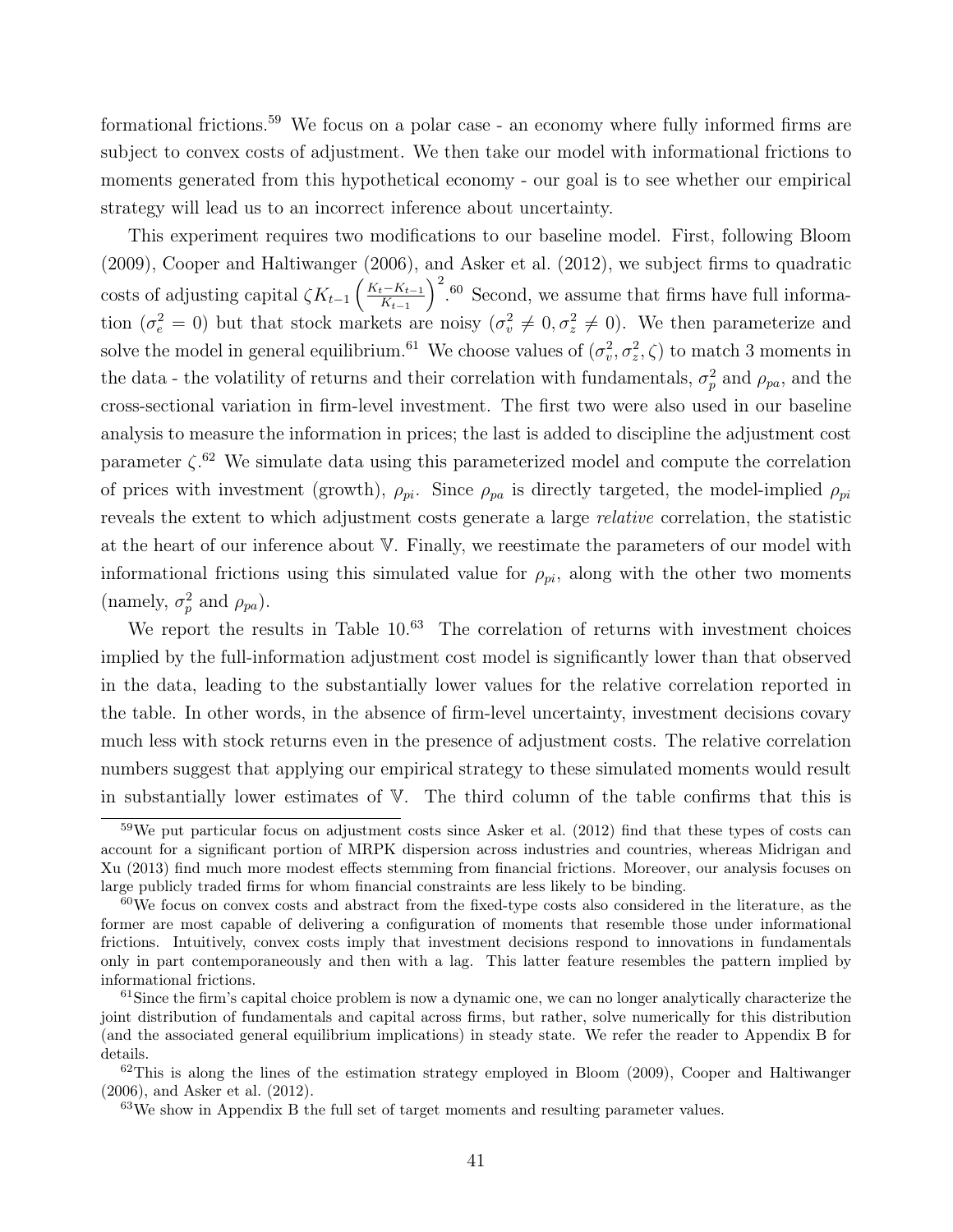indeed the case: the estimated V's from the simulated data are only about one-third of those in our baseline analysis (compare to the fifth column). The resulting aggregate effects are also substantially lower: for example, TFP losses are only between 1 and 4%, compared to 4-10% in our baseline. These results provide some reassurance that our estimates are not simply picking up the effects of adjustment costs, but are indeed robust measures of firm-level uncertainty.

|       |          | Relative Correlation |      | Implied Uncertainty | Baseline Uncertainty |           |  |
|-------|----------|----------------------|------|---------------------|----------------------|-----------|--|
|       | Data.    | Model                | W    | $a^* - a$           |                      | $a^* - a$ |  |
| US    | $0.05\,$ | $-0.03$              | 0.03 | 0.01                | 0.08                 | 0.04      |  |
| China | 0.10     | $-0.08$              | 0.06 | 0.03                | 0.16                 | 0.07      |  |
| India | በ 17     | $-0.02$              | 0.08 | 0.04                | 0.22                 | 0.10      |  |

Table 10: A Full-Information Adjustment Cost Model

Notes: The table shows the relative correlation of returns with investment growth and returns with fundamentals  $(\rho_{pi} - \rho_{pa})$ , both as computed from the data and as predicted by the full-information adjustment cost model, as well as the implied extent of uncertainty from the latter and from the baseline model.  $\rho_{pa}$  is a targeted moment and so is the same in the data and model.

While this analysis had the admittedly limited goal of confirming the robustness of our estimates of uncertainty, it also suggests that both types of frictions (adjustment costs and imperfect information) might be necessary to match a broader set of empirical moments. Such a unified framework would also allow us to disentangle their effects on aggregate outcomes as well as explore how they interact with each other. At some level, it is not even clear that they should be thought of as two independent frictions: imperfect information leads to delayed responses to fundamentals and in this sense, provide a deeper theory of adjustment costs.<sup>64</sup> Exploring these issues, both theoretically and quantitatively, is an important, if challenging, direction for future research.

## 5 Conclusion

In this paper, we have laid out a theory of informational frictions that distort the allocation of factors across heterogeneous firms, leading to reduced aggregate productivity and output. Taking this theory to the data, we find evidence of substantial micro-level uncertainty and associated aggregate losses, particularly so in China and India.<sup>65</sup>

<sup>64</sup>Fuchs et al. (2013) provide a microfoundation for adjustment costs based on asymmetric information and adverse selection.

<sup>&</sup>lt;sup>65</sup>Strictly speaking, our sample covers only large, publicly traded firms. However, these are also likely to be the most well-informed. In this sense, one can view our estimates as a lower bound for the total effect of information frictions in the economy.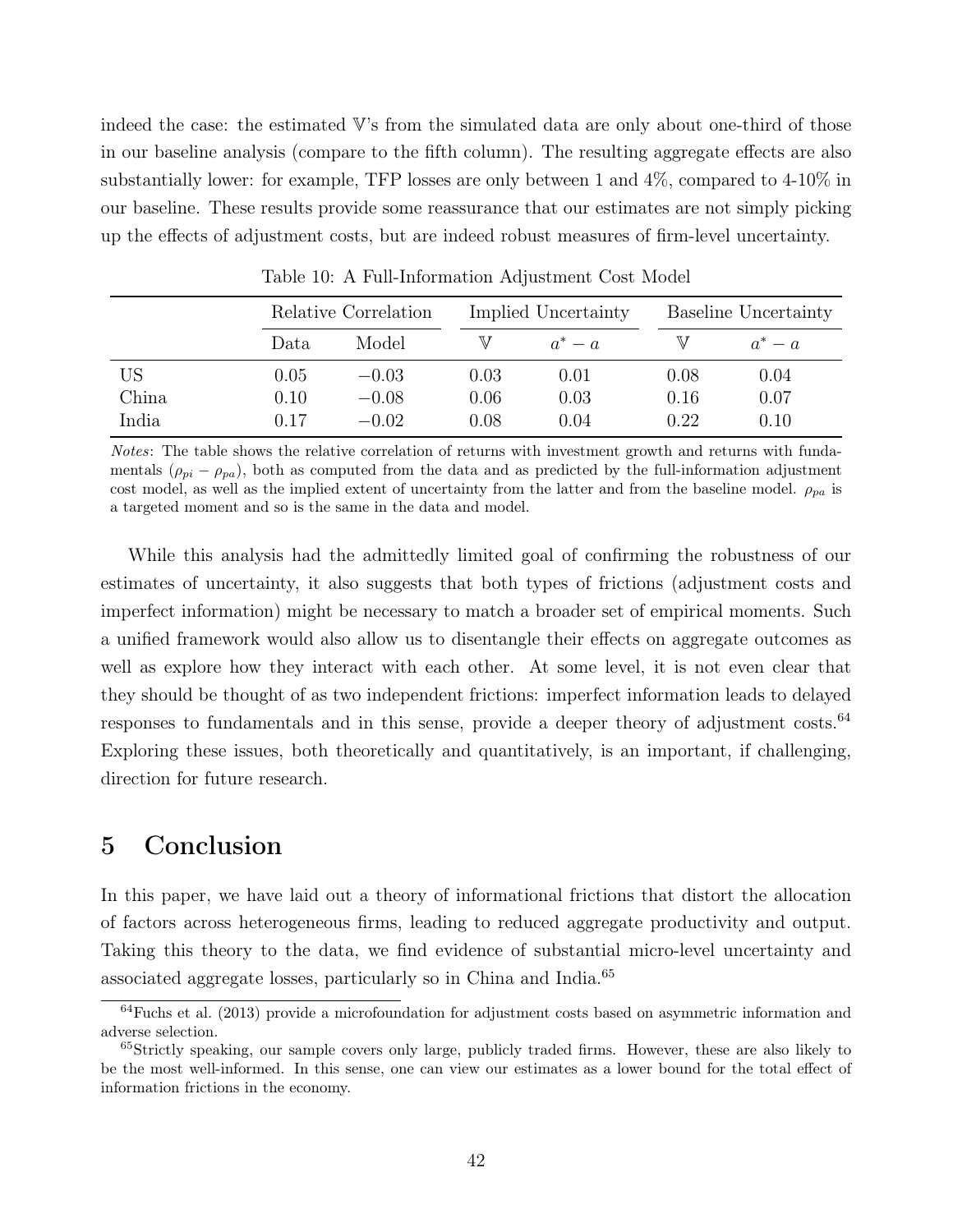There are several promising directions for future research. In our modeling approach, we have aimed to strike a balance between realism and transparency of the economic forces at play as well as of our empirical methodology. In doing so, we have made a couple of admittedly extreme assumptions. For example, the investment choice is modeled as a static and otherwise undistorted decision problem. Similarly, the learning process is rather stark, with perfect revelation at the end of each period, implying that firms are able to quickly 'correct' their past errors. As a result, investment in any given period includes a component related to the forecast error in the previous period. When shocks are highly persistent, this adjustment makes a substantial contribution to investment volatility. These assumptions limit our ability to match a larger set of micro moments on investment dynamics. Relaxing them is straightforward from a conceptual standpoint - for example, by introducing financial constraints, adjustment costs, or a richer stochastic process for fundamentals<sup>66</sup> - however, there are substantial computational and empirical challenges. First, this introduces additional state variables into the firm's problem and precludes the simple analytical mapping between uncertainty and aggregate outcomes. Second, this requires additional data to infer the additional parameters - particularly on the time series behavior of firm-level investment. This is less of an issue for the US, but in China and India, both availability and quality of the data decline dramatically as we go back in time.

Another important direction for future work is towards a deeper theory of differences in information quality. This is valuable both from a conceptual point of view as well as from the perspective of designing policies. For example, much of the cross-country variation we find seems to stem from differences in the quality of firms' internal information sources and only marginally from the quality of information from financial markets. These results suggest that policies aimed at improving the quality of firm-level information may be more fruitful in improving aggregate performance than those intended to bring financial markets to a level closer to that in the US. Given that we follow the standard approach of modeling information as exogenous noisy signals, we are left to speculate on the exact form of such policies. In our view, the most likely sources of variation in the quality of firm private information are differences in manager skill and/or information collection/processing within the firm. Under this interpretation, improving manager training and/or accounting and information systems within firms holds the most promise of generating substantial gains in aggregate TFP. Our results also show that a reduction in fundamental volatility would also help mitigate the informational disadvantage of firms in less developed countries.

 $^{66}$ Suppose, for example, that the fundamental  $a_{it}$  consists of a persistent component and a purely transitory one. Then, even if  $a_{it-1}$  is observed perfectly ex-post, firms will need to form beliefs about the persistent component (e.g., by using a Kalman filter) while forecasting  $a_{it}$ . This implies that innovations to the persistent component are revealed slowly.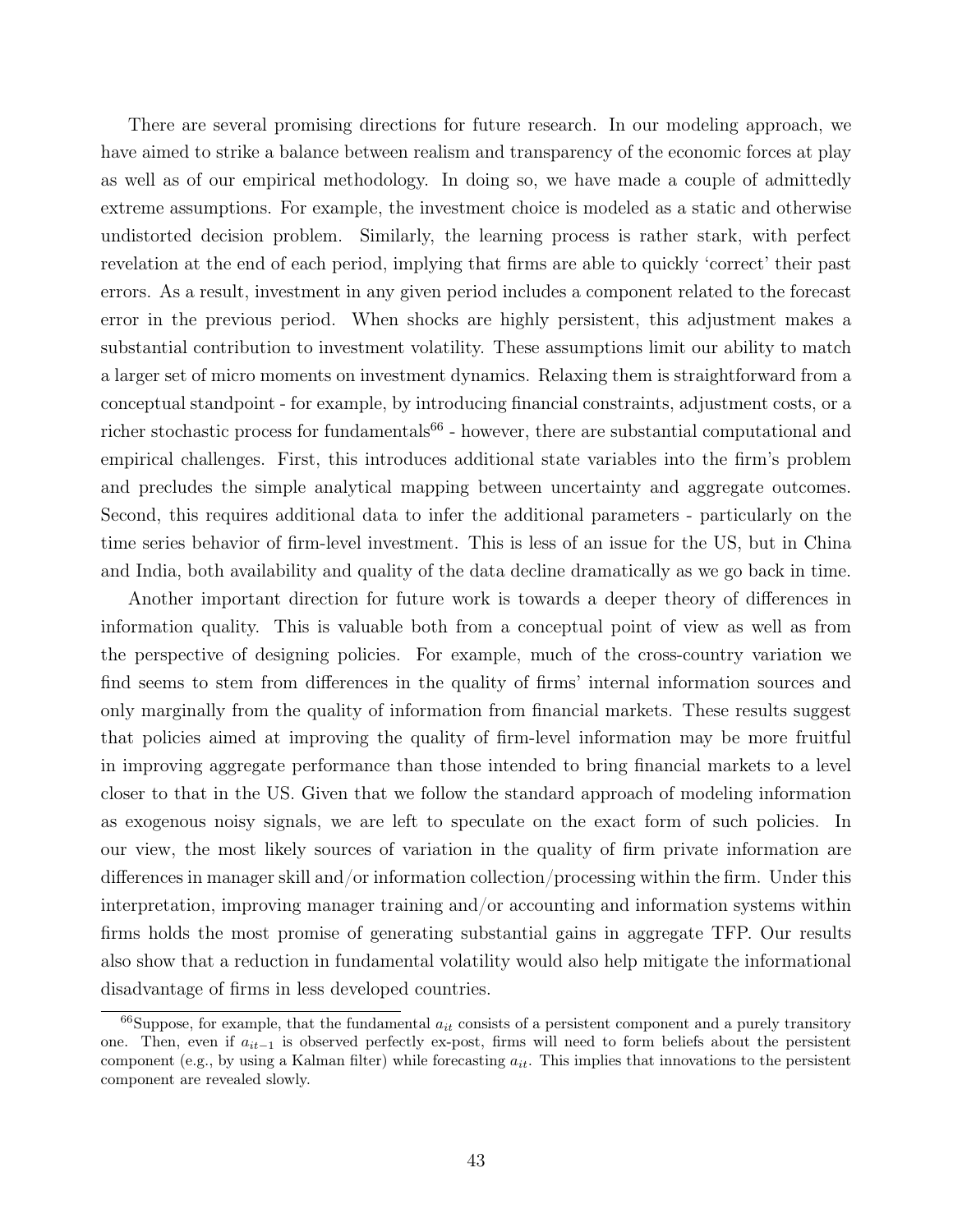## References

- Albagli, E., C. Hellwig, and A. Tsyvinski (2011a): "Information Aggregation, Investment, and Managerial Incentives," National Bureau of Economic Research working paper 17330.
- (2011b): "A Theory of Asset Pricing Based on Heterogeneous Information," National Bureau of Economic Research working paper 17330.
- Asker, J., A. Collard-Wexler, and J. De Loecker (2012): "Productivity Volatility and the Misallocation of Resources in Developing Economies," CEPR Discussion Paper No. DP8469.
- BAI, J., T. PHILIPPON, AND A. SAVOV (2013): "Have financial markets become more informative?" FRB of New York Staff Report.
- BAKKE, T.-E. AND T. M. WHITED (2010): "Which Firms Follow the Market? An Analysis of Corporate Investment Decisions," Review of Financial Studies, 23, 1941–1980.
- BARTELSMAN, E., J. HALTIWANGER, AND S. SCARPETTA (2013): "Cross Country Differences in Productivity: The Role of Allocative Efficiency," American Economic Review, 103, 305– 334.
- Bloom, N. (2009): "The Impact of Uncertainty Shocks," Econometrica, 77, 623–685.
- Bloom, N., B. Eifert, A. Mahajan, D. McKenzie, and J. Roberts (2013): "Does management matter? Evidence from India," Quarterly Journal of Economics, 128, 1–51.
- BOND, P., A. EDMANS, AND I. GOLDSTEIN (2012): "The Real Effects of Financial Markets," Annual Review of Financial Economics, 4, 339–360.
- Buera, F. J., J. P. Kaboski, and Y. Shin (2011): "Finance and Development: A Tale of Two Sectors," American Economic Review, 101, 1964–2002.
- CHEN, Q., I. GOLDSTEIN, AND W. JIANG (2007): "Price Informativeness and Investment Sensitivity to Stock Price," Review of Financial Studies, 20, 619–650.
- Cooper, R. W. and J. C. Haltiwanger (2006): "On the Nature of Capital Adjustment Costs," The Review of Economic Studies, 73, 611–633.
- Durnev, A., R. Morck, B. Yeung, and P. Zarowin (2003): "Does Greater Firm-Specific Return Variation Mean More or Less Informed Stock Pricing?" Journal of Accounting Research, 41, 797–836.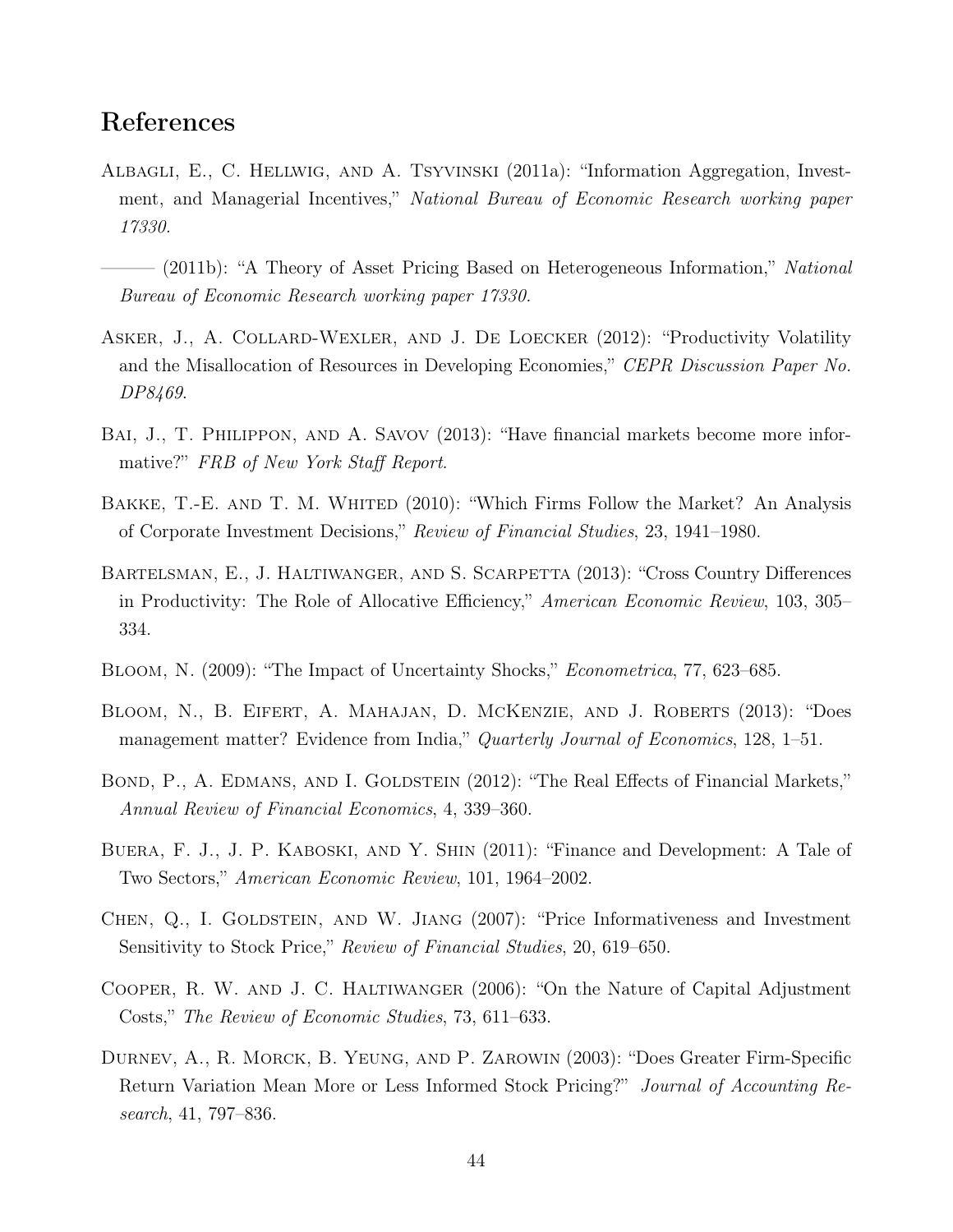- Fuchs, W., B. Green, and D. Papanikolaou (2013): "Adverse Selection, Slow Moving Capital and Misallocation," Slow Moving Capital and Misallocation (October 7, 2013).
- Greenwood, J. and B. Jovanovic (1990): "Financial Development, Growth, and the Distribution of Income," Journal of Political Economy, 98, 1076–1107.
- GROSSMAN, S. J. AND J. E. STIGLITZ (1980): "On the Impossibility of Informationally Efficient Markets," American Economic Review, 70, 393–408.
- GUNER, N., G. VENTURA, AND Y. XU (2008): "Macroeconomic implications of size-dependent policies," Review of Economic Dynamics, 11, 721–744.
- HOPENHAYN, H. (1992): "Entry, Exit, and Firm Dynamics in Long Run Equilibrium," *Econo*metrica, 60, 1127–1150.
- Hsieh, C. and P. Klenow (2009): "Misallocation and Manufacturing TFP in China and India," Quarterly Journal of Economics, 124, 1403–1448.
- JOVANOVIC, B. (1982): "Selection and the Evolution of Industry," *Econometrica*, 649–670.

 $-$  (2013): "Misallocation and Growth," *American Economic Review, forthcoming.* 

- Koeva, P. (2000): "The Facts About Time-to-Build," IMF Working Paper.
- Luo, Y. (2005): "Do Insiders Learn from Outsiders? Evidence from Mergers and Acquisitions," Journal of Finance, 60, 1951–1982.
- MAYER, T. (1960): "Plant and Equipment Lead Times," The Journal of Business, 33, 127–132.
- MIDRIGAN, V. AND D. Y. XU (2013): "Finance and Misallocation: Evidence from Plant-Level Data," American Economic Review, forthcoming.
- Moll, B. (2014): "Productivity Losses from Financial Frictions: Can Self-Financing Undo Capital Misallocation?" American Economic Review, forthcoming.
- Morck, R., A. Shleifer, R. W. Vishny, M. Shapiro, and J. M. Poterba (1990): "The Stock Market and Investment: Is the Market a Sideshow?" Brookings Papers on Economic Activity, 1990, 157–215.
- Morck, R., B. Yeung, and W. Yu (2000): "The Information Content of Stock Markets: Why do Emerging Markets Have Synchronous Stock Price Movements?" *Journal of Financial* Economics, 58, 215–260.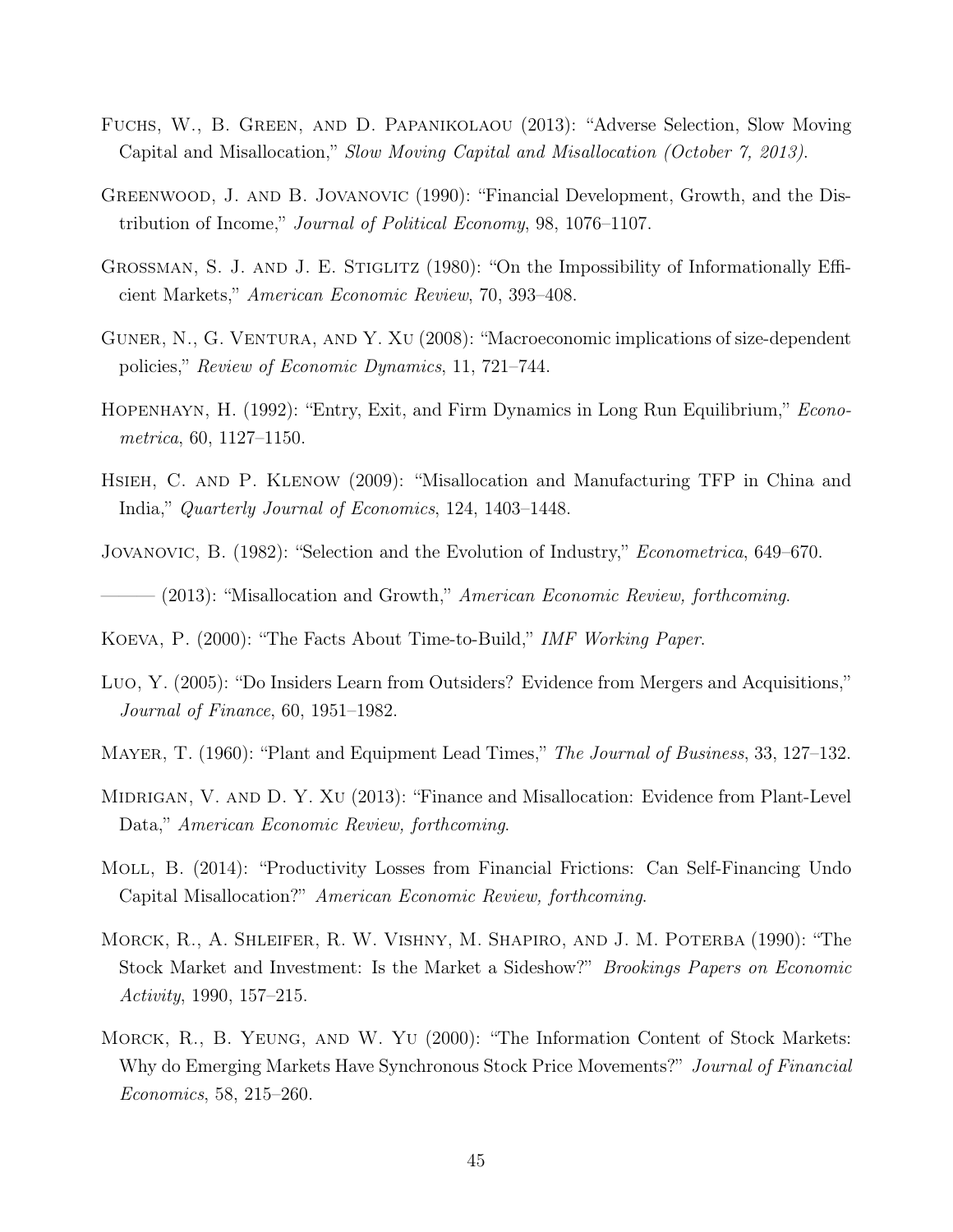- Olley, S. and A. Pakes (1996): "The Dynamics of Productivity in the Telecommunications Equipment Industry," Econometrica, 64, 1263–97.
- Restuccia, D. and R. Rogerson (2008): "Policy Distortions and Aggregate Productivity with Heterogeneous Establishments," Review of Economic Dynamics, 11, 707–720.
- TOBIN, J. (1982): "On the Efficiency of the Financial System," Lloyd's Banking Review.

# Appendix

# A Detailed Derivations

#### A.1 Case 1: Both factors chosen under imperfect information

As we show in equation (5) in the text, the firm's capital choice problem can be written as

$$
\max_{K_{it}} \quad \left(\frac{N}{K_t}\right)^{\alpha_2} Y_t^{\frac{1}{\theta}} \mathbb{E}_{it} \left[A_{it}\right] K_{it}^{\alpha} - \left(1 + \frac{\alpha_2}{\alpha_1}\right) R_t K_{it}
$$

and optimality requires

$$
\alpha \left( \frac{\alpha_1}{\alpha_1 + \alpha_2} \right) \left( \frac{N}{K_t} \right)^{\alpha_2} Y_t^{\frac{1}{\theta}} K_{it}^{\alpha - 1} \mathbb{E}_{it} \left[ A_{it} \right] = R_t
$$
  
\n
$$
\Rightarrow \qquad \left[ \alpha \left( \frac{\alpha_1}{\alpha_1 + \alpha_2} \right) \left( \frac{N}{K_t} \right)^{\alpha_2} Y_t^{\frac{1}{\theta}} \frac{\mathbb{E}_{it} \left[ A_{it} \right]}{R_t} \right]^{\frac{1}{1 - \alpha}} = K_{it}
$$

Capital market clearing then implies

$$
\int K_{it}di = \left[ \left( \frac{N}{K_t} \right)^{\alpha_2} \alpha \left( \frac{\alpha_1}{\alpha_1 + \alpha_2} \right) \frac{Y_t^{\frac{1}{\theta}}}{R_t} \right]^{\frac{1}{1-\alpha}} \int (\mathbb{E}_{it} [A_{it}])^{\frac{1}{1-\alpha}} di = K_t
$$
  
\n
$$
\Rightarrow \qquad \left[ \left( \frac{N}{K_t} \right)^{\alpha_2} \alpha \left( \frac{\alpha_1}{\alpha_1 + \alpha_2} \right) \frac{Y_t^{\frac{1}{\theta}}}{R_t} \right]^{\frac{1}{1-\alpha}} = \frac{K_t}{\int (\mathbb{E}_{it} [A_{it}])^{\frac{1}{1-\alpha}} di}
$$

from which we can solve for

$$
K_{it} = \frac{\left(\mathbb{E}_{it}\left[A_{it}\right]\right)^{\frac{1}{1-\alpha}}}{\int \left(\mathbb{E}_{it}\left[A_{it}\right]\right)^{\frac{1}{1-\alpha}} di} K_t
$$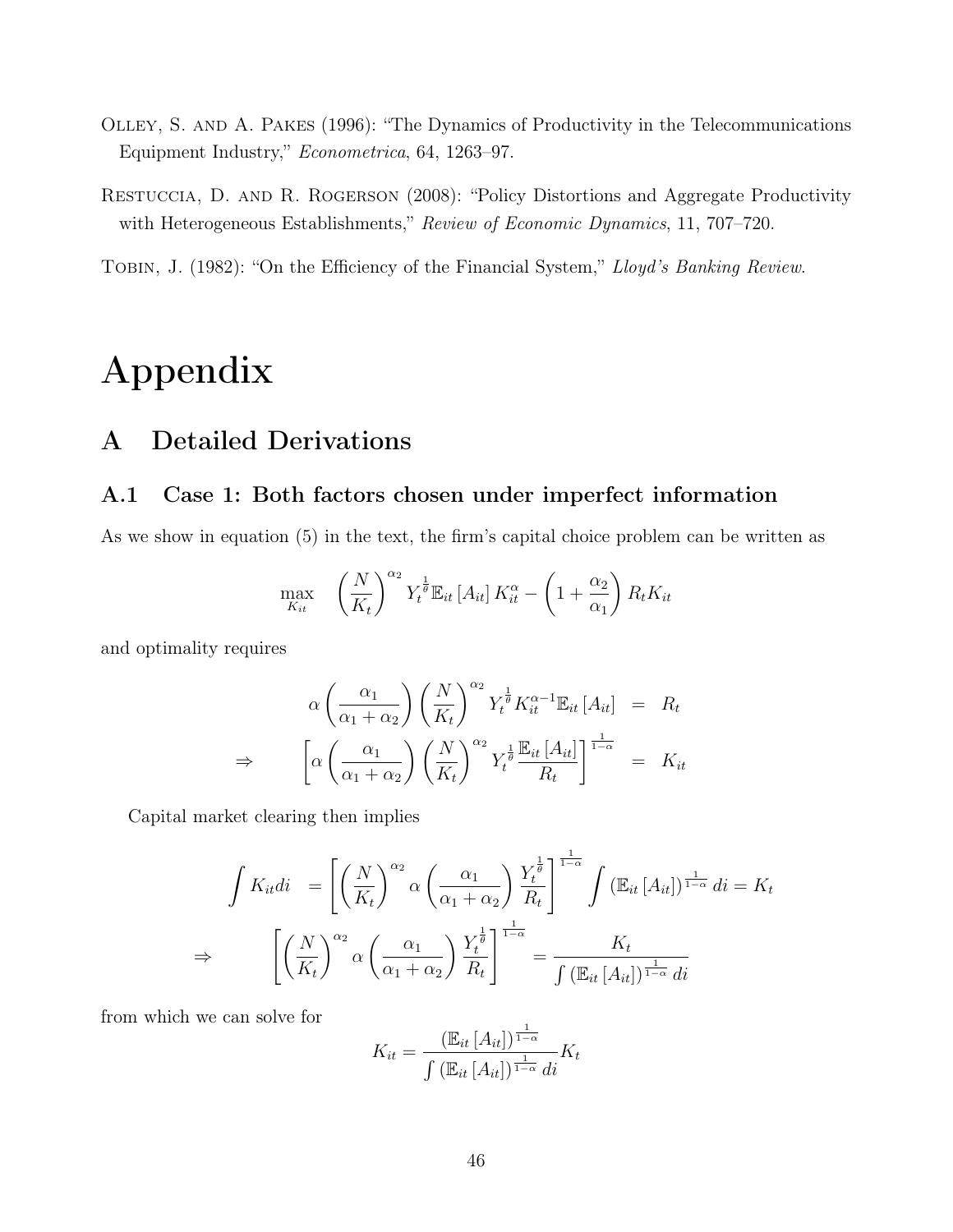From here, it is straightforward to express firm revenue as

$$
P_{it}Y_{it} = K_t^{\alpha_1} N^{\alpha_2} Y_t^{\frac{1}{\theta}} A_{it} \left( \frac{\left( \mathbb{E}_{it} \left[ A_{it} \right] \right)^{\frac{1}{1-\alpha}}}{\int \left( \mathbb{E}_{it} \left[ A_{it} \right] \right)^{\frac{1}{1-\alpha}} di} \right)^{\alpha}
$$

and noting that aggregate revenue must equal aggregate output, we have

$$
Y_t = \int P_{it} Y_{it} di = K_t^{\alpha_1} N^{\alpha_2} Y_t^{\frac{1}{\theta}} \frac{\int A_{it} (\mathbb{E}_{it} [A_{it}])^{\frac{\alpha}{1-\alpha}} di}{\left(\int (\mathbb{E}_{it} [A_{it}])^{\frac{1}{1-\alpha}} di\right)^{\alpha}}
$$

or in logs,

$$
y_t = \frac{1}{\theta}y_t + \alpha_1 k_t + \alpha_2 n + \log \int A_{it} \left(\mathbb{E}_{it} \left[A_{it}\right]\right)^{\frac{\alpha}{1-\alpha}} di - \alpha \log \int \left(\mathbb{E}_{it} \left[A_{it}\right]\right)^{\frac{1}{1-\alpha}} di
$$

Now, note that under conditional log-normality,

$$
a_{it}|\mathcal{I}_{it} \sim \mathcal{N}\left(\mathbb{E}_{it}\left[a_{it}\right],\mathbb{V}\right) \Rightarrow \mathbb{E}_{it}\left[A_{it}\right] = \exp\left(\mathbb{E}_{it}a_{it} + \frac{1}{2}\mathbb{V}\right)
$$

The true fundamental  $a_{it}$  and its conditional expectation  $\mathbb{E}_{it}a_{it}$  are also jointly normal, i.e.

$$
\begin{bmatrix} a_{it} \\ \mathbb{E}_{it} a_{it} \end{bmatrix} \sim \mathcal{N} \left( \begin{bmatrix} \bar{a} \\ \bar{a} \end{bmatrix}, \begin{bmatrix} \sigma_a^2 & \sigma_a^2 - \mathbb{V} \\ \sigma_a^2 - \mathbb{V} & \sigma_a^2 - \mathbb{V} \end{bmatrix} \right)
$$

We then have that

$$
\log \int A_{it} \left( \mathbb{E}_{it} \left[ A_{it} \right] \right)^{\frac{\alpha}{1-\alpha}} di = \log \int \exp \left( a_{it} + \frac{\alpha}{1-\alpha} \mathbb{E}_{it} a_{it} + \frac{1}{2} \frac{\alpha}{1-\alpha} \mathbb{V} \right) di
$$

$$
= \frac{1}{1-\alpha} \bar{a} + \frac{1}{2} \sigma_a^2 + \frac{1}{2} \left( \frac{\alpha}{1-\alpha} \right)^2 \left( \sigma_a^2 - \mathbb{V} \right)
$$

$$
+ \frac{\alpha}{1-\alpha} \left( \sigma_a^2 - \mathbb{V} \right) + \frac{1}{2} \frac{\alpha}{1-\alpha} \mathbb{V}
$$

$$
= \frac{1}{1-\alpha} \bar{a} + \frac{1}{2} \sigma_a^2 + \frac{1}{2} \alpha \frac{2-\alpha}{(1-\alpha)^2} \left( \sigma_a^2 - \mathbb{V} \right) + \frac{1}{2} \frac{\alpha}{1-\alpha} \mathbb{V}
$$

and

$$
\log \int \left( \mathbb{E}_{it} \left[ A_{it} \right] \right)^{\frac{1}{1-\alpha}} di = \frac{1}{1-\alpha} \bar{a} + \frac{1}{2} \left( \frac{1}{1-\alpha} \right)^2 \left( \sigma_a^2 - \mathbb{V} \right) + \frac{1}{2} \frac{1}{1-\alpha} \mathbb{V}
$$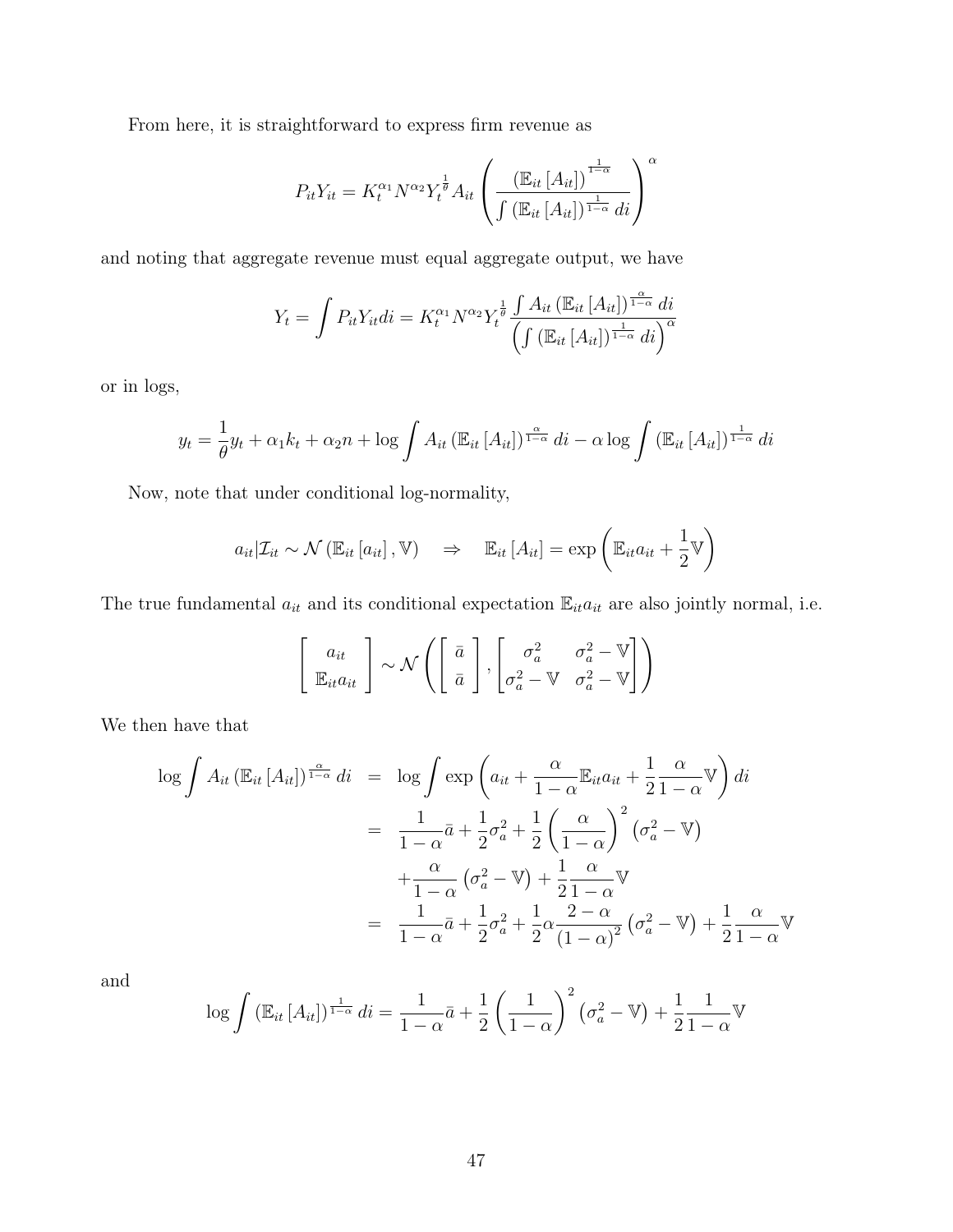Combining these,

$$
\log \int A_{it} \left( \mathbb{E}_{it} \left[ A_{it} \right] \right) ^{\frac{\alpha}{1-\alpha}} di - \alpha \log \int \left( \mathbb{E}_{it} \left[ A_{it} \right] \right) ^{\frac{1}{1-\alpha}} di = \bar{a} + \frac{1}{2} \frac{\sigma_a^2}{1-\alpha} - \frac{1}{2} \frac{\alpha}{1-\alpha} \mathbb{V}
$$

Substituting and rearranging, we obtain the expressions in (11) and (12) in the text,

$$
y_t = \frac{1}{\theta} y_t + \alpha_1 k_t + \alpha_2 n + \bar{a} + \frac{1}{2} \frac{\sigma_a^2}{1 - \alpha} - \frac{1}{2} \frac{\alpha}{1 - \alpha} \mathbb{V}
$$
  
=  $\hat{\alpha}_1 k_t + \hat{\alpha}_2 n + \frac{\theta}{\theta - 1} \bar{a} + \frac{1}{2} \left( \frac{\theta}{\theta - 1} \right) \frac{\sigma_a^2}{1 - \alpha} - \frac{1}{2} \theta \mathbb{V}$ 

with aggregate productivity given by

$$
a = \underbrace{\frac{\theta}{\theta - 1}\bar{a} + \frac{1}{2}\left(\frac{\theta}{\theta - 1}\right)\frac{\sigma_a^2}{1 - \alpha}}_{a^*} - \frac{1}{2}\theta\mathbb{V}
$$

It now remains to endogenize  $K_t$ . The rental rate in steady state satisfies

$$
R = \frac{1}{\beta} - 1 + \delta
$$

Then, from the optimality and market clearing conditions, we have from (4) that

$$
\frac{\alpha_1 N}{\alpha_2 K} = \frac{R}{W} \quad \Rightarrow \quad K \propto W
$$

i.e., the aggregate capital stock is proportional to the wage. To characterize wages, we return to the firm's profit maximization problem

$$
\max_{K_{it}, N_{it}} Y_t^{\frac{1}{\theta}} \mathbb{E}_{it} \left[ A_{it} \right] K_{it}^{\alpha_1} N_{it}^{\alpha_2} - W N_{it} - R K_{it}
$$

which, after maximizing over capital, can be written as

$$
\max_{N_{it}} \quad (1 - \alpha_1) \left(\frac{\alpha_1}{R}\right)^{\frac{\alpha_1}{1 - \alpha_1}} \left(Y_t^{\frac{1}{\theta}} \mathbb{E}_{it} \left(A_{it}\right) N_{it}^{\alpha_2}\right)^{\frac{1}{1 - \alpha_1}} - W N_{it}
$$

Optimality and labor market clearing imply

$$
\left(\frac{\alpha_2}{W}\right)^{\frac{1-\alpha_1}{1-\alpha_1-\alpha_2}} \left(\frac{\alpha_1}{R}\right)^{\frac{\alpha_1}{1-\alpha_1-\alpha_2}} \left(Y_t^{\frac{1}{\theta}} \mathbb{E}_{it}[A_{it}]\right)^{\frac{1}{1-\alpha_1-\alpha_2}} = N_{it}
$$
\n
$$
\left(\frac{\alpha_2}{W}\right)^{\frac{1-\alpha_1}{1-\alpha_1-\alpha_2}} \left(\frac{\alpha_1}{R}\right)^{\frac{\alpha_1}{1-\alpha_1-\alpha_2}} \int \left(Y_t^{\frac{1}{\theta}} \mathbb{E}_{it}[A_{it}]\right)^{\frac{1}{1-\alpha_1-\alpha_2}} di = N
$$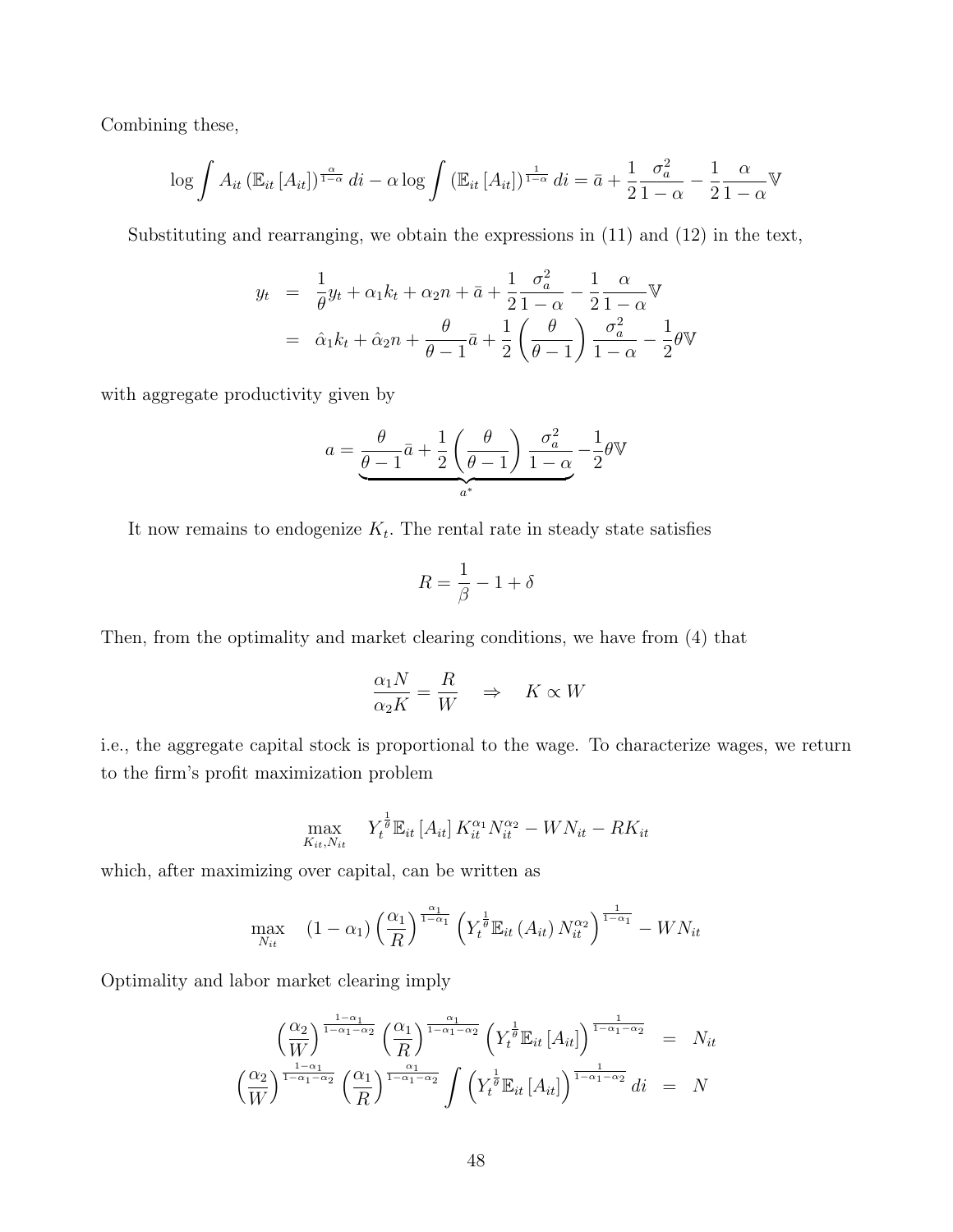As before, letting  $\alpha = \alpha_1 + \alpha_2$ , we see that

$$
W \propto \left( \int \mathbb{E}_{it} \left[ A_{it} \right]^{\frac{1}{1-\alpha}} di \right)^{\frac{1-\alpha}{1-\alpha_1}} Y_t^{\frac{1}{\theta} \frac{1}{1-\alpha_1}}
$$
  
\n
$$
= \left[ \left( \int \left( \exp \left( \mathbb{E}_{it} a_{it} + \frac{1}{2} \mathbb{V} \right) \right)^{\frac{1}{1-\alpha_1}} di \right)^{1-\alpha} Y_t^{\frac{1}{\theta}} \right]^{\frac{1}{1-\alpha_1}} = \left[ \exp \left( \bar{a} + \frac{1}{2} \left( \frac{\sigma_a^2 - \mathbb{V}}{1-\alpha} \right) + \frac{1}{2} \mathbb{V} \right) Y_t^{\frac{1}{\theta}} \right]^{\frac{1}{1-\alpha_1}}
$$
  
\n
$$
= \left[ \exp \left( \bar{a} + \frac{1}{2} \left( \frac{\sigma_a^2 - \alpha \mathbb{V}}{1-\alpha} \right) \right) Y_t^{\frac{1}{\theta}} \right]^{\frac{1}{1-\alpha_1}}
$$

or in logs,

$$
w \propto \left(\frac{1}{1-\alpha_1}\right)\bar{a} + \frac{1}{1-\alpha_1} \frac{1}{2} \left(\frac{\sigma_a^2 - \alpha \mathbb{V}}{1-\alpha}\right) + \frac{1}{\theta} \frac{1}{1-\alpha_1} y_t
$$

Recalling that

$$
K \propto W \quad \Rightarrow \quad \frac{dk}{d\mathbb{V}} = \frac{dw}{d\mathbb{V}}
$$

which, in conjunction with (11) and (12), implies

$$
\frac{dy}{dV} = \hat{\alpha}_1 \left( \frac{dk}{dV} \right) - \frac{1}{2} \theta
$$

$$
= \frac{\hat{\alpha}_1}{1 - \alpha_1} \left[ -\frac{1}{2} \frac{\alpha}{1 - \alpha} + \frac{1}{\theta} \frac{dy}{dV} \right] - \frac{1}{2} \theta
$$

and finally, collecting terms and rearranging, and using the fact that  $\hat{\alpha}_1 = \frac{\theta}{\theta-1}$  $\frac{\theta}{\theta-1}\alpha_1$ , we obtain

$$
\frac{dy}{dV} = -\frac{1}{2}\theta \frac{1}{1 - \hat{\alpha}_1} = \frac{da}{dV} \frac{1}{1 - \hat{\alpha}_1}
$$

## A.2 Case 2: Only capital chosen under imperfect information

The firm's labor choice problem can be written as

$$
\max_{N_{it}} Y_t^{\frac{1}{\theta}} A_{it} K_{it}^{\alpha_1} N_{it}^{\alpha_2} - W_t N_{it}
$$

and optimality requires

$$
N_{it} = \left(\frac{\alpha_2}{W} Y_t^{\frac{1}{\theta}} A_{it} K_{it}^{\alpha_1}\right)^{\frac{1}{1-\alpha_2}}
$$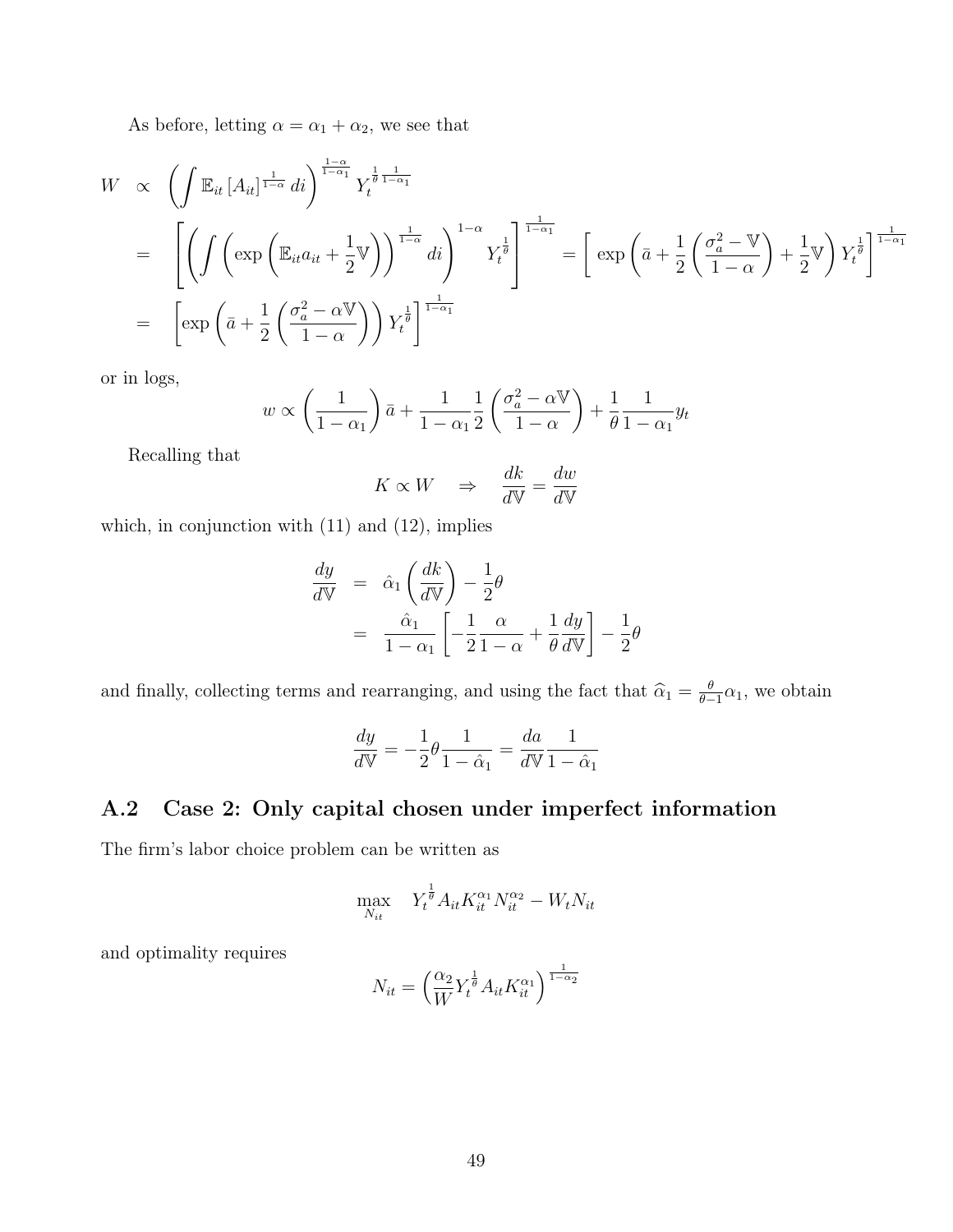Labor market clearing then implies

$$
\int N_{it} \, di \ = \ \int \left(\frac{\alpha_2}{W} Y_t^{\frac{1}{\theta}} A_{it} K_{it}^{\alpha_1}\right)^{\frac{1}{1-\alpha_2}} di = N
$$
\n
$$
\Rightarrow \quad N_{it} \ = \ \frac{(A_{it} K_{it}^{\alpha_1})^{\frac{1}{1-\alpha_2}}}{\int (A_{it} K_{it}^{\alpha_1})^{\frac{1}{1-\alpha_2}} di} N
$$

Letting  $\tilde{A}_{it} = A_{it}^{\frac{1}{1-\alpha_2}}$  and  $\tilde{\alpha} = \frac{\alpha_1}{1-c_1}$  $\frac{\alpha_1}{1-\alpha_2}$ , we have

$$
N_{it} = \frac{\tilde{A}_{it} K_{it}^{\tilde{\alpha}}}{\int \tilde{A}_{it} K_{it}^{\tilde{\alpha}} di} N
$$

which implies

$$
W_t = Y_t^{\frac{1}{\theta}} A_{it} K_{it}^{\alpha_1} \alpha_2 \left( \frac{\tilde{A}_{it} K_{it}^{\tilde{\alpha}}}{\int \tilde{A}_{it} K_{it}^{\tilde{\alpha}} di} N \right)^{\alpha_2 - 1}
$$
  
\n
$$
= \frac{\alpha_2}{N^{1 - \alpha_2}} Y_t^{\frac{1}{\theta}} \left( \int \tilde{A}_{it} K_{it}^{\tilde{\alpha}} di \right)^{1 - \alpha_2} A_{it} K_{it}^{\alpha_1} \left( A_{it}^{\frac{1}{1 - \alpha_2}} K_{it}^{\frac{\alpha_1}{1 - \alpha_2}} \right)^{\alpha_2 - 1}
$$
  
\n
$$
= \frac{\alpha_2}{N^{1 - \alpha_2}} Y_t^{\frac{1}{\theta}} \left( \int \tilde{A}_{it} K_{it}^{\tilde{\alpha}} di \right)^{1 - \alpha_2}
$$

From here, it is straightforward to express the firm's capital choice problem as in (8):

$$
\max_{K_{it}} \quad (1 - \alpha_2) \left(\frac{\alpha_2}{W_t}\right)^{\frac{\alpha_2}{1 - \alpha_2}} Y_t^{\frac{1}{\theta} \frac{1}{1 - \alpha_2}} \mathbb{E}_{it} \left[\tilde{A}_{it}\right] K_{it}^{\tilde{\alpha}} - R_t K_{it}
$$

Optimality requires

$$
R_t = (1 - \alpha_2) \left(\frac{\alpha_2}{W_t}\right)^{\frac{\alpha_2}{1 - \alpha_2}} Y_t^{\frac{1}{\theta} \frac{1}{1 - \alpha_2}} \mathbb{E}_{it} \left[\tilde{A}_{it}\right] \tilde{\alpha} K_{it}^{\tilde{\alpha} - 1}
$$
  
\n
$$
\Rightarrow K_{it} = \left[\frac{(1 - \alpha_2)\tilde{\alpha}}{R}\right]^{\frac{1}{1 - \tilde{\alpha}}} \left(\frac{\alpha_2}{W_t}\right)^{\frac{\alpha_2}{1 - \alpha_2} \frac{1}{1 - \tilde{\alpha}}} Y_t^{\frac{1}{\theta(1 - \alpha_2)(1 - \tilde{\alpha})}} \left(\mathbb{E}_{it} \left[\tilde{A}_{it}\right]\right)^{\frac{1}{1 - \tilde{\alpha}}}
$$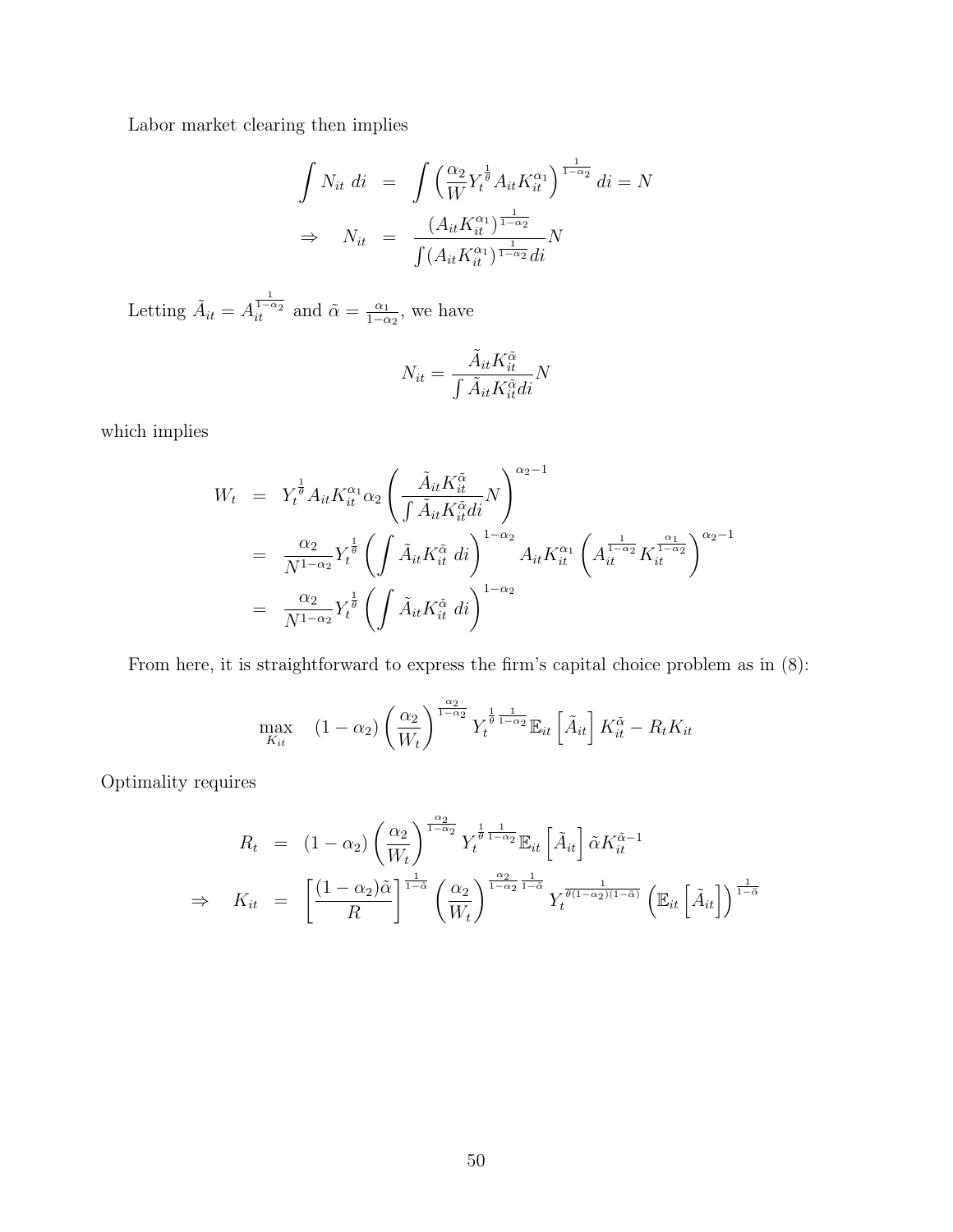Capital market clearing then implies

$$
\int K_{it}di = \left[\frac{(1-\alpha_2)\tilde{\alpha}}{R}\right]^{\frac{1}{1-\tilde{\alpha}}} \left(\frac{\alpha_2}{W_t}\right)^{\frac{\alpha_2}{1-\alpha_2} \frac{1}{1-\tilde{\alpha}}} Y_t^{\frac{1}{\theta(1-\alpha_2)(1-\tilde{\alpha})}} \int \left(\mathbb{E}_{it} \left[\tilde{A}_{it}\right]\right)^{\frac{1}{1-\tilde{\alpha}}} di = K_t
$$
\n
$$
\Rightarrow K_{it} = \frac{\left(\mathbb{E}_{it} \left[\tilde{A}_{it}\right]\right)^{\frac{1}{1-\tilde{\alpha}}}}{\int \left(\mathbb{E}_{it} \left[\tilde{A}_{it}\right]\right)^{\frac{1}{1-\tilde{\alpha}}} di} K_t
$$

and we can rewrite the labor choice as

$$
N_{it} = \frac{\tilde{A}_{it} K_{it}^{\tilde{\alpha}}}{\int \tilde{A}_{it} K_{it}^{\tilde{\alpha}} di} N = \frac{\tilde{A}_{it} \left( \mathbb{E}_{it} \left[ \tilde{A}_{it} \right] \right)^{\frac{\tilde{\alpha}}{1 - \tilde{\alpha}}}}{\int \tilde{A}_{it} \left( \mathbb{E}_{it} \left[ \tilde{A}_{it} \right] \right)^{\frac{\tilde{\alpha}}{1 - \tilde{\alpha}}} di} N
$$

Combining the solutions for capital and labor, we can express firm revenue as

$$
P_{it}Y_{it} = Y_{t}^{\frac{1}{\theta}} A_{it} \left\{ \frac{\left(\mathbb{E}_{it} \left[\tilde{A}_{it}\right]\right)^{\frac{1}{1-\tilde{\alpha}}}}{\int \left(\mathbb{E}_{it} \left[\tilde{A}_{it}\right]\right)^{\frac{1}{1-\tilde{\alpha}}} di} K_{t} \right\}^{\alpha_{1}} \left\{ \frac{\tilde{A}_{it} \left(\mathbb{E}_{it} \left[\tilde{A}_{it}\right]\right)^{\frac{\tilde{\alpha}}{1-\tilde{\alpha}}}}{\int \tilde{A}_{it} \left(\mathbb{E}_{it} \left[\tilde{A}_{it}\right]\right)^{\frac{\tilde{\alpha}}{1-\tilde{\alpha}}} di} N \right\}^{\alpha_{2}}
$$
\n
$$
= Y_{t}^{\frac{1}{\theta}} K_{t}^{\alpha_{1}} N^{\alpha_{2}} \frac{A_{it} \tilde{A}_{it}^{\alpha_{2}} \left(\mathbb{E}_{it} \left[\tilde{A}_{it}\right]\right)^{\frac{\alpha_{1}+\alpha_{2}\tilde{\alpha}}{1-\tilde{\alpha}}}}{\left\{\int \left(\mathbb{E}_{it} \left[\tilde{A}_{it}\right]\right)^{\frac{1}{1-\tilde{\alpha}}} di\right\}^{\alpha_{1}} \left\{\int \tilde{A}_{it} \left(\mathbb{E}_{it} \left[\tilde{A}_{it}\right]\right)^{\frac{\tilde{\alpha}}{1-\tilde{\alpha}}} di\right\}^{\alpha_{2}}
$$
\n
$$
= Y_{t}^{\frac{1}{\theta}} K_{t}^{\alpha_{1}} N^{\alpha_{2}} \frac{\tilde{A}_{it} \left(\mathbb{E}_{it} \left[\tilde{A}_{it}\right]\right)^{\frac{1}{1-\tilde{\alpha}}} di\right\}^{\alpha_{1}} \left\{\int \tilde{A}_{it} \left(\mathbb{E}_{it} \left[\tilde{A}_{it}\right]\right)^{\frac{\tilde{\alpha}}{1-\tilde{\alpha}}} di\right\}^{\alpha_{2}}
$$
\n
$$
\left\{\int \left(\mathbb{E}_{it} \left[\tilde{A}_{it}\right]\right)^{\frac{1}{1-\tilde{\alpha}}} di\right\}^{\alpha_{1}} \left\{\int \tilde{A}_{it} \left(\mathbb{E}_{it} \left[\tilde{A}_{it}\right]\right)^{\frac{\tilde{\alpha}}{1-\tilde{\alpha}}} di\right\}^{\alpha_{2}}
$$

and again using the fact that  $y_t = \log \int P_{it} Y_{it} di$ , we can write

$$
y_t = \frac{1}{\theta} y_t + \alpha_1 k_t + \alpha_2 n - \alpha_1 \log \int \left( \mathbb{E}_{it} \left[ \tilde{A}_{it} \right] \right)^{\frac{1}{1-\tilde{\alpha}}} dt + (1-\alpha_2) \log \int \tilde{A}_{it} \left( \mathbb{E}_{it} \left[ \tilde{A}_{it} \right] \right)^{\frac{\tilde{\alpha}}{1-\tilde{\alpha}}} dt
$$

Again, we exploit log-normality to obtain

$$
\log \int \tilde{A}_{it} \left( \mathbb{E}_{it} \left[ \tilde{A}_{it} \right] \right)^{\frac{\tilde{\alpha}}{1-\tilde{\alpha}}} di = \log \int \exp \left( \tilde{a}_{it} + \frac{\tilde{\alpha}}{1-\tilde{\alpha}} \mathbb{E}_{it} \tilde{a}_{it} + \frac{1}{2} \frac{\tilde{\alpha}}{1-\tilde{\alpha}} \tilde{\mathbb{V}} \right) di
$$
  

$$
= \frac{1}{1-\tilde{\alpha}} \tilde{a} + \frac{1}{2} \sigma_{\tilde{a}}^2 + \frac{1}{2} \tilde{\alpha} \frac{2-\tilde{\alpha}}{(1-\tilde{\alpha})^2} \left( \sigma_{\tilde{a}}^2 - \tilde{\mathbb{V}} \right) + \frac{1}{2} \frac{\tilde{\alpha}}{1-\tilde{\alpha}} \tilde{\mathbb{V}}
$$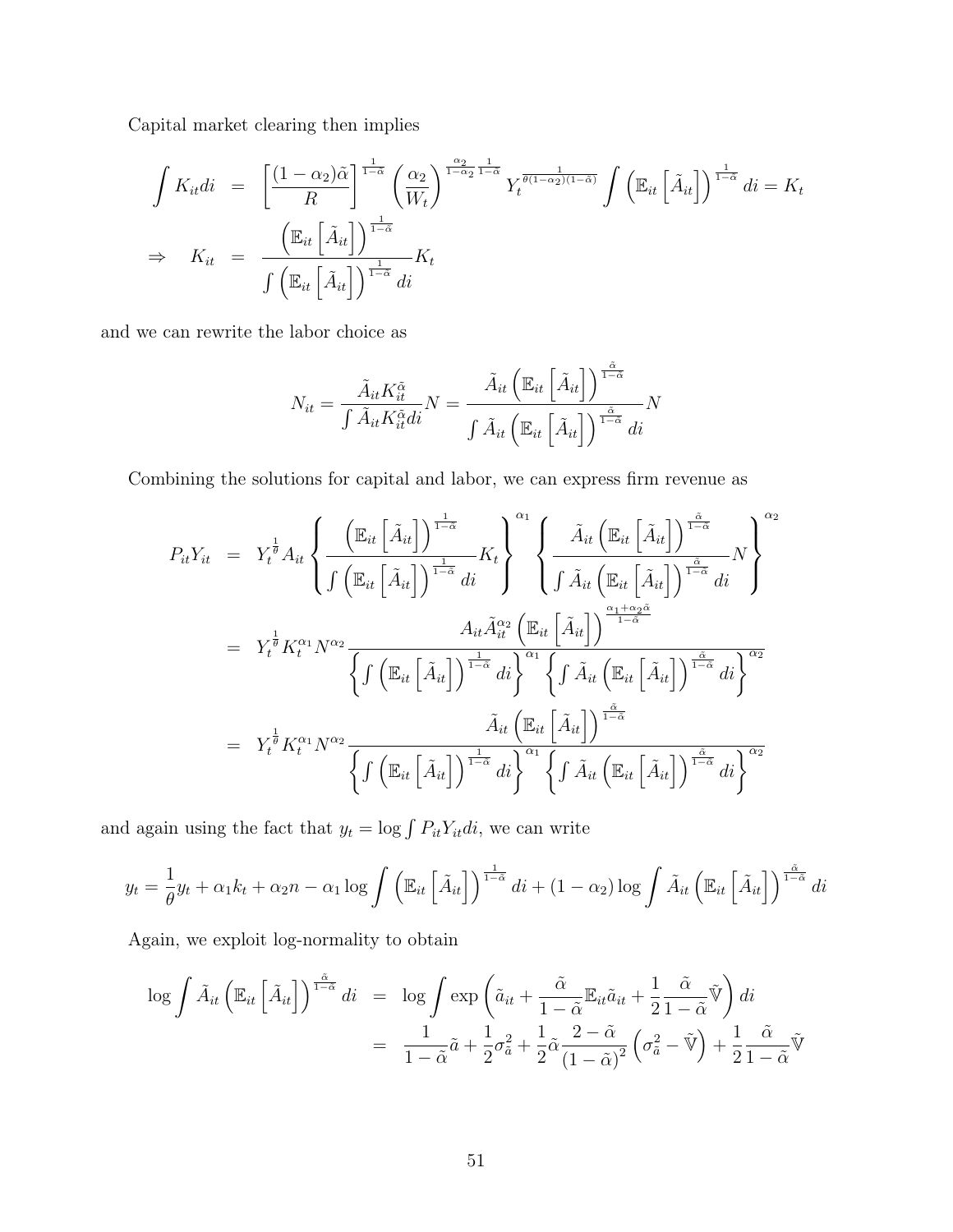and similarly,

$$
\log \int \left( \mathbb{E}_{it} \left[ \tilde{A}_{it} \right] \right)^{\frac{1}{1-\tilde{\alpha}}} di = \log \int \left( \exp \left( \mathbb{E}_{it} \tilde{a}_{it} + \frac{1}{2} \tilde{\mathbb{V}} \right) \right)^{\frac{1}{1-\tilde{\alpha}}} di
$$

$$
= \frac{1}{1-\tilde{\alpha}} \tilde{a} + \frac{1}{2} \frac{\sigma_a^2 - \tilde{\mathbb{V}}}{(1-\tilde{\alpha})^2} + \frac{1}{2} \frac{1}{1-\tilde{\alpha}} \tilde{\mathbb{V}}
$$

Combining, and using the fact that  $\tilde{a}_{it} = \frac{a_{it}}{1-\alpha}$  $\frac{a_{it}}{1-\alpha_2}$ :

$$
-\alpha_1 \log \int \left( \mathbb{E}_{it} \left[ \tilde{A}_{it} \right] \right)^{\frac{1}{1-\tilde{\alpha}}} dt + (1 - \alpha_2) \log \int \tilde{A}_{it} \left( \mathbb{E}_{it} \left[ \tilde{A}_{it} \right] \right)^{\frac{\tilde{\alpha}}{1-\tilde{\alpha}}} dt
$$
  
\n
$$
= \frac{1 - \alpha_2 - \alpha_1}{1 - \tilde{\alpha}} \tilde{a} + \frac{(1 - \alpha_2)}{2} \sigma_{\tilde{a}}^2 + \frac{1}{2} \left[ \frac{(1 - \alpha_2)(2\tilde{\alpha} - \tilde{\alpha}^2)}{(1 - \tilde{\alpha})^2} \right] \left( \sigma_{\tilde{a}}^2 - \tilde{\mathbb{V}} \right)
$$
  
\n
$$
= \frac{1 - \alpha}{1 - \tilde{\alpha}} \frac{\bar{a}}{1 - \alpha_2} + \frac{(1 - \alpha_2)}{2} \sigma_{\tilde{a}}^2 + \frac{1}{2} \frac{\alpha_1}{1 - \tilde{\alpha}} \left( \sigma_{\tilde{a}}^2 - \tilde{\mathbb{V}} \right)
$$
  
\n
$$
= \bar{a} + \frac{1}{2} \frac{1}{1 - \alpha} \sigma_a^2 - \frac{1}{2} \frac{\alpha_1}{1 - \alpha} (1 - \alpha_2) \tilde{\mathbb{V}}
$$

Substituting and collecting terms, we obtain expressions (11) and (13) in the text,

$$
y_t = \hat{\alpha}_1 k_t + \hat{\alpha}_2 n + \frac{\theta}{\theta - 1} \bar{a} + \frac{1}{2} \left( \frac{\theta}{\theta - 1} \right) \frac{\sigma_a^2}{1 - \alpha} - \frac{1}{2} \left( \theta \hat{\alpha}_1 + \hat{\alpha}_2 \right) \hat{\alpha}_1 \tilde{\mathbb{V}}
$$

with aggregate productivity given by

$$
a = \underbrace{\frac{\theta}{\theta - 1}\bar{a} + \frac{1}{2}\left(\frac{\theta}{\theta - 1}\right)\frac{\sigma_a^2}{1 - \alpha}}_{a^*} - \frac{1}{2}\left(\theta\widehat{\alpha}_1 + \widehat{\alpha}_2\right)\widehat{\alpha}_1\widetilde{\mathbb{V}}
$$

To endogenize  $K_t$ , we begin by characterizing the steady state wage  $W$  in terms of  $\int \tilde{A}_{it} \left( \mathbb{E}_{it} \left[ \tilde{A}_{it} \right] \right)^{\frac{\tilde{\alpha}}{1-\tilde{\alpha}}} dt$ and  $Y^{\frac{1}{\theta}}$ : 1

$$
W = \frac{\alpha_2}{N^{1-\alpha_2}} Y^{\frac{1}{\theta}} \left( \int \tilde{A}_{it} K_{it}^{\tilde{\alpha}} di \right)^{1-\alpha_2}
$$
  
\n
$$
= \frac{\alpha_2}{N^{1-\alpha_2}} Y^{\frac{1}{\theta}} \left\{ \int \tilde{A}_{it} \left( \frac{(1-\alpha_2)\tilde{\alpha}}{R} \left( \frac{\alpha_2}{W} \right)^{\frac{\alpha_2}{1-\alpha_2}} Y^{\frac{1}{\theta(1-\alpha_2)}} \mathbb{E}_{it} \left[ \tilde{A}_{it} \right] \right)^{\frac{\tilde{\alpha}}{1-\tilde{\alpha}}} di \right\}
$$
  
\n
$$
= \frac{\alpha_2}{N^{1-\alpha_2}} Y^{\frac{1}{\theta}} \left[ \frac{(1-\alpha_2)\tilde{\alpha}}{R} \right]^{\frac{\alpha_1}{1-\tilde{\alpha}}} \left( \frac{\alpha_2}{W} \right)^{\frac{\alpha_2 \tilde{\alpha}}{1-\tilde{\alpha}}} Y^{\frac{1}{\theta}\frac{\tilde{\alpha}}{1-\tilde{\alpha}}} \left\{ \int \tilde{A}_{it} \left( \mathbb{E}_{it} \left[ \tilde{A}_{it} \right] \right)^{\frac{\tilde{\alpha}}{1-\tilde{\alpha}}} di \right\}^{1-\alpha_2}
$$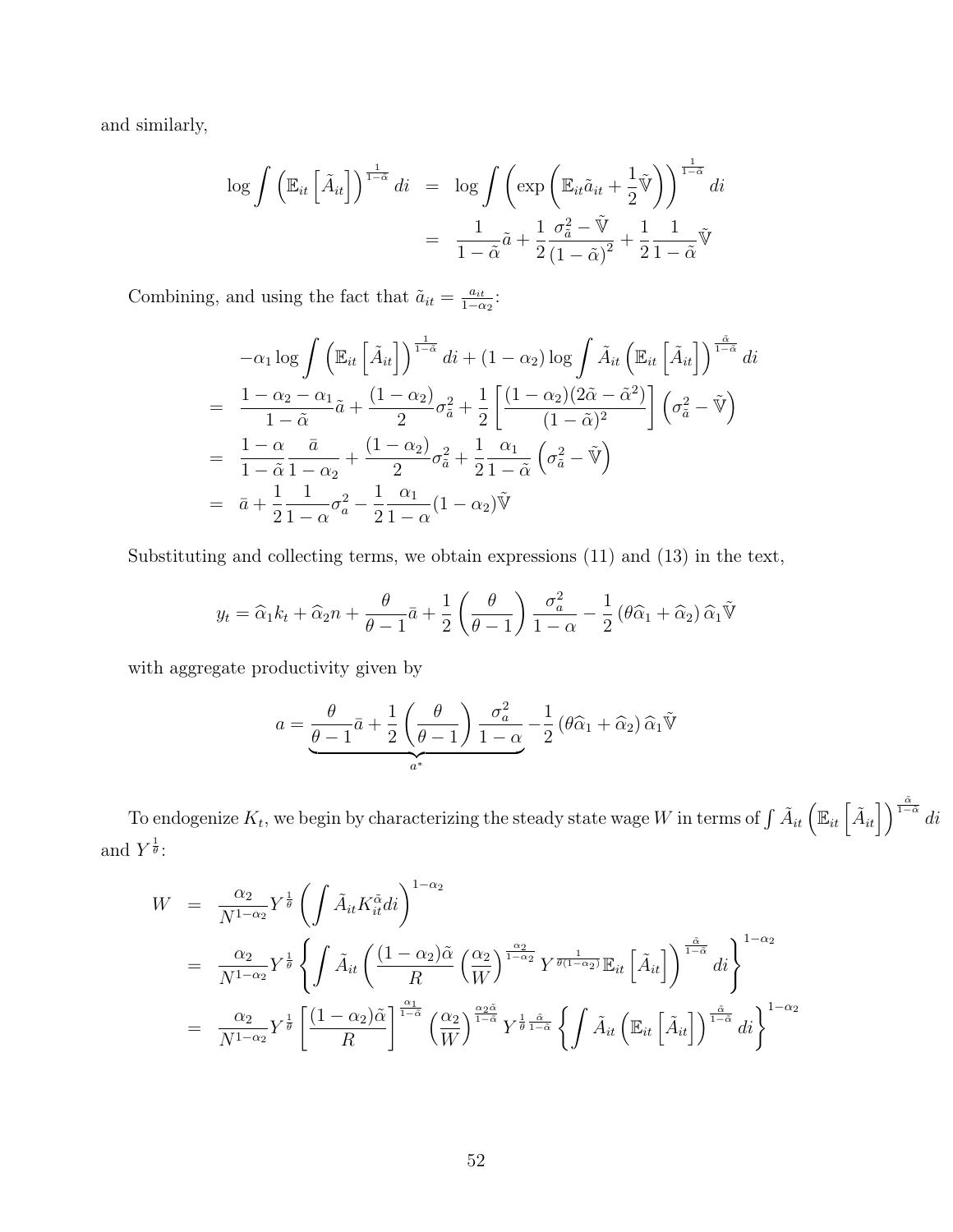and rearranging,

$$
W = \left(\frac{\alpha_2}{N^{1-\alpha_2}}\right)^{\frac{1-\tilde{\alpha}}{1-\alpha_1}} \left[\frac{(1-\alpha_2)\tilde{\alpha}}{R}\right]^{\frac{\alpha_1}{1-\alpha_1}} \alpha_2^{\frac{\alpha_2\tilde{\alpha}}{1-\alpha_1}} Y^{\frac{1}{\theta}\frac{1}{1-\alpha_1}} \left\{ \int \tilde{A}_{it} \left(\mathbb{E}_{it} \left[\tilde{A}_{it}\right]\right)^{\frac{\tilde{\alpha}}{1-\alpha_1}} di \right\}^{\frac{(1-\alpha_2)(1-\tilde{\alpha})}{1-\alpha_1}}
$$
  

$$
\propto \left\{ \int \tilde{A}_{it} \left(\mathbb{E}_{it} \left[\tilde{A}_{it}\right]\right)^{\frac{\tilde{\alpha}}{1-\tilde{\alpha}}} di \right\}^{\frac{1-\alpha}{1-\alpha_1}} Y^{\frac{1}{\theta}\frac{1}{1-\alpha_1}}
$$
  

$$
= \left\{ \left[ \exp\left(\frac{1}{1-\tilde{\alpha}}\tilde{a} + \frac{1}{2}\sigma_{\tilde{a}}^2 + \frac{1}{2}\frac{2\tilde{\alpha} - \tilde{\alpha}^2}{(1-\tilde{\alpha})^2} \left(\sigma_{\tilde{a}}^2 - \tilde{V}\right) + \frac{1}{2}\frac{\tilde{\alpha}}{1-\tilde{\alpha}} \tilde{V} \right) \right\}^{\frac{1-\alpha}{1-\alpha_1}} Y^{\frac{1}{\theta}} \right\}^{\frac{1}{1-\alpha_1}}
$$
  

$$
= \left\{ \exp\left[\bar{a} + \frac{1}{2}\frac{1}{(1-\alpha_2)(1-\tilde{\alpha})}\sigma_a^2 - \frac{1}{2}\frac{\tilde{\alpha}(1-\alpha_2)}{1-\tilde{\alpha}}\tilde{V} \right] Y^{\frac{1}{\theta}} \right\}^{\frac{1}{1-\alpha_1}}
$$

or in logs,

$$
w \propto \left(\frac{1}{1-\alpha_1}\right)\bar{a} + \frac{1}{2}\frac{1}{(1-\alpha_1)}\frac{1}{(1-\alpha)}\sigma_a^2 - \frac{1}{2}\frac{\tilde{\alpha}(1-\alpha_2)}{(1-\alpha_1)(1-\tilde{\alpha})}\tilde{v} + \frac{1}{\theta}\frac{1}{1-\alpha_1}y_t
$$

As before,

$$
K \propto W \quad \Rightarrow \quad \frac{dk}{d\tilde{\mathbf{W}}} = \frac{dw}{d\tilde{\mathbf{W}}} = -\frac{1}{2} \frac{\tilde{\alpha}(1-\alpha_2)}{(1-\alpha_1)(1-\tilde{\alpha})} + \frac{1}{\theta} \frac{1}{1-\alpha_1} \frac{dy}{d\tilde{\mathbf{W}}}
$$

and substituting into the derivative of aggregate output,

$$
\frac{dy}{d\tilde{V}} = \hat{\alpha}_1 \left( \frac{dk}{d\tilde{V}} \right) - \frac{1}{2} (\theta \hat{\alpha}_1 + \hat{\alpha}_2) \hat{\alpha}_1
$$
  
\n
$$
= \hat{\alpha}_1 \left[ -\frac{1}{2} \frac{\tilde{\alpha} (1 - \alpha_2)}{(1 - \alpha_1)(1 - \tilde{\alpha})} + \frac{1}{\theta} \frac{1}{1 - \alpha_1} \frac{dy}{d\tilde{V}} \right] - \frac{1}{2} (\theta \hat{\alpha}_1 + \hat{\alpha}_2) \hat{\alpha}_1
$$

Finally, collecting terms and rearranging, and using the facts that  $1 - \alpha = (1 - \tilde{\alpha})(1 - \alpha_2)$ and  $\left(\frac{\theta}{\theta_{-}}\right)$  $\left(\frac{\theta}{\theta-1}\right) \alpha_1 = \widehat{\alpha}_1$ , we obtain

$$
\frac{dy}{d\widetilde{V}} = -\frac{1}{2} \left( \theta \widehat{\alpha}_1 + \widehat{\alpha}_2 \right) \widehat{\alpha}_1 \frac{1}{1 - \widehat{\alpha}_1} = \frac{da}{d\widetilde{V}} \left( \frac{1}{1 - \widehat{\alpha}_1} \right)
$$

#### A.3 The stock market

Here, we connect expected profits  $\pi(\cdot)$  in the price function to the firm's problem. For brevity, we only show the derivation for case 1 (case 2 is very similar). The firm's profit is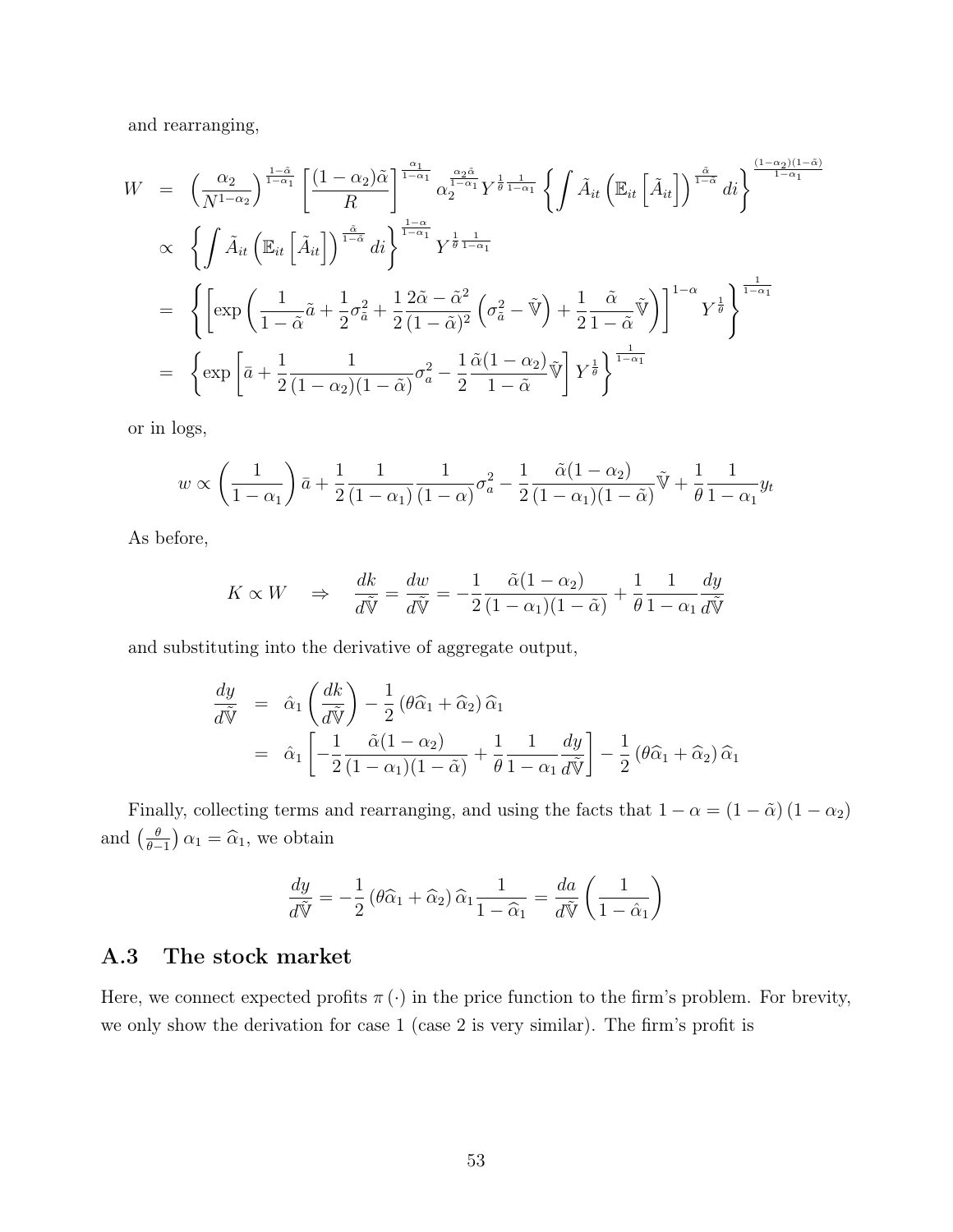$$
= \left(\frac{N}{K_t}\right)^{\alpha_2} Y_t^{\frac{1}{\theta}} A_{it} K_{it}^{\alpha} - \left(1 + \frac{\alpha_2}{\alpha_1}\right) R K_{it}
$$
  
\n
$$
= \left(\frac{N}{K_t}\right)^{\alpha_2} Y_t^{\frac{1}{\theta}} A_{it} \left(\frac{(\mathbb{E}_{it} [A_{it}])^{\frac{1}{1-\alpha}}}{\int (\mathbb{E}_{it} [A_{it}])^{\frac{1}{1-\alpha}} di} K_t\right)^{\alpha} - \left(1 + \frac{\alpha_2}{\alpha_1}\right) \frac{(\mathbb{E}_{it} [A_{it}])^{\frac{1}{1-\alpha}}}{\int (\mathbb{E}_{it} [A_{it}])^{\frac{1}{1-\alpha}} di} R K_t
$$
  
\n
$$
= \left(\frac{N}{K_t}\right)^{\alpha_2} Y_t^{\frac{1}{\theta}} \left(\frac{K_t}{\int (\mathbb{E}_{it} [A_{it}])^{\frac{1}{1-\alpha}} di}\right)^{\alpha} A_{it} (\mathbb{E}_{it} [A_{it}])^{\frac{\alpha}{1-\alpha}} - \frac{\left(1 + \frac{\alpha_2}{\alpha_1}\right) R K_t}{\int (\mathbb{E}_{it} [A_{it}])^{\frac{1}{1-\alpha}} di} (\mathbb{E}_{it} [A_{it}])^{\frac{1}{1-\alpha}}
$$
  
\n
$$
= \Gamma_1 A_{it} (\mathbb{E}_{it} [A_{it}])^{\frac{\alpha}{1-\alpha}} - \Gamma_2 (\mathbb{E}_{it} [A_{it}])^{\frac{1}{1-\alpha}}
$$

From the definition of the firm's information set,

$$
\mathbb{E}_{it}[A_{it}] = \mathbb{E}[A_{it}|a_{it-1}, a_{it} + e_{it}, a_{it} + \sigma_v z_{it}]
$$
  

$$
= \frac{\mathbb{V}}{\sigma_{\mu}^2} \rho (a_{it-1} - \bar{a})
$$

The profit function  $\pi(\cdot)$  is obtained after integrating out the noise term in the firm's signal

$$
\pi (a_{it-1}, a_{it}, a_{it} + \sigma_v z_{it}) = \Gamma_1 \int A_{it} (\mathbb{E} [A_{it}|a_{it-1}, a_{it} + e_{it}, a_{it} + \sigma_v z_{it}])^{\frac{\alpha}{1-\alpha}} d\Phi \left(\frac{e_{it}}{\sigma_e}\right)
$$

$$
-\Gamma_2 \int ((\mathbb{E} [A_{it}|a_{it-1}, a_{it} + e_{it}, a_{it} + \sigma_v z_{it}]))^{\frac{1}{1-\alpha}} d\Phi \left(\frac{e_{it}}{\sigma_e}\right)
$$

## A.4 Special cases: Identification

Transitory shocks. A log-linear approximation of prices (around the deterministic case):<sup>67</sup>

$$
P \exp (p_{it}) = \tilde{\mathbb{E}}_{it} AK^{\alpha} \exp (a_{it} + \alpha k_{it}) - \tilde{\mathbb{E}}_{it} RK \exp (k_{it}) + \beta \tilde{\mathbb{E}}_{it} P_{it+1} + \text{Const.}
$$
  
\n
$$
\Rightarrow P + P p_{it} \approx AK^{\alpha} - RK + \beta P + AK^{\alpha} \tilde{\mathbb{E}}_{it} (a_{it} + \alpha k_{it}) - RK \tilde{\mathbb{E}}_{it} k_{it} + \beta \tilde{\mathbb{E}}_{it} P p_{it+1} + \text{Const.}
$$
  
\n
$$
P p_{it} \approx AK^{\alpha} \tilde{\mathbb{E}}_{it} a_{it} + (\alpha AK^{\alpha} - RK) \frac{\tilde{\mathbb{E}}_{it} [\mathbb{E}_{it} a_{it}]}{1 - \alpha} + \beta \tilde{\mathbb{E}}_{it} P p_{it+1} + \text{Const.}
$$
  
\n
$$
= AK^{\alpha} \tilde{\mathbb{E}}_{it} a_{it} + \beta \tilde{\mathbb{E}}_{it} P p_{it+1} + \text{Const.}
$$
  
\n
$$
p_{it} = \frac{AK^{\alpha}}{P} \tilde{\mathbb{E}}_{it} a_{it} + \beta \tilde{\mathbb{E}}_{it} p_{it+1} + \text{Const.}
$$

where  $\tilde{E}$  denotes the marginal investor's expectations.

Guess-and-verify

 $67$ The aggregate constant multiplying revenues is normalized to 1.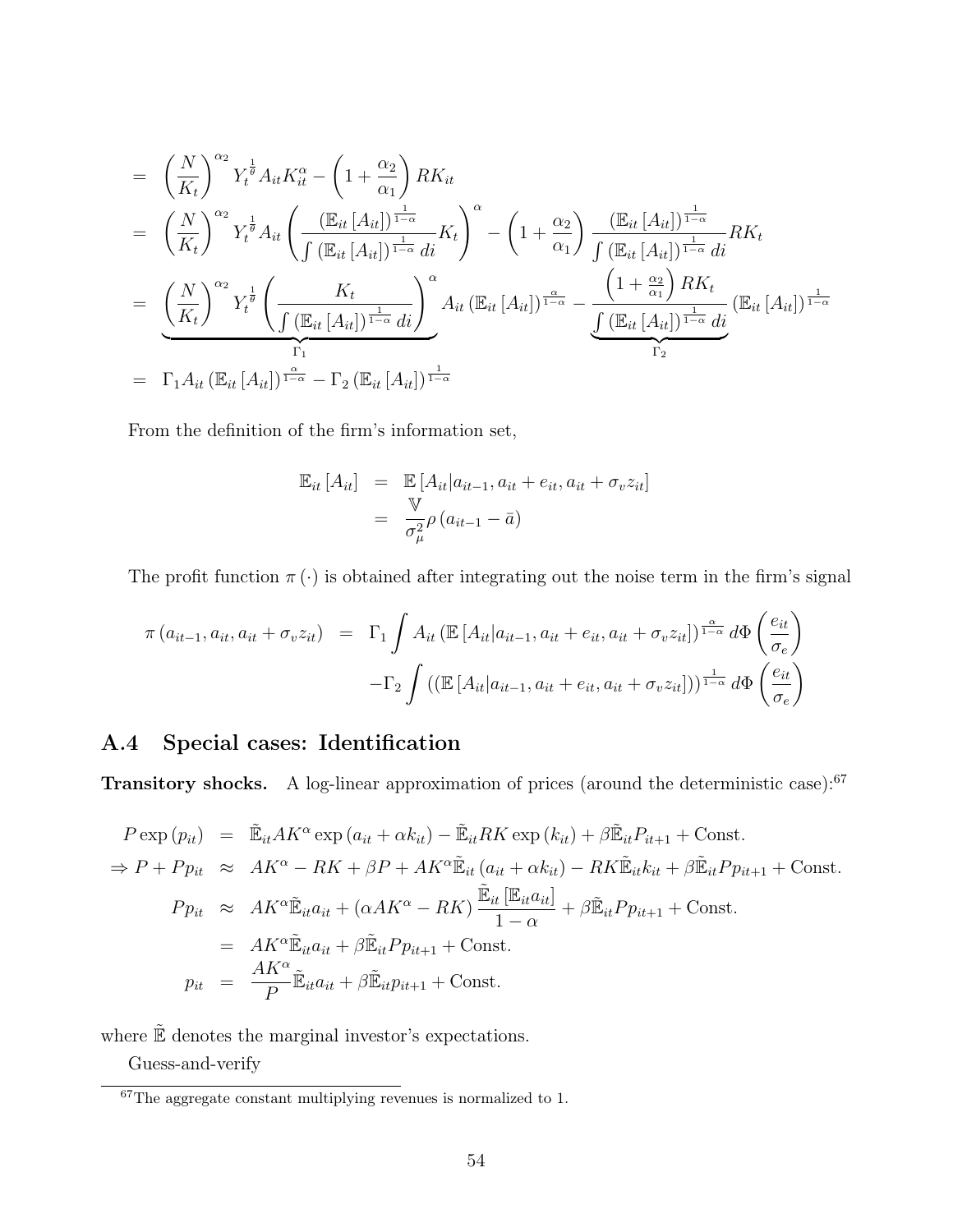$$
p_{it} = \xi \tilde{\mathbb{E}}_{it} a_{it} + \text{Const.}
$$

Substituting,

$$
\xi \tilde{\mathbb{E}}_{it} a_{it} + \text{Const.} = \frac{AK^{\alpha}}{P} \tilde{\mathbb{E}}_{it} a_{it} + \beta \xi \tilde{\mathbb{E}}_{it} a_{it+1} + \text{Const.} \qquad \Rightarrow \qquad \xi = \frac{Y}{P} = \frac{1 - \beta}{1 - \alpha}
$$

Variances (of growth rates):

$$
\sigma_p^2 \equiv \text{Var}(p_{it} - p_{it-1}) = 2\psi^2 \xi^2 \left(\sigma_\mu^2 + \sigma_v^2 \sigma_z^2\right) = 2\psi^2 \xi^2 \left(1 + \frac{\sigma_v^2 \sigma_z^2}{\sigma_\mu^2}\right) \sigma_u^2
$$
  
\n
$$
\sigma_k^2 \equiv \text{Var}(k_{it} - k_{it-1}) = \left[2\left(\phi_1 + \phi_2\right)^2 \sigma_\mu^2 + \phi_1^2 \sigma_e^2 + \phi_2^2 \sigma_v^2 \sigma_z^2\right] \left(\frac{1}{1 - \alpha}\right)^2
$$
  
\n
$$
= 2 \frac{\left(\frac{1}{\sigma_e^2} + \frac{1}{\sigma_v^2 \sigma_z^2}\right)^2 \sigma_u^2 + \left(\frac{1}{\sigma_e^2}\right)^2 \sigma_e^2 + \left(\frac{1}{\sigma_v^2 \sigma_z^2}\right)^2 \sigma_v^2 \sigma_z^2}{\left(\frac{1}{\sigma_\mu^2} + \frac{1}{\sigma_e^2} + \frac{1}{\sigma_v^2 \sigma_z^2}\right)^2}
$$
  
\n
$$
= 2 \left(\frac{\frac{1}{\sigma_\mu^2 \sigma_z^2} + \frac{1}{\sigma_e^2}}{\frac{1}{\sigma_\mu^2 \sigma_z^2} + \frac{1}{\sigma_e^2 \sigma_z^2}}\right) \sigma_\mu^2 = 2\left(\sigma_\mu^2 - \mathbb{V}\right) \left(\frac{1}{1 - \alpha}\right)^2
$$
  
\n
$$
\sigma_a^2 \equiv \text{Var}(a_{it} - a_{it-1}) = 2\sigma_\mu^2
$$

Covariances (of growth rates):

$$
Cov(p,k) \equiv Cov(p_{it} - p_{it-1}, k_{it} - k_{it-1})
$$
  
\n
$$
= 2\xi\psi(\phi_1 + \phi_2)\sigma_\mu^2 + \phi_2\sigma_v^2\sigma_z^2)\left(\frac{1}{1-\alpha}\right)
$$
  
\n
$$
= 2\xi\psi\left(\frac{\left(\frac{1}{\sigma_e^2} + \frac{1}{\sigma_v^2\sigma_z^2}\right)\sigma_\mu^2 + \left(\frac{1}{\sigma_v^2\sigma_z^2}\right)\sigma_v^2\sigma_z^2}{\frac{1}{\sigma_\mu^2} + \frac{1}{\sigma_e^2} + \frac{1}{\sigma_v^2\sigma_z^2}}\right)\left(\frac{1}{1-\alpha}\right) = 2\xi\psi\sigma_\mu^2\left(\frac{1}{1-\alpha}\right)
$$
  
\n
$$
Cov(p,a) = 2\xi\psi\sigma_\mu^2
$$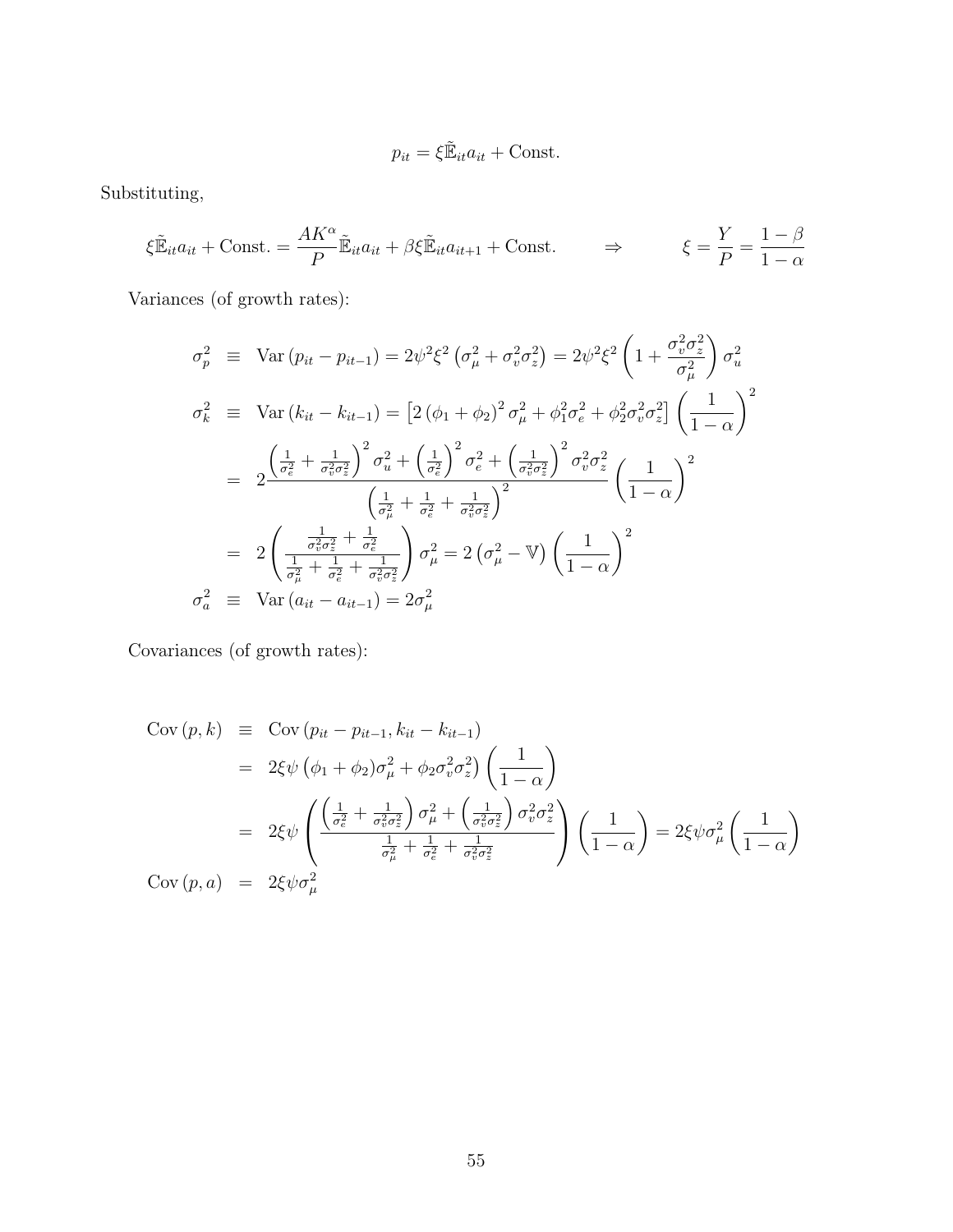The correlations:

$$
\rho_{pa} = \frac{\text{Cov}(p, a)}{\sigma_p \sigma_a} = \frac{2\xi\psi\sigma_\mu^2}{\sqrt{4\psi^2\xi^2 (\sigma_\mu^2 + \sigma_v^2 \sigma_z^2) \sigma_\mu^2}} = \frac{1}{\sqrt{1 + \frac{\sigma_v^2 \sigma_z^2}{\sigma_\mu^2}}}
$$
\n
$$
\rho_{pk} = \frac{\text{Cov}(p, k)}{\sigma_p \sigma_k} = \frac{2\xi\psi\sigma_\mu^2}{\sqrt{4\psi^2\xi^2 (\sigma_\mu^2 + \sigma_v^2 \sigma_z^2) (\sigma_u^2 - \mathbb{V})}}
$$
\n
$$
= \frac{1}{\sqrt{\left(1 + \frac{\sigma_v^2 \sigma_z^2}{\sigma_\mu^2}\right)\left(1 - \frac{\mathbb{V}}{\sigma_\mu^2}\right)}}
$$

The volatility of returns:

$$
\sigma_p^2 = \xi^2 \left( \frac{\sigma_z^2 + 1}{\sigma_z^2 + 1 + \frac{\sigma_v^2 \sigma_z^2}{\sigma_\mu^2}} \right)^2 \left( 1 + \frac{\sigma_v^2 \sigma_z^2}{\sigma_\mu^2} \right) \sigma_u^2 = \xi^2 \left( \frac{\sigma_z^2 + 1}{\sigma_z^2 + \frac{1}{\rho_{pa}^2}} \right)^2 \frac{1}{\rho_{pa}^2} \sigma_\mu^2
$$

Permanent shocks. We start with the price function, (suppressing the time subscript and normalizing the GE term multiplying revenues to 1),

$$
\mathcal{P}\left(a_{-1},a,z\right) = \tilde{\mathbb{E}}\left(e^{a}K^{\alpha} - RK\right) + \beta \tilde{\mathbb{E}}\mathcal{P}\left(a,a',z'\right)
$$

For small information frictions, profits are approximately

$$
e^a K^\alpha - R K \approx e^{\frac{a}{1-\alpha}}
$$

Substituting,

$$
\mathcal{P}\left(a_{-1},a,z\right) \approx \tilde{\mathbb{E}}e^{\frac{a}{1-\alpha}} + \beta \tilde{\mathbb{E}}\mathcal{P}\left(a,a',z'\right)
$$

Guess

$$
\mathcal{P}\left(a_{-1},a,z\right) = \hat{\mathcal{P}}\cdot\tilde{\mathbb{E}}e^{\frac{a}{1-\alpha}}
$$

To verify the guess

$$
\hat{\mathcal{P}} \cdot \tilde{\mathbb{E}} e^{\frac{a}{1-\alpha}} \approx \tilde{\mathbb{E}} e^{\frac{a}{1-\alpha}} + \beta \hat{\mathcal{P}} \cdot \tilde{\mathbb{E}} \left( \tilde{\mathbb{E}}' e^{\frac{a'}{1-\alpha}} \right)
$$
  
\n
$$
= \tilde{\mathbb{E}} e^{\frac{a}{1-\alpha}} + \beta \hat{\mathcal{P}} \cdot \tilde{\mathbb{E}} \Phi (u', z') \cdot \tilde{\mathbb{E}} e^{\frac{a}{1-\alpha}}
$$
  
\n
$$
= \left( 1 + \beta \hat{\mathcal{P}} \cdot \tilde{\mathbb{E}} \Phi (u', z') \right) \tilde{\mathbb{E}} e^{\frac{a}{1-\alpha}}
$$

where  $\tilde{\mathbb{E}}'$  denotes the expectation of marginal investor in the following period, which in turn is a function  $\Phi$  of the future shock realizations  $(u', z')$ . Since  $(u', z')$  are iid, our guess is verified.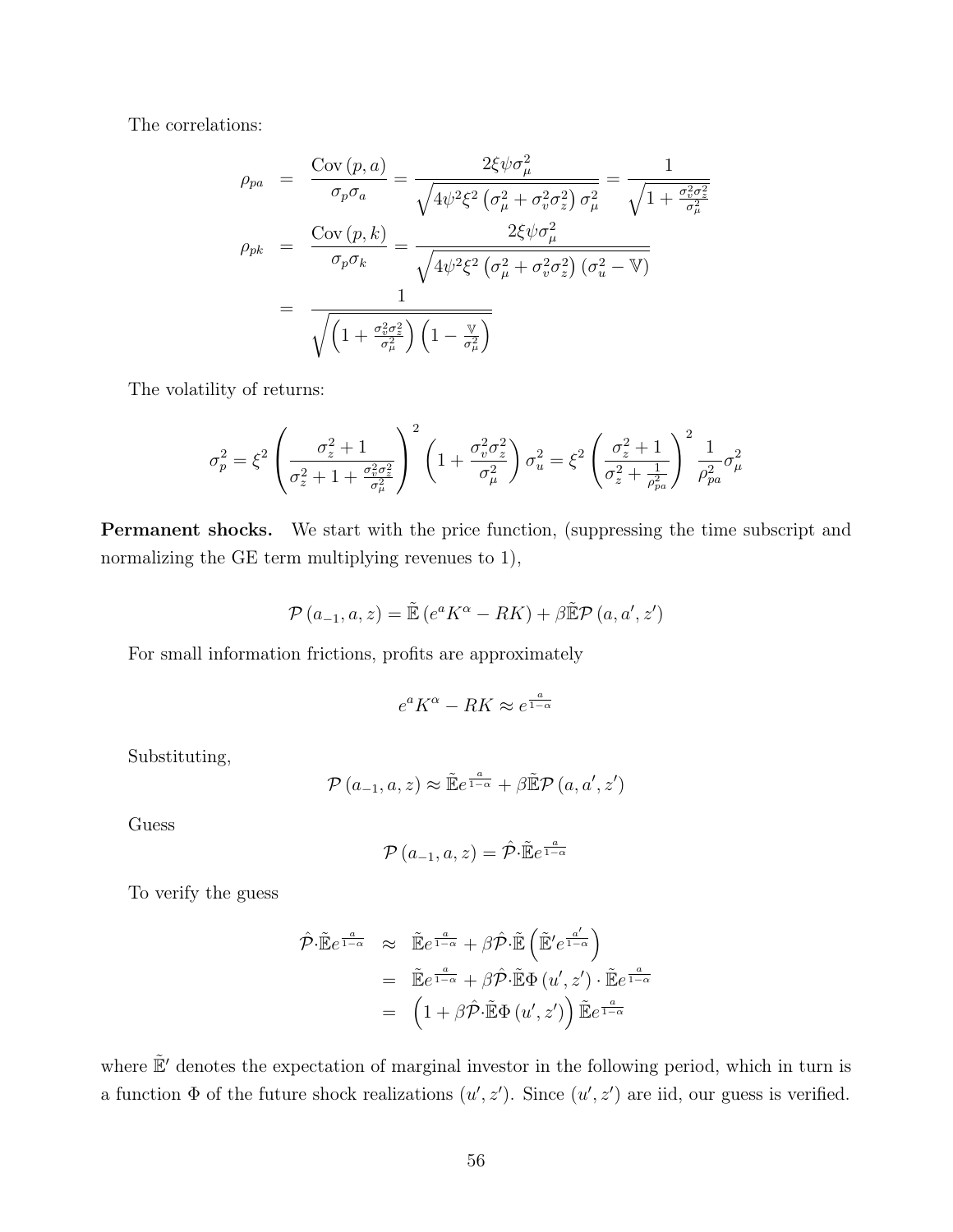$$
\log \mathcal{P}\left(a_{-1}, a, z\right) = \text{Const.} + \frac{1}{1 - \alpha} \tilde{\mathbb{E}} a
$$

or equivalently,

$$
p_{it-1} = \frac{1}{1 - \alpha} \tilde{\mathbb{E}}_{it-1} a_{it-1} + \text{const.}
$$

Next, when  $\rho = 1$ , firm and investor beliefs are given by

$$
\mathbb{E}_{it} a_{it} = a_{it-1} + \mathbb{E}_{it} \mu_{it} \qquad \qquad \mathbb{\tilde{E}}_{it} a_{it} = a_{it-1} + \mathbb{\tilde{E}}_{it} \mu_{it},
$$

which leads to

$$
p_{it} = \frac{1}{1 - \alpha} a_{it-1} + \frac{1}{1 - \alpha} \psi (u_{it} + \sigma_v z_{it}) + \text{Const}
$$
  
(1 - \alpha) k\_{it} = a\_{it-1} + \phi\_1 (\mu\_{it} + e\_{it}) + \phi\_2 (\mu\_{it} + \sigma\_v z\_{it}) + \text{Const.}

where the coefficients  $\psi$ ,  $\phi_1$  and  $\phi_2$  are the same as in the i.i.d. case. In growth rates,

$$
\Delta a_{it} = \mu_{it}
$$
\n
$$
\Delta p_{it} = \frac{1}{1 - \alpha} (a_{it-1} - a_{it-2}) + \frac{1}{1 - \alpha} \psi (\mu_{it} + \sigma_v z_{it} - \mu_{it-1} - \sigma_v z_{it-1})
$$
\n
$$
= \frac{1}{1 - \alpha} (1 - \psi) \mu_{it-1} + \frac{1}{1 - \alpha} \psi \mu_{it} + \xi \psi \sigma_v (z_{it} - z_{it-1})
$$
\n
$$
(1 - \alpha) \Delta k_{it} = (a_{it-1} - a_{it-2}) + (\phi_1 + \phi_2) (\mu_{it} - \mu_{it-1}) + \phi_1 (e_{it} - e_{it-1}) + \phi_2 \sigma_v (z_{it} - z_{it-1})
$$
\n
$$
= (1 - \phi_1 - \phi_2) \mu_{it-1} + (\phi_1 + \phi_2) \mu_{it} + \phi_1 (e_{it} - e_{it-1}) + \phi_2 \sigma_v (z_{it} - z_{it-1})
$$

Second moments (of growth rates):

$$
\sigma_p^2 = \left(\frac{1}{1-\alpha}\right)^2 (1-\psi)^2 \sigma_\mu^2 + \left(\frac{1}{1-\alpha}\right)^2 \psi^2 \sigma_\mu^2 + 2\left(\frac{1}{1-\alpha}\right)^2 \psi^2 \sigma_v^2 \sigma_z^2
$$
\n
$$
= \left(\frac{1}{1-\alpha}\right)^2 \sigma_\mu^2 \left[1 - 2\psi + 2\psi^2 (1 + \frac{\sigma_v^2 \sigma_z^2}{\sigma_\mu^2})\right]
$$
\n(26)

$$
\sigma_k^2 = \left(\frac{1}{1-\alpha}\right)^2 \left[ \left(1-\phi_1-\phi_2\right)^2 \sigma_\mu^2 + \left(\phi_1+\phi_2\right) \sigma_\mu^2 + 2\phi_1^2 \sigma_e^2 + 2\phi_2^2 \sigma_v^2 \sigma_z^2 \right] \tag{27}
$$

$$
= \left(\frac{1}{1-\alpha}\right)^2 \left[\sigma_{\mu}^2 - 2\left(\sigma_{\mu}^2 - \mathbb{V}\right) + 2\sigma_{\mu}^2 - 4\mathbb{V} + 2\frac{\mathbb{V}^2}{\sigma_{\mu}^2} + 2\frac{\mathbb{V}^2}{\sigma_{e}^2} + 2\frac{\mathbb{V}^2}{\sigma_{v}^2 \sigma_{z}^2}\right]
$$
(28)

$$
= \left(\frac{1}{1-\alpha}\right)^2 \sigma_\mu^2 \tag{29}
$$

Thus, the variance of investment is invariant to uncertainty ! This is because, with persis-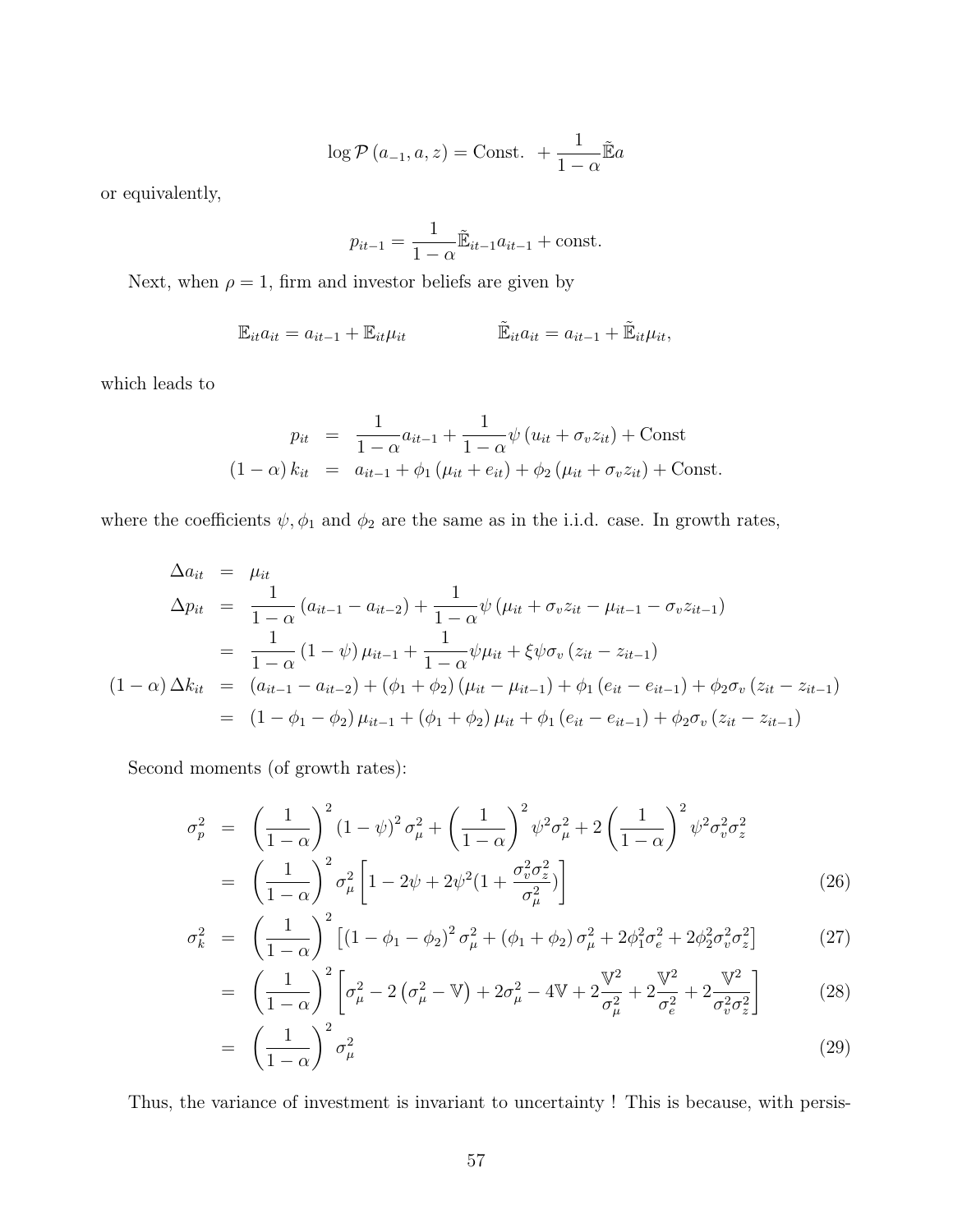tence, undoing the effects of past forecast errors also contributes to investment volatility. When shocks are permanent, this exactly offsets the contemporaneous dampening that occurs due to imperfect information. Thus, with permanent shocks, uncertainty shifts the timing of the response of capital to fundamentals, but not the overall magnitude.

Covariances:

$$
Cov(p, a) = \frac{1}{1 - \alpha} \psi \sigma_{\mu}^{2}
$$
  
\n
$$
Cov(p, k) = \left(\frac{1}{1 - \alpha}\right)^{2} \left[ (1 - \psi) (1 - \phi_{1} - \phi_{2}) \sigma_{\mu}^{2} + \psi (\phi_{1} + \phi_{2}) \sigma_{\mu}^{2} + 2\psi \phi_{2} \sigma_{v}^{2} \sigma_{z}^{2} \right]
$$
  
\n
$$
= \left(\frac{1}{1 - \alpha}\right)^{2} \left[ (1 - \psi - \phi_{1} - \phi_{2}) \sigma_{\mu}^{2} + 2\psi (\phi_{1} + \phi_{2}) \sigma_{\mu}^{2} + 2\psi \phi_{2} \sigma_{v}^{2} \sigma_{z}^{2} \right]
$$
  
\n
$$
= \left(\frac{1}{1 - \alpha}\right)^{2} \left[ (1 - \psi - \phi_{1} - \phi_{2}) \sigma_{\mu}^{2} + 2\psi (\sigma_{\mu}^{2} - \mathbb{V}) + 2\psi \mathbb{V} \right]
$$
  
\n
$$
= \left(\frac{1}{1 - \alpha}\right)^{2} (\mathbb{V} + \psi \sigma_{\mu}^{2})
$$

Directly,

$$
Cov(p, k) - \left(\frac{1}{1 - \alpha}\right) Cov(p, a) = \left(\frac{1}{1 - \alpha}\right)^2 V
$$

$$
\rho_{pk} \sigma_p \sigma_k - \left(\frac{1}{1 - \alpha}\right) \rho_{pa} \sigma_p \sigma_a =
$$

$$
\rho_{pk} \sigma_p \sigma_u \left(\frac{1}{1 - \alpha}\right) - \left(\frac{1}{1 - \alpha}\right) \rho_{pa} \sigma_p \sigma_u =
$$

$$
(\rho_{pk} - \rho_{pa}) \left(\frac{1}{1 - \alpha}\right) \sigma_p \sigma_\mu =
$$

Re-arranging yields the expression in the text.

$$
\frac{\mathbb{V}}{\sigma_{\mu}^{2}} = \frac{(\rho_{pk} - \rho_{pa}) \sigma_{p}}{\sigma_{\mu}} (1 - \alpha)
$$

Correlations: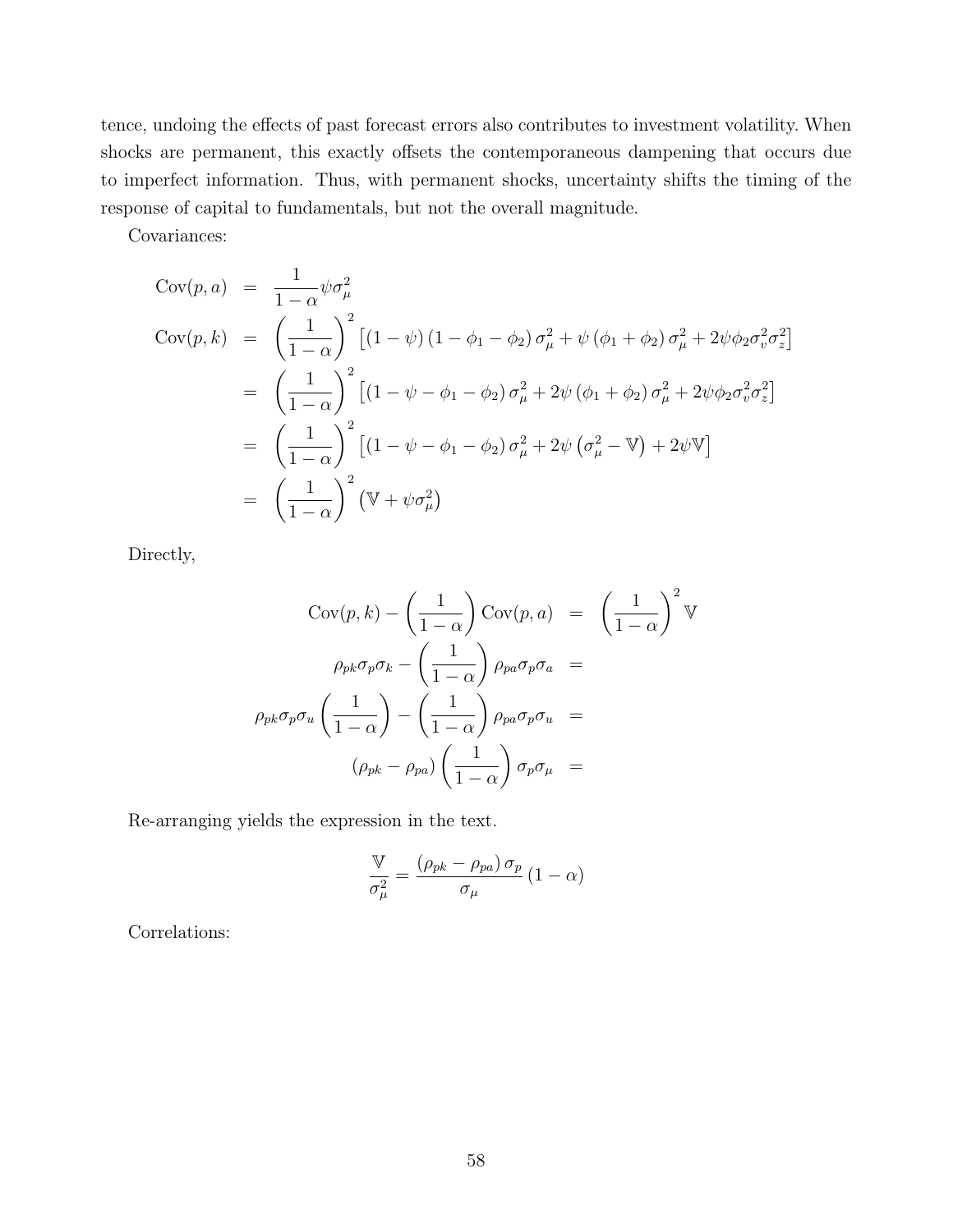$$
\rho_{pk} = \frac{\psi + \frac{\mathbb{V}}{\sigma_{\mu}^{2}}}{\sqrt{1 - 2\psi + 2\psi^{2} \left(1 + \frac{\sigma_{v}^{2} \sigma_{z}^{2}}{\sigma_{\mu}^{2}}\right)}}
$$
\n
$$
\rho_{pa} = \frac{\psi}{\sqrt{1 - 2\psi + 2\psi^{2} \left(1 + \frac{\sigma_{v}^{2} \sigma_{z}^{2}}{\sigma_{\mu}^{2}}\right)}} = \frac{1}{\sqrt{\left(\frac{1}{\psi} - 1\right)^{2} + 1 + 2\frac{\sigma_{v}^{2} \sigma_{z}^{2}}{\sigma_{\mu}^{2}}}}
$$

Then,

$$
\frac{\rho_{pk}}{\rho_{pa}} = 1 + \frac{1}{\psi} \frac{\mathbb{V}}{\sigma_{\mu}^2} \qquad \Rightarrow \qquad \psi = \frac{\frac{\mathbb{V}}{\sigma_{\mu}^2}}{\frac{\rho_{pk}}{\rho_{pa}} - 1} = \frac{\rho_{pa}}{\eta}
$$

Given  $\psi$ , we then use the expression for  $\rho_{pa}$  to solve for  $\frac{\sigma_v^2 \sigma_z^2}{\sigma_\mu^2}$ :

$$
\rho_{pa}^2 = \frac{1}{\left(\frac{\eta}{\rho_{pa}} - 1\right)^2 + 1 + 2\frac{\sigma_v^2 \sigma_z^2}{\sigma_\mu^2}}
$$
\n
$$
\Rightarrow \frac{\sigma_v^2 \sigma_z^2}{\sigma_\mu^2} = \frac{1}{2\rho_{pa}^2} - \frac{1}{2}\left(\frac{\eta}{\rho_{pa}} - 1\right)^2 - \frac{1}{2}
$$
\n
$$
= \frac{(1 - \eta^2)}{2\rho_{pa}^2} + \frac{\eta}{\rho_{pa}} - 1
$$

Finally, combining this with the definition of  $\psi \equiv \frac{\sigma_z^2 + 1}{\sigma_z^2}$  $\overline{\sigma_z^2+1+\frac{\sigma_v^2\sigma_z^2}{\sigma_\mu^2}}$ allows us to disentangle  $\sigma_z^2$  and  $\sigma_v^2$ .

## A.5 Correlated signals

Here, we present alternative, more direct derivations of equations (22) and (25), which rely only on conditional normality and not on the correlation structure.

**Transitory shocks.** We start with the i.i.d. case. Then,  $p_{it}$  is an i.i.d. random variable, uncorrelated with past and future realizations of  $a_{it}$ .

$$
Cov(p_{it} - p_{it-1}, a_{it} - a_{it-1}) = Cov(p_{it}, a_{it}) + Cov(p_{it-1}, a_{it-1})
$$
  

$$
= 2Cov(p_{it}, a_{it}) = 2Cov(p_{it}, \mathbb{E}_{it}a_{it} + \varpi_{it})
$$
  

$$
= 2Cov(p_{it}, \mathbb{E}_{it}a_{it}) + 2Cov(p_{it}, \varpi_{it})
$$
  

$$
= 2Cov(p_{it}, \mathbb{E}_{it}a_{it})
$$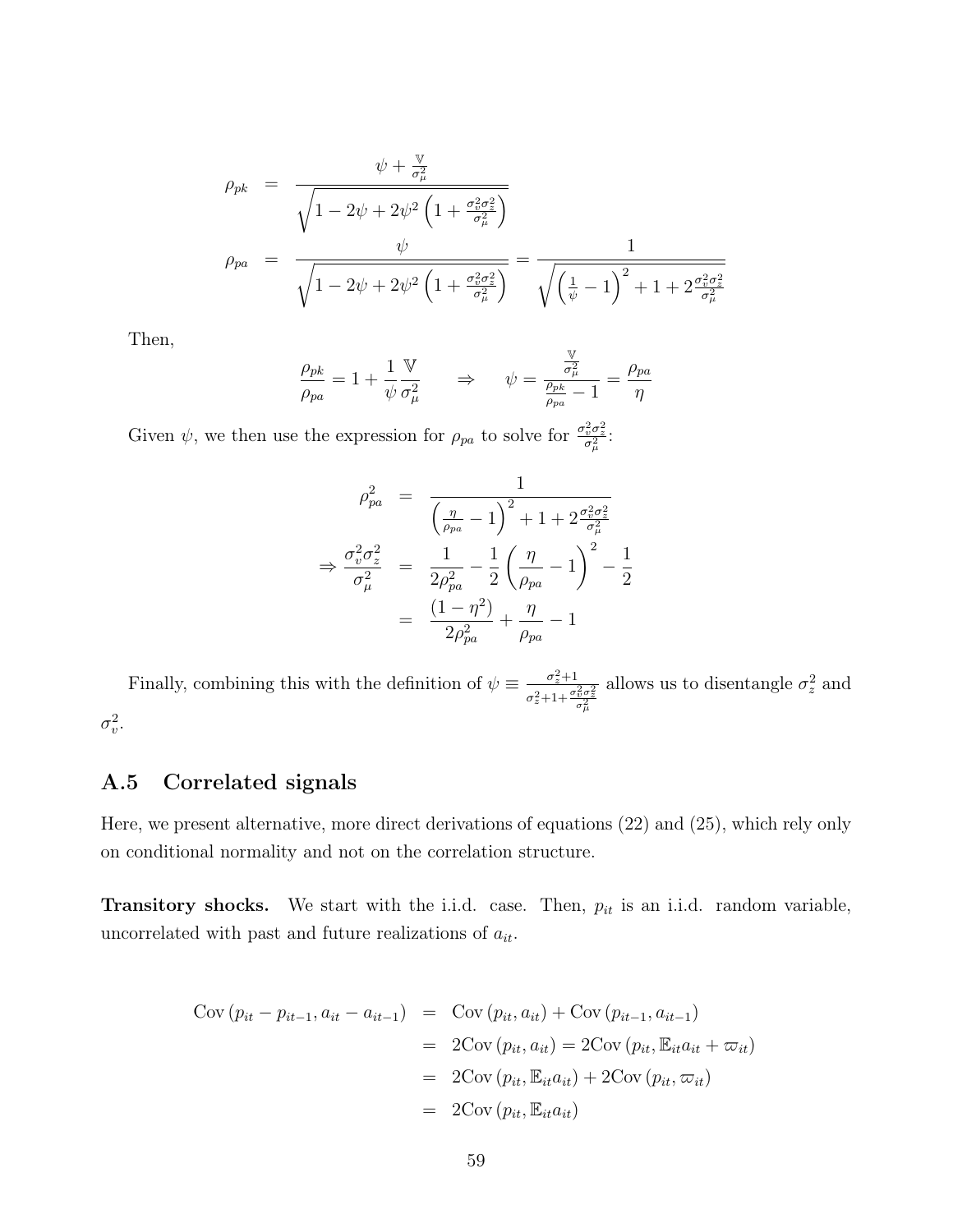where  $\varpi_{it}$  denotes the firm's forecast error, which is uncorrelated with firm information - in particular, with any element in the firm information set. Therefore,  $Cov(p_{it}, \varpi_{it}) = 0$ . Note that this is true independent of the correlation structure between  $p_{it}$  and the other elements of that information set. Now, we use  $Cov(p_{it}, k_{it}) = \frac{1}{1-\alpha} Cov(p_{it}, \mathbb{E}_{it} a_{it})$  and divide both sides of the equation by  $\sigma_p \sigma_a$  to get

$$
\frac{\text{Cov}(p_{it} - p_{it-1}, a_{it} - a_{it-1})}{\sigma_p \sigma_a} = \frac{2\text{Cov}(p_{it}, k_{it}) (1 - \alpha)}{\sigma_p \sigma_a} \frac{\sigma_k}{\sigma_k}
$$

$$
= \frac{\text{Cov}(p_{it} - p_{it-1}, k_{it} - k_{it-1})}{\sigma_p \sigma_k} \frac{(1 - \alpha) \sigma_k}{\sigma_a}
$$

$$
\Rightarrow \frac{\rho_{pa}}{\rho_{pk}} = \frac{(1 - \alpha) \sigma_k}{\sigma_a}
$$

Since

$$
\sigma_k^2 = \left(\frac{1}{1-\alpha}\right)^2 2\sigma^2 \left(\mathbb{E}_{it} a_{it}\right) = \left(\frac{1}{1-\alpha}\right)^2 2\left(\sigma_\mu^2 - \mathbb{V}\right)
$$
  
\n
$$
= \left(\frac{1}{1-\alpha}\right)^2 2\sigma_\mu^2 \left(1 - \frac{\mathbb{V}}{\sigma_\mu^2}\right) = \left(\frac{1}{1-\alpha}\right)^2 \sigma^2 \left(a_{it} - a_{it-1}\right) \left(1 - \frac{\mathbb{V}}{\sigma_\mu^2}\right)
$$
  
\n
$$
\Rightarrow \frac{\sigma_k}{\sigma_a} = \frac{1}{1-\alpha} \sqrt{1 - \frac{\mathbb{V}}{\sigma_\mu^2}}
$$

Combining yields (22).

**Permanent shocks.** Next, consider the case with  $\rho = 1$ . Investment now becomes

$$
(1 - \alpha) (k_{it} - k_{it-1}) = a_{it-1} + \mathbb{E}_{it} u_{it} - a_{it-2} + \mathbb{E}_{it-1} u_{it-1}
$$
  
=  $\mathbb{E}_{it} u_{it} + u_{it-1} - \mathbb{E}_{it-1} u_{it-1}$ 

$$
p_{it} = \frac{1}{1-\alpha} \left( a_{it-1} + \tilde{\mathbb{E}}_{it} u_{it} \right)
$$
  
= 
$$
\frac{1}{1-\alpha} \left( a_{it-1} + \tilde{\psi} \mathbb{E}_{it}^{p} \left( u_{it} \right) \right)
$$

where  $\mathbb{E}_{it}^{p}(u_{it})$  is the expectation conditional on  $p_{it}$  alone. Here, we make use of the fact that the marginal investor's expectation is proportional to  $\mathbb{E}_{it}^p$ . The constant of proportionality  $\tilde{\psi}$ depends on the variance parameters, but, as we will see, will play no role in the determination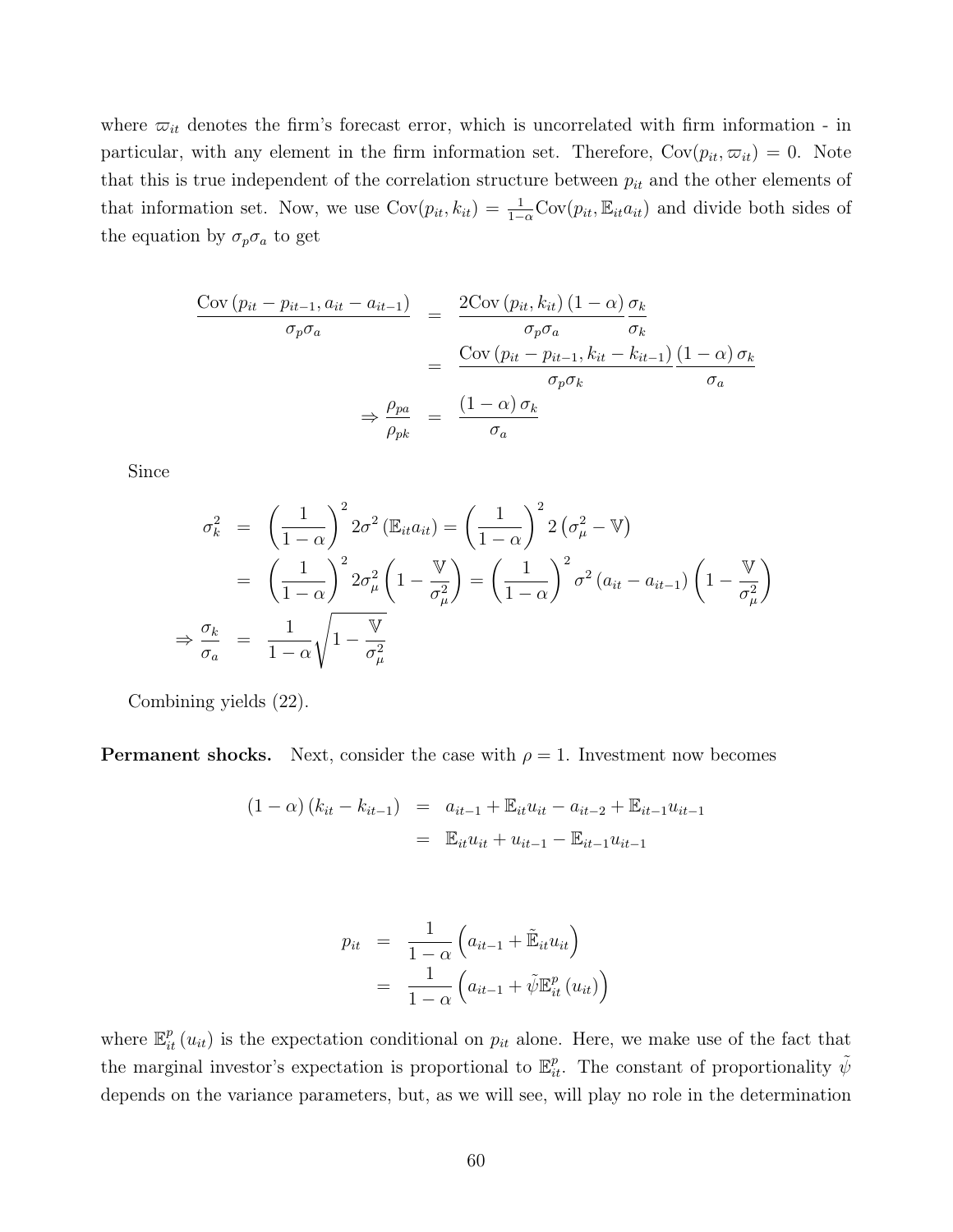of V. Stock returns are given by:

$$
(1 - \alpha) (p_{it} - p_{it-1}) = a_{it-1} + \tilde{\psi} \mathbb{E}_{it}^{p} u_{it} - a_{it-2} - \tilde{\psi} \mathbb{E}_{it-1}^{p} u_{it-1}
$$
  

$$
= u_{it-1} + \tilde{\psi} \mathbb{E}_{it}^{p} u_{it} - \tilde{\psi} \mathbb{E}_{it-1}^{p} u_{it-1}
$$
  

$$
= \tilde{\psi} \mathbb{E}_{it}^{p} u_{it} + (1 - \tilde{\psi}) u_{it-1} + \tilde{\psi} (u_{it-1} - \mathbb{E}_{it-1}^{p} u_{it-1})
$$

Define

$$
\omega_{it-1} \equiv \mathbb{E}_{it-1} u_{it-1} - \mathbb{E}_{it-1}^p u_{it-1}
$$

Since  $\omega_{it-1}$  is in the firm's information set, it must be orthogonal to the firm's forecast error  $\overline{\omega}_{it-1} \equiv u_{it-1} - \mathbb{E}_{it-1}u_{it-1}$ . We can use this to write the forecast error component in stock returns as the sum of two orthogonal components

$$
u_{it-1} - \mathbb{E}_{it-1}^p u_{it-1} = (u_{it-1} - \mathbb{E}_{it} u_{it-1}) + \omega_{it-1}
$$
  
=  $\varpi_{it-1} + \omega_{it-1}$ 

Substituting into the expression for the growth rates, we get

$$
(1 - \alpha) (k_{it} - k_{it-1}) = \mathbb{E}_{it}^{p} u_{it} + \omega_{it} + \varpi_{it-1}
$$
  

$$
(1 - \alpha) (p_{it} - p_{it-1}) = \tilde{\psi} \mathbb{E}_{it}^{p} u_{it} + (1 - \tilde{\psi}) u_{it-1} + \tilde{\psi} (\varpi_{it-1} + \omega_{it-1})
$$

Covariances

$$
Cov (\Delta p, \Delta a) = Cov (p_{it} - p_{it-1}, a_{it} - a_{it-1}) = \left(\frac{1}{1-\alpha}\right) \tilde{\psi} Var \left(\mathbb{E}_{it}^{p} u_{it}\right)
$$
  
\n
$$
Cov (\Delta k, \Delta p) = \left(\frac{1}{1-\alpha}\right)^{2} \tilde{\psi} Var \left(\mathbb{E}_{it}^{p} u_{it}\right) + \left(\frac{1}{1-\alpha}\right)^{2} \left(1-\tilde{\psi}\right) Cov (u_{it-1}, \varpi_{it-1})
$$
  
\n
$$
+ \left(\frac{1}{1-\alpha}\right)^{2} \tilde{\psi} Var (\varpi_{it-1})
$$
  
\n
$$
= \left(\frac{1}{1-\alpha}\right) Cov (\Delta p, \Delta a) + \left(\frac{1}{1-\alpha}\right)^{2} \left(1-\tilde{\psi}\right) \mathbb{V} + \left(\frac{1}{1-\alpha}\right)^{2} \tilde{\psi} \mathbb{V}
$$
  
\n
$$
= \left(\frac{1}{1-\alpha}\right) Cov (\Delta p, \Delta a) + \left(\frac{1}{1-\alpha}\right)^{2} \mathbb{V}
$$
  
\n(30)

Which gives us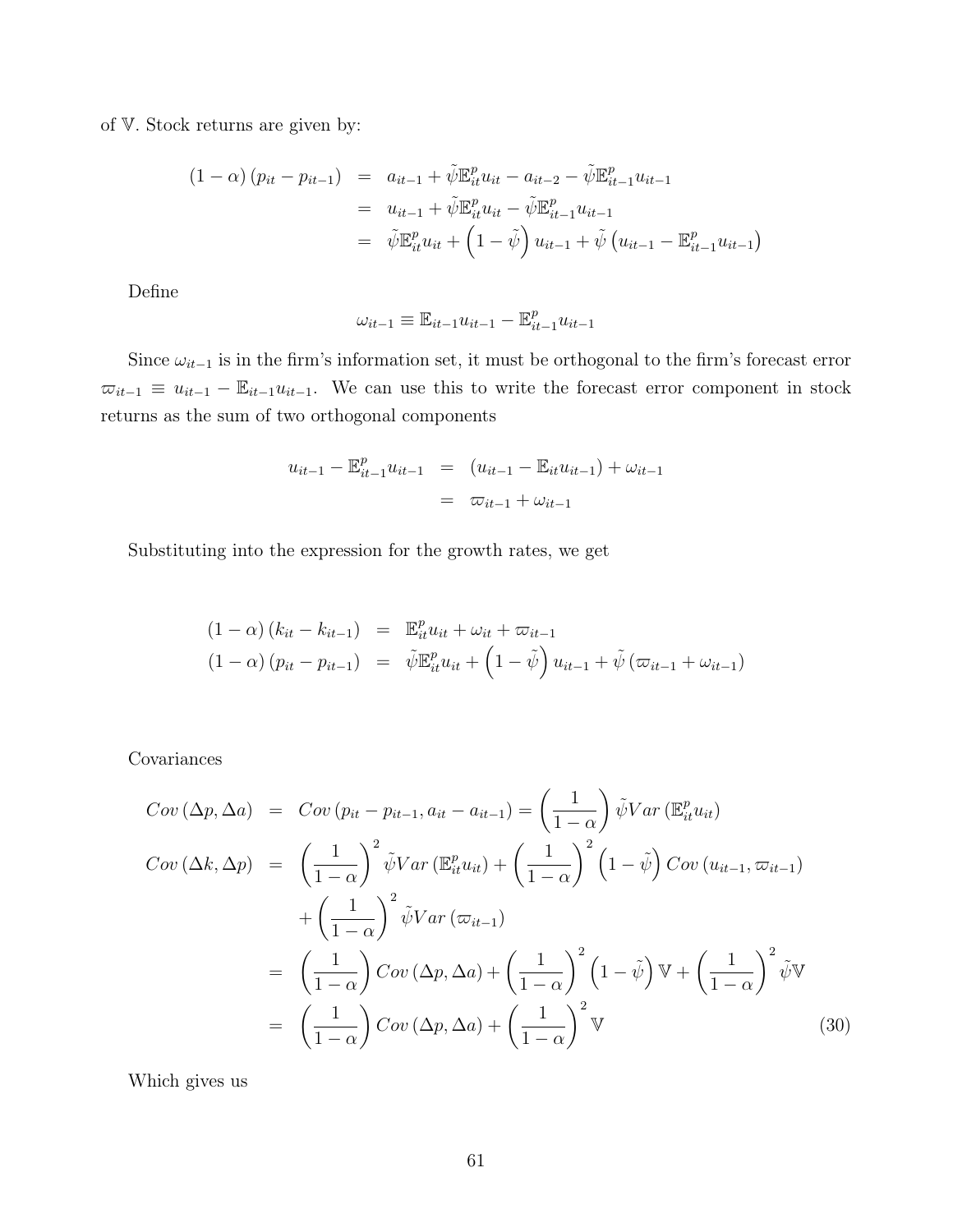$$
\rho_{kp}\sigma_p\sigma_k = \left(\frac{1}{1-\alpha}\right)\rho_{pa}\sigma_p\sigma_\mu + \left(\frac{1}{1-\alpha}\right)^2 \mathbb{V}
$$

$$
\frac{1}{1-\alpha}\rho_{kp}\sigma_p\sigma_\mu = \left(\frac{1}{1-\alpha}\right)\rho_{pa}\sigma_p\sigma_\mu + \left(\frac{1}{1-\alpha}\right)^2 \mathbb{V}
$$

$$
\rho_{kp}\sigma_p\sigma_\mu = \rho_{pa}\sigma_p\sigma_\mu + \frac{1}{1-\alpha}\mathbb{V}
$$

Re-arranging yields equation (25).

#### A.6 Other distortions

Distortions affect the capital choice

$$
k_{it} = \frac{(1+\gamma)\mathbb{E}_{it}a_{it} + \varepsilon_{it}}{1-\alpha}
$$

but have only a second order effect on profits. Therefore, our approximations for stock prices are unaffected under both cases, i.e. under iid and permanent shocks. In other words, the only moments affected by distortions are  $Cov(p, k)$  and  $\sigma_k$ . With only correlated distortions, both these moments are scaled by  $1 + \gamma$ . Uncorrelated distortions have no effect on Cov $(p, k)$  but increase  $\sigma_k$ .

**Transitory shocks.** With correlated distortions, since both  $Cov(p, k)$  and  $\sigma_k$  are scaled up by the same factor,  $\rho_{pk}$  remains unchanged:

$$
\rho_{pk} = \frac{\text{Cov}(p,k)}{\sigma_p \sigma_k} = \frac{2\xi\psi\sigma_\mu^2 (1+\gamma)}{\sqrt{4\psi^2 \xi^2 (\sigma_\mu^2 + \sigma_v^2 \sigma_z^2) (\sigma_u^2 - \mathbb{V}) (1+\gamma)^2}}
$$

$$
= \frac{2\xi\psi\sigma_\mu^2}{\sqrt{4\psi^2 \xi^2 (\sigma_\mu^2 + \sigma_v^2 \sigma_z^2) (\sigma_u^2 - \mathbb{V})}} = \frac{1}{\sqrt{\left(1 + \frac{\sigma_v^2 \sigma_z^2}{\sigma_\mu^2}\right) \left(1 - \frac{\mathbb{V}}{\sigma_\mu^2}\right)}}
$$

the same as before.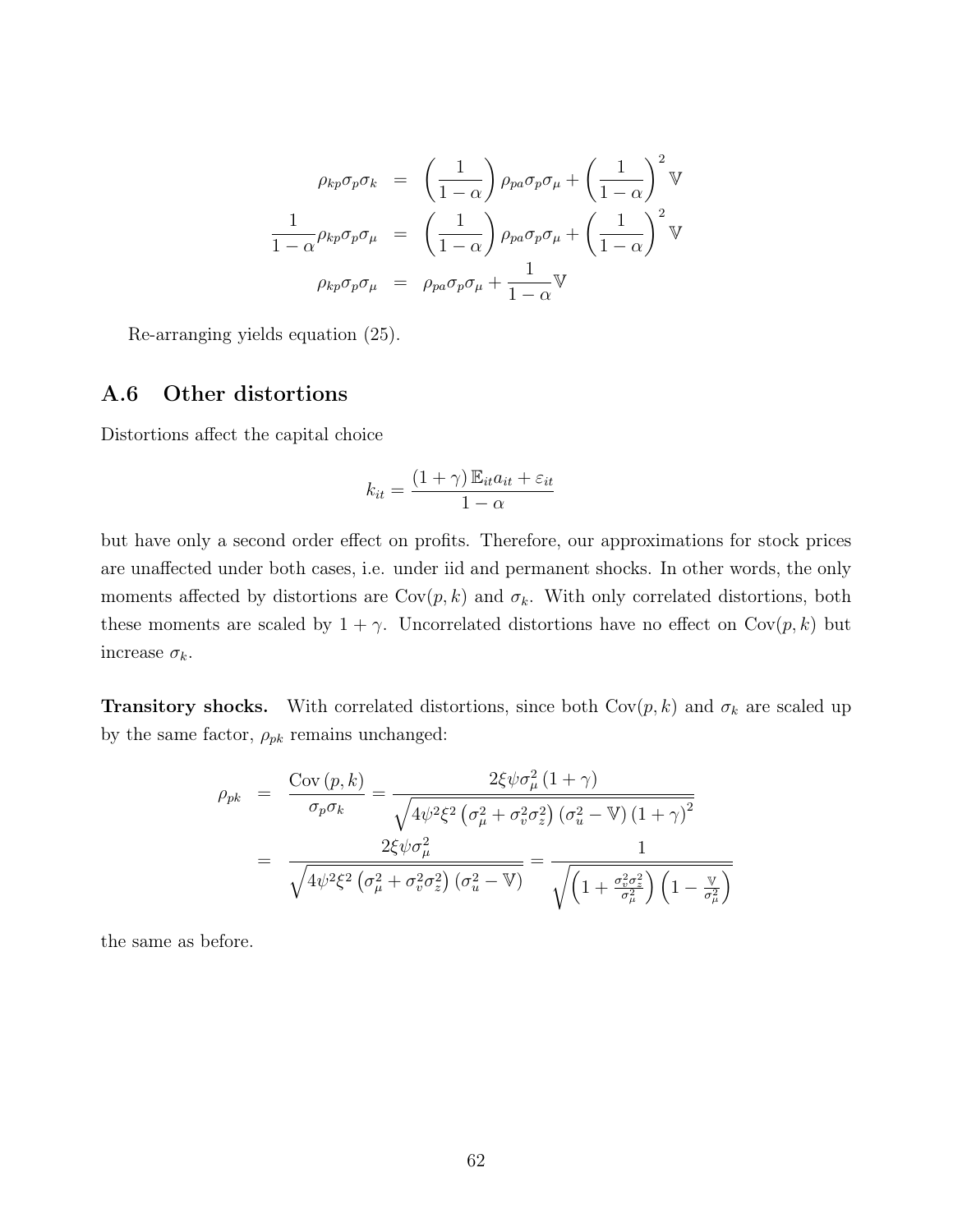With uncorrelated distortions,

$$
\rho_{pk} = \frac{\text{Cov}(p, k)}{\sigma_p \sigma_k} = \frac{2\xi \psi \sigma_\mu^2}{\sqrt{4\psi^2 \xi^2 \left(\sigma_\mu^2 + \sigma_v^2 \sigma_z^2\right) \left(\sigma_u^2 + \sigma_\varepsilon^2 - \mathbb{V}\right)}}
$$
\n
$$
= \frac{1}{\sqrt{\left(1 + \frac{\sigma_v^2 \sigma_z^2}{\sigma_\mu^2}\right) \left(1 - \frac{\mathbb{V}}{\sigma_\mu^2} + \frac{\sigma_\varepsilon^2}{\sigma_\mu^2}\right)}} = \frac{\rho_{pa}}{\sqrt{1 - \frac{\mathbb{V}}{\sigma_\mu^2} + \frac{\sigma_\varepsilon^2}{\sigma_\mu^2}}}
$$

so that using (22) will yield an underestimate of  $\frac{V}{\sigma_\mu^2}$  by an amount  $\frac{\sigma_\varepsilon^2}{\sigma_\mu^2}$ .

Permanent shocks. With correlated distortions, equation (30) becomes

$$
\frac{Cov(\Delta k, \Delta p)}{1+\gamma} = \left(\frac{1}{1-\alpha}\right)Cov(\Delta p, \Delta a) + \left(\frac{1}{1-\alpha}\right)^2 \mathbb{V}
$$

$$
\frac{\rho_{pk}\sigma_p\sigma_k}{1+\gamma} = \frac{1}{1-\alpha}\rho_{pa}\sigma_p\sigma_\mu + \left(\frac{1}{1-\alpha}\right)^2 \mathbb{V}
$$

$$
\left(\frac{1}{1-\alpha}\right)\rho_{pk}\sigma_p\sigma_\mu =
$$

yielding the same relationship between V and the other moments as before. In other words, using equation  $(25)$  leads us to the correct  $V$ .

With uncorrelated distortions, we still have

$$
\rho_{pk}\sigma_p\sigma_k = \left(\frac{1}{1-\alpha}\right)\rho_{pa}\sigma_p\sigma_\mu + \left(\frac{1}{1-\alpha}\right)^2 \mathbb{V}
$$

but now  $\sigma_k = \frac{1}{1 - \epsilon}$  $\frac{1}{1-\alpha}\sqrt{\sigma_{\mu}^2+2\sigma_{\varepsilon}^2}$ . Substituting,

$$
\rho_{pk}\sigma_p\sigma_\mu\sqrt{1+2\left(\frac{\sigma_\varepsilon^2}{\sigma_\mu^2}\right)} = \rho_{pa}\sigma_p\sigma_\mu + \frac{1}{1-\alpha}\mathbb{V}
$$

so that now, the formula  $(\rho_{kp}\sigma_p - \rho_{pa}\sigma_p)\sigma_\mu$  underestimates  $\frac{\mathbb{V}}{1-\alpha}$ .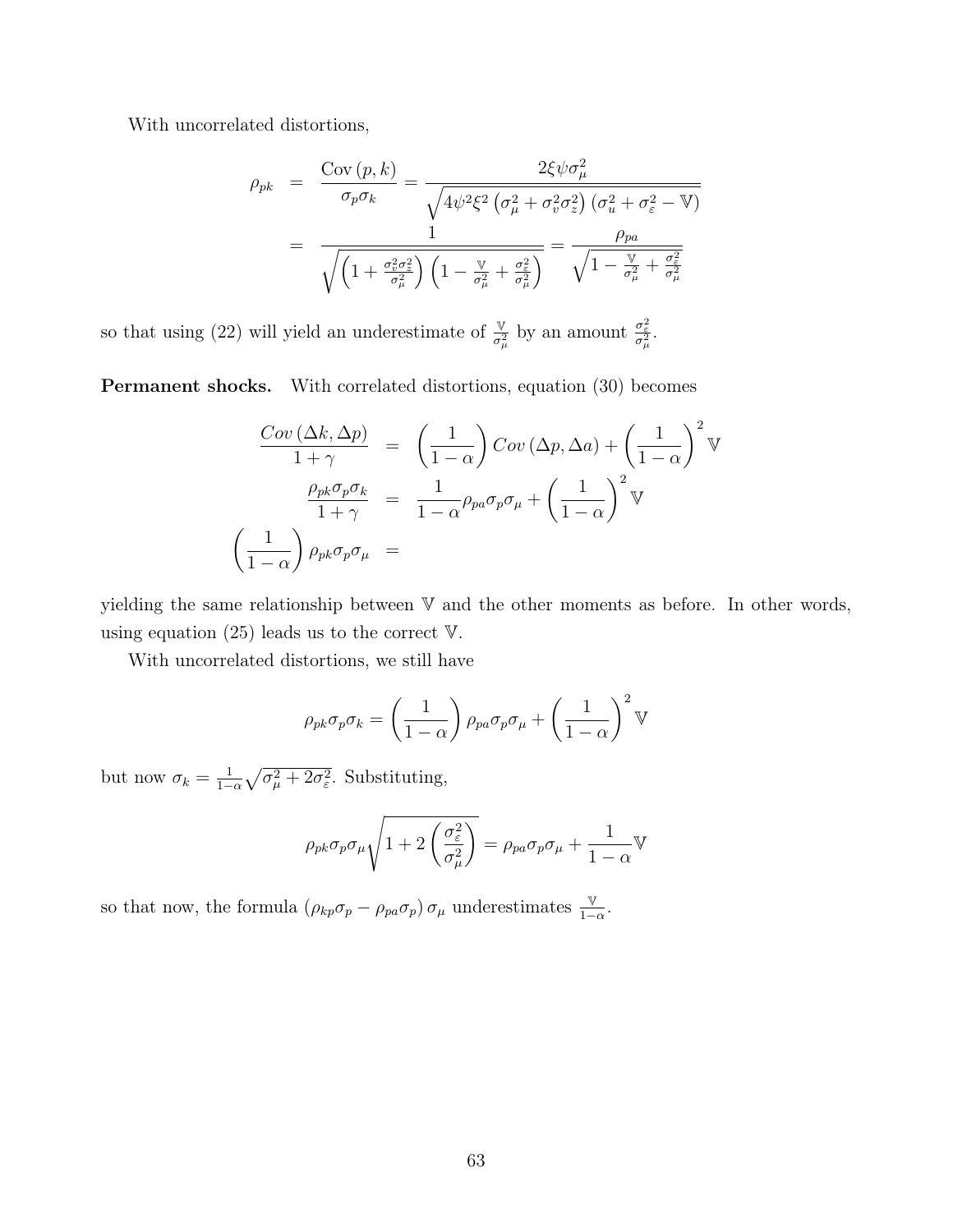## B Adjustment Costs

When firms are fully informed but subject to capital adjustment costs, the dynamic optimization problem of the firm is characterized by the value function:

$$
V\left(\tilde{A}_{it}, K_{it-1}\right) = \max_{K_{it}, N_{it}} G \tilde{A}_{it} K_{it}^{\tilde{\alpha}} - K_{it} - \zeta K_{it-1} \left(\frac{K_{it}}{K_{it-1}} - 1\right)^2 + \beta \mathbb{E} V\left(\tilde{A}_{it+1}, (1-\delta) K_{it}\right)
$$

To characterize G and  $\tilde{A}_{it}$ , we start with the firm's labor choice problem

$$
\max_{N_{it}} P_{it}Y_{it} - WN_{it} = \max_{N_{it}} Y_t^{\frac{1}{\theta}} A_{it} K_{it}^{\alpha_1} N_{it}^{\alpha_2} - WN_{it}
$$

where  $\alpha$ 's are as defined in (2). Optimizing over  $N_{it}$  and substituting back into the objective gives

$$
P_{it}Y_{it} - WN_{it} = (1 - \alpha_2) \left(\frac{\alpha_2}{W}\right)^{\frac{\alpha_2}{1 - \alpha_2}} Y_t^{\frac{1}{\theta} \frac{1}{1 - \alpha_2}} \tilde{A}_{it} K_{it}^{\tilde{\alpha}}
$$

where  $\tilde{\alpha}$  and  $\tilde{A}_{it}$  are defined as in case 2 in the text. We can then solve for

$$
G = (1 - \alpha_2) \left[ \left( \frac{\alpha_2}{W} \right)^{\alpha_2} Y_t^{\frac{1}{\theta}} \right]^{\frac{1}{1 - \alpha_2}}
$$

Next, using the firm's labor optimality condition, labor market clearing implies

$$
\left(\frac{\alpha_2}{W}\right)^{\frac{1}{1-\alpha_2}} Y_t^{\frac{1}{\theta} \frac{1}{1-\alpha_2}} \int \tilde{A}_{it} K_{it}^{\tilde{\alpha}} di = N
$$

from which we can solve for

$$
\left(\frac{\alpha_2}{W}\right)^{\alpha_2} Y_t^{\frac{1}{\theta}} = \left[ \int \tilde{A}_{it} K_{it}^{\tilde{\alpha}} \, di \right]^{\frac{1-\alpha_2}{\theta-1}(1-\theta\alpha_2)} N^{\frac{\theta}{\theta-1}\alpha_2(1-\alpha_2)}
$$

and so

$$
G = (1 - \alpha_2) \left[ \int \tilde{A}_{it} K_{it}^{\tilde{\alpha}} \ d\tilde{\iota} \right]^{\frac{1 - \theta \alpha_2}{\theta - 1}} N^{\frac{\theta}{\theta - 1} \alpha_2}
$$

Note that under full information, the production side of the economy is completely decoupled from stock markets, so we can now solve the model laid out above. Starting with a guess for the general equilibrium term  $G$ , we solve for the value functions (using a standard iterative procedure and a discretized grid for capital), simulate to obtain the steady state distributions and verify that our initial guess for  $G$  is consistent with that distribution. If not, we update the guess and iterate until convergence.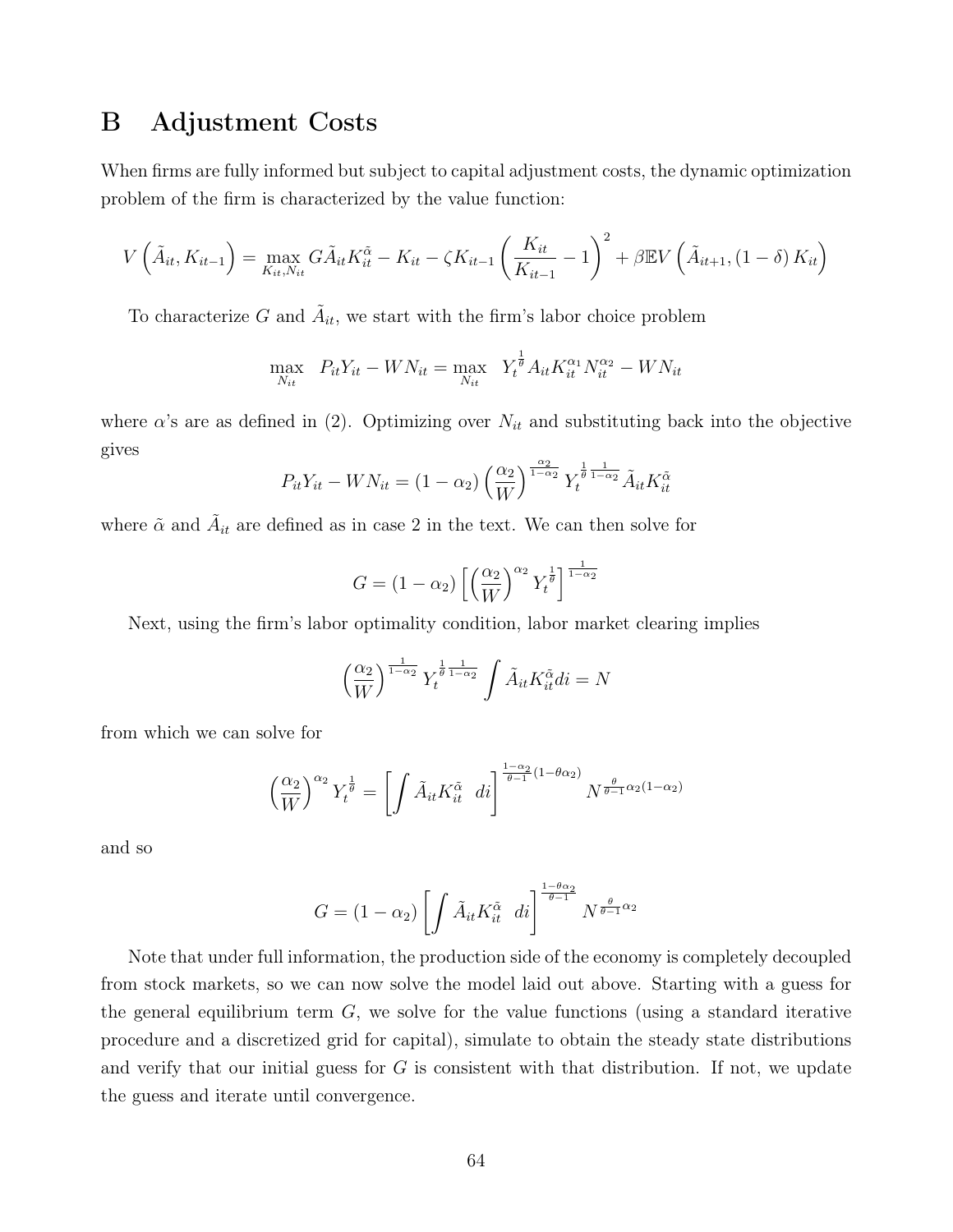We then solve for stock prices, again using the conjecture that the informed investors follow a threshold rule. Proceeding exactly as in the baseline model, we can then derive the following functional equation for the price:

$$
P(a_{it-1}, k_{it-1}, a_{it}, z_{it}) = \int \pi(a_{it}, k_{it-1}) H(a_{it}|a_{it-1}, a_{it} + \sigma_v z_{it}, P_{it})
$$

$$
+ \beta \int \bar{P}(a_{it}, k^*(a_{it}, k_{it-1})) H(a_{it}|a_{it-1}, a_{it} + \sigma_v z_{it}, P_{it})
$$

The model is parameterized as described in the text. Table 11 reports the full set of target moments and parameter estimates. Notice that the first two columns are identical to those in Table 2 (case 2).  $\sigma_k^2$  denotes the variance of investment rates, which is used to pin down the size of the adjustment cost  $\zeta$ .

|                 | Target moments                            |  | Parameters |                              |  |  |
|-----------------|-------------------------------------------|--|------------|------------------------------|--|--|
|                 | $\rho_{pa}$ $\sigma_n^2$ $\sigma_k^2$     |  |            | $\sigma_v$ , $\sigma_z$      |  |  |
| US <sup>-</sup> | $0.18$ $0.23$ $0.10$                      |  |            | $0.45$ $0.37$ $4.25$         |  |  |
| China           | $0.06$ $0.14$ $0.15$ $0.18$ $1.00$ $4.00$ |  |            |                              |  |  |
| India           | $0.08$ $0.23$ $0.10$                      |  |            | $0.52 \quad 0.69 \quad 6.36$ |  |  |

Table 11: Targets and Parameters - Adjustment Cost Model

# C Data

We use annual data on firm-level production variables and stock market returns from Compustat North America (for the US) and Compustat Global (for China and India). For each country, we exclude duplicate observations (firms with multiple observations within a single year), firms not incorporated within that country, and firms not reporting in local currency. We build three year production periods as the average of firm sales and capital stock over non-overlapping 3-year horizons (i.e.,  $K_{2012} = \frac{K_{2010} + K_{2011} + K_{2012}}{3}$  $\frac{2011 + K_{2012}}{3}$ , and analogously for sales). We measure the capital stock using gross property, plant and equipment (PPEGT in Compustat terminology), defined as the "valuation of tangible fixed assets used in the production of revenue." We then calculate investment as the change in the firm's capital stock relative to the preceding period. We construct the firm fundamental  $a_{it}$  as the log of revenue less the relevant  $\alpha$  (which depends on the case) multiplied by the log of the capital stock. Finally, we first-difference the investment and fundamental series to compute investment growth and changes in fundamentals.

Stock returns are constructed as the change in the firm's stock price over the three year period, adjusted for splits and dividend distributions. We follow the procedure outlined in the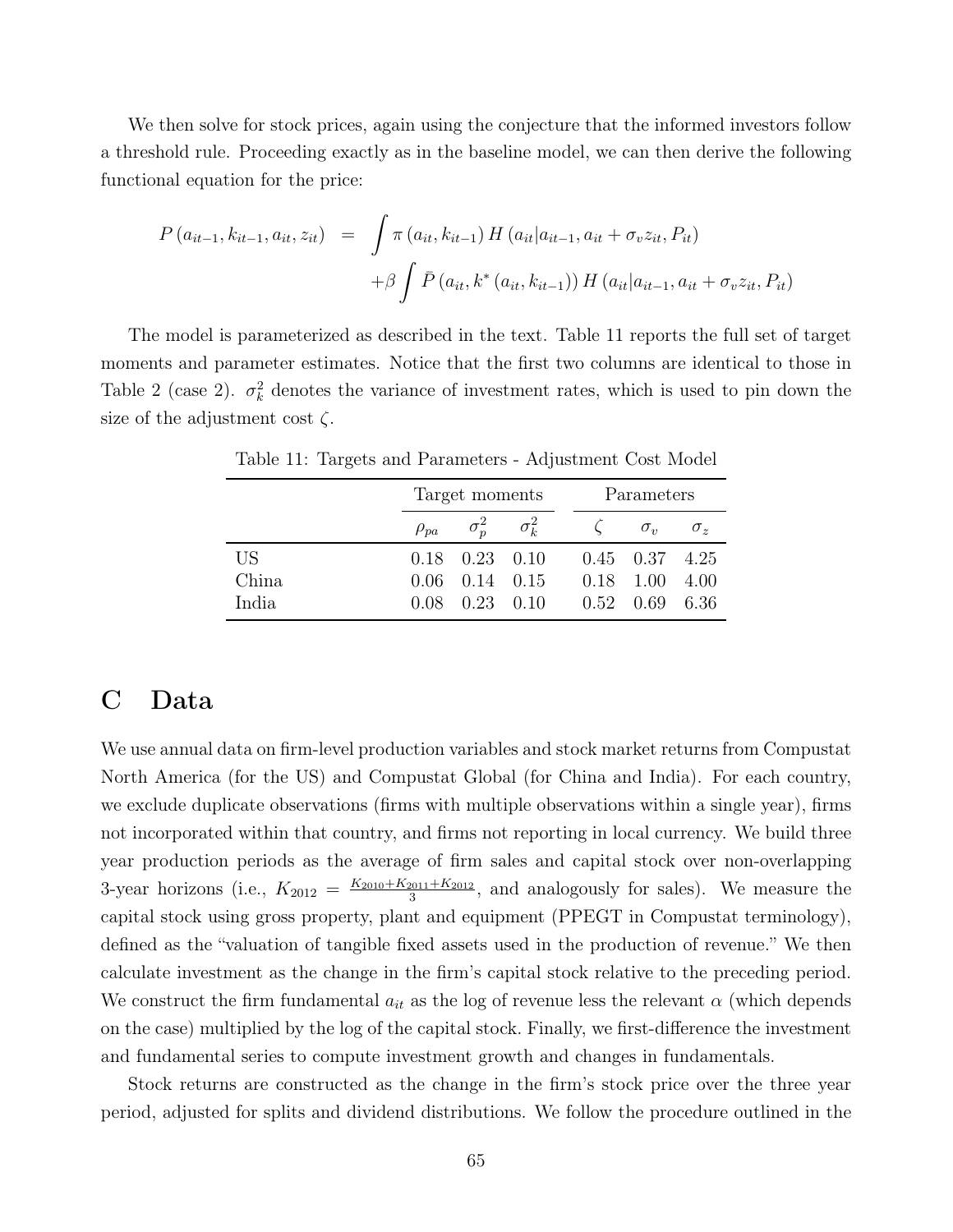Compustat manual. In Compustat terminology, and as in the text, using  $p_{it}$  as shorthand for log returns, returns for the US are computed as

$$
p_{it} = \log \left( \frac{\text{PRCCM}_{it} * \text{TRFM}_{it}}{\text{AJEXM}_{it}} \right) - \log \left( \frac{\text{PRCCM}_{it-1} * \text{TRFM}_{it-1}}{\text{AJEXM}_{it-1}} \right)
$$

where periods denote 3 year spans (i.e., returns for 2012 are calculated as the adjusted change in price between 2009 and 2012), PRCCM is the firm's stock price, and TRFM and AJEXM adjustment factors needed to translate prices to returns from the Compustat monthly securities file. Data are for the last trading day of the firm's fiscal year so that the timing lines up with the production variables just described. The calculation is analogous for China and India, with the small caveat that global securities data come daily, so that the Compustat variables are PRCCD, TRFD, and AJEXDI, where "D" denotes days. Again, the data are for the last trading day of the firm's fiscal year.

To extract the firm-specific variation in our variables, we regress each on a time fixed-effect and work with the residual. This eliminates the component of each series common to all firms in a time period and leaves only the idiosyncratic variation. As described in the text, we limit our sample to a single cross-section, namely 2012, and finally, we trim the 2% tails of each series. It is then straightforward to compute the target moments, i.e.,  $\sigma_p^2$ ,  $\rho_{pi}$ , and  $\rho_{pa}$ . As described in the text, we lag returns by one period, so that, e.g.,  $\rho_{pi}$  is the correlation of 2006-09 returns with investment growth from 2009-12.

To estimate the parameters governing the evolution of firm fundamentals, i.e., the persistence  $\rho$  and variance of the innovations  $\sigma_{\mu}^2$ , we perform the autoregression implied by (1). Here we use annual observations on  $a_{it}$  at a 3-year frequency in order to simplify issues of time aggregation. We estimate the process using our data from 2012 and 2009. We include a time fixed-effect in order to isolate the idiosyncratic component of the innovations in  $a_{it}$ . Differences in firm fiscal years means that different firms within the same calendar year are reporting data over different time periods, and so the time fixed-effect incorporates both the reporting year and month. The results from this regression deliver an estimate for  $\rho$  and  $\sigma_{\mu}^2$ , from which we trim the 1% tails.

Our leverage adjustment is as follows: we assume that claims to firm profits are sold to investors in the form of both debt and equity in a constant proportion (within each country). This implies that the payoff from an equity claim is  $S_{it} = V_{it} - D_{it-1}$ , where  $V_{it}$  is the value of the unlevered firm and  $D_{it-1} = d\mathbb{E}_t[V_{it}]$ , where  $d \in (0, 1)$  represents the share of expected firm value in the hands of debt-holders. In other words, firm value is allocated to investors as a debt claim that pays off a constant fraction of its ex-ante expected value and as a residual claim to equity holders. The change in value of an equity claim is then equal to  $\Delta S_{it} = \Delta V_{it}$  and dividing both